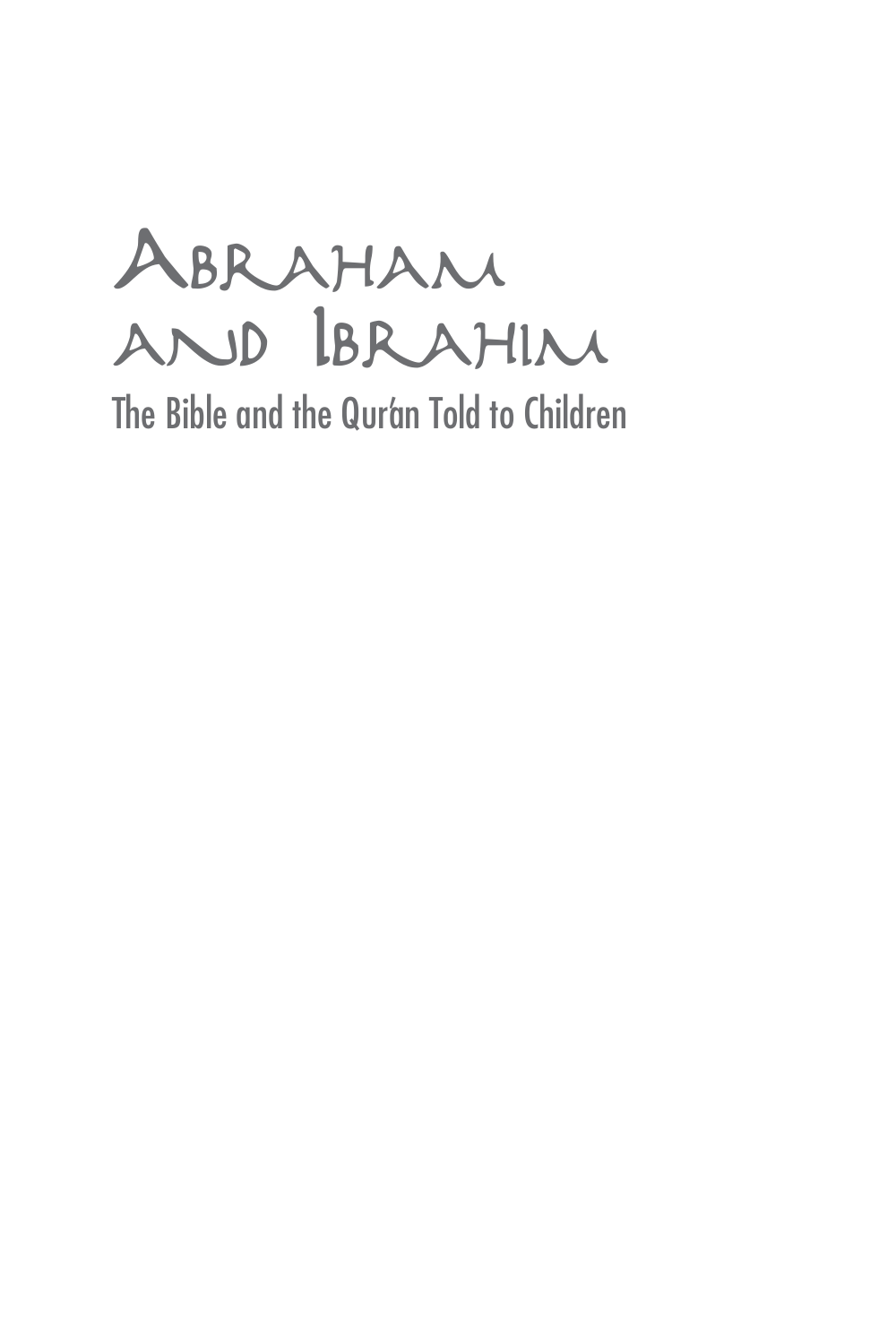# Abraham AND BRAHIM The Bible and the Qur'an Told to Children

**Francien van Overbeeke-Rippen Study Guide by Kenneth and Margaret Thomas**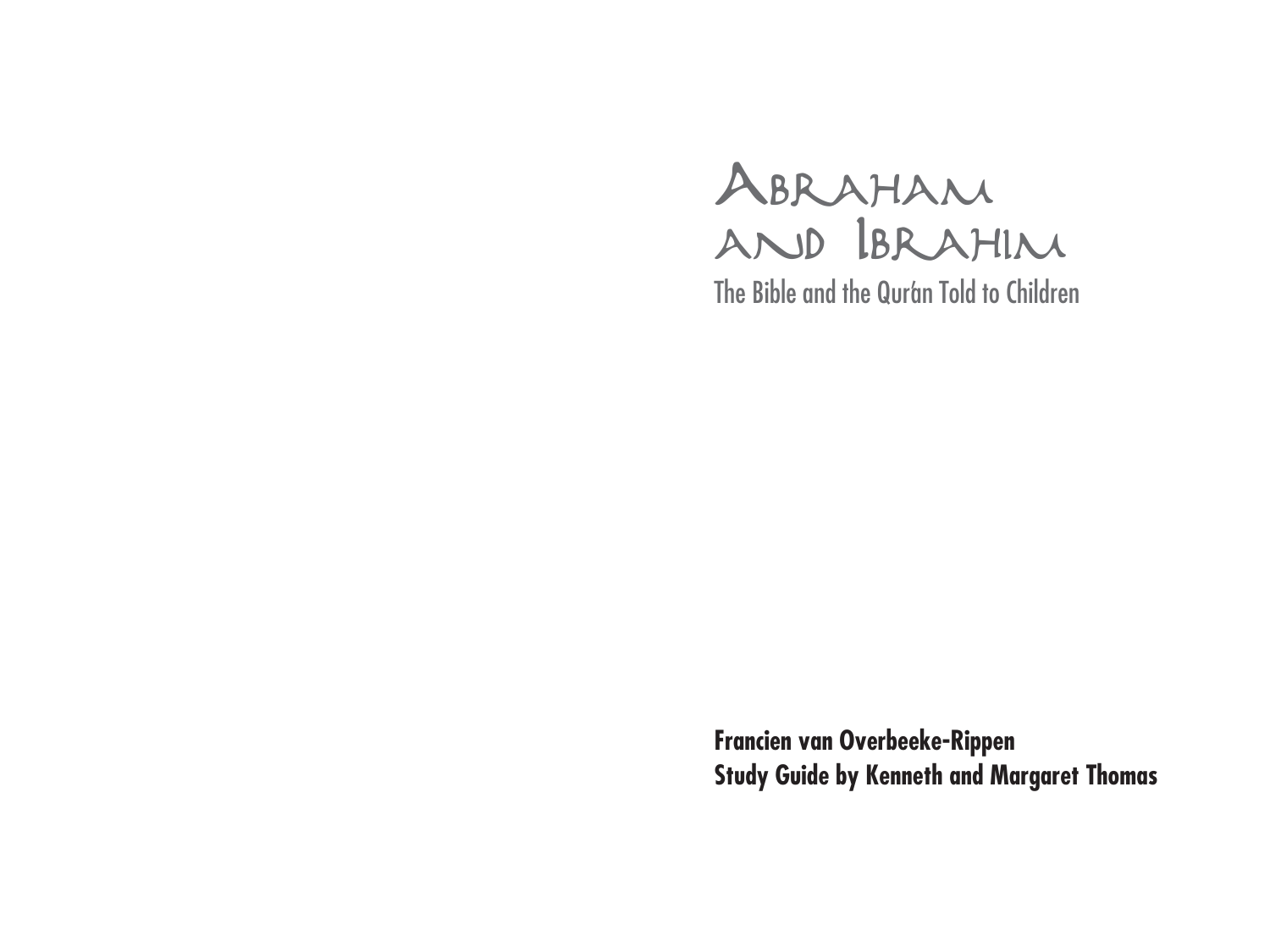© 2014 Stichting Trialoog, The Netherlands

This book was originally published by Bridge Resources, Presbyterian Church (USA), Louisville Kentucky. The publishing agreements have meanwhile been terminated and the rights reverted back to the writer and translator, who also received the electronic files of the book to enable its free distribution.

The electronic version of this book has been made possible by Janine Wolters, who reformatted the original documents. This electronic book may in its integrality or partially without any further alterations be reproduced and shared on condition that credit is given to the source. It may not be used for commercial purposes.

Unless otherwise noted, Scripture quotations are from the New Revised Standard Version of the Bible, copyright © 1989 by the Division of Christian Education of the National Council of the Churches of Christ in the U.S.A. Used by permission.

Writer and translator: Francien van Overbeeke-Rippen Editor: Tricia Tedrow Book interior by Jeanne Williams and Janine Wolters ISBN: 1-57153-072-X

Web site address: [www.stichting-trialoog.nl](http://www.stichting-trialoog.nl)

## CONITENITS

| Introduction                                                                                                                                                                                                                                             | $\mathbf{1}$                           |
|----------------------------------------------------------------------------------------------------------------------------------------------------------------------------------------------------------------------------------------------------------|----------------------------------------|
| <b>Unit 1 The First Stories</b><br>The Creator and the Creation<br>Humankind<br>The First Sons<br>Nuh/Noah                                                                                                                                               | 3<br>9<br>13<br>17                     |
| Unit 2 Ibrahim/Abraham<br>Ibrahim/Abraham<br>Ibrahim and Lut/Abraham and Lot<br>The Sons of Ibrahim/Abraham<br>The Sons of Isma'il/Ishmael and Ishak/Isaac                                                                                               | 23<br>25<br>29<br>33                   |
| Unit 3 Ya'kub/Jacob<br>The Sons of Ya'kub/Jacob<br>Yusef/Joseph in Egypt<br>The Sons of Ya'kub/Jacob Go to Egypt<br>Ya'kub/Jacob in Egypt                                                                                                                | 37<br>39<br>43<br>49                   |
| Unit 4 Musa/Moses<br>The Birth of Musa/Moses<br>Musa/Moses in the Royal Palace<br>Musa/Moses in the Land of Midian<br>Musa/Moses Called by God<br>Musa/Moses and Harun/Aaron Go to Fir'awn/Pharaoh<br>Musa/Moses with the Israelites through the Red Sea | 53<br>57<br>59<br>61<br>65<br>71       |
| <b>Unit 5 The Desert Journey</b><br>Beginning of the Desert Journey<br>In the Desert of Sinai<br>God and Idol<br>The Commandments<br>In the Desert of Paran<br><b>Back into the Desert</b>                                                               | 75<br>79<br>81<br>87<br>91<br>99       |
| Unit 6 Guides, Judges, and Kings<br>Guides and Judges<br>Israel's First King—Talut/Saul<br>Dawud/David—King of Israel<br>King Sulaiman/Solomon<br>Kings and Prophets<br>Exile                                                                            | 105<br>109<br>113<br>117<br>121<br>125 |
|                                                                                                                                                                                                                                                          |                                        |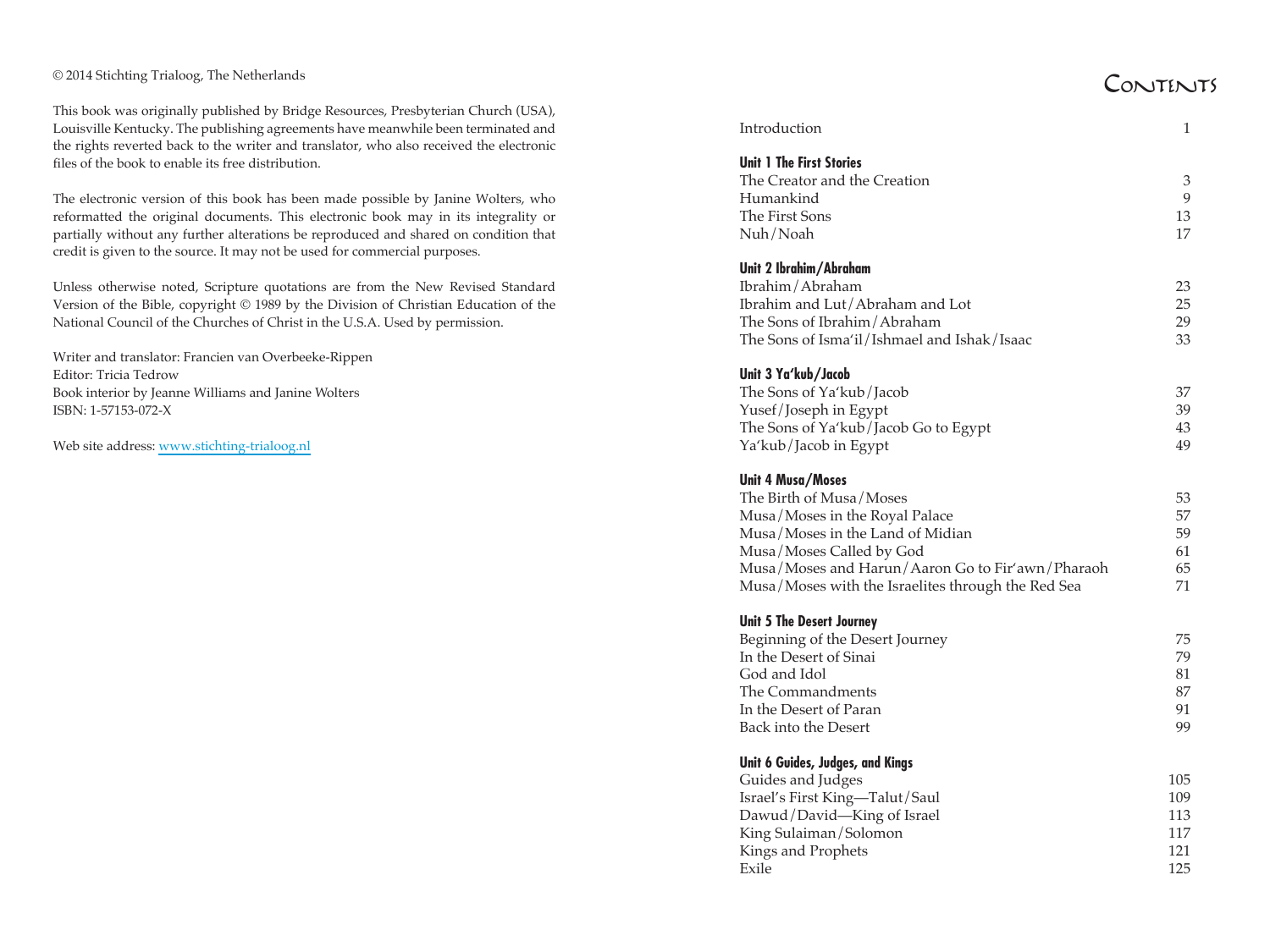### **Unit 7 The Births of Jesus/'Isa and John/Yahya**

| Unit 8 'Isa/Jesus and Muhammad            |     |
|-------------------------------------------|-----|
| Mary/Maryam                               | 139 |
| Maryam/Mary                               | 135 |
| The Child Yahya/John                      | 133 |
| Zakaria/Zachariah and his Wife, Elizabeth | 129 |

| The Child 'Isa/Jesus                      | 143 |
|-------------------------------------------|-----|
| The Child Jesus/'Isa                      | 145 |
| Yahya and 'Isa-John the Baptist and Jesus | 149 |
| 'Isa/Jesus and His Disciples              | 153 |
| 'Isa/Iesus                                | 159 |
| Muhammad                                  | 161 |
|                                           |     |

### Introduction

Have you ever heard of Ibrahim? Perhaps there is a Muslim boy in your classroom with the same name. But I don't mean him. I mean the other Ibrahim.

I mean the Ibrahim from the Qur'an, the holy book for the Muslims, written in the Arabic language. That book tells us a lot about Allah. Allah is the Arabic word for God, the Creator of heaven and earth. In the Qur'an is also written what happened many many years ago, so it tells us about Ibrahim too.

Perhaps you even know about Abraham from the Bible, the holy book for the Christians.

Yes, the two names Ibrahim and Abraham look alike; that is because Ibrahim is an Arabic name and Abraham is an English name; but it is the same man. The Bible tells us he is called a "friend of God" (Isaiah 41:8), and the Qur'an says he is a "friend of Allah" (Surah 4:125). So you can say he was a friend of the Almighty. In both books it is written about this friend;

not only about him, but also about the Almighty who made the world and all beautiful things on it for the people.

Let us read together what both books tell us.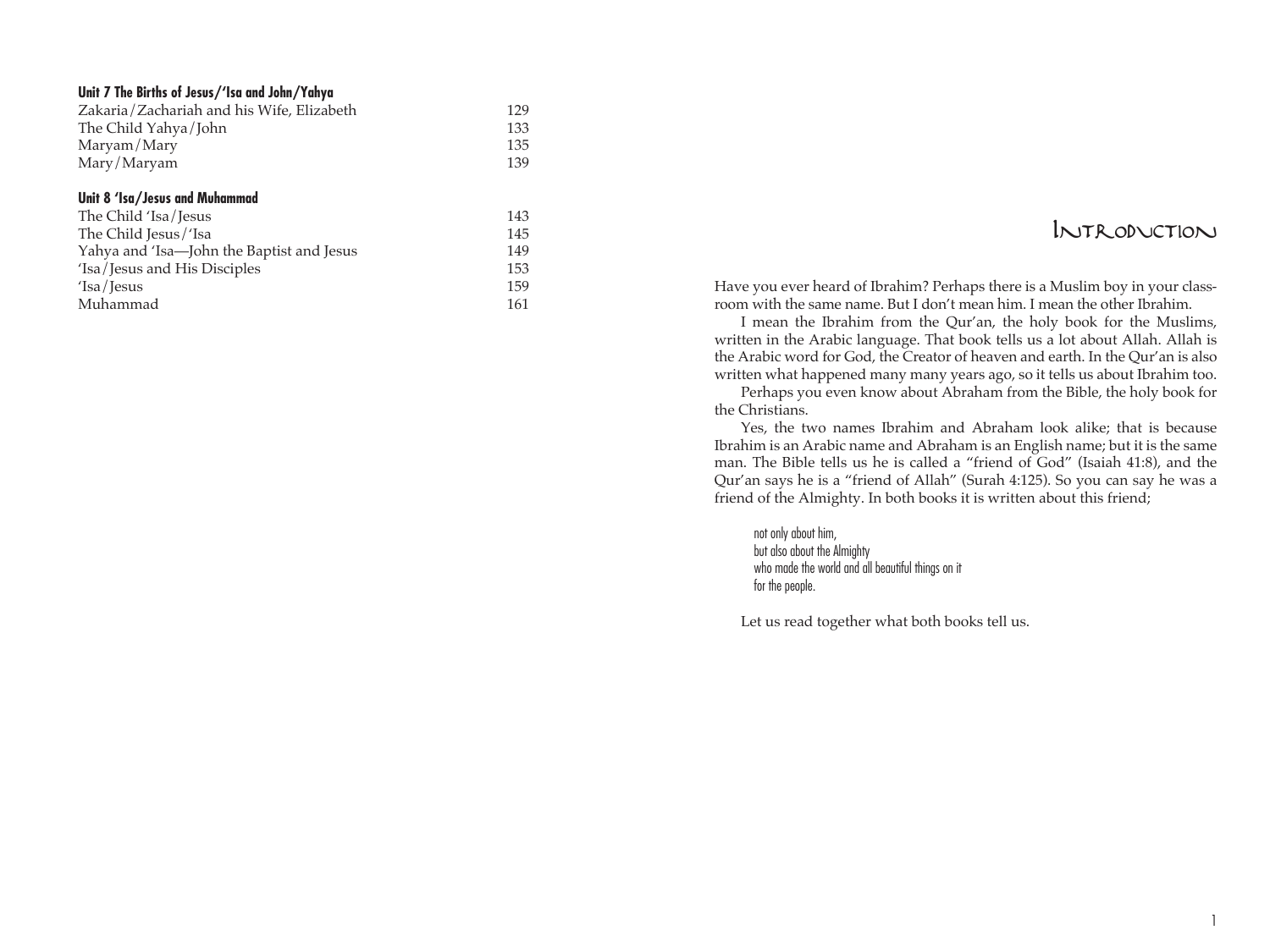# Unit 1

# The First Stories

## The Creator and the Creation

*(Genesis 1; Surahs 2:29–33; 41:10)*

In many parts of the Qur'an you can read about the Creator and the creation; and the Bible says on the first page that God created heaven and earth. God in Arabic is "Allah."

This is the beginning of the Bible: God created the earth. The earth was empty and without form. It was very dark on the earth and the deep. But the Spirit of God floated above. And God said, "Let there be light," and the light appeared. God saw that it was good, so God divided the light from the darkness. Only God knows how much time it really took, because there was nothing on earth to measure exactly when God was finished.

> But, it says in the Bible and the Qur'an, that for the Lord a thousand years is the same as one day, and one day is the same as a thousand years (Psalm 90:4; 2 Peter 3:8; Surah 32:5).

> > *In the Qur'an it even states that it could well be fifty thousand years.*

We know now that the Lord counts in a different way than people do. God's time is different. God stops God's working day when God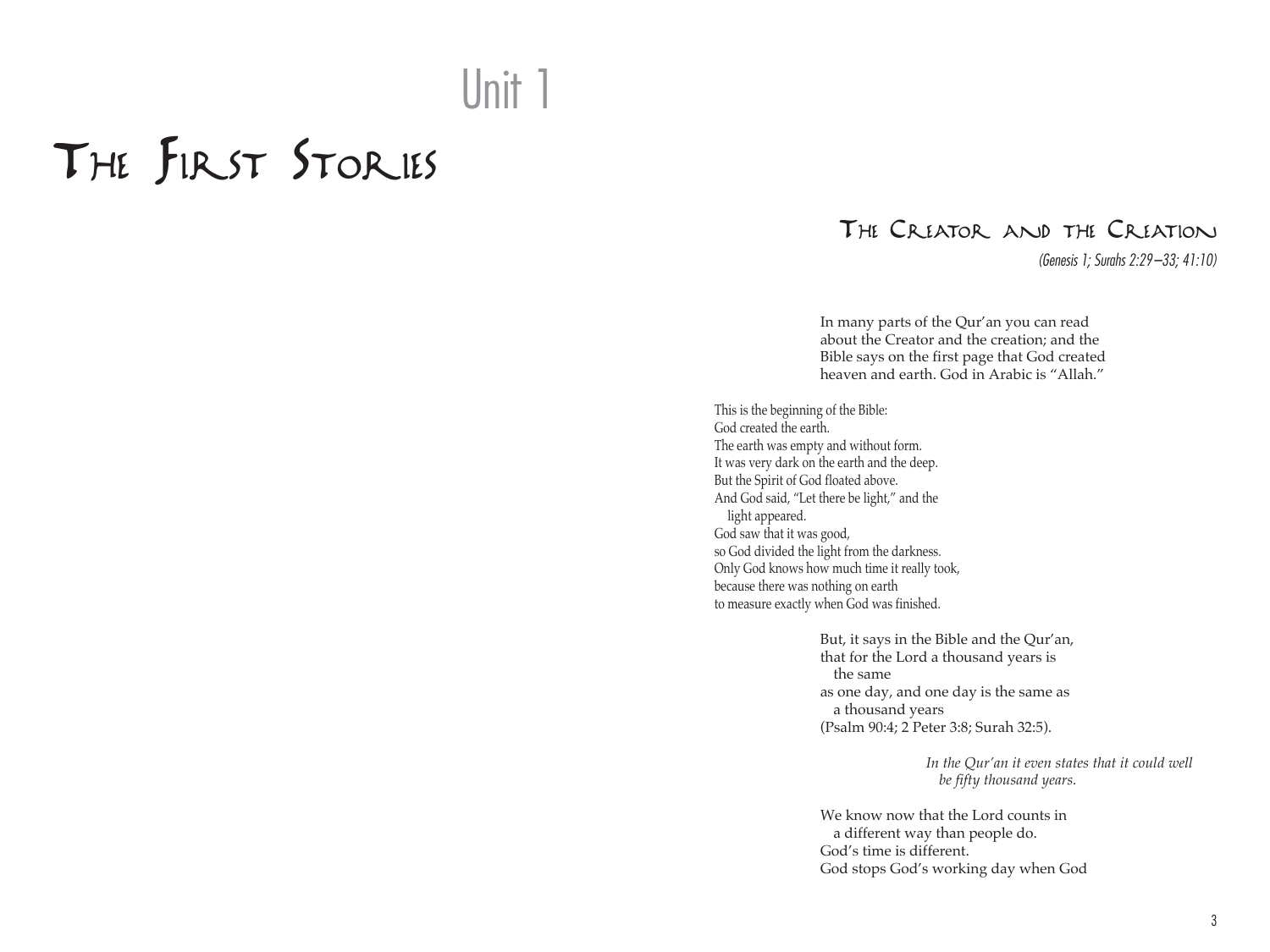wants to.

After the light and darkness were divided, God made a division between heaven and earth and between land and sea. Then God said that there has to be green grass, young plants that give seeds, and fruit trees with fruit, fruit with seeds for new trees;

> and then God spoke: "Let it be" and it was so (Genesis 1:11–13; Surah 2:117).

The earth was covered with trees and plants with seeds for new trees and plants. God saw what God had created was good. Then God said that there has to be light in the sky, so everything that lives and grows would know the difference between day and night. On God's word there came the sun as a sign for the daytime, and the moon for the nighttime; stars appeared in the sky to light the earth and show the way by night. And the sea? God said that it has to be alive with big and small sea animals, lots and lots of fish big and small, birds that fly around the earth and over the horizon. The Lord blessed the birds, the fish, and the sea animals. God made male and female and said, "There is enough space to live in, so go and be plentiful."

> God did not only look after the sea, God also looked after the land. God spoke, "On this earth there have to be living things, there have to be different sorts of animals, crawling ones, wild ones, and cattle" (Genesis 1:20–25; Surahs 24:45; 36:36).

> > *The Qur'an tells us that the animal's body shall give us warmth, food, and drink. Horses, donkeys, and mules shall*

*not only carry freight but you can also ride on them (Surah 16:5, 8).*

od created the wild animals and cattle with their own nature, even the ones that crawl, big and small ones. God created male and female of all the animals. The skies, earth, and seas were filled with them. God saw it was good. Then God said, "And now we will make human beings; they will be like us and resemble us; they will care for the fish, the birds, the cattle, yes, for the whole world with all the animals."

> *It is written in the Qur'an (Surah 112:4) that no one or thing looks like Allah (God), but it says that Allah spoke to the angels and said that Allah was going to create a human who would look after the world instead of Allah (Surah 2:30).*

God created the human as a man and a woman. First the man was created. God brought the man to the animals. God explained the different varieties with their different names, and for every male animal there was a female. The Bible tells us it was then that the man knew he was on his own and he had nobody; he was lonely. God did not like this either, so God said, "I will create a human companion for this man." And God caused the man to sleep, a deep long sleep; God took one of the man's ribs, covered the empty space with flesh, and made a woman from the rib. The Creator brought the woman to meet the man and the man saw himself in her and he was surprised. He said: "The bones and flesh are the same as mine. We are the same, a couple!"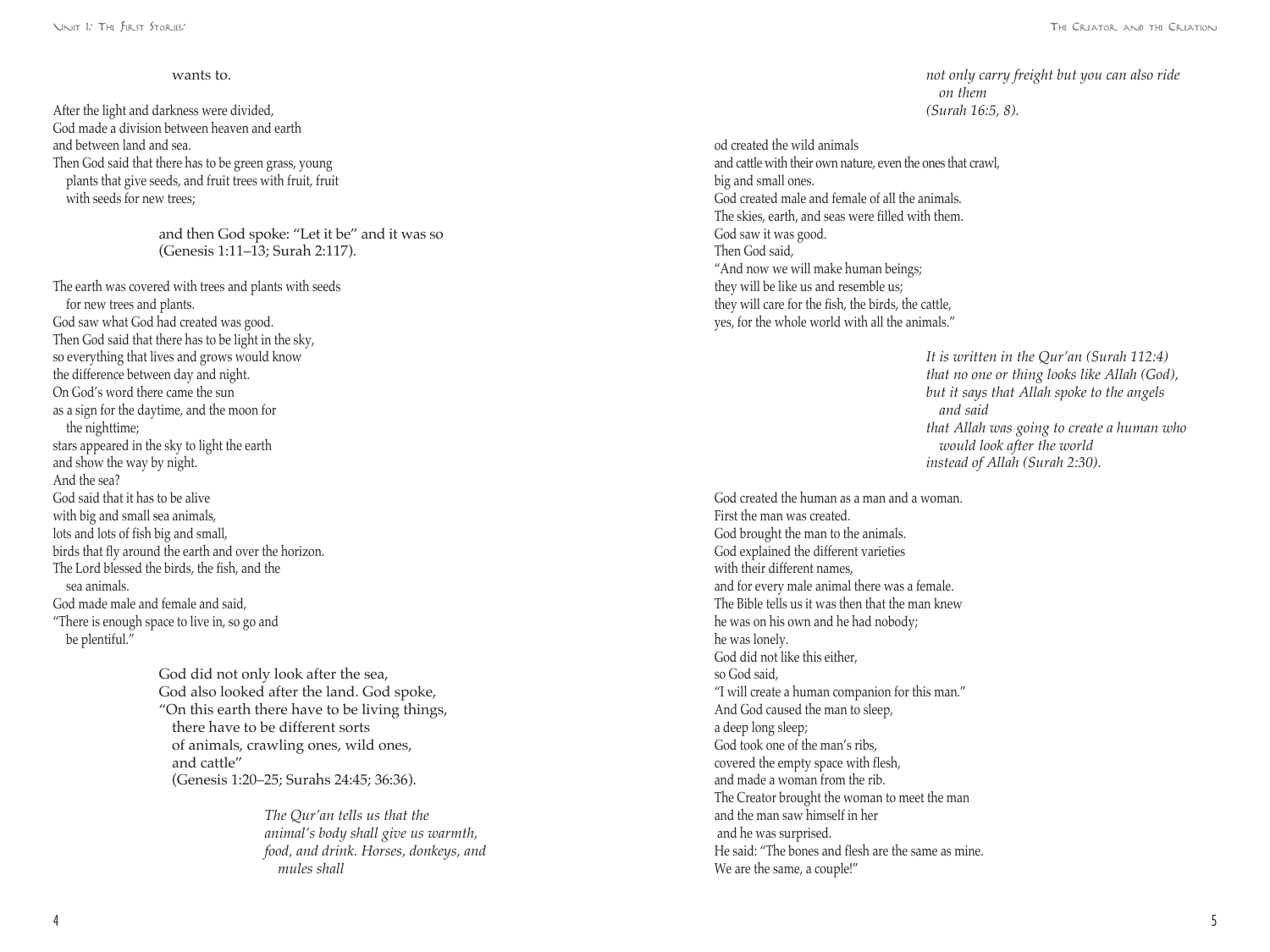### So he called her "woman."

*In Arabic she is Hawwa'.*

These two people were blessed by God. And God told them to be a couple and to be fruitful and become a great people, so the world would be filled (Genesis 1:26–28; Surah 4:1).

When God saw that God's creation was completed and good, God had a rest. The Lord blessed that day. It was called a holy day, the day of rest. It is a day for people to take a rest from their work and to thank God for all things bright and beautiful in creation (Genesis 2:1–3). Many years later there was a psalm written about the creation. A king wrote it. His name was "David."

*In the Qur'an his name is "Dawud," and there he is called a prophet.* 

### He sang:

"O Lord, our Sovereign, how majestic is your name in all the earth! When I look at your heavens, the work of your fingers, the moon and the stars that you have established, what are human beings that you are mindful of them, mortals that you care for them? Yet you have made them a little lower than God, and crowned them with glory and honor. You have given them dominion over the works of your hands; you have put all things under their feet, all sheep and oxen,

and also the beasts of the field, the birds of the air, and the fish of the sea, whatever passes along the paths of the seas. O Lord, our Sovereign, how majestic is your name in all the earth!" (Psalm 8:1a, 3–9) This creation psalm is in the Bible.

> *The Qur'an tells us about the Creator: Whatever is in Heaven and on the earth, praise Allah! For Allah is mighty and wise. Allah has the rule over heaven and earth. Allah gives life and takes life. Allah is Almighty. Allah is the First and the Last, visible and invisible, and Allah knows everything (Surah 57:1–3).*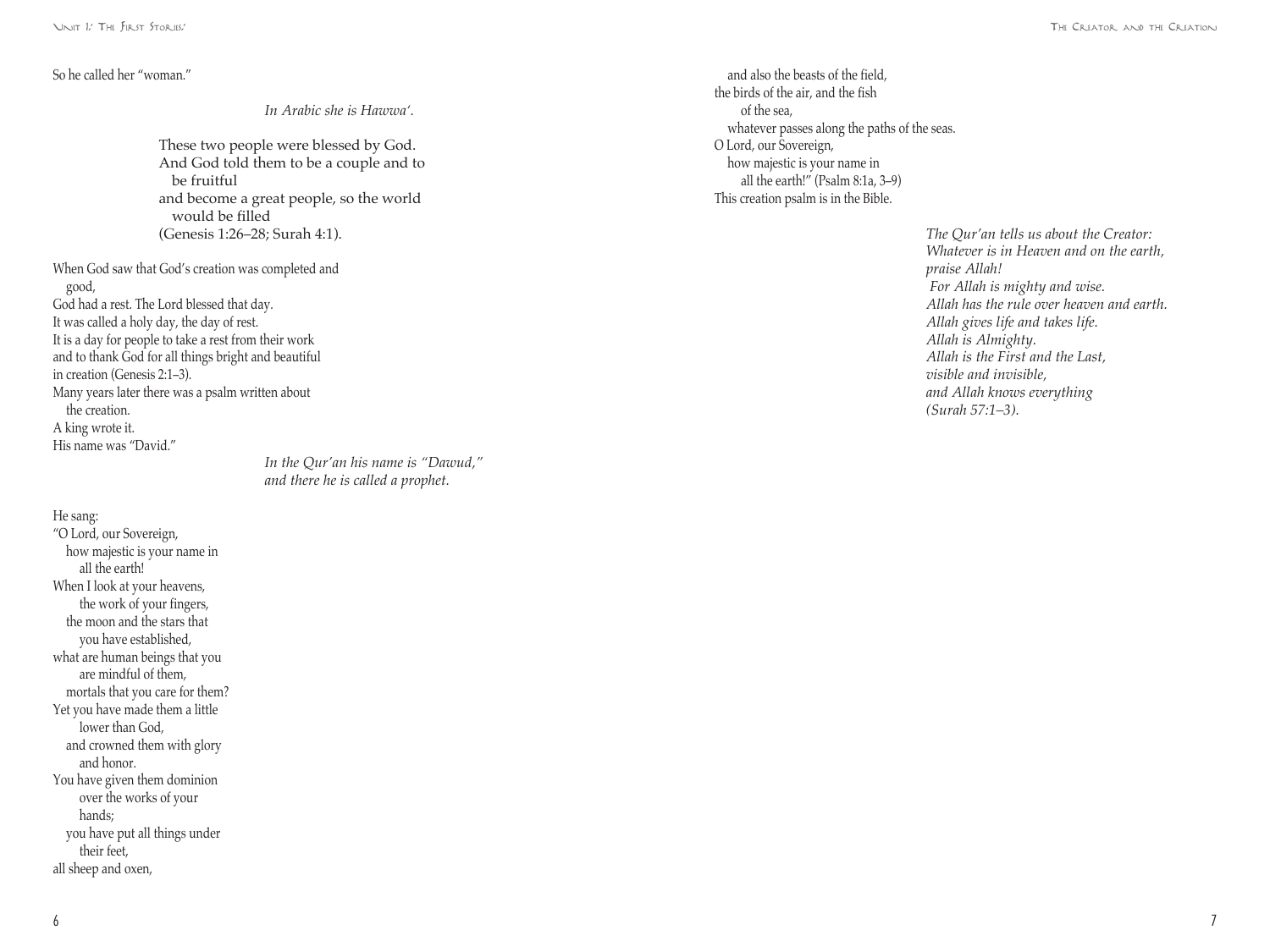## HUMANKIND

*(Genesis 3; Surahs 7:11–25; 20:115–123)*

Adam and Eve

*—in Arabic, Adam and Hawwa'—* 

were placed by God in the garden of Eden

*—Aden in the Qur'an.*

The name of Adam means "man taken from soil," and Eve means "life," for she is the mother of humankind. They were very happy to be in the garden. A river flowed through the place. All was green, growing, and flowering, and the trees were bearing fruit for the couple. The tree of everlasting life stood in the middle of the garden, as well as the tree that gives knowledge of what is good and what is bad. The fruit of the tree of knowledge was the only fruit they were not allowed to eat. If they did eat it, they would die. But once a satan came.

> *Previously the satan was an angel who quarreled with Allah; so Allah sent the angel away. Then this angel became a satan. The Qur'an says that this happened when Allah created Adam; the satan didn't want*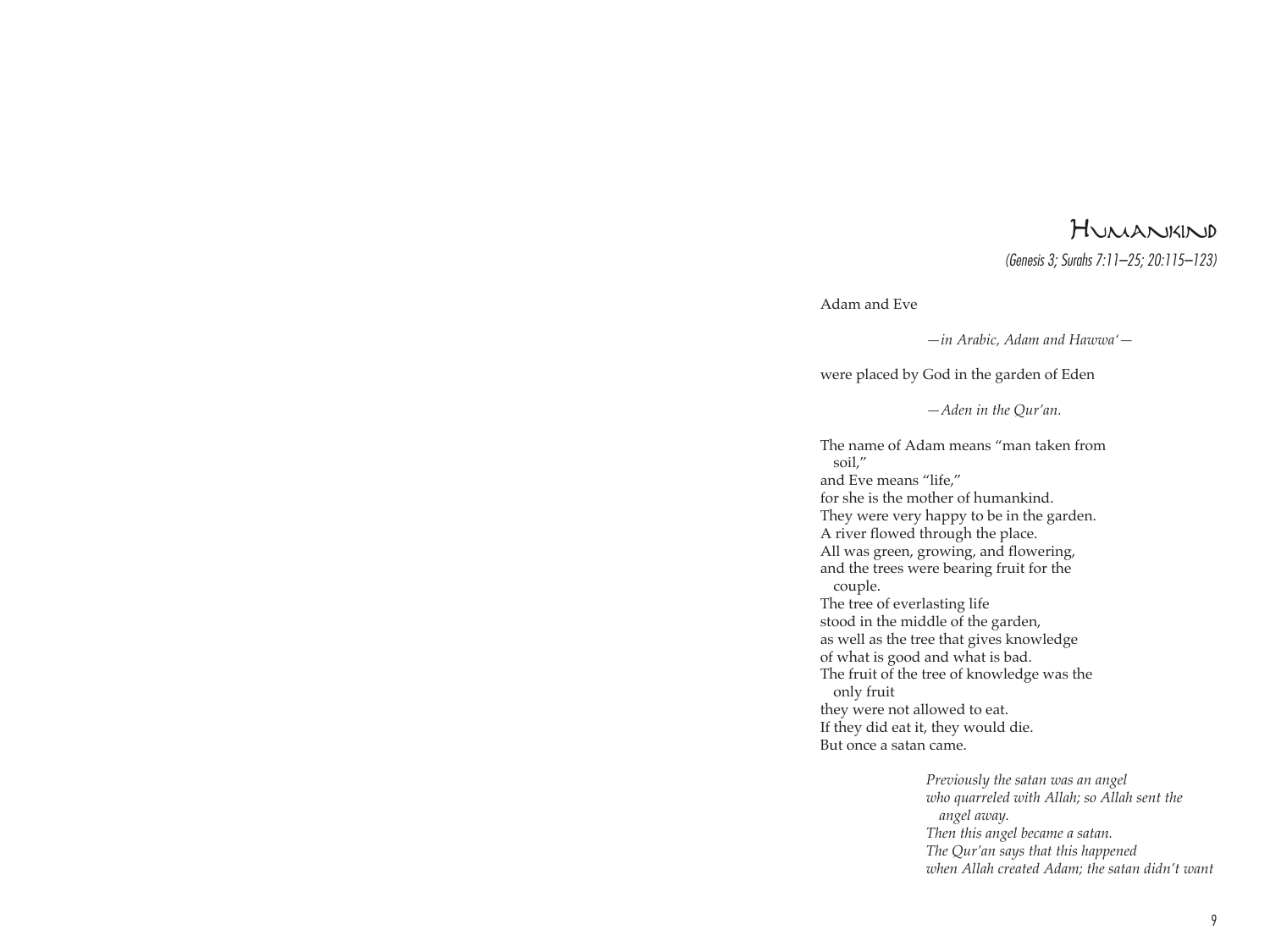### *to bow before this new creation.*

The Bible tells us that the satan came as a snake and then said to Eve, "Did God really tell you not to eat fruit from any tree in the garden?" "We may eat the fruit of any tree in the garden," the woman answered, "except the tree that gives knowledge of what is good and what is bad. If we eat its fruit, we will die." The snake replied: "That's not true; you will not die. God said so because God knows that when you eat it you will be like God, knowing what is good and what is bad." The woman saw how beautiful the tree was. She trusted the snake and thought how wonderful it would be to become wise. So she took some of the fruit and ate it. Then she also gave some to her husband and he also ate it.

> *In the Qur'an it is Adam to whom Satan whispered, "Shall I lead you to the tree of Eternity and to a kingdom that never decays? (Surah 20:120) Your Lord only forbade you this tree lest you should become angels or such beings as live forever" (Surah 7:20). And he swore to them both, that he was their sincere adviser. So they tasted of the tree.*

As soon as they had eaten it they saw that they were naked.

> Both books tell that they sewed leaves together and covered themselves.

Then they hid from the Lord among the trees. But the Almighty knows everything, also what has happened in the garden.

In the Bible it is told that God called Adam, "Adam, where are you?" Adam replied from his hiding place, "When I heard you coming I was afraid, because I was naked." "Who told you that you were naked?" the Lord answered. "Did you eat the fruit that I told you not to eat?"

> *"Didn't I forbid you this and didn't I warn you about Satan?" is the reply of Allah in the Qur'an (Surah 7:22).*

But Adam said to the Lord, "The woman you put here with me gave the fruit to me and then I ate it." The Lord asked the woman, "Why did you do this?" She replied: "The snake tricked me into eating it." Then the Lord said to the snake, "Because you have done so, you will be punished for this; you alone of all the animals must bear this curse, that from now on, you will crawl on your belly, and you will have to eat dust as long as you live. I will put enmity between you and humankind. Man will crush your head and you will bite his heel." Then the Lord sent Adam out of the garden, with Eve, to cultivate the soil from which he had been formed. Outside the garden they had to work hard to survive, and their children were to be born with trouble and pain.

> *"Forgive us and have mercy upon us," they begged (Surah 7:23). And the Almighty replied, "If you follow my guidance, you will not lose my way, nor fall into misery" (Surah 20:123). This prayer of man and woman and the promise of Allah (God) are the last words in the Qur'an*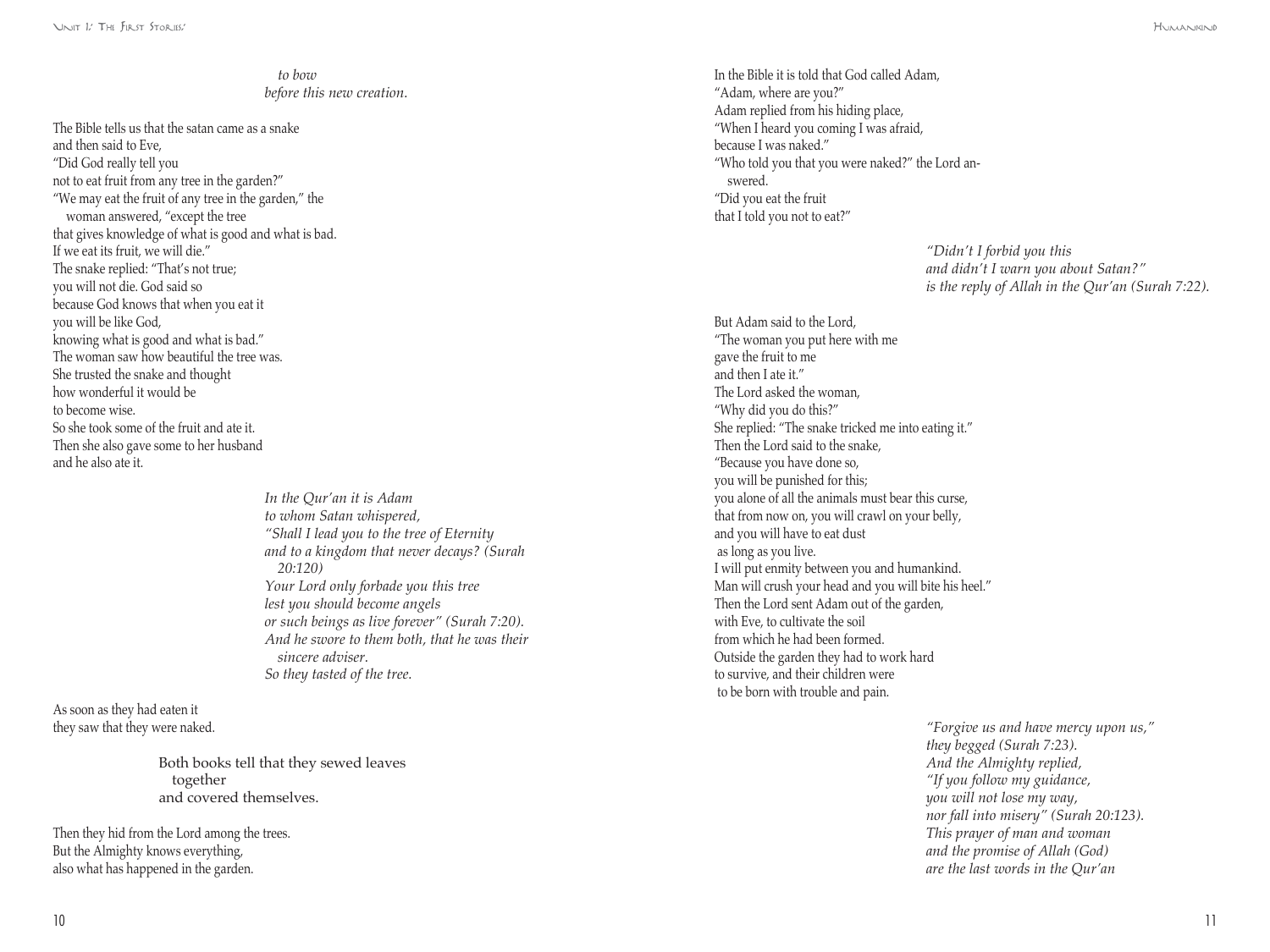*about what happened in the garden of Aden (Eden).*

## The First Sons

*(Genesis 4; Surah 5:27–32)*

Outside the garden of Eden

*—in the Qur'an, Aden—*

life was totally different for Adam and Eve. It was a life of heavy work, sorrows, and sadness. But there was also happiness, especially when their sons were born. The first one was Cain and the second one was Abel.

> *In the Qur'an their names are not mentioned, but Muslims call them Kabil and Habil.*

When they grew up, Cain became a farmer and Abel became a shepherd.

> After some time the two brothers brought an offering to the Lord. It is told in both holy books.

Cain brought some of his harvest and gave it as an offering to the Lord. Then Abel brought the first lamb born to one of his sheep, killed it, and gave the best parts of it as an offering to the Lord. The Lord accepted the offering of Abel, but did not accept Cain's offering. Cain got angry, but the Lord said to him, "Why are you angry . . . ? If you do well, will you not be accepted? And if you don't do well,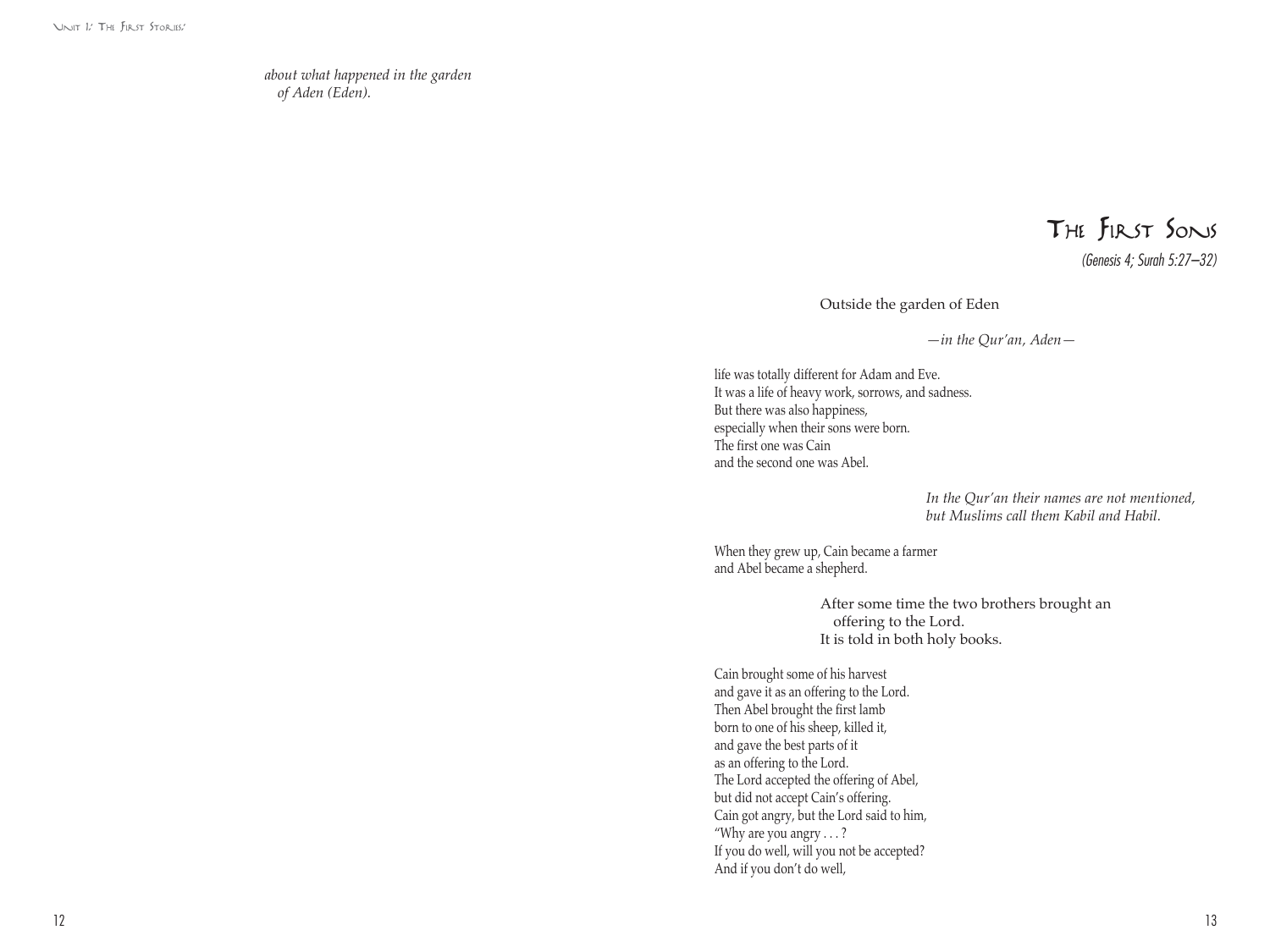sin is lurking at the door; its desire is for you, but you should master it" (Genesis 4:6–7). But Cain remained angry and he said to Abel, "Let us go out to the field."

> *When they came into the field —so the Qur'an tells us he said to his younger brother, "I will slay you." But the younger brother replied, "Even if you stretch out your hand to slay me, I will not slay you; for I fear Allah" (Surah 5:28).*

#### And Cain killed Abel.

Then the Lord said to Cain, "Where is your brother Abel?" Cain answered, "I do not know. Am I my brother's keeper?" But God said, "What have you done? Your brother's blood is crying to me from the ground! And now you are cursed from the ground, which has opened its mouth to receive your brother's blood from your hand. When you till the ground, it will no longer yield to you its strength. You will be a fugitive and a wanderer on the earth" (Genesis 4:9–12). Then Cain said to the Lord, "Isn't my sin so great that I cannot bear the punishment? Away from this land and away from your presence, anyone who finds me will kill me." "No," the Lord answered, "if anyone kills you, seven lives will be taken in revenge." So the Lord put a mark on Cain to warn anyone who met him not to kill him. That's what the Bible tells us.

> *And because of this occurrence these words of Allah are given in the Qur'an, "Therefore We ordained for the Israelites that if anyone killed a person*

The First Sons

*who was not murdering others, it would be as if he killed the whole people; and if anyone saved a life, it would be as if he saved the life of the whole people (Surah 5:32).*

Then Cain went away from the presence of the Lord and lived in the land of Nod, east of Eden—the Bible tells us. Adam and Eve had another son and they called him Seth; it means "replacement." "For God has appointed me another son to replace Abel," Eve said. And still more children were born, sons and daughters. Seth also had children. They were faithful to God.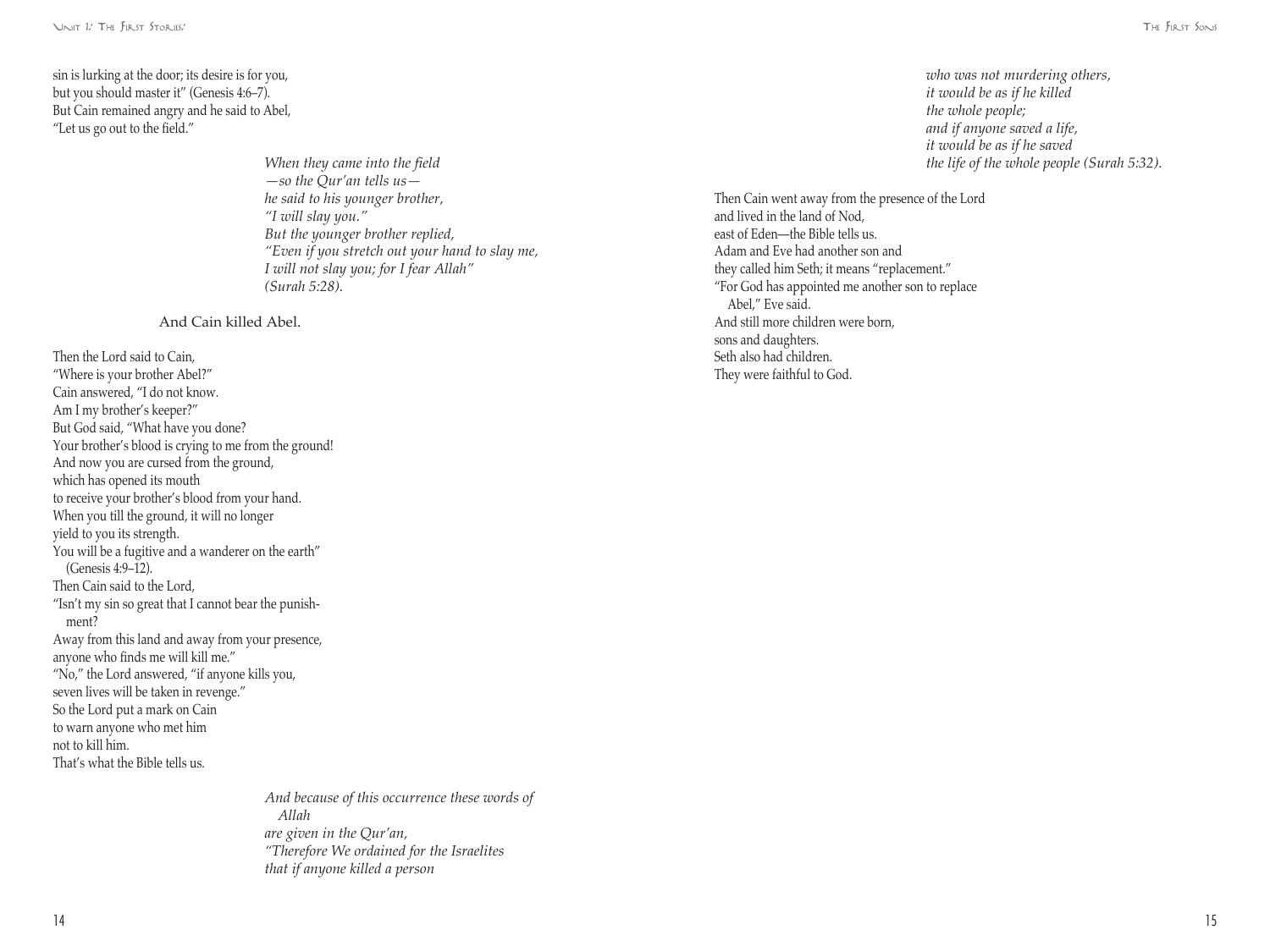

*(Genesis 6—9; Surahs 7:59–63; 11:25–49; 71:1–28)*

Years and years passed. More and more people were living on the earth, but less and less people were faithful to God. They turned away from God and made idols to serve them instead of worshiping God. The Lord was sorry that the Lord had made humankind. The Lord said, "I will wipe out these people I have created." But the Lord was pleased with a few people; one of them was Noah.

> *Nuh is his name in the Qur'an. In that book he is called a prophet with whom Allah has made a covenant. Allah has sent Nuh with a message to the idolaters of Wadd, Souwa, Jaghut, Jawuk, and Masr to tell them, "You have no other god but Allah. So fear Allah; then Allah may forgive you your sins. I fear for you the punishment of a terrible day." Meanwhile Allah ordered Nuh to build a boat*

(in the Bible it is called an ark). Noah had to build it of good timber, and to cover the ark with tar inside and out. The ark must have a roof, decks, and doors in it with rooms for all animals, male and female. God gave all measurements of the boat to Noah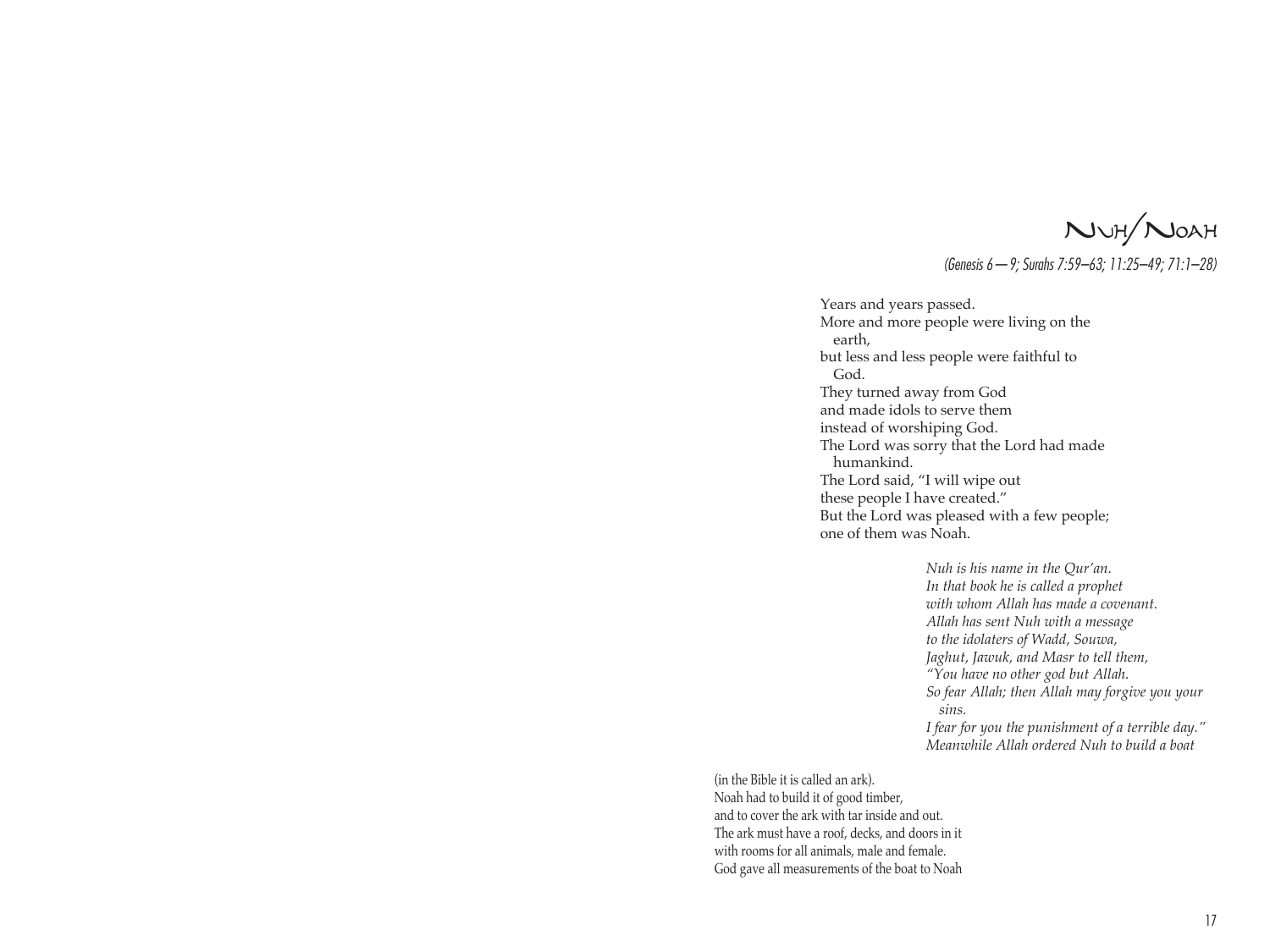### and God said, "I am going to send a flood to destroy the earth."

*The Qur'an gives the people's response to Nuh's warning. Their leaders said to him, "You are confused." But he replied: "I am not confused, but in the Name of Allah I give you good advice. Don't you wonder that there has come a reminder from your Lord through a man of your own people to warn you, so that you may fear Allah and may receive the Lord's mercy?" But the people accused Nuh of being a liar and they said, "Bring upon us what you threaten us with, if you speak the truth!" Nuh said: "Allah will bring it on you if Allah wills, and then you will not be able to stop it!"* 

When the ark was ready,

God told Noah to go into the ark with his wife and with his sons,

Shem, Ham, and Japheth, their wives, and all kinds of animals. God closed the door, and the sky burst open, and water from beneath and rains from above filled up the earth for forty days and nights. As the water rose, the boat began to float. Above the mountains the water rose, and above the mountains the ark was raised up by the water.

> *In the Qur'an it is mentioned that another son of Nuh didn't want to go into the ark. He said: "I will find a high mountain that protects me against the water." But he was drowned (Surah 11:42–43).*

After forty days and forty nights the rain stopped. The Lord caused a wind to blow and slowly the water went down together with the ark. After one hundred and fifty days

### the ark came to rest upon a mountain;

Ararat is its name in the Bible

*and Judi in the Qur'an (Surah 11:44).* 

Slowly the tops of the mountains rose up from the water and the mountains became visible again. It took weeks and weeks before Noah could open a window. He sent out a raven and the raven flew to and fro until the water was completely gone. Then Noah sent out a dove, but the dove didn't find food and flew back to the ark. One week later Noah sent the dove out again; it returned to him in the evening with a fresh olive leaf in its beak. So Noah knew that the water had gone down. Then he waited another seven days and sent the dove out once more; this time it didn't come back. Then Noah removed the covering from the boat. He looked around and saw that the ground was getting dry. When it was completely dry,

> God allowed Noah to go out of the ark with his wife and children and with all animals; both books tell us so.

Outside the ark Noah built an altar to the Lord and offered burnt offerings on the altar to thank God. And God made a covenant with Noah and his descendants, and with all animals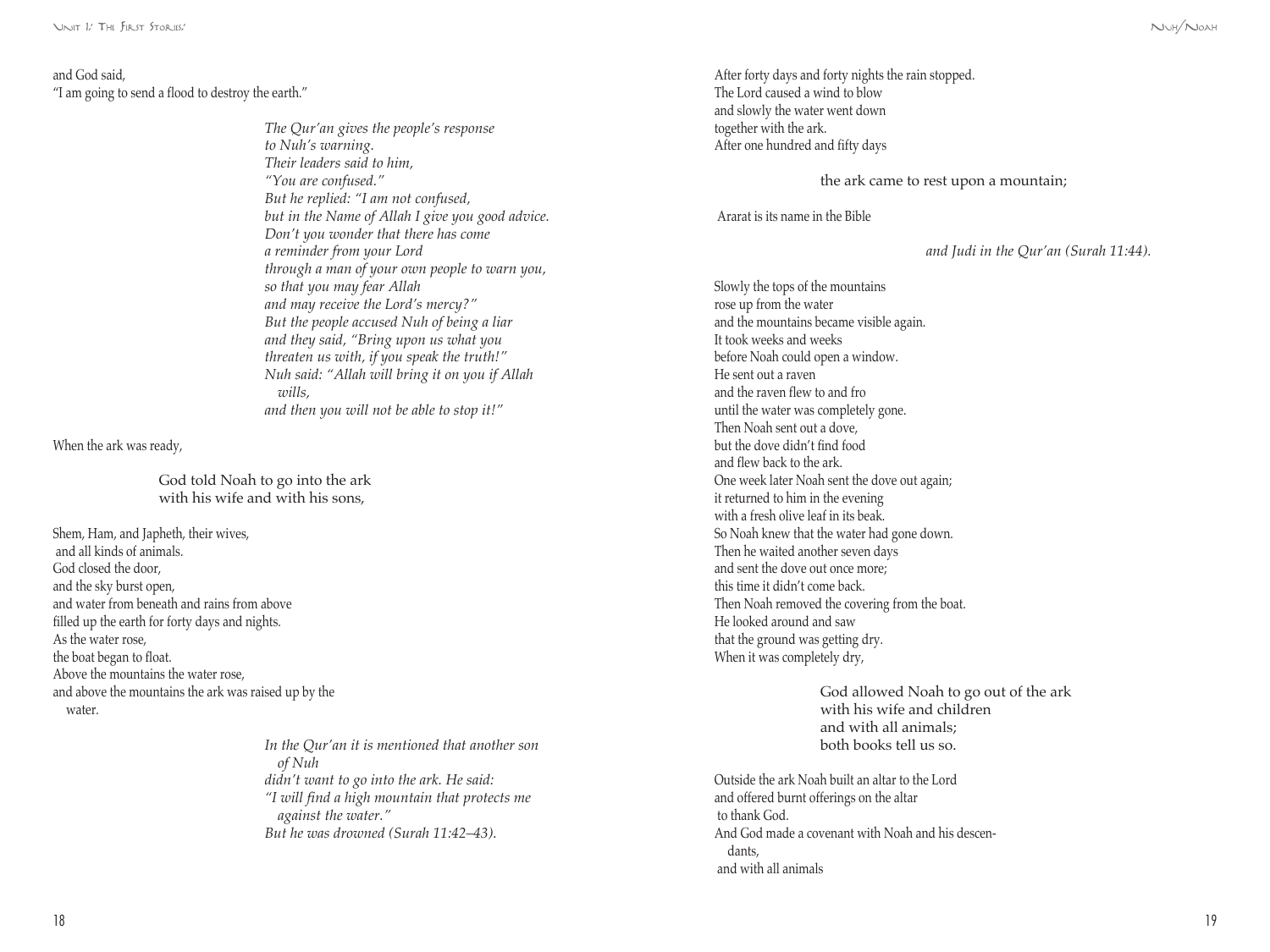Unit 1: The First Stories:

that came out of the ark. This is the covenant: that never again would all living beings be destroyed by a flood. And God said, "I have set my bow in the clouds, and it shall be a sign of the covenant between me and the earth. When the bow is in the clouds, I will see it and remember the covenant that is between me and you and every living creature of all flesh; and the waters shall never again become a flood to destroy all flesh" (Genesis 9:13–15).

> *In the Qur'an, Nuh is mentioned together with Ibrahim, Musa, 'Isa, and Muhammad. They are called prophets with whom Allah has made a covenant (Surah 33:7).*

Abraham, or Ibrahim, lived after Noah. The next story tells us more about Abraham.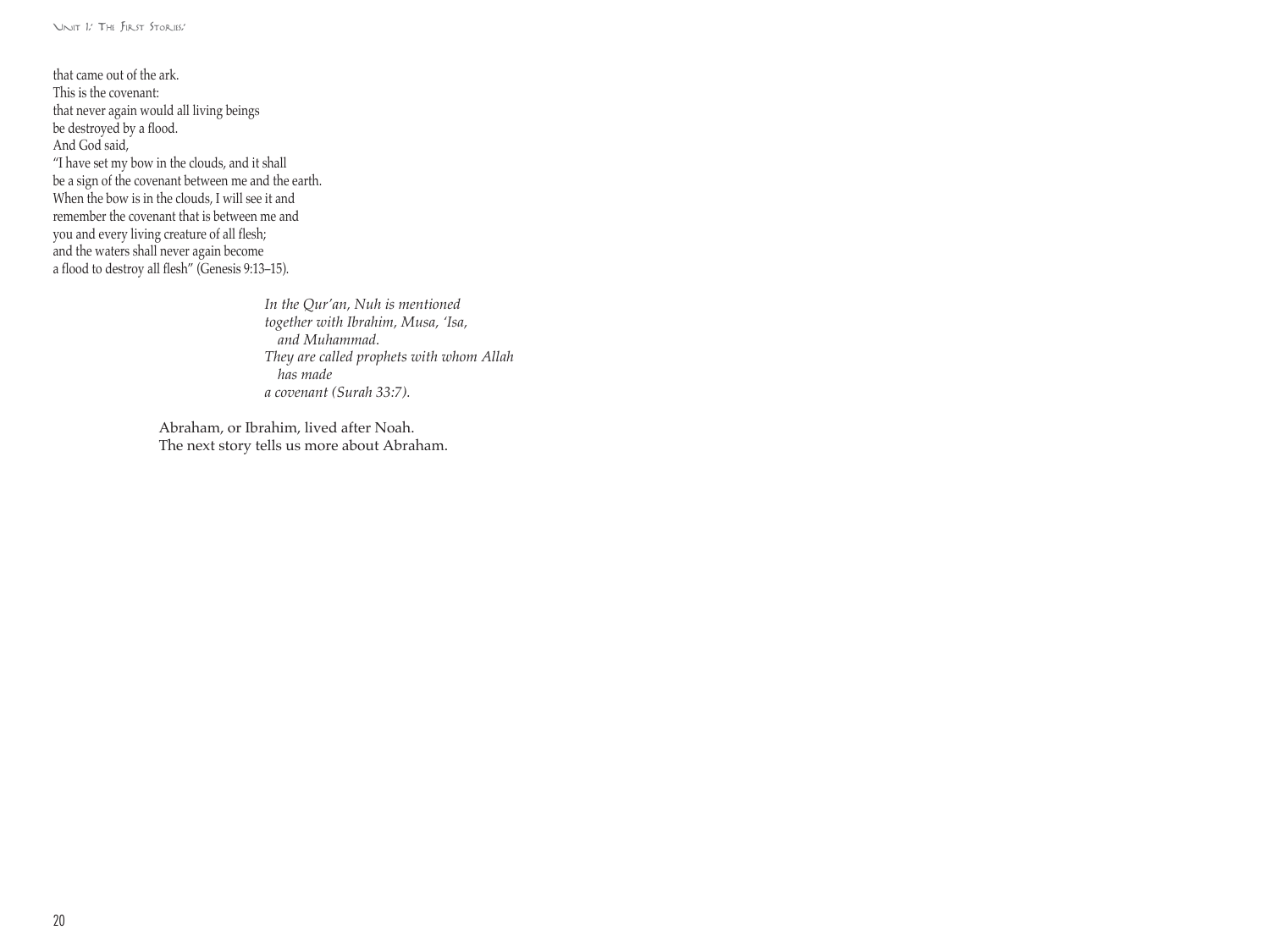# Unit 2

Ibrahim/ Abraham

Ibrahim/Abraham *(Genesis 11:22–32; 12:1–9; Surah 21:51–71)*

Noah lived to be very old. His household grew into a large family. He saw his grandchildren and great-grandchildren grow up. The Bible lists many names of Noah's offspring up to the name of Abraham.

*In the Qur'an his name is Ibrahim.* 

Who was that man? He was the son of Terah and the grandson of Nahor, who was a descendant of Noah's son Shem. The name of Abraham's wife was Sarah. Abraham and Sarah had no children, but God promised Abraham offspring, as countless as the stars in the sky. They first had to go on a journey. God said to Abraham that he had to leave his father's house and his country, to go to the land that God was going to show him.

> *In the Qur'an it is written that Ibrahim left his country because the people did wrong things. They made idols and bowed down to them; this is called "shirk." Even Ibrahim's father did so. Therefore, Ibrahim destroyed all idols, except the biggest one. When the people asked Ibrahim, "Is it you who did this to our gods?" he said,*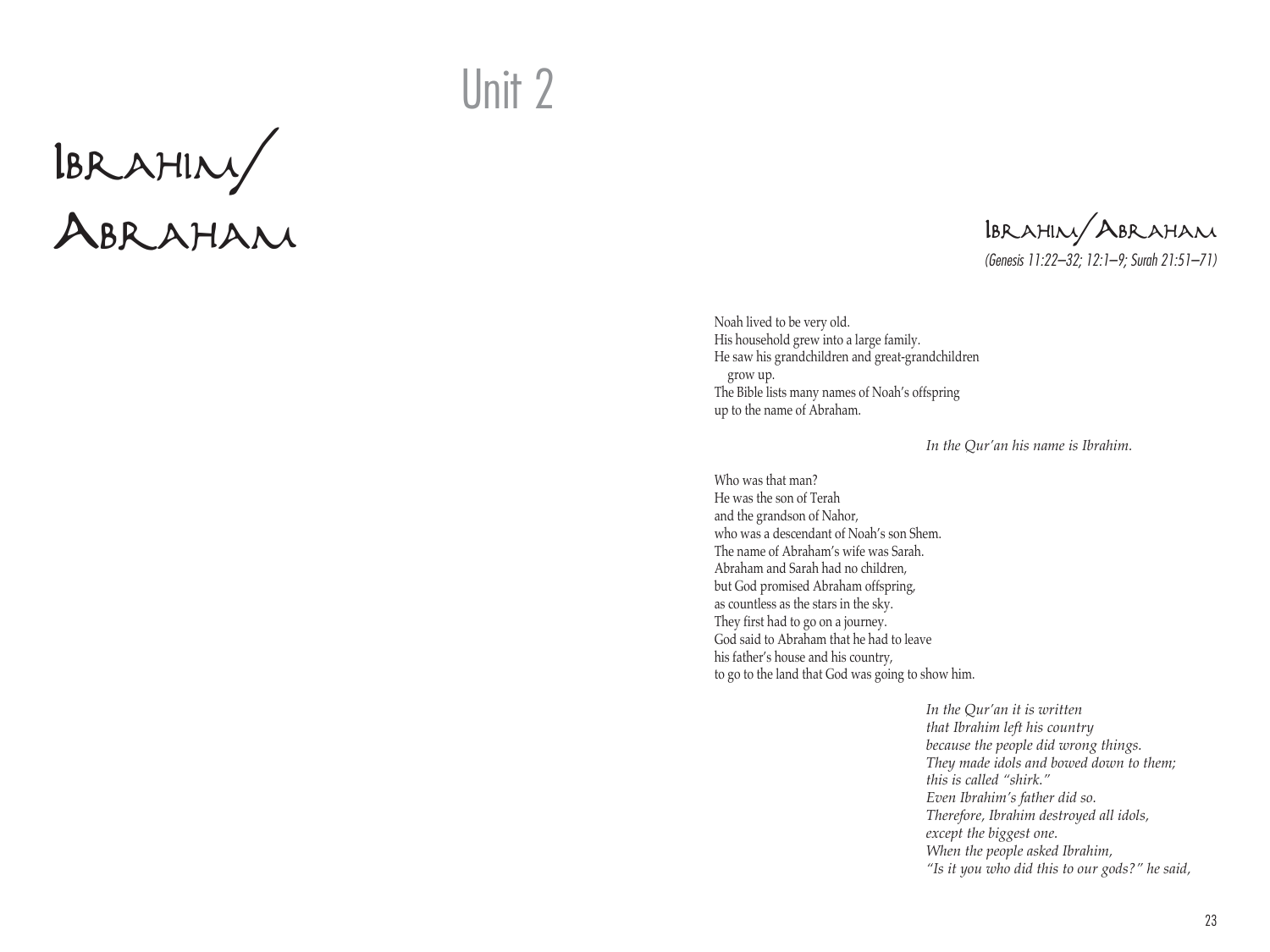*"Nay, this was done by the biggest one. Ask him!" This put the people to shame, because they knew very well that a statue cannot speak. Finally they said to Ibrahim, "You know that such a statue can't talk." Then he replied, "So, instead of Allah, you worship something that helps you in no way? Do you have no sense?" This made the people angry and they wanted to set Ibrahim on fire. But Allah saved him from the fire and sent him away from these people, the Qur'an tells us.*

Then this descendant of Noah, together with his wife, Sarah, and his nephew, Lot

*—Lut in the Qur'an—*

moved to the land promised by God.

## Ibrahim and Lut —Abraham and Lot *(Genesis 13—18; 19:1–29; Surahs 26:160–173; 11:70–83)*

The Bible tells us that Abraham went to the country of Canaan. He arrived in the city of Shechem. And God said to Abraham, "This is the country that I am going to give to your descendants. And through you I will bless all the nations." Then Abraham built there an altar to God. Thereafter he moved on to a city called Bethel. There he built another altar and worshiped God. And God blessed Abraham and his family with so many cattle that the grass and the water were no longer enough for all his and Lot's animals. So the shepherds ran into trouble. Abraham said to Lot, "It is not good that our shepherds have troubles, because we are relatives. So let us separate and spread out our living places, as the land is large enough. If you go to the north, I'll go to the south; and if you want to go to the south, I'll go to the north." Lot chose the region of the river Jordan, with its green prairies. Near Sodom and Gomorrah he set up his camp on the beautiful ground. But the people of these cities were wicked and sinned against the Lord. And where did Abraham go? Abraham stayed in the land of Canaan and settled near Hebron;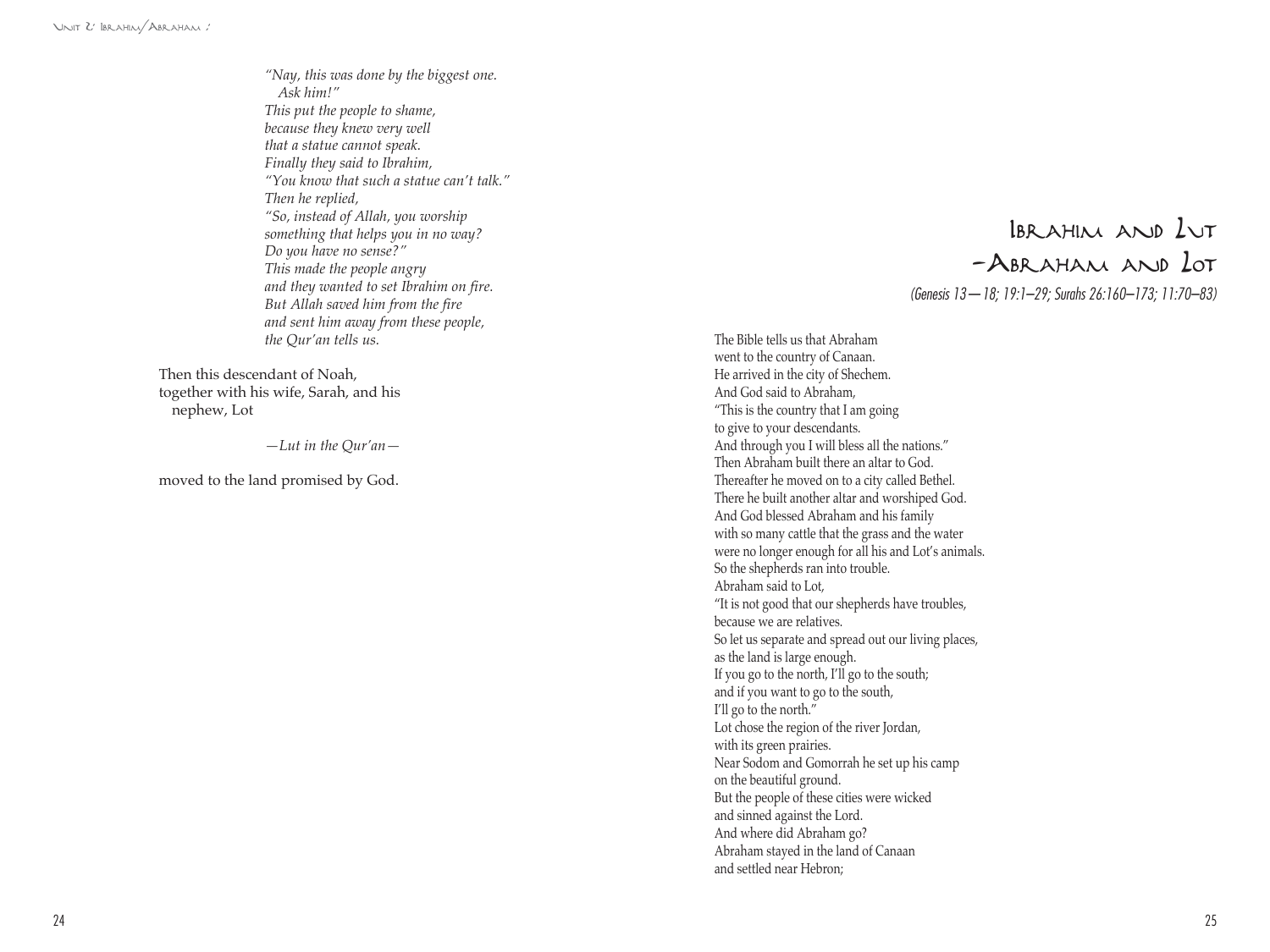there he built another altar to the Lord. God said to him, "Look carefully in all directions; I am going to give all the land as far as you can see it to you and to all your countless descendants." And God promised Abraham a son with whom God would make a covenant forever. Some time later Ishmael was born;

 *in the Qur'an his name is Isma'il.* 

<sup>26</sup> <sup>27</sup> Unit 2: Ibrahim/Abraham : Abraham and Sarah had no children yet, so Abraham asked God to make that covenant with Ishmael. But God said, Surely, I will bless Ishmael, as you are his father. He will be the father of twelve princes and I will make a great nation of his descendants. But I will keep my covenant with the son born to you and Sarah, Isaac, as we agreed." And God's token of the covenant was the circumcision of all males from eight days old who lived with Abraham, including Ishmael and Abraham himself. And how did Lot do in Sodom? He found a wife; they married, and two daughters were born. But a war began in that beautiful place. Kings of big cities fought against kings of other big cities. The king of Sodom lost and all people in that town were captured by the winning kings. Lot and his wife and daughters were also taken. But a man escaped and reported all this to Abraham. Then Abraham called all the fighting men in his camp, pursued with them the enemies, attacked them, and rescued Lot, the women, all other prisoners and the loot that had been taken. When Abraham returned, Melchizedek brought bread and wine to him. He was the king of Salem and also a priest of the Most High God, the Bible tells us. Melchizedek blessed Abraham in the name of God. And Abraham gave a tenth of all the loot

to Melchizedek. But the men of Sodom and Gomorrah still sinned against God and didn't want to do God's will.

> *The Qur'an says that Allah make Lot a prophet, and told him to warn the people. But the men of Sodom accused him of being a liar and they said that they would expel him from the city (Surah 26:161–167).*

They continued sinning until it was too late for them. Then two messengers came to visit Lot. They told him that in the name of God he must leave that place, because God was going to punish the city.

The men of the city came to know this and wanted to do evil things to the visitors. They would have attacked Lot, but the visitors pulled him back into the house, shut the door, and struck all the men outside with blindness, so that they couldn't find the door.

> Then the two visitors told Lot to leave the city with his wife, daughters, and sons-inlaw, before sunrise.

But Lot's sons-in-law didn't want to go with him; they thought that he was joking.

> Then the two men urged Lot and his family, "Run for your lives! Don't look back!" But Lot's wife looked back

and she was turned into a pillar of salt, the Bible tells us.

> *In the Qur'an it was already predicted that the woman would not be saved; she lingered behind and was struck by a shower of brimstone. The Qur'an calls her an old woman*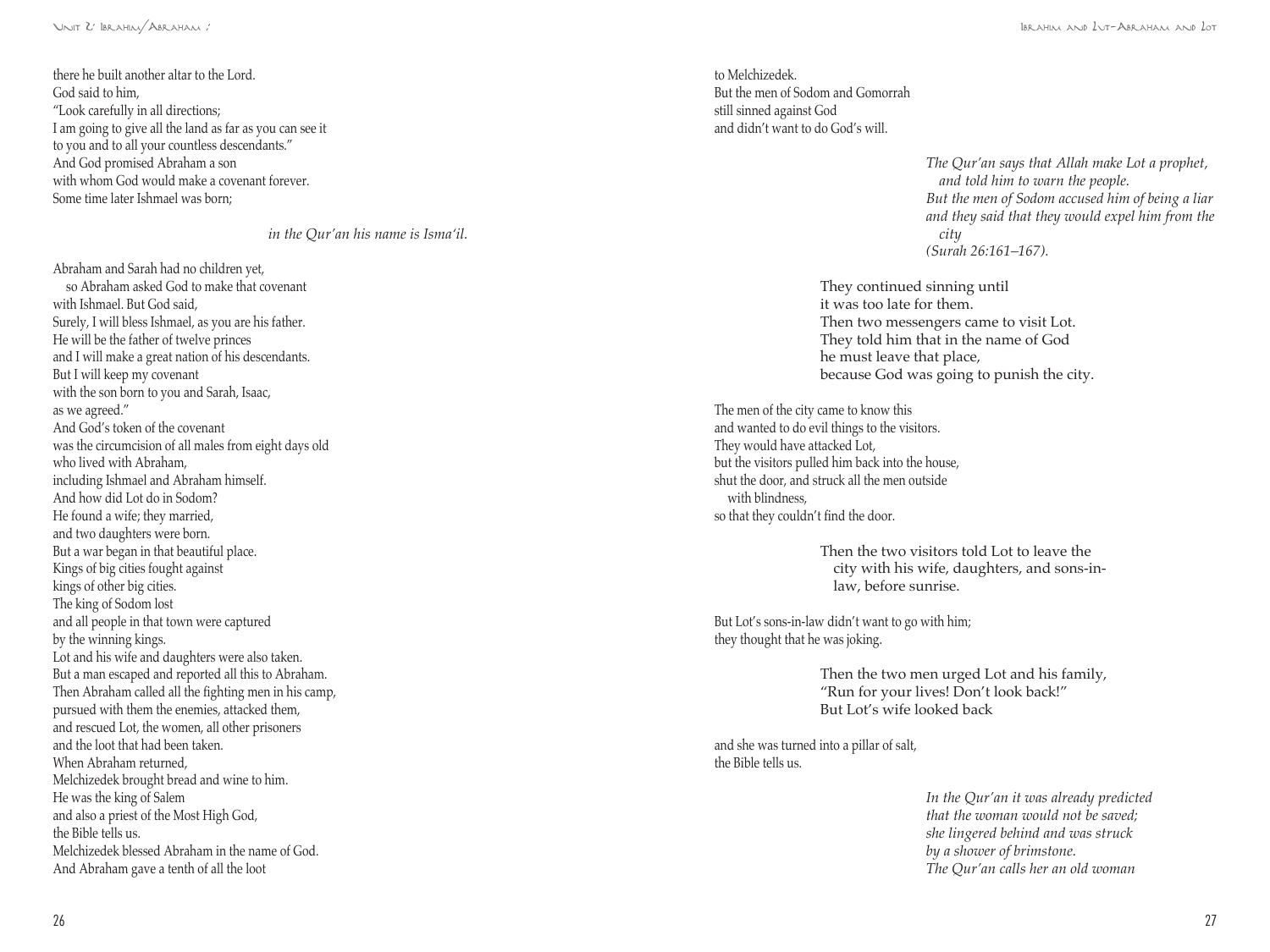#### *(Surahs 26:171; 37:135).*

The next morning God destroyed the cities of Sodom and Gomorrah with fire.

When Abraham came out of his camp and saw the fire, he remembered the message of the visitors. They had visited Abraham before going to Lot. He had offered them a meal and they had explained to him the plan to destroy both cities. Afterward they went up to Lot in Sodom. A third visitor stayed with Abraham to tell him what would happen with the city.

> Abraham again and again asked God to save the city, because Lot and his family lived there.

<sup>28</sup> <sup>29</sup> Unit 2: Ibrahim/Abraham : The Sons of Ibrahim/Abraham And repeatedly he was told that God would do so if fifty or forty innocent people were found, or even if it was only thirty or twenty people (for Abraham reduced the number every time). Finally, he asked what God would do, if only ten innocents were found; and he was told that even then the city would be saved. But he was not allowed to ask again. So when that morning he looked out and saw the fire from afar, he understood that not even ten innocent people could be found in Sodom and Gomorrah.

He also had heard a good message from his visitors. It was their promise that next year Sarah would bear a son, with whom God would make a covenant. In the Qur'an and the Bible it is written that Abraham's wife could hardly believe it, as she was very old already. But in both books it is also written that for the Lord nothing is impossible (Gen esis 18:14; Surah 11:72–73).

*(Genesis 21—22; Surah 37:102–107)*

One year later a son was born to Abraham and Sarah. His name is Isaac

*—in the Qur'an, Ishak.*

In both books we can read that, one night in a dream, the Almighty ordered Abraham to offer his son as a sacrifice.

In the Bible, Isaac is mentioned;

*in the Qur'an, Isma'il is intended, although his name is not mentioned. When his son was old enough to work with his father, Ibrahim said, "My son, I have seen myself sacrifice you in a dream. What do you think?" He said, "Father, do as you are commanded and, God willing, you will find me steadfast." (Surah 37:102–103)*

Happily this ended well. God saw Abraham willing to obey God and this was sufficient to God. The Lord stopped him. Then, when Abraham raised his eyes he saw a ram caught by the horns in a bush. And Abraham thankfully offered the ram to God instead of his son.

> *The Muslims celebrate this event every year. A ram or other animal is slaughtered and the meat is shared with the family, friends, and the poor.*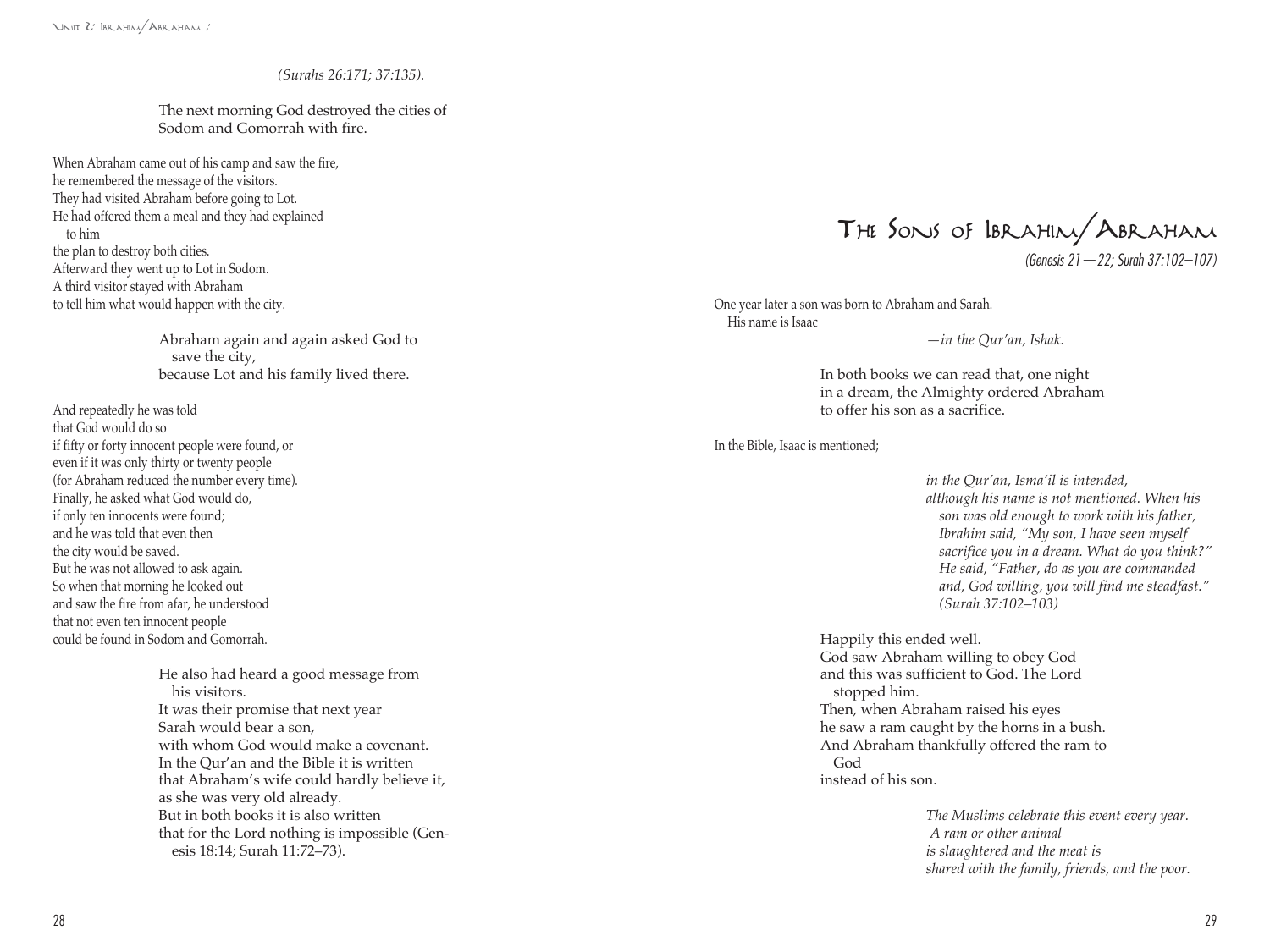*In the Arabic language this feast is called Id-al-Adha.*

Much happened in the lives of the two sons of Abraham. The Bible tells us that Ishmael had been living with his small brother Isaac for a few years. But then Sarah wanted him to leave with his mother. That became a time of great sadness. Ishmael almost perished with thirst on the long way through the desert. But God protected Hagar and her son. God sent an angel to her to show a well;

*the Arabic name of this well is Zamzam.*

God also gave Hagar a dwelling place in the desert of Paran; there she could stay with Ishmael. And once again God promised Hagar that God would give many children to her son, so that they would become a great nation. Ishmael became a skilful hunter. Although he was now living far away from his father, Abraham didn't forget him.

For Ishmael was his son, wasn't he?

<sup>30</sup> <sup>31</sup> Unit 2: Ibrahim/Abraham : *In the Qur'an it is written that father and son together built a house for the Lord in Ismai'l's new dwelling place. It is the Ka'ba, in Makkah, or Mecca. In that place Ibrahim prayed to Allah for himself and for both of his sons. "O my Lord!" he said, "make this city a city of peace and security; and preserve me and my sons from worshiping idols. Because they indeed lead many people astray" (Surah 14:35–41). The Lord heard lbrahim's prayer; Allah sanctified the newly built house and made of it a place of worship and sacrifice. And much later Allah sent the angel Jabra'il* 

*with messages for the descendants of Isma'il, especially to one of them called Muhammad. Muhammad was to give these messages to his people; therefore Allah called him a "prophet." All these messages were written down in a book; it became the Holy Qur'an, full of words through Jabra'il to Muhammad in the Name of Allah, and full of memories of the past: the time of lbrahim, Isma'il, Ishak, and Ya'kub* 

Warnings and guidelines are also given in that book, as are given in the Bible, the book of the descendants of Ishak. And like the Bible, the Qur'an also delivers the most important message that the Lord Almighty is one, and that there is no god but Allah, the Creator, the Eternal, the First and the Last, the Light of heaven and earth (Surahs 57:3; 24:35; see Revelation 22:13).

*and all other believers.*

*Right up to today these words are being read and told to the descendants; also about the Ka'ba, the house of the Lord in Mecca. And many Muslims still go on pilgrimage to that place, at least once in their lives. And if the journey is too expensive, or people are very poor, then sometimes they collect money to send one member of their family or one inhabitant of their village to Mecca, on behalf of all.*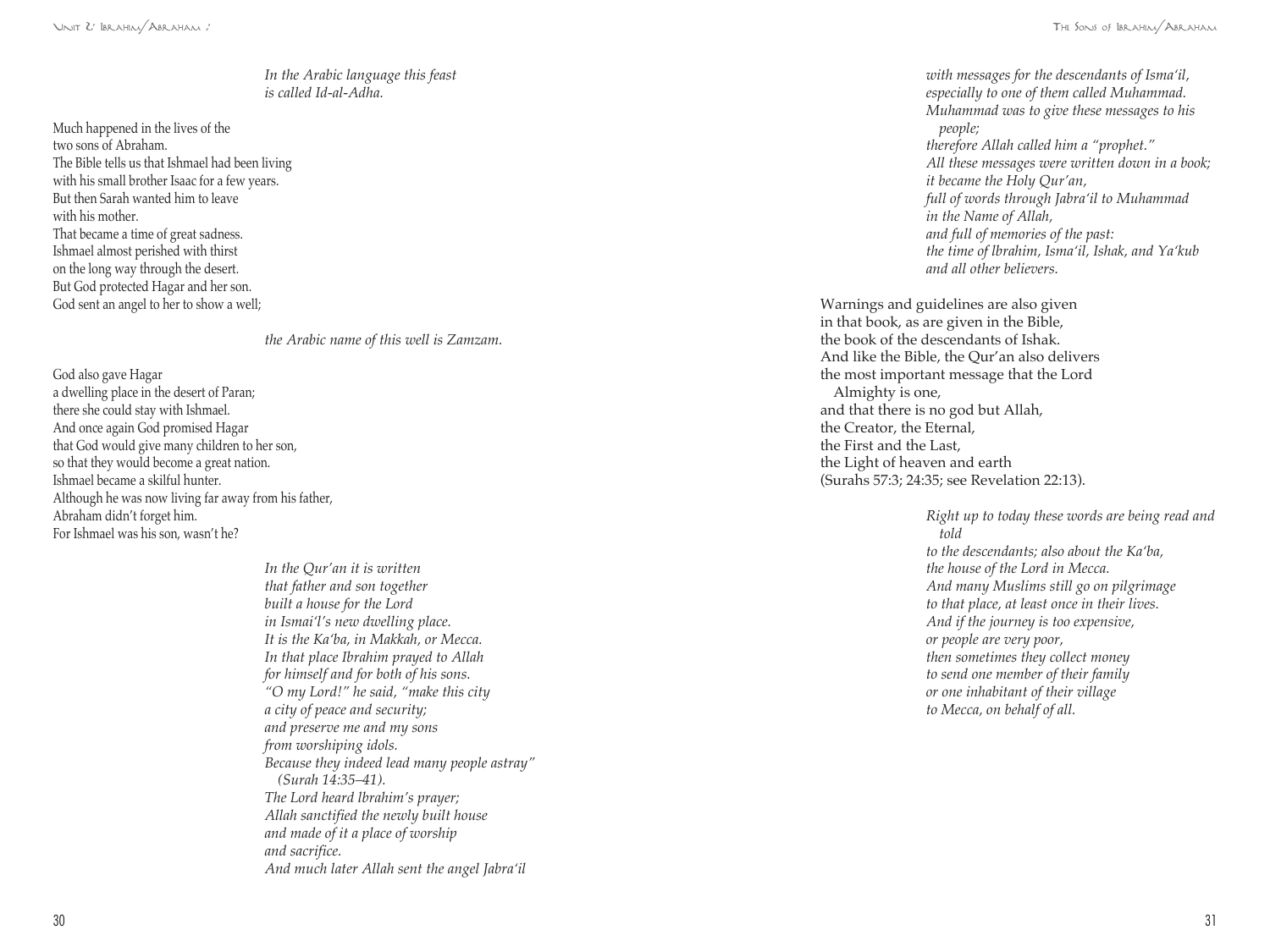## The Sons of Isma'il/Ishmael and Ishak/ Isaac

*(Genesis 21—22; Surah 37:102–107)*

Ishmael grew in length and strength. His mother found an Egyptian wife for him, the Bible tells us. They got married and, in the years after that, twelve sons and at least one daughter were born. She was called Mahalath, or Basemath (Genesis 25:12–17). Later, this daughter was married to a son of Isaac. The sons lived east of Egypt and became ancestors of their tribes.

> *In the Qur'an it is written that Isma'il was true to what he promised, and that he taught his people how to pray and how to share with the poor. Therefore Allah called him a messenger and a prophet (Surah 19:54–55).*

Isaac also grew into an adult, and his father Abraham wanted to find a good wife for him. Abraham felt too old to do this himself, so he sent his oldest servant, Eliezer, to his old country where his relatives were still living. Perhaps Eliezer could find among them a woman who would agree to marry Isaac. He found Rebecca, and after some days he was allowed to take her to Isaac. When Isaac saw her, he loved her (Genesis 24).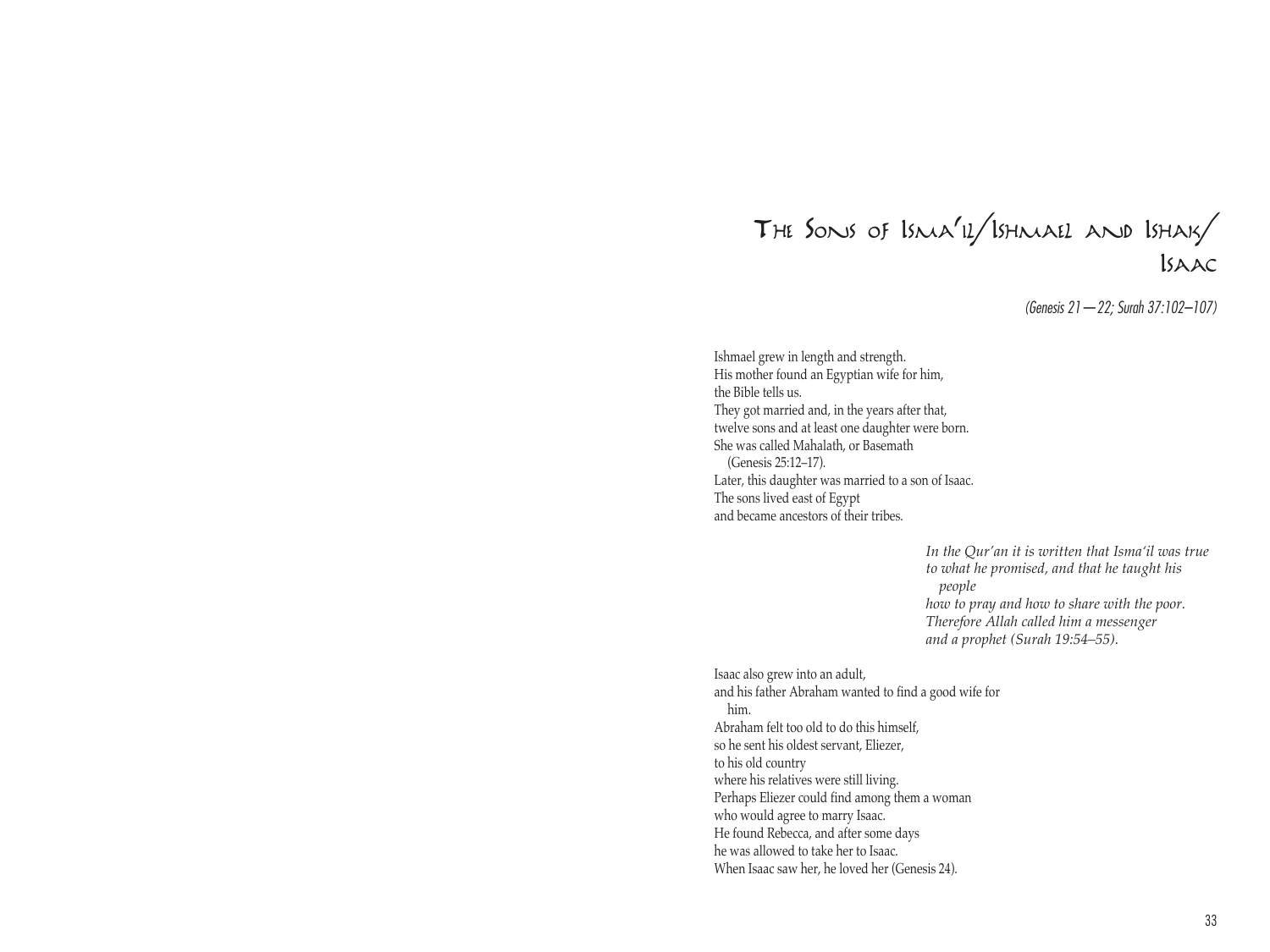They married and twins were born, Esau and Jacob. Later it was Esau who married Mahalath, the daughter of Ishmael (Genesis 28:8–9).

About Ishmael the Bible also tells us that when Abraham died, Ishmael and Isaac together buried their father in the cave of Machpelah, the place where Abraham's wife, Sarah, was also buried (Genesis 25).

Much later, after Rebecca had died and Isaac's life had also come to an end, he also was buried, like his wife, in the cave of Machpelah, by his twin sons, Esau and Jacob (Genesis 35:28).

Esau had five sons, Jacob twelve, and both had daughters (Genesis 29—30). Both families increased so much and had so many cattle, that they could no longer live together. Therefore, Esau and his family went to another place. The brothers parted in peace from each other. That was better than in the past, when they were still younger. At that time there was trouble between them about which of the two was most important and would inherit the greater part of their father Isaac's heritage. Then Jacob ran away from his father's house, as he had cheated his father and his brother, and Esau wanted to kill Jacob because of that. This is told to us in the Bible. In spite of that, God promised Jacob that God would be with him on his way. And the Lord gave a new name to Jacob: "Israel" (Genesis 32:22–29).

Many years later, before Isaac died, the two brothers met again. They hugged and kissed each other. So all fear and all anger was wiped away (Genesis 33). This is what reconciliation means.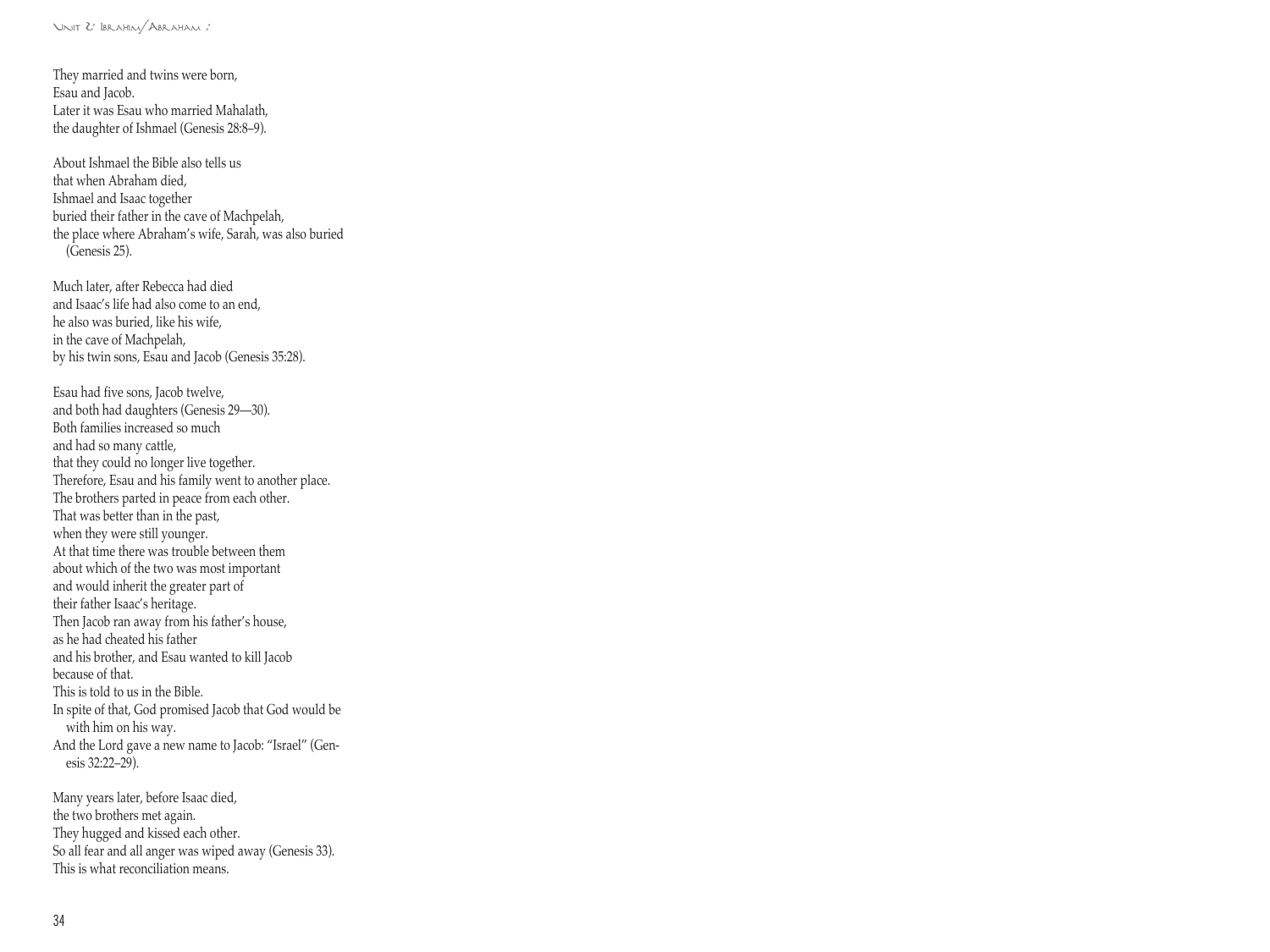## Unit 3

Ya'kub/Jacob

The Sons of Ya'kub/Jacob *(Genesis 37—50; Surah 12)*

Much is written about Jacob, in the Qur'an as well as in the Bible.

*In the Qur'an his name is Ya'kub.*

Both books tell us about his twelve sons, especially about one of them. Joseph was his name;

*in the Qur'an his name is Yusef.*

He was the eleventh of the twelve sons of Jacob, and the eldest of Rachel's two sons. Rachel was already dead. Jacob spoiled Joseph; he made a beautiful robe for him. Joseph brought bad reports to his father about what his brothers were doing.

> He also had some dreams; in the dreams it seemed that his father and brothers bowed for him. He told his father and his brothers this.

> > *"Oh my father, I dreamt that I saw eleven stars and the sun and the moon. I saw them bow down to me." His father warned him not to tell his brothers, and to leave the interpretation to Allah, the Qur'an tells us (Surah 12:5).*

But Joseph's brothers had already heard it and they got angry, the Bible says.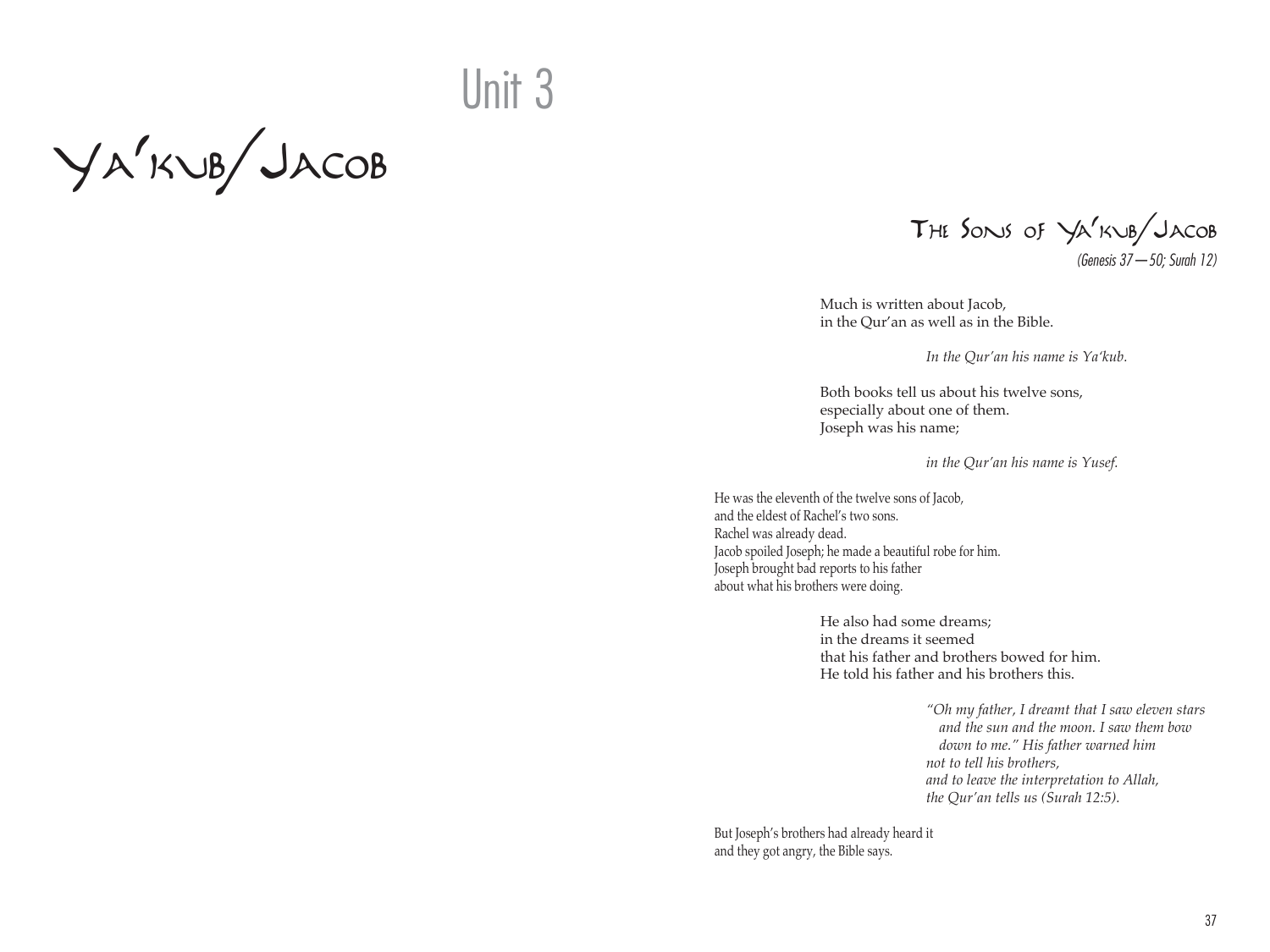They wanted to rid themselves of this proud Joseph. And once, when all were far from home, they attacked him and threw him into a deep, dry well.

And as they were considering whether or not to kill him, they saw a caravan of traders coming from Gilead and traveling on the way to Egypt.

*In the Qur'an the name of that country is Misr.* 

They were Ishmaelites and Midianites; those are descendants of Abraham and Hagar and of Abraham and Keturah, whom he married after Sarah's death (Genesis 25). Joseph's brothers decided it was better to sell Joseph than to kill him. So they pulled him out of the well and sold him for twenty pieces of silver, the Bible tells us.

> *According to the Qur'an, the merchants themselves pulled Yusef out of the well. For their water carrier let his bucket down into the well to get water. Instead of water, he found a boy in the well and called: "Good news! A young man in the well!" So the merchants concealed him as a treasure. But then the brothers came along and wanted to be paid for Yusef. For a few dirhams he was sold, the Qur'an tells us (Surah 12:19–20).*

Then the brothers told their father Jacob that a wild animal had killed Joseph;

*a wolf, the Qur'an says.* 

They showed him Joseph's robe, after having dipped it into a goat's blood. And Jacob mourned his son for many years, so it is written in both books.

Yusef/Joseph in Egypt *(Genesis 39—41; Surah 12:21–57)*

In Egypt

*—"Misr" in the Qur'an—*

Joseph was sold to one of Pharaoh's officers;

in the Bible his name is Potiphar.

Joseph lived in Potiphar's house. The Lord Almighty blessed Joseph and gave him wisdom, both books tell us. So Joseph made the right decisions and Potiphar saw that the Lord was with Joseph and he was pleased with him. Potiphar made him his personal servant. Potiphar's wife also saw that he was a good man. She fell in love with him and wanted him to fall in love with her. But Joseph said that he didn't want to do wicked things toward the Lord and toward her husband. And when she couldn't tempt him, she had him imprisoned by lying. However, even in prison, the Lord took care of him and gave him wisdom. Joseph saw this when the Pharaoh's wine steward and the chief baker were put in prison. Something wrong had taken place in the palace and because of that, both men were punished,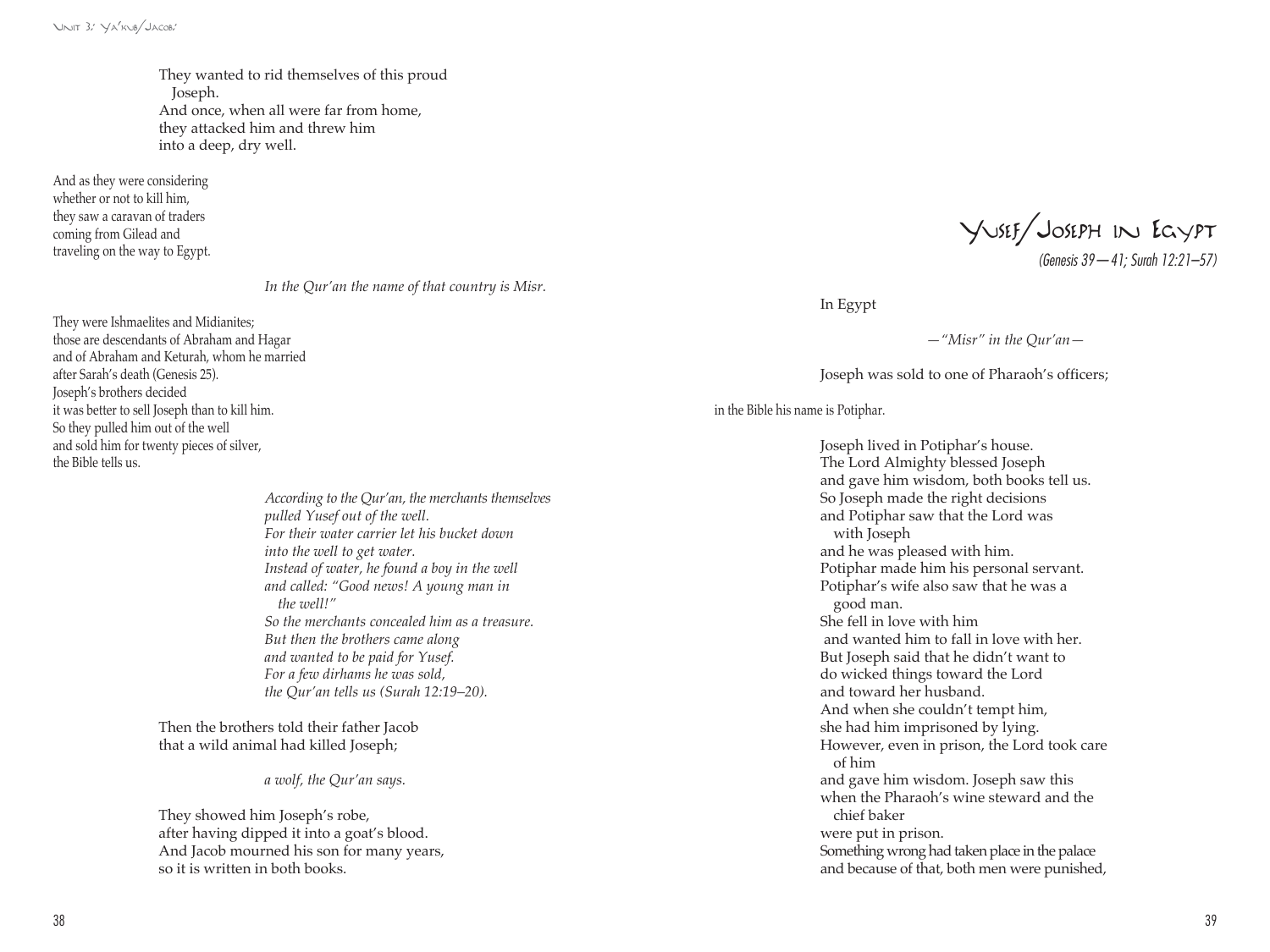so is written in both books. Then, one night each man had a dream. The wine steward said, "In my dream there was a grapevine with three branches on it. I took the ripe grapes and squeezed them into the king's cup and I gave it to him." The chief baker also told his dream to Joseph, "I was carrying three bread-baskets on my head. In the top basket there were all kinds of pastries for the king, and the birds were eat ing them." What could be the meaning of these dreams?

> *Then Yusef first told about the faith of his ancestors Ibrahim, Ishak, and Ya'kub, their faith in Allah, the only God to be worshiped, the Qur'an says (Surah 12:38–40).*

Speaking about the dreams, Joseph said, "It is only God who grants the ability to interpret dreams: The three branches in the wine steward's dream represent three days. In three days you will give the king his cup, as you did before. Please remember me and be kind enough to mention me to the king and help me to get out of this prison, when everything is going well for you. The three baskets of the chief baker also represent three days. In three days you will be killed and the birds will eat you." And so it happened. But the wine steward, the one who was released, forgot what he had promised to Joseph. He remembered only two years later. That was at the time that Pharaoh

—Fir'awn in the Qur'an—

had dreams one night.

As a control of the set of the set of the set of the set of the set of the set of the set of the set of the set of the set of the set of the set of the set of the set of the set of the set of the set of the set of the set Both books tell about it. In the first dream, he saw seven fat cows. The fat cows were being eaten by seven thin cows. Then he dreamt again and saw seven ears of grain, full and ripe. Then seven other ears of grain sprouted, thin and scorched by the desert wind; and the thin ears of grain swallowed the full ones. Pharaoh woke up and was worried. He sent for all the wise men of Egypt and told them his dreams, but no one could explain them to him. Then the wine steward remembered Joseph and he said to Pharaoh, "I must confess today that I have done wrong," and he told the king about his own dream, about Joseph's interpretation and how things turned out just as Joseph had said. So Pharaoh sent for Joseph.

*In the Qur'an it is written that Yusef refused to go along with him, until the woman who had lied about him hold the truth. Potiphar's wife told him that she had tried to tempt Yusef, but that he had remained honest. When Yusef heard this, he was glad to see that Allah rewarded honesty (Surah 12:50–52).*

Now he could go to the king with God's help. He was shaved and dressed and then taken to Pharaoh. Both books tell us so. The king said to Joseph, "It is said about you, that you only need to hear what I dreamt to be able to interpret it." But Joseph replied, "It is not I; only the Lord can give the interpretation." Then Pharaoh told his dreams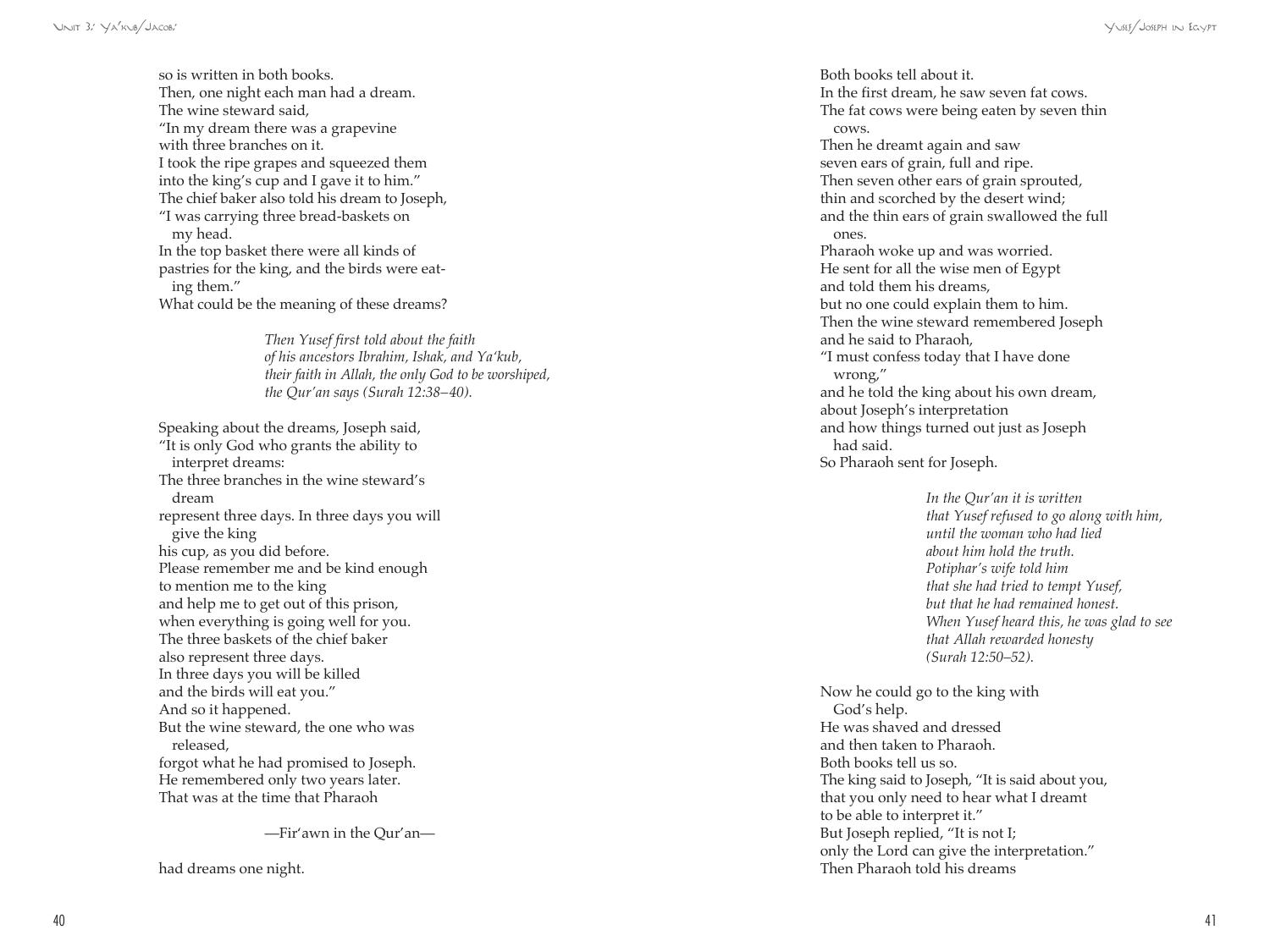$\omega_{\text{eff}} = \omega_{\text{eff}} \omega_{\text{eff}}$ <br>  $\omega_{\text{eff}} = \omega_{\text{eff}} \omega_{\text{eff}}$ <br>  $\omega_{\text{eff}} = \omega_{\text{eff}} \omega_{\text{eff}}$ <br>  $\omega_{\text{eff}} = \omega_{\text{eff}} \omega_{\text{eff}}$ <br>  $\omega_{\text{eff}} = \omega_{\text{eff}} \omega_{\text{eff}}$ <br>  $\omega_{\text{eff}} = \omega_{\text{eff}} \omega_{\text{eff}}$ <br>  $\omega_{\text{eff}} = \omega_{\text{eff}} \omega_{\text{eff}}$ <br>  $\omega_{\text{eff}} = \omega_{\text{eff}}$ and Joseph explained what they meant. He said, "By means of these dreams God has revealed what God is going to do. The seven fat cows and the seven full ears of grain mean that seven years of a great harvest will come first. The seven thin cows and the seven thin and scorched ears of grain mean that after the seven good years seven years of famine will come. So both dreams have the same meaning and the reason for dreaming twice is that it will surely happen. Therefore, you must appoint some officials to collect a fifth of the crops during the seven years of plenty, to store it up in the cities and to guard it. The food will be a reserve supply for the country during the seven years of famine that are going to befall Egypt." Pharaoh approved this plan. He trusted Joseph and said to his officials, "We will never find a better man than him, a man who has God's spirit in him." So Pharaoh appointed him governor over all Egypt.

He removed from his finger the ring engraved with the royal seal and put it on Joseph's finger. He also gave him a wife, Asenath, the daughter of the priest Potiphera. Joseph traveled all over the land. During seven years of plenty he stored in every city the food collected from the fields around.



After those seven good years the seven years of famine came, not only in Egypt but also in Canaan, the country where Jacob and his family lived. Jacob was afraid there would not be enough food for all his children and grandchildren.

> When he heard that grain was being sold in Egypt, he sent ten sons to that country, both books tell us. When they arrived at the palace of Pharaoh

> > *—in the Qur'an "Fir'awn"—*

they left behind their donkeys and bowed down before the governor of the land of Egypt, who was selling grain. They didn't know that he was their brother, but Joseph immediately recognized his brothers. When they were bowing down with their faces to the ground, he remembered his dreams they had denied.

He acted as if he didn't know them and asked them harshly, "Where do you come from?" They answered, "We have come from Canaan to buy food." But he said,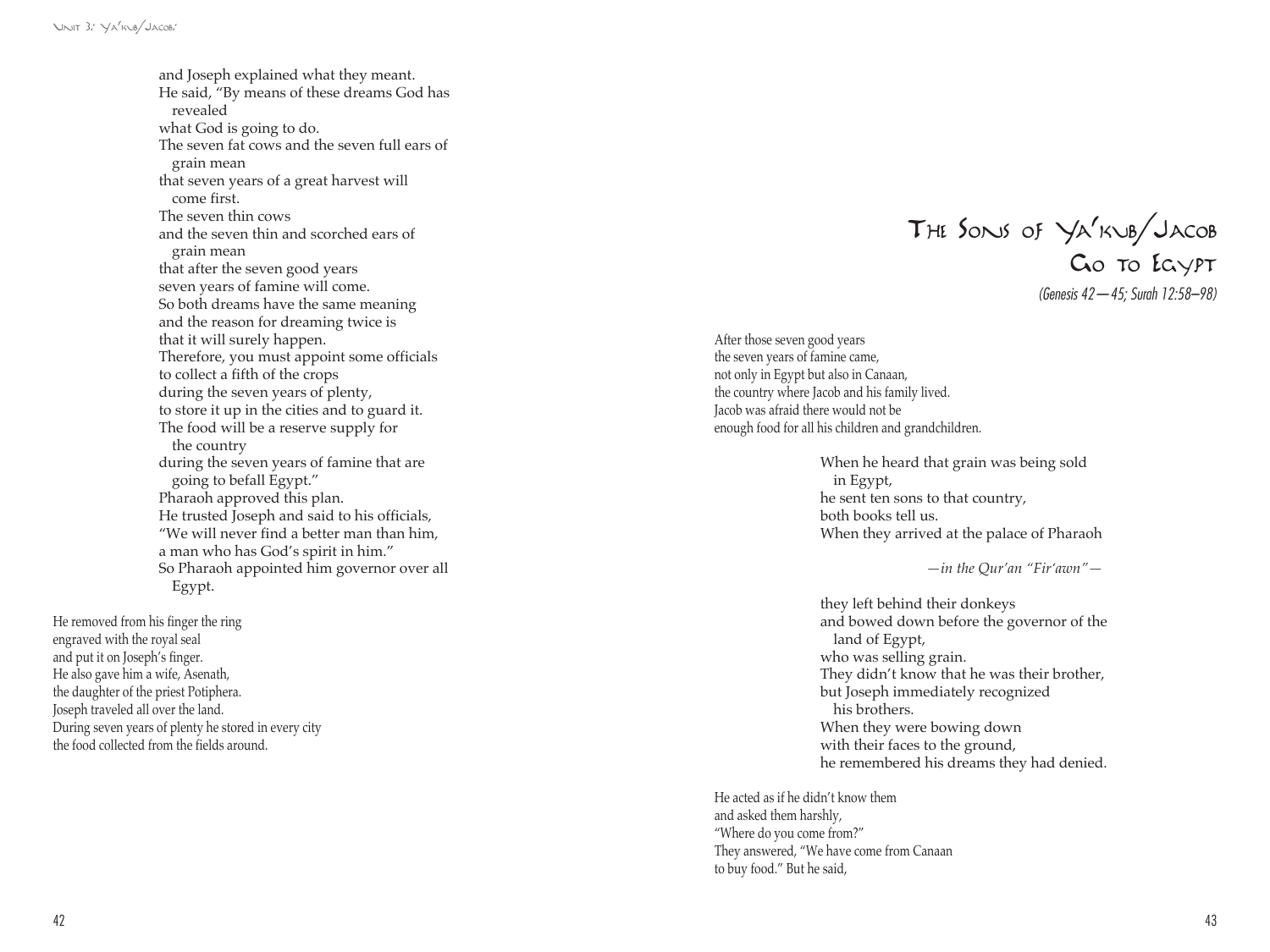"You are spies; you have come to find out where our country is weak." Then the ten men told him the story of their family, "We were twelve brothers in all, sons of the same man in Canaan. One brother has died and the youngest is now with our father." But they didn't get away with that story. Again the governor accused them of being spies, and he detained them for some days. And as proof of telling the truth, he kept one of them in Egypt, while the others had to go for their youngest brother, otherwise they could not buy any more grain.

> *In the Qur'an it is written that Yusef said, "Don't you see that I give you a full measure of grain and the best hospitality? But if you don't bring your youngest brother to me, you shall have no grain, nor shall you come near me" (Surah 12:59–60).*

After having ordered this, Joseph heard his brothers talking among themselves, "Now we are being punished for what we did to Joseph. For we saw the great trouble he was in when he begged for help, but we would not listen. That's why we are now in trouble." The brothers didn't know that the governor could understand their language. Reuben, the oldest, said to the others, "I told you not to harm the boy, but you wouldn't listen. And now we are paying for his death." Joseph left them and began to cry. When he was able to speak, he came back, picked out Simeon and bound him. Nine brothers went home with the grain and with the order to bring Benjamin with them next time.

> Joseph had secretly given orders to his servants to put back in each man's sack his money

*—his "stock-in-trade" the Qur'an says. Yusef hoped that this Might cause his brothers to come back, this book tells us.* 

When, on the way home, the brothers found their money in the top of their sacks, they were very upset.

> *The Qur'an says they were happy. They said, "Father, we need no more to trade. We will be entitled to an extra measure so easily achieved.*

They thought that God Almighty had done this to them. When they got home, they sadly told their old father all that had happened. And they entreated him to allow them to take Benjamin to the governor next time. But Jacob said, "You rob me of children.

Joseph is gone, Simeon is gone and now you want to take Benjamin away. He shall not go! Something might happen to him on the way. I am an old man, and the sorrow you would cause me would kill me. Why did you tell that man that you had another brother?" The sons answered, "The man kept asking about us and our family: 'Is your father still living? Do you have other brothers?' We had to answer his questions. How could we know that he would tell us to bring our brother with us?" But when the famine in Canaan intensified and Jacob's family had eaten all the grain they brought from Egypt, he considered permitting his sons to take Benjamin with them to the governor.

> *In the Qur'an, Ya'kub says, "Shall I trust you with him with any result other than when I trusted you*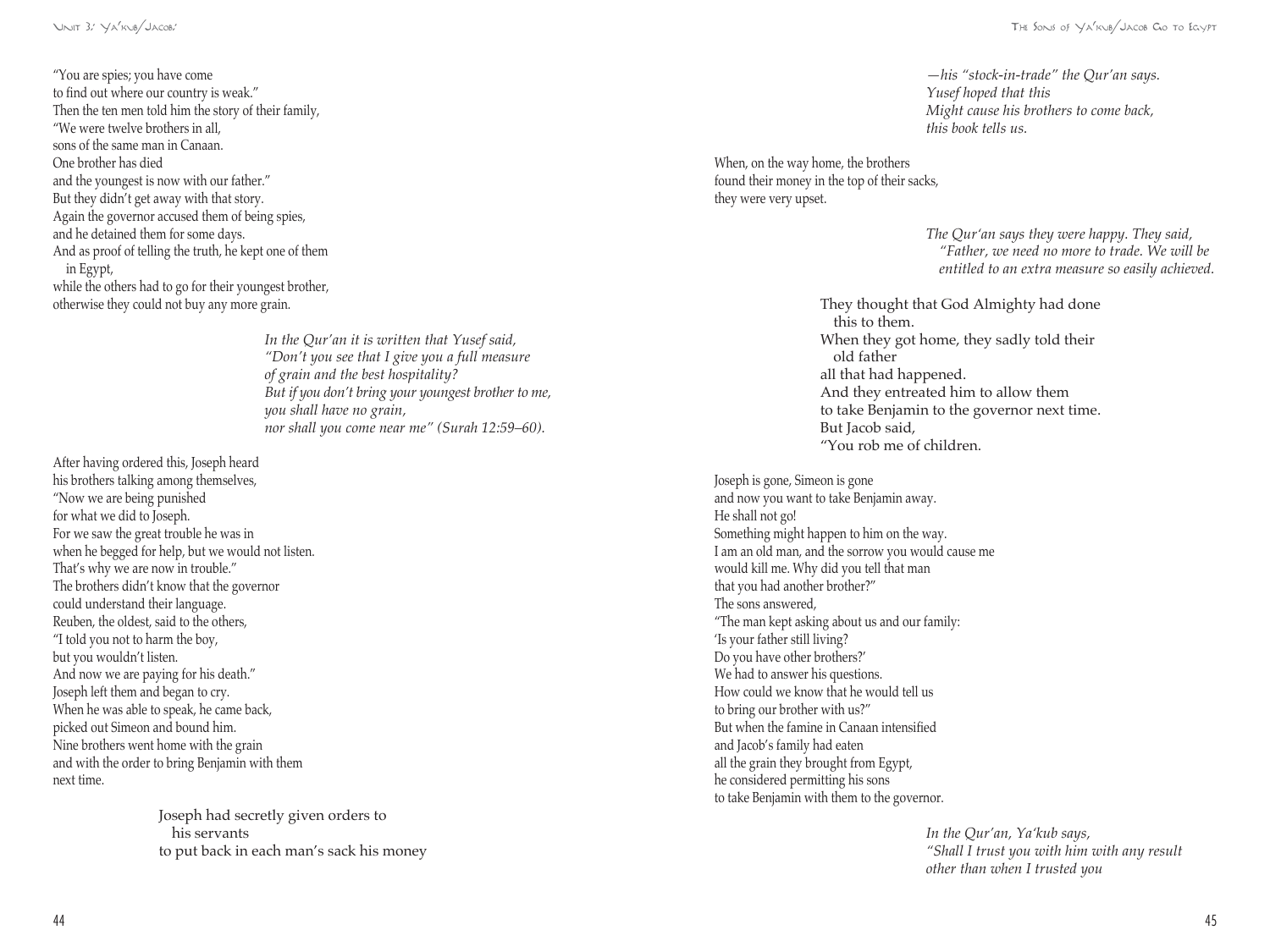*with his brother the last time? Never will I send him with you unless you swear a solemn oath to me, in Allah's name, that you will be sure to bring him back to me." The brothers swore. And they convinced their father, saying, "Now we will get another full camel's load." Ya'kub agreed. "But enter not all by one gate," he said. "Enter by different gates." They did so, although it was not necessary, as Allah took care of them and nobody could interfere, so it is written in the Qur'an.* 

 $\label{eq:20} \begin{tabular}{c|c|c|c|c} \hline & $\mathbf{1}_{\mathcal{M}} \cup \mathbf{1}_{\mathcal{M}} \cup \mathbf{1}_{\mathcal{M}} \cup \mathbf{1}_{\mathcal{M}} \cup \mathbf{1}_{\mathcal{M}} \cup \mathbf{1}_{\mathcal{M}} \cup \mathbf{1}_{\mathcal{M}} \cup \mathbf{1}_{\mathcal{M}} \cup \mathbf{1}_{\mathcal{M}} \cup \mathbf{1}_{\mathcal{M}} \cup \mathbf{1}_{\mathcal{M}} \cup \mathbf{1}_{\mathcal{M}} \cup \mathbf{1}_{\mathcal{M}} \cup \mathbf{1}_{\mathcal{$ Jacob sent the best products of the land in his sons' packs as a present for the governor: resin, honey, spices, pistachio nuts and almonds and also twice as much money, because of what was returned in the top of their sacks. Finally he gave them his son Benjamin. So eleven sons arrived in Egypt. When Joseph saw his younger brother coming with his brothers, he said to the housemaster, "Take these men to my house. They are going to eat with me at noon; so prepare the meal." But the brothers were not happy to be in the governor's house; they were afraid, because of that money, and they told the housemaster this. In the meantime, they put down the presents from their father; but the housemaster said, "Don't worry and don't be afraid. Your God must have put the money in your sacks for you. I received your payment." When the brothers saw how they had been seated at the table in the order of their age from the eldest to the youngest, they looked at one another in amazement. And Benjamin was served five times as much as the others.

Meanwhile, Joseph ordered the housemaster to fill the men's sacks with grain and to put each man's money in the top of his sack. Moreover, the governor's silver cup was to be put in the youngest man's sack, both books say. When the brothers had gone only a short distance from the city, Joseph said to his housekeeper: "Hurry after those men and ask them, why they have stolen the silver cup of the governor." Again, the brothers were frightened, but then they got angry and said "What do you mean, sir, by talking like this? We swear that we have done no such thing. You know that we brought back to you the money we found in the top of our sacks. If anyone of us is found to have it, he will be put to death."

> *"The penalty will be the enslavement of the per son in whose bag the cup is found" (Surah 2:75).*

The housekeeper searched carefully and the cup was found in Benjamin's sack. Upset, the brothers returned to the city. Back in the governor's house, they bowed down before him and Joseph said, "What have you done? Didn't you know that a man in my position could find you out?" Then Judah rose up and pleaded in favor of his old father. The father had not been willing to send his youngest son with them as his other son had already perished, but he did it because the governor wanted him to do so.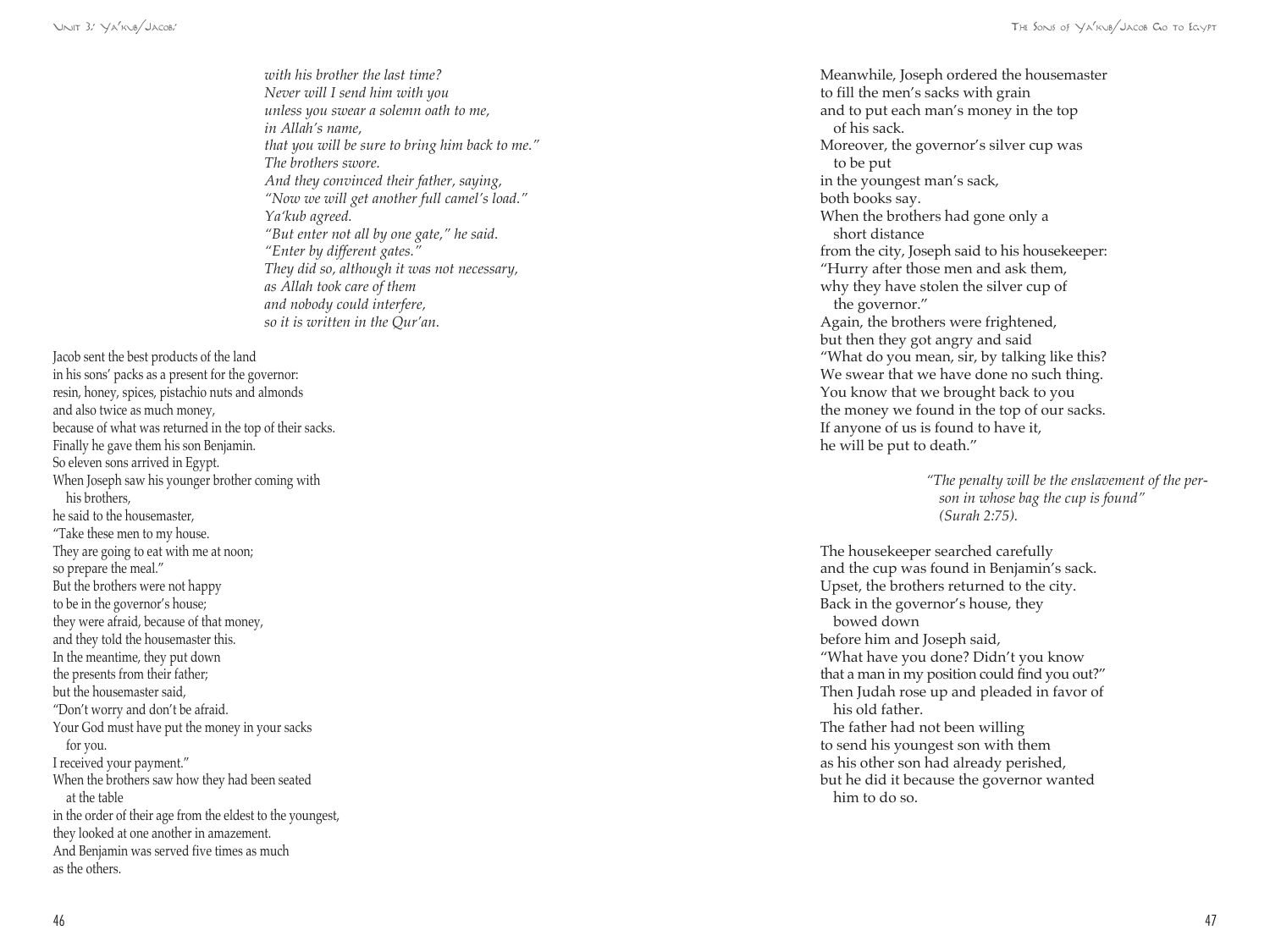If the young boy did not come home, his old father would die.

> And Judah proposed that, instead, he himself would stay with the governor as his slave. Then Joseph was no longer able to control his feelings. He sent away all his servants and said, "I am Joseph. Is my father still alive?" The brothers were so terrified that they could not answer. But Joseph told them to come closer and not to be upset. Both books mention Joseph's words that, although they sold him to Egypt, it was really the Almighty who sent him ahead of them to save people's lives.

> > *The Qur'an tells us that Yusef had already told his younger brother that he was his brother Yusef and that he would take care that nothing bad would happen to the boy. It is also written that when the cup was found in the youngest brother's sack, the boy himself stayed with Yusef and only the others were sent home. It was Yusef's hope that if he did this, his father would come to Egypt. And that is what happened. The Qur'an also tells us the words of the brothers to Yusef, "By Allah! Indeed, Allah has preferred you above us, and we certainly have been guilty of sin!" (Surah 12:91)*

Ya'kub/Jacob in Egypt *(Genesis 46—50; Surah 12:99–101)*

The Bible tells us that the Pharaoh

*—Fir'awn in the Qur'an—*

told Joseph to give wagons to his brothers for their wives and the small children and to have their father come with them. He also ordered them to load their animals with grain, bread, and other food for the journey, as well as a change of clothes. Benjamin even got five outfits and three hundred pieces of silver. Ten donkeys were loaded with the best Egyptian goods. Then Joseph sent his brothers off and said, "Don't quarrel on the way!" When they came home, the sons told their father the good news that Joseph was still alive and that he had invited his father to come to Egypt with his family.

> *They had taken with them one of Yusef's shirts; they cast it over his face and Yakub regained his sight, the Qur'an tells us. And on the way he said, "I do indeed sense the presence of Yusef!"*

In a dream—the Bible tells us— God said to Jacob, "Don't be afraid to go to Egypt; I will make your descendants a great nation there; I will go with you to Egypt. Surely, I will bring your descendants back to this land,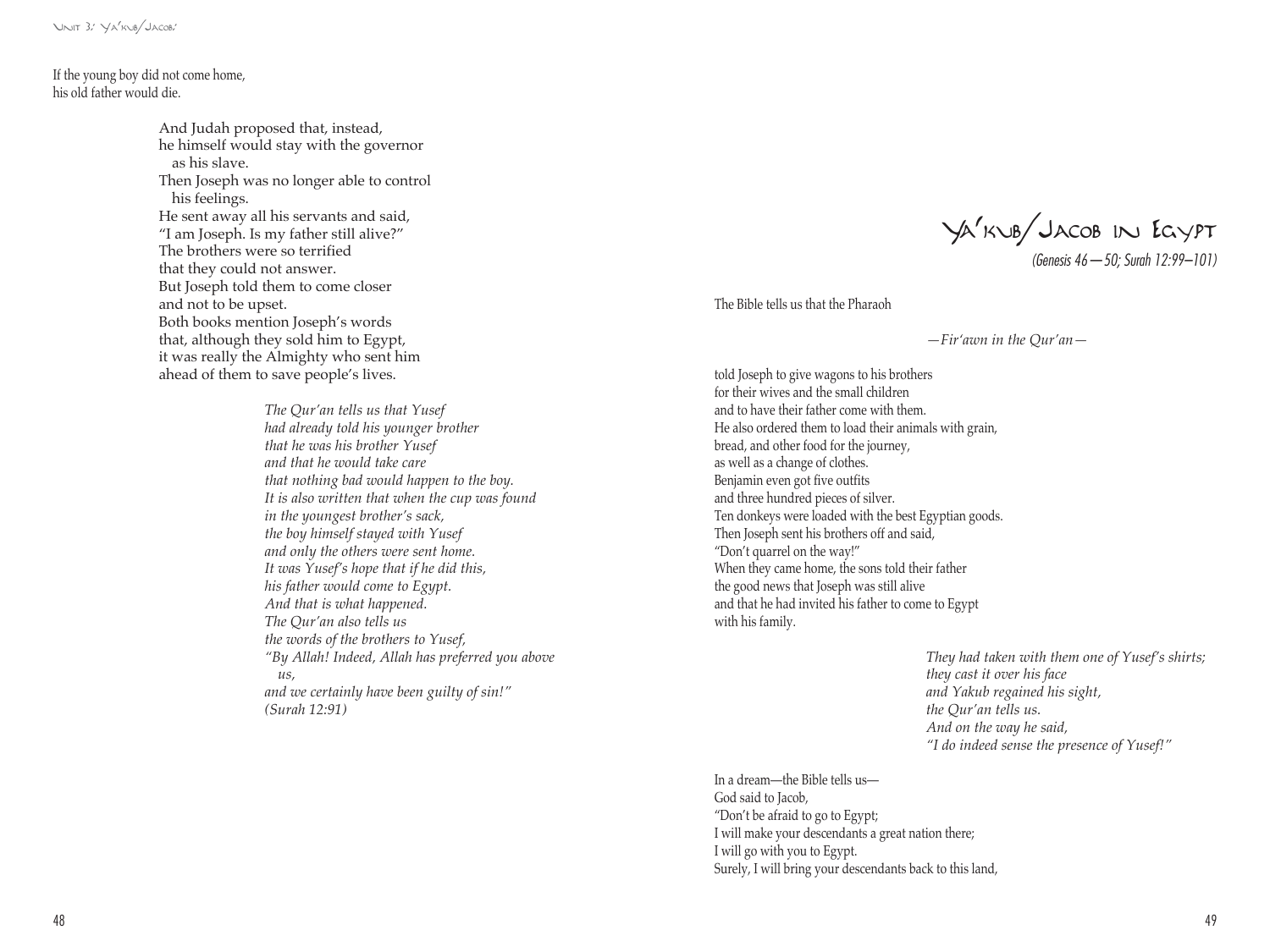And Joseph will be with you when you die." Jacob arrived in Egypt in safety with all his family and all his cattle.

> *The Qur'an tells us how Yusef welcomed his family. He provided a home for them with himself and raised them high on the throne. But they bowed deeply to him. Then Yusef said to his father, "O my father, this is the fulfillment of my vision of old! Allah has made it come true! Allah took me out of prison and brought you all here out of the desert!"*

Joseph took his father and five of his brothers to Pharaoh and introduced them, the Bible tells us. Jacob blessed Pharaoh; and Pharaoh gave Jacob the best part of the land in the region of Goshen, for his family and his cattle. And he said, "If there are any capable men among them, put them in charge of my own livestock." Jacob lived in Egypt for seventeen years. When the time drew near for him to die, he called his sons, one by one. He blessed them, beginning with Joseph and his two sons, Manasseh and Ephraim. The younger one was blessed first.

> *The Qur'an mentions the last sayings of Ya'kub with his sons, "What will you worship after me?" They said, "We shall worship Allah, your Lord and the Lord of your forefathers Ibrahim, Isma'il, and Ishak, the Only True One; to Allah we submit" (Surah 2:133).*

Then Jacob lay down and he died. Joseph and his brothers and all relatives carried his body to Canaan. All Pharaoh's officials and the leading men of Egypt

went with Joseph, in chariots and on horseback. In Canaan they buried the body of Jacob in the cave at Machpelah, the same place where also his ancestors were buried, the Bible tells us. Now that their father had died, the sons themselves came to Joseph. They bowed down for him and said, "Before your father died, he told us to ask you, 'Please forgive us the wrong that we have done.' " Joseph cried and he said, "I can't put myself in the place of God. You plotted evil against me, but God turned it into good, in order to preserve the lives of many people who are alive today because of what happened. You have nothing to fear. I will take care of you and your children." And Joseph did so unto his death.

> *In the Qur'an, the story of Yusef is not called a story, but a confirmation of what happened; a detailed exposition of all things, and a guide and comfort to those who believe (Surah 12:111).*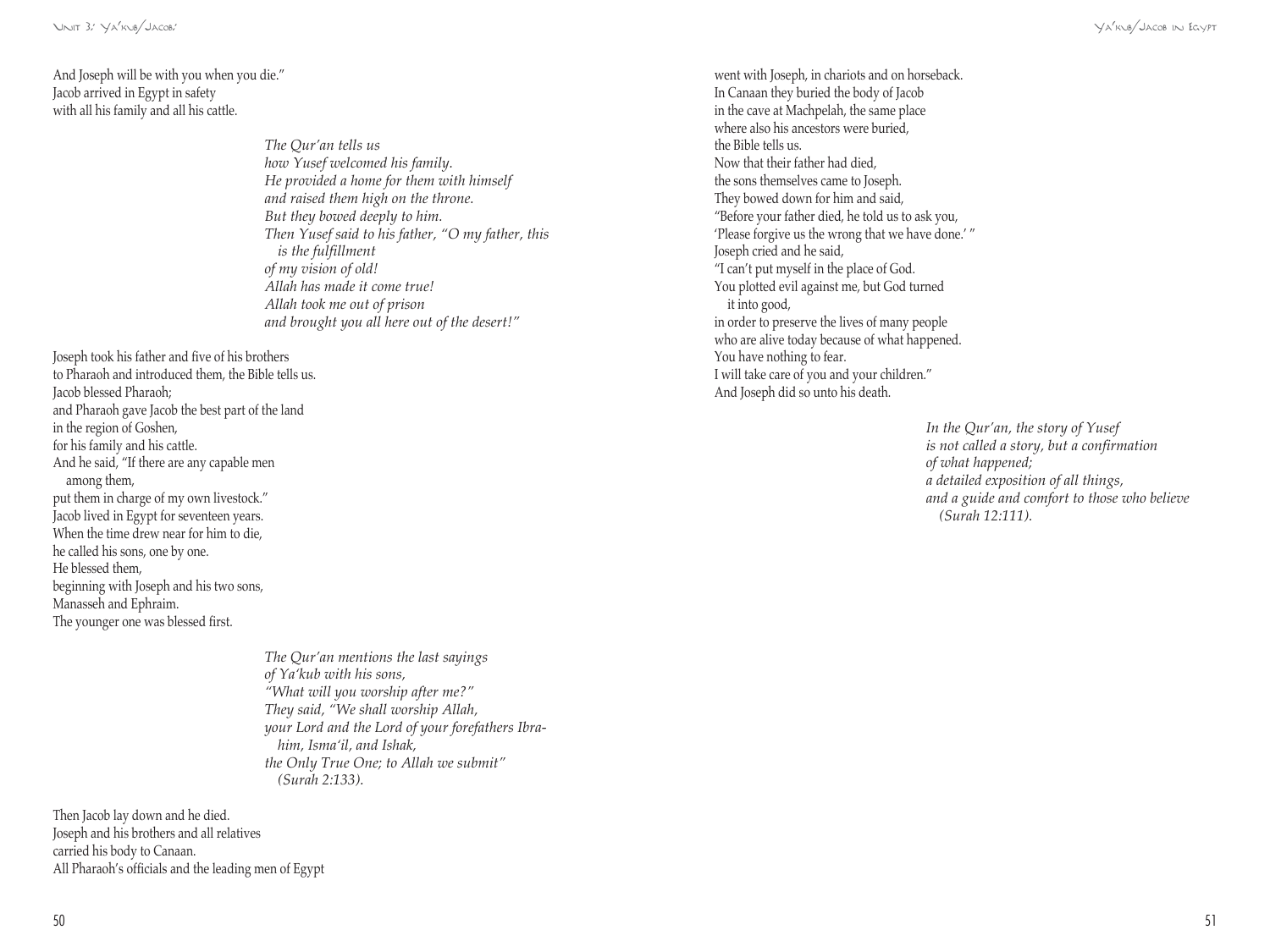# Unit 4

Musa/Moses



Joseph's family lived in Egypt for a long time. Many children were born, so the family grew into a large nation; "Israel" is its name, given by the Almighty. But a new Pharaoh

*—Fir'awn in the Qur'an—* 

who came to power in Egypt knew nothing about Jacob and Joseph.

> He only thought, "This nation is greater than our own people. When their men choose to join our enemies in case of a war, Egypt will lose." Therefore he made a plan to prevent the Hebrew people from becoming strong. He gave them slave labor to do and made them work very hard; and they were beaten and maltreated by slave drivers. But the more the slave drivers did so, the stronger the Israelites became and the more children were born. Then Pharaoh ordered every newborn boy to be thrown into the Nile, a broad river. Both books tell us so. But some parents hid their little boys. Amram

> > *—'Imran in the Qur'an—*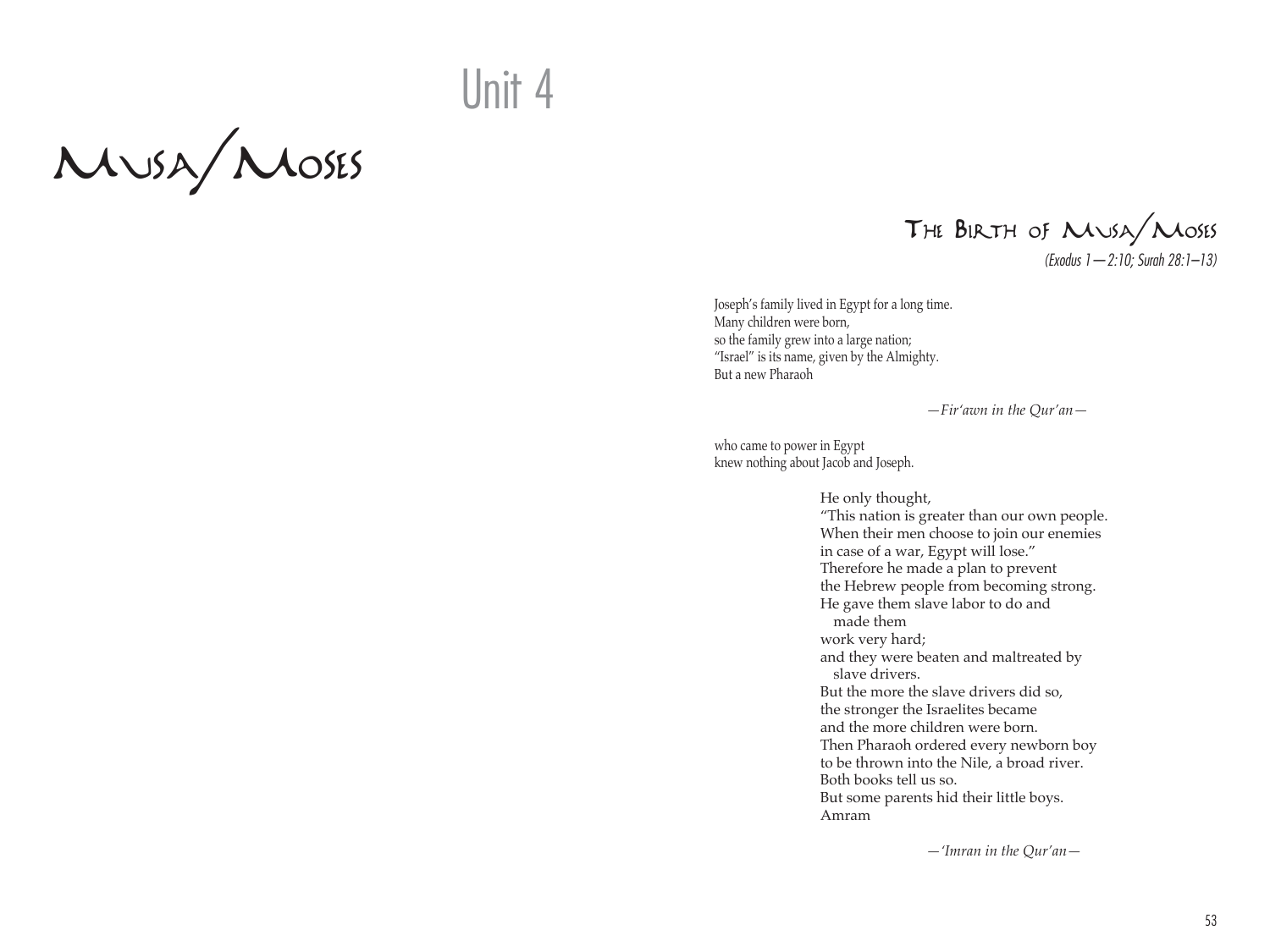and his wife Jochebed did so, as they saw that their little son was a fine baby. When they could no longer hide him, they made a basket for him, covered it with tar to made it watertight, put their baby in it, and placed it in the tall grass at the edge of the river. The baby's sister stood some distance away to see what would happen to him.

The princess came down to the place to take a bath in the Nile and she noticed the basket. When she opened it she saw a baby boy. He began to cry and she felt sorry for him.

> "This is one of the Hebrew babies," she said and she wanted to take him with her.

> > *In the Qur'an, it is Pharaoh's wife who rescues him. Pharaoh's daughter is not mentioned.*

At that moment, his sister appeared and said, "Shall I go and call a Hebrew woman to nurse the child for you?" And when the woman agreed, the girl called the baby's own mother. Pharaoh's daughter (wife in the Qur'an) said to her, "Take this baby and nurse him for me, and I will pay you." So she took her baby and nursed him. Later, when he was old enough, she took him to Pharaoh's house.

The king's daughter adopted him as her own son and called him Moses; it means "pulled out of the water."

> Moses grew into a remarkable man. Both books tell us about him.

> > *In the Qur'an his name is Musa; that's Arabic. This book also mentions Musa's rescue from the water.*

*There it is written that Allah had already promised the mother that Allah would care of her son and bring him back to her, and that Allah would make him one of Allah's messengers. That is what happened.*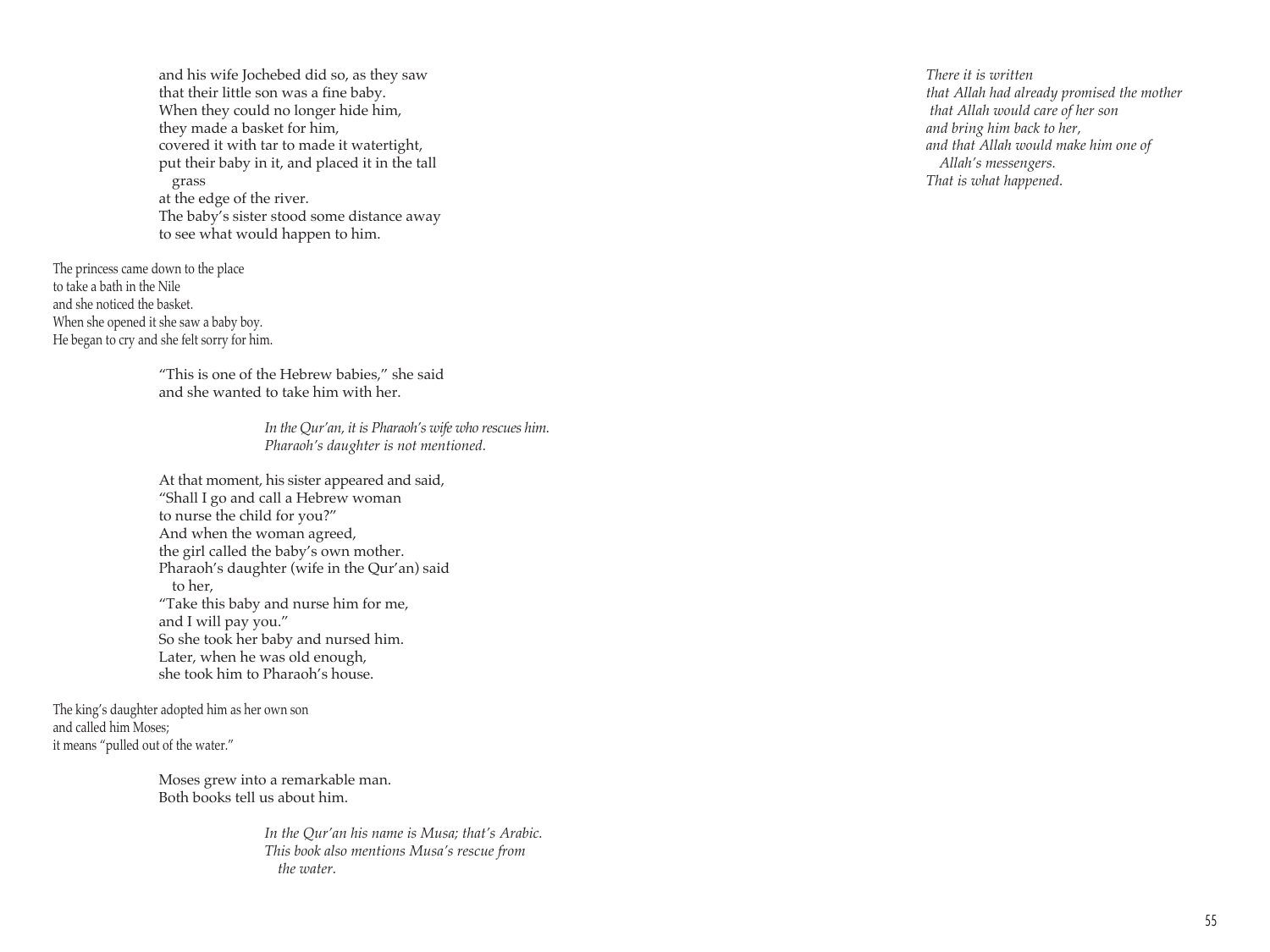

*(Exodus 2:11–15; Surah 28:14–21)*

Moses grew up in the palace of Pharaoh. When he had grown up, he went to see the Israelites, both books tell us. He could see for himself how they bent under the slavery. He also saw an Egyptian beating a Hebrew —one of Moses' own people. Moses got so angry, that he killed the Egyptian.

He quickly hid his body in the sand.

Another day he again went out to his people. Then he saw two of them fighting, and he asked the one who was wrong, "Why do you beat your brother?" But he became afraid when the man replied, "Who made you our ruler and judge? Are you going to kill me just as you killed that Egyptian?" "What shall I do?" Moses thought. "People have found out what I have done." Indeed, it became dangerous for him; for when Pharaoh heard what had happened, he sought to kill Moses.

> *There came a man, running, from the farthest end of the city, the Qur'an tells us. He said,*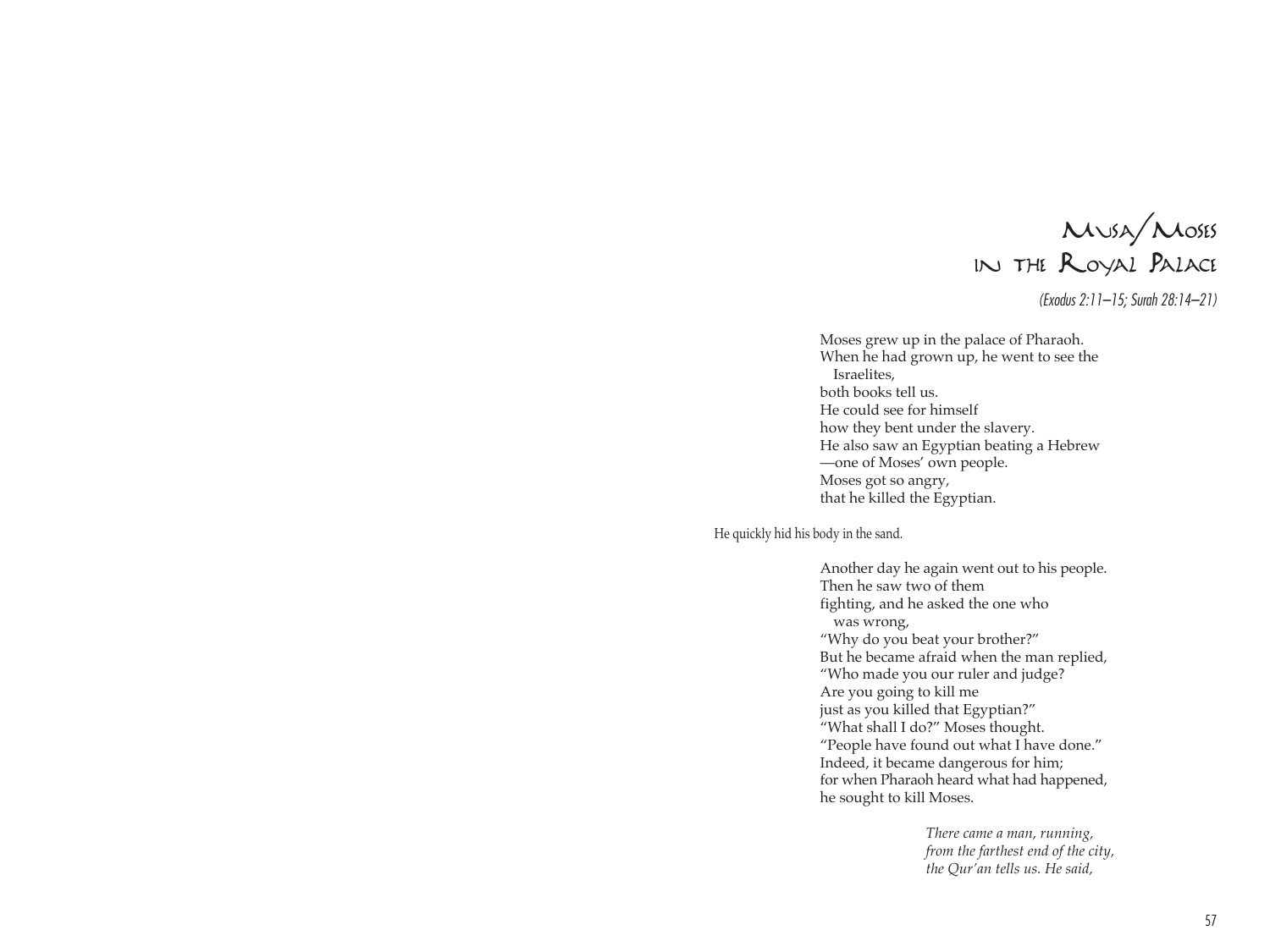*"O Musa, the king's chiefs are planning to kill you. So go away, for my advice is true!" (Surah 28:20) And Musa did so. Looking about in fear he ran and prayed to Allah, "O my Lord! Save me from these wrong-doing people!" So he fled into the desert, towards the land of Madyan.*



So Moses fled to the land of Midian

*—that's Madyan in the Qur'an; in that book it is written that Musa said, "I do hope that my Lord will show me the smooth and straight path" (Surah 28:22).* 

Source  $\frac{1}{2}$   $\frac{1}{2}$   $\frac{1}{2}$   $\frac{1}{2}$   $\frac{1}{2}$   $\frac{1}{2}$   $\frac{1}{2}$   $\frac{1}{2}$   $\frac{1}{2}$   $\frac{1}{2}$   $\frac{1}{2}$   $\frac{1}{2}$   $\frac{1}{2}$   $\frac{1}{2}$   $\frac{1}{2}$   $\frac{1}{2}$   $\frac{1}{2}$   $\frac{1}{2}$   $\frac{1}{2}$   $\frac{1}{2}$   $\frac{1}{2}$   $\frac{$ He sat down by a well—both books tell us. Young women came to the well to draw water and fill the troughs for their father's sheep and goats. They were daughters of Jethro, the priest of Midian, the Bible tells us. But soon, shepherds came to draw water for their own animals; they drove Jethro's daughters away. Moses again noticed an injustice, and he stepped in and helped the women water their animals. Their father was surprised to see his daughters coming back so early. They told him about the young man by the well. "Why did you leave him out there?" he asked. "Invite him to come and eat with us." Then one of the daughters went back to the well.

*She was feeling shy, the Qur'an says; for it was not normal for a woman to speak to an unknown man.*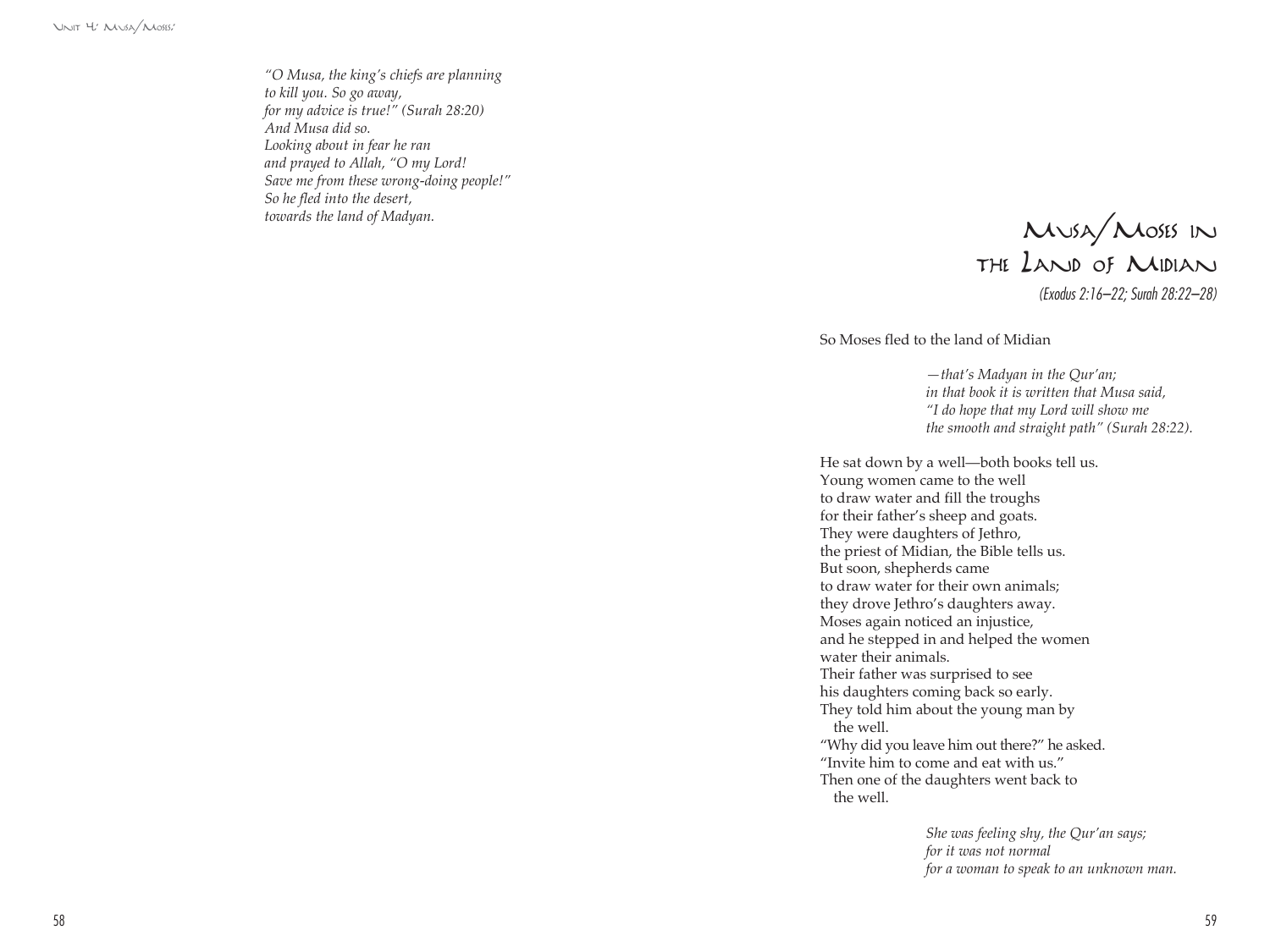*"My father invites you to his house, so that he may reward you for having watered our flocks for us," she said. So he came to her father and told his whole story. Then her father said, "Don't fear; you have escaped from unjust people." One of the daughters said, "O my father, employ this man; truly, the best man for you to employ is the man who is strong and trusty." The father had a plan. He said to Musa, "I intend to wed one of my daughters to you, if you serve me for eight years. And if you complete ten years, it will be a grace for you; but I intend not to place you under strain. If Allah wills, you will find me one of the righteous."*

Moses agreed to live there, taking care of Jethro's sheep and goats.

He married Zipporah and they had a son; his name was Gershom.

Musa/Moses Called by God

*(Exodus 2:23—4:17; Surah 28:29–35)*

So Moses served his father-in-law. But in Egypt the Israelites were still groaning under the slavery. Both books tell us about it.

Sometimes, the people cried out for help. Their cry went up to God; God heard it—the Bible says and God remembered the covenant with Abraham, Isaac, and Jacob.

> Then it happened that one day, near the mountain Horeb

> > *—Mount Tur in the Qur'an—*

Moses saw a bush was on fire but it was not burning up.

> *The Qur'an says that it happened when Musa had fulfilled his obligation and was traveling with his family.*

When Moses wanted to come closer to see that strange event, a voice called to him from the bush, "Moses! Moses!"

Moses said, "Here I am." "Don't come any closer," the voice called, "because you are standing on holy ground.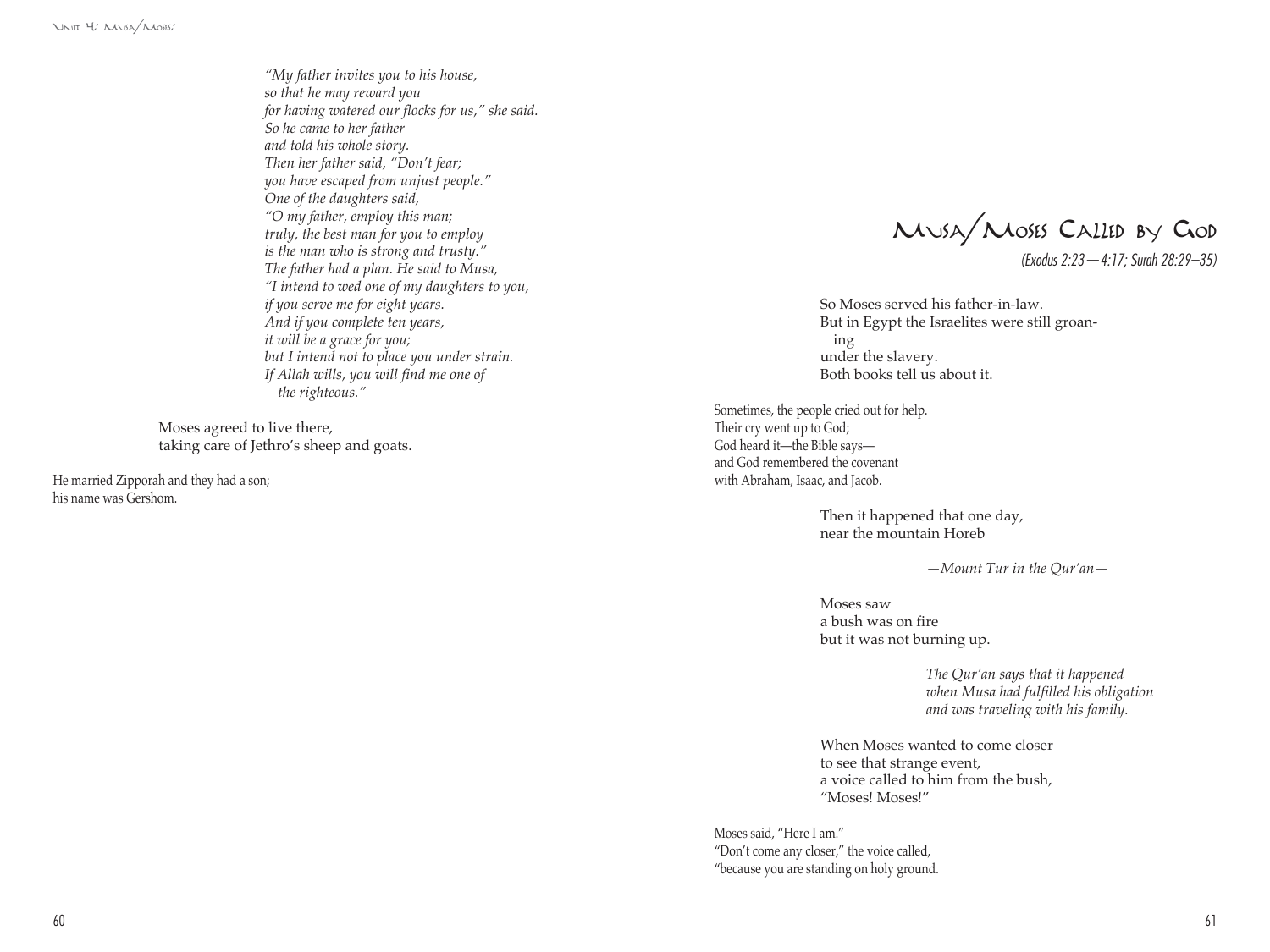*"I am Allah; there is no god but Me, so worship Me and keep up the prayer so you remember Me" (Surah 20:13–14).*

I am the God of your ancestors, the God of Abraham, Isaac, and Jacob. I have seen how cruelly my people are being treated in Egypt, and I have heard them cry out to be rescued from their slave drivers. I know all about their sufferings. I have come down to rescue them from the Egyptians and to bring them out of Egypt to a spacious land, one which is rich and fertile, with plenty of milk and honey. Now I am sending you to the king of Egypt, so that you can lead my people out of his country." Then Moses became frightened and he said to God, "I am nobody. How can I go to the king and bring the Israelites out of Egypt?" But God answered, "I will be with you; and when you bring the people out of Egypt, you will worship me on this mountain. That will be the proof that I have sent you." But Moses was not yet reassured. He said to God, "When I go to the Israelites and say to them, 'The God of your ancestors sent me to you,' they will ask me, 'What is God's name?' So what can I tell them?" Then God said to Moses, "I AM WHO I AM. This is my name forever. So this is what you must say to them, 'I AM has sent me to you, the Lord of your ancestors, the God of Abraham, Isaac, and Jacob.' " Then Moses answered the Lord, "But suppose the Israelites do not believe me and will not listen to what I say. What shall I do if they say that you did not appear to me?"

> In both books the answer of the Lord is this: "What are you holding?" "A staff," Moses answered. The Lord said "Throw it on the ground."

When Moses threw it down, it turned into a snake, and Moses ran away from it. But God said, "Put out your hand and pick it up by the tail." Moses did so and the snake became a staff again. The Lord spoke to Moses again, "Put your hand inside your robe." Moses obeyed; and when he took his hand out, it was covered with white spots, like snow. Then the Lord said, "Put your hand inside your robe again." He did so and when he took it out this time, it was healthy again.

"These are two miracles for the Israelites; if they are not convinced by the first miracle, then this second one will convince them that the God of their ancestors appeared to you."

> *Musa spoke to Allah, "O my Lord, I have slain a man among them, and I fear lest they slay me. And my brother Harun is a much better speaker than I am: so send him with me as a helper, to confirm and strengthen me" (Surah 28:33–34).*

In the Bible, Harun is Aaron.

*In the Qur'an he is called a prophet of Allah like Musa (Surah 19:53; Exodus 4:1). Then Allah promised Musa that Allah would send Harun with him to Fir'awn.*

But God also reminded Moses, "Who gives speech to mortals? Who makes them mute or deaf, seeing or blind? Is it not I, the Lord? (Exodus 4:11) Now, go! I will help you to speak And I will tell you what to say." But when Moses still answered, "No, Lord, please send someone else,"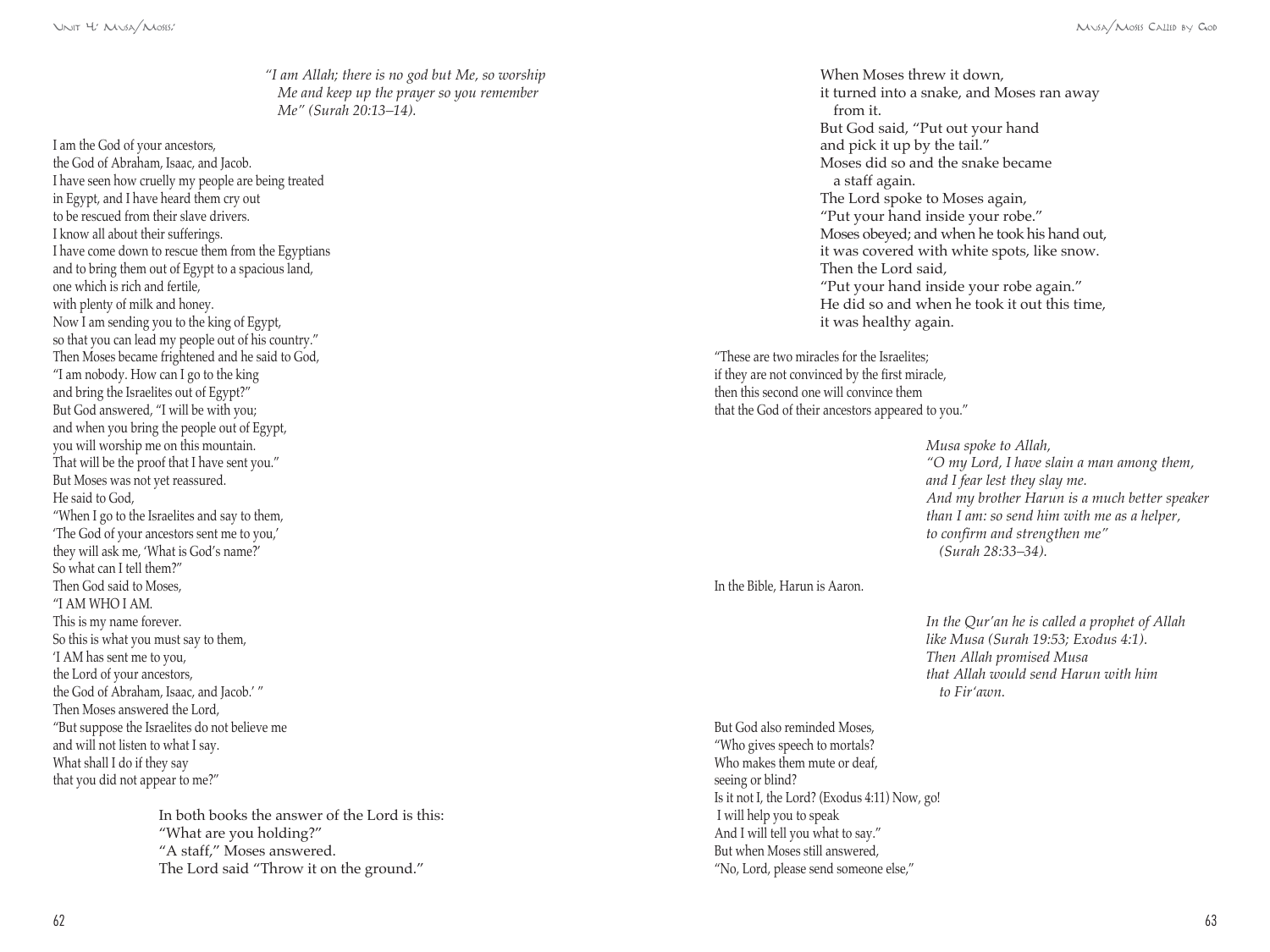God really became angry. Yet God told Moses that Aaron, Moses' brother, was already on the way to Moses. And God promised Moses that God would also be there. "Take your staff with you," God added, "for with this staff you will perform miracles."



So Moses and Aaron

—Musa and Harun in the Qur'an—

went together to Pharaoh

*—Fir'awn in the Qur'an.* 

The Qur'an and the Bible tell us about it. The two men said to Pharaoh, "We are the messengers of the Lord.

The Lord, the God of Israel says, 'Let my people go, so that they may celebrate a festival to me in the desert' " (Exodus 5:1b). But Pharaoh said, "Who is the LORD, to whom I should listen and let Israel go? I don't know the LORD, and I will not let Israel go."

> *The Qur'an gives Musa's answer, "Allah is He, the Lord and Cherisher of the heavens and the earth, and all between; and the Lord of the East and the West, and all between! So send with us the children of Israel." But Fir'awn said, "I don't know the Lord and I will not let Israel go."*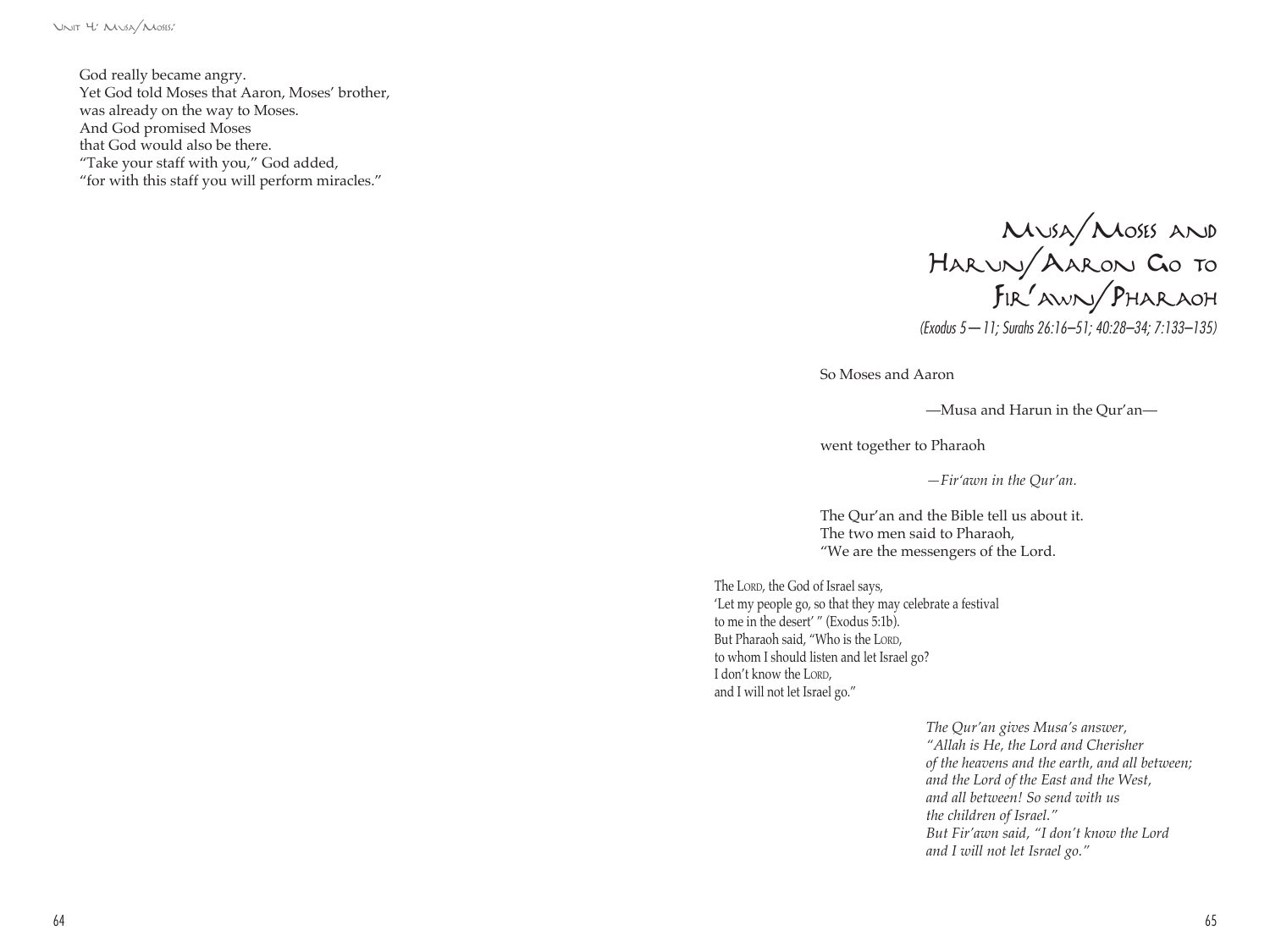*He got angry and said to Musa, "Did we not cherish you as a child among us, and did you not stay in our midst many years of your life? And you did something you know you did* 

—he killed the Egyptian, didn't he?—

*and you are an ungrateful man!" Musa replied, "I did it then, when I was in error. So I fled from you, when I feared you. But my Lord has since invested me with judgment and wisdom and the Lord appointed me as one of the Lord's messengers. And is this the favor with which you approach me, that you have enslaved the children of Israel?" Fir'awn said to the Israelites around him, "Your messenger is a veritable madman!" And to Musa he said, "If you take any god other than me, I will certainly put you in prison!" But Musa said, "Even if I showed you something clearly convincing?" Fir'awn replied, "Show it then, if you tell the truth!" (Surah 26:23–31)*

Then Moses and Aaron performed the first miracles, with the snow-white spots on their hands, and with the staff turning into a snake. Then Pharaoh called for his wise men and for magicians, sorcerers; and they did the same with their robes and staffs. But the staff of Moses and Aaron swallowed all the other staffs.

> *Then the sorcerers fell down, the Qur'an says, and they prostrated in adoration, saying, "We believe in the Lord of the Worlds, the Lord of Musa and Harun." But Fir'awn said, "Believe you in the Lord*

<sup>66</sup> <sup>67</sup> Unit 4: Musa/Moses: *before I give you permission? I am your master!" And he thought of a heavy punishment for them. But they said, "No matter! For us, we shall but return to our Lord! Our only desire is that the Lord will forgive us our faults" (Surah 26:46–51). Then the Qur'an tells about a man, from among the people of Fir'awn, who had concealed his faith. He said, "Will you slay a man because he says, 'My Lord is Allah,'? When he has indeed come to you with clear signs from your Lord? And if he be a liar, on him is his lie. But if he is telling the truth, Then there will fall on you something of the calamity of which he warns you: truly, Allah guides not one who transgresses and lies! O my people, yours is the dominion this day, but who will save us from the punishment of Allah, should it befall us?" Fir'awn said, "I but point out to you that which I see; nor do I guide you but on the path of the right!" Then the man who believed said, "O my people! Truly I do fear for something like the day of disaster, something like the people of Nuh; then you will have nobody to protect you. Allah does not allow injustice to his servants." And he reminded them of Yusef, who, although he was not an Egyptian, came with clear signs from Allah and saved the nation from a famine (Surah 40:28–34). "O my people! This life of the present is nothing but temporary enjoyment: it is the hereafter that is the home that will last. One who works evil will receive only evil, but one who works a righteous deed and is a believer—whether man or woman such will enter the Garden of Bliss" (Surah 40:39–40).*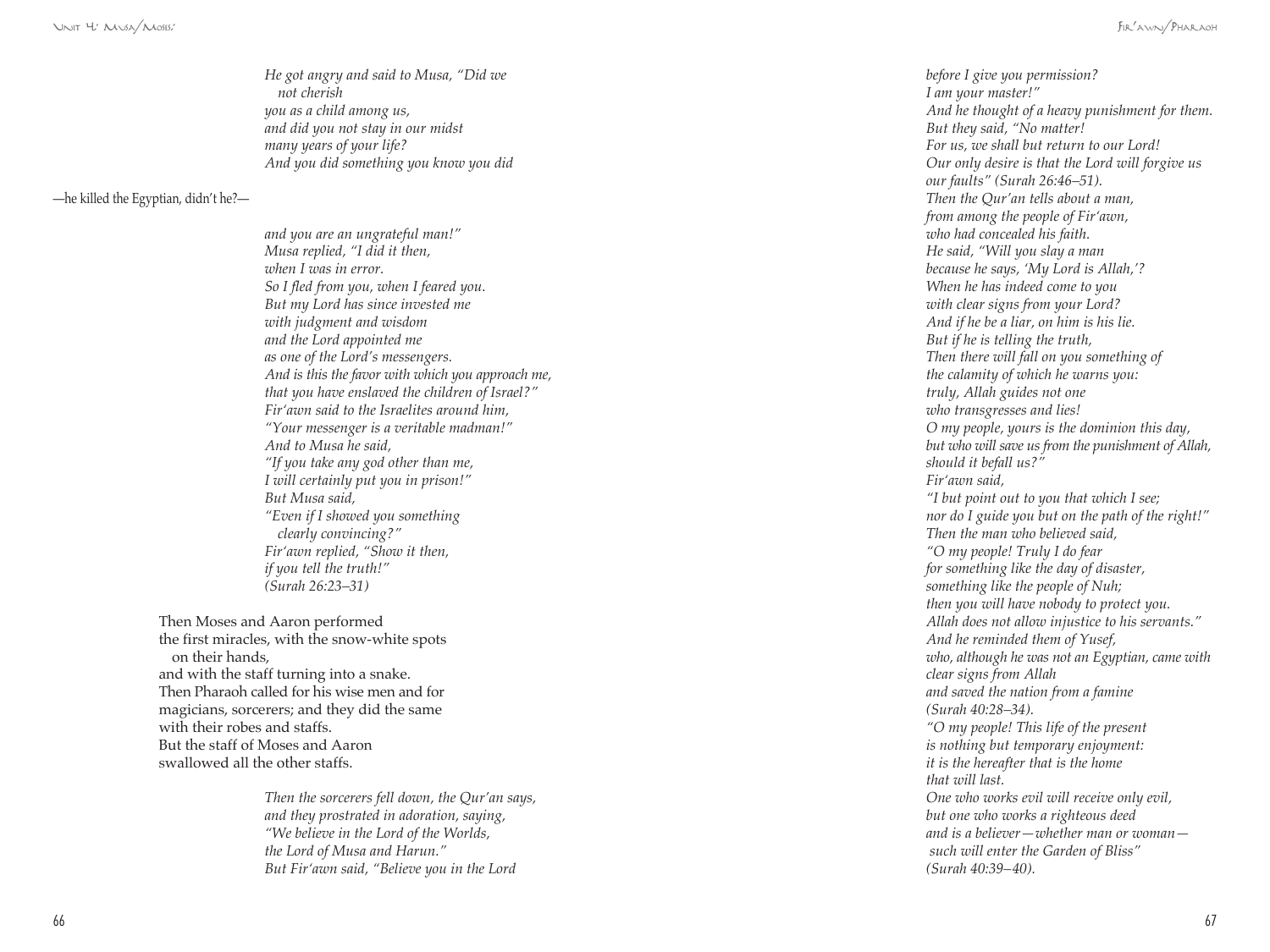But Pharaoh didn't want to listen. Both books mention the plagues that hit Pharaoh and his people: locusts, boils on their skin, the Nile water changing into blood, frogs, gnats, flies, hailstones, thick darkness, and a cattle plague. Only the Israelites were saved by the Lord.

> *—in the Qur'an an infestation of lice is named as one of the plagues (Surah 7:133).*

Pharaoh was arrogant until a plague hit the Egyptians. Then he said again and again to Moses, "Pray for us to your God because of what God ordered you to do. If you can stop the plague, we shall truly believe your words and send away the Israelites with you." But each time a plague was removed from them, Pharaoh broke his word. Then the tenth plague came over them. In the Bible it is written that God told Moses that before Pharaoh would let him go, the last plague would be this: every firstborn son in Egypt would die and the firstborn of all the cattle as well. Moses gave this message to Pharaoh. Thereafter, he left Pharaoh in great anger. In both books it is written, that the Lord said to Moses to leave that very night, because they would be persecuted.

That night, the Israelites ate in Egypt for the last time. Moses had ordered them to bake their bread in a hurry, without preparing leavened dough. They also had to kill a lamb or a young goat and smear its blood on the doorposts as a sign that Israelites were living in this house. And when the meat of that animal was prepared and they were dressed for the journey, they ate in a hurry.

Source A considered in the state of the state of the state of the state of the state of the state of the state of the state of the state of the state of the state of the state of the state of the state of the state of the That very night, God's angel killed all firstborn Egyptian sons and the firstborn of all the cattle, as Moses had warned the king before (Exodus 4:23). But all houses with blood on the doorposts were passed by the angel and the dwellers in those houses were saved. Then Pharaoh—whose firstborn son also died called Moses and Aaron by night and he said, "Be ready to go away, out of the midst of my people, you and all Israelites as well. Go and celebrate your Lord as you have said. Take also your flocks and herds, but go!" And his last words to Moses were, "Also pray for a blessing on me." The Egyptians urged the people to hurry and leave the country; they said, "We will all be dead if you don't leave." And when the Israelites asked the Egyptians for gold and silver jewelry and for clothing, they gave them what they asked for. The people filled their baking pans with unleavened dough, wrapped them in clothing, and carried them on their shoulders, so they could bake on their way. Then a very large number of Israelites set out on foot: six hundred thousand men, not counting women and children. A large number of other people also went with them and many sheep, goats, and cattle. They left Egypt four hundred thirty years after Jacob and his family had arrived there, the Bible says. They also took the body of Joseph with them, as was promised to him before his death. (This night of departure has become the Passover festival for all Israelites, to honor the Lord. And the month of the Passover festival has become for them the first month of the Hebrew year. Passover is still celebrated in the houses with a meal of a slaughtered lamb or goat and unleavened bread, on the evening of the fourteenth day of that first month.)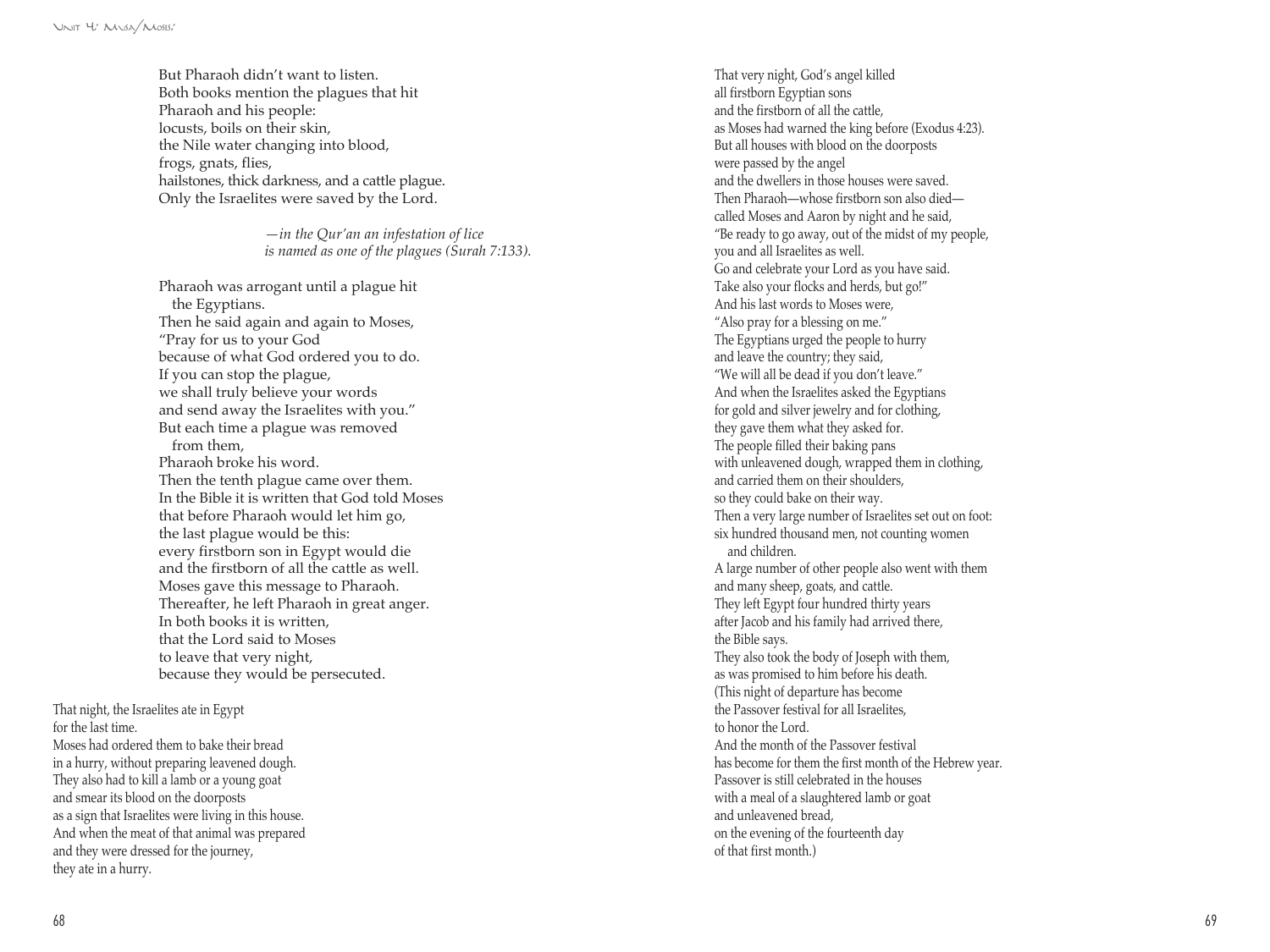# Musa/Moses with the Israelites through the Red Sea *(Exodus 13:17—15:21; Surahs 20:77; 26:52; 26:60–66; 44:23–24)*

God

*—Allah in the Qur'an—*

led Moses with the Israelites in the direction of the Red Sea.

During the day the Lord went in front of them in a pillar of cloud, to show them the way, and during the night the Lord went in front of them in a pillar of fire, to give them light, so that they could travel by day and by night.

> But soon after Israel's departure from Egypt Pharaoh regretted having let the Israelites go. Both books tell us so. One day at sunrise the Israelites saw they were being pursued by Pharaoh with all the horses, chariots, and drivers, and they were terrified and cried out to the Lord for help.

> > *"We are sure to be overtaken!" was their cry in the Qur'an. But Musa said, "By no means! My Lord is with me! Soon the Lord will guide me!" (Surah 26:61–62.)*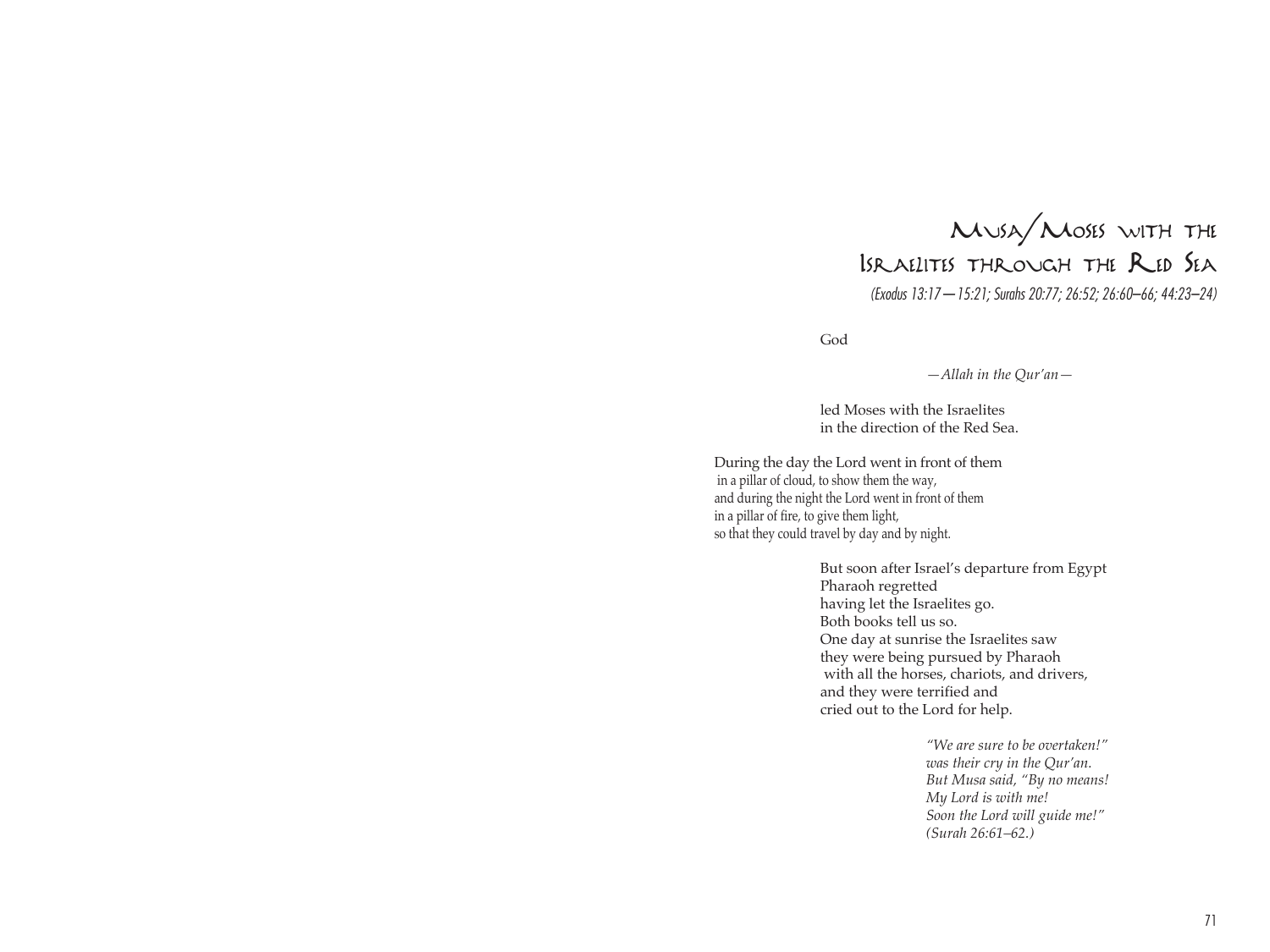In the Bible, Moses' words are, "Don't be afraid! Stand firm, and see the deliverance that the LORD will accomplish for you today; for the Egyptians whom you see today you shall never see again. The Lord will fight for you, and you have only to keep still" (Exodus 14:13–14).

> So they moved forward to the Red Sea. Then the Lord said to Moses, "Lift up your staff, stretch it out over the sea; strike the water and it will divide, and the Israelites will be able to walk through the sea on dry ground."

And Moses did so; he held his hand over the sea, and the Lord drove the sea back with a strong east wind. It blew all night and turned the sea into dry land. The pillar of fire that had been in front of the Israelites moved and went behind them; and the pillar of cloud also moved until it was between the Egyptians and the Israelites. The cloud made it dark for the Egyptians, but the pillar of fire gave light to the people of Israel. So the Israelites went through the sea with walls of water on both sides. The Egyptians pursued them and went after them into the sea with all their horses, chariots, and drivers. Just before dawn, the Lord looked down at the Egyptians. The Lord made the wheels of their chariots get stuck, so that they moved with great difficulty. The Egyptians cried out, "The Lord is fighting for the Israelites against us!"

> *In the Qur'an it is written, "We (Allah) revealed to Moses: 'Strike the sea with your staff!' It parted—each side like a mighty mountain—and we brought the others to that place. We saved Musa and all his com panions and drowned the rest" (Surah 26:63–66).*

 $\omega = 1$   $\omega$  and  $\omega$  and  $\omega$  and  $\omega$  and  $\omega$  and  $\omega$  and  $\omega$  and  $\omega$  and  $\omega$  and  $\omega$  and  $\omega$  and  $\omega$  and  $\omega$  and  $\omega$  and  $\omega$  and  $\omega$  and  $\omega$  and  $\omega$  and  $\omega$  and  $\omega$  and  $\omega$  and  $\omega$  and  $\omega$  and  $\omega$  a Then the Lord again said to Moses, "Hold out your hand over the sea, and the water will come back over the Egyptians and their chariots and drivers." Moses did so and at daybreak the water returned to its normal level. It covered the chariots, the drivers and all of the Egyptian army; not one of them was left. On that day the Lord saved the people of Israel from the Egyptians. Then Moses and the Israelites sang a song to the Lord, "I will sing to the LORD, for God has triumphed gloriously; horse and rider God has thrown into the sea. The Lord is my strength and my might, and God has become my salvation; this is my God, and I will praise the Lord, my father's God, and I will exalt God" (Exodus 15:1b–2). And the prophet Miriam, sister of Moses and Aaron, took her tambourine, and all the women followed her, playing tambourines, and dancing. Miriam sang for them, "Sing to the LORD; for God has triumphed gloriously; horse and rider God has thrown into the sea" (Exodus 15:21).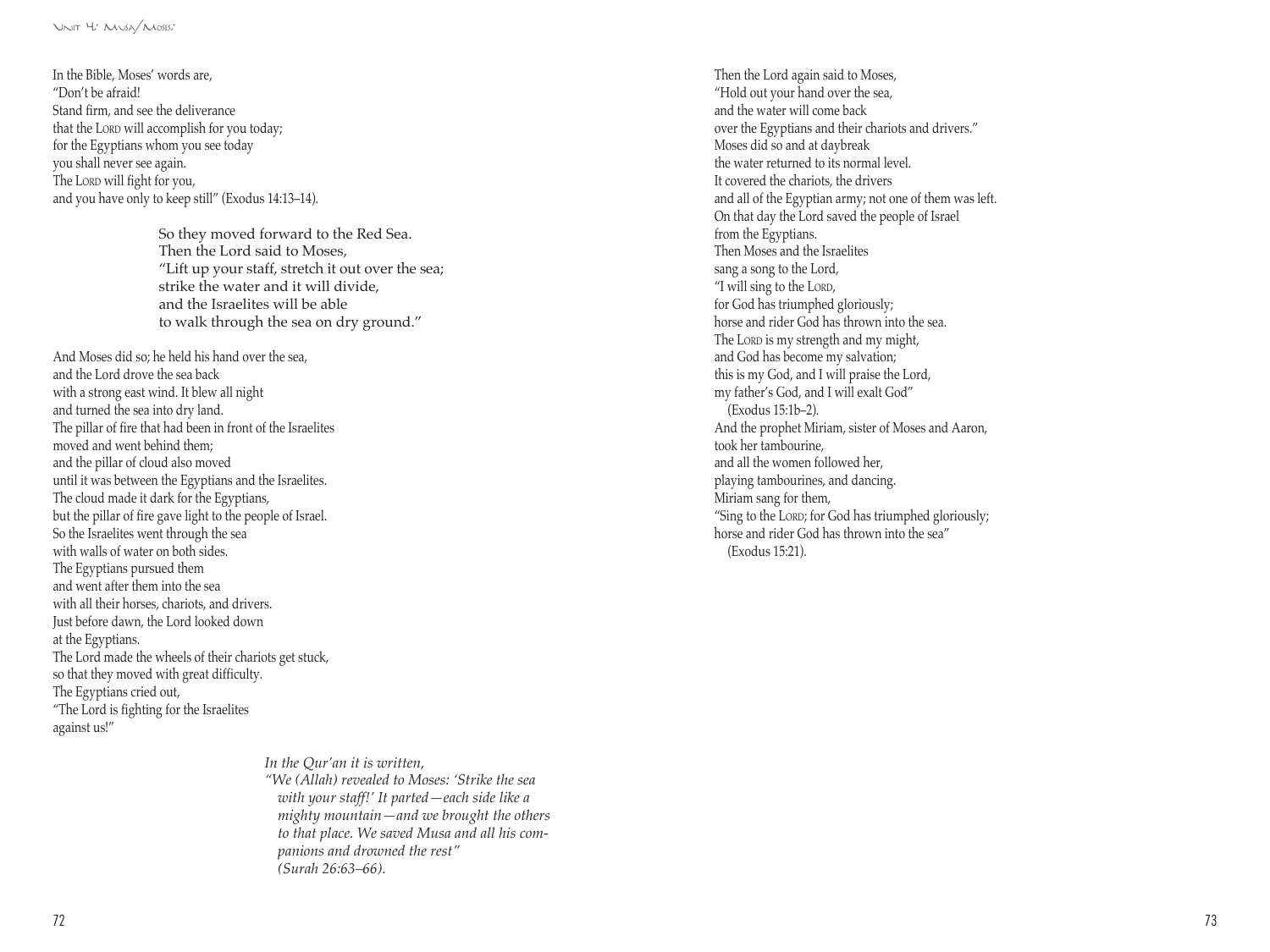# Unit 5

# The Desert Journey

Beginning of the Desert Journey *(Exodus 15:22—17; Surahs 2:57; 7:138–141; 20:80–82)*

After praising the Lord, Moses led the people away from the Red Sea into the desert of Shur.

> *The Qur'an says that they came upon a people devoted entirely to some idols they had; in Arabic such devotion is called "shirk." The Israelites said, "O Musa, fashion for us a god like the gods they have." But Musa said, "You don't know what you are asking for. The cult these people are in is bound to destruction, and they worship in vain. Shall I seek for you a god other than Allah, when it is Allah who has endowed you with gifts above other nations? Allah rescued you from Fir'awn's people!" (Surah 7:138–141)*

For three days they walked through the desert, without finding water. Then they came to a place called Marah, but the water there was so bitter that they could not drink it. They complained to Moses and asked "What are we going to drink?" Moses prayed earnestly to the Lord, and God showed him a piece of wood,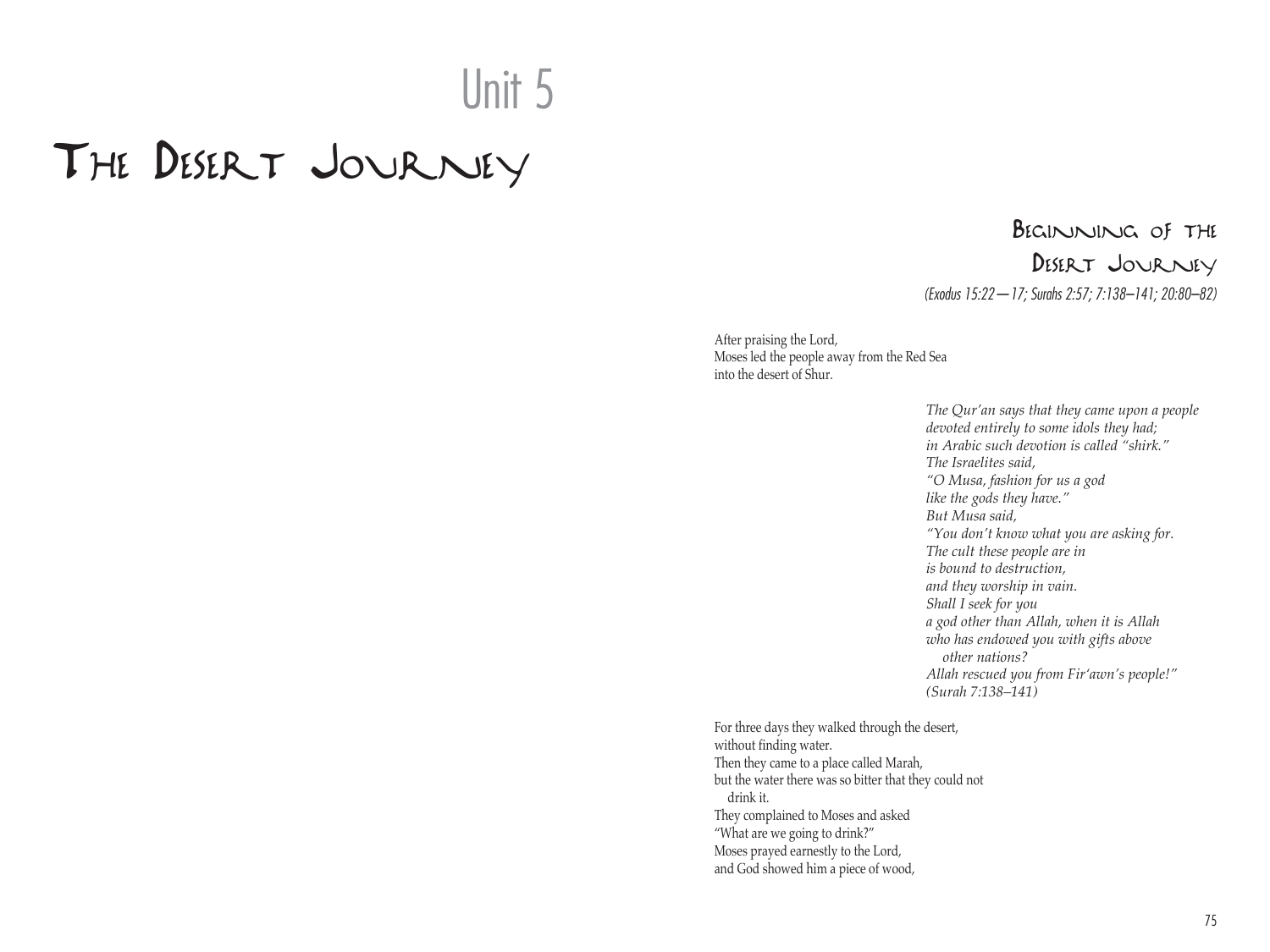which Moses was to throw into the water; then the water became fit to drink. God also promised them that God always would help them, if they listened to God, and by doing what God considered right, and by keeping God's commands. The Lord led them to a place called Elim, with twelve springs and seventy palm trees; there they camped by the water. After Elim the Israelites went up to the desert of Sin, between Elim and Sinai. There their food ran out and they complained to Moses and Aaron, "Better the Lord had killed us in Egypt; there we could eat meat and other food as much as we wanted." But Moses said, "When you complain against us, you are really complaining against the Lord." Then the Lord came in a cloud and spoke to Moses, "I have heard the complaints of the Israelites. Tell them that at twilight they will have meat to eat, and in the morning they will have all the bread they want. Then they will know that I, the Lord, am their God."

> In the evening, a large flock of quails flew in, enough to cover the camp, and in the morning there was dew all round the camp. When the dew evaporated, there was something thin and flaky on the surface of the desert. It was as delicate as frost.

When the Israelites saw it they didn't know what it was and they asked each other, "What is it?" Moses said to them, "This is the food that the Lord has given you to eat. The Lord has commanded that each of you is to gather as much of it as you need, two liters for each member of your household. No one is to keep any of it for tomorrow."

 $\omega$  and  $\omega$  is the set of the set of the set of the set of the set of the set of the set of the set of the set of the set of the set of the set of the set of the set of the set of the set of the set of the set of the se But some of them did not listen to Moses and saved part of it. The next morning it was full of worms and smelled rotten, and Moses was angry with them. Every morning, each one could gather as much as was needed to bake and to boil. And when the sun grew hot, what was left on the ground melted. On the sixth day, they gathered twice as much food, four liters for each person, as Moses said to the leaders, "The Lord has commanded that tomorrow is a holy day of rest, dedicated to the Lord. So bake today what you want to bake and boil what you want to boil. Whatever is left should be put aside and kept for tomorrow." So the people did this and the food did not spoil or get worms in it. On the seventh day, some of the people went out to gather food, but they did not find any. Then the Lord said to Moses, "How much longer will your people refuse to obey my commands? Remember that I, the Lord, have given you a day of rest and that is why on the sixth day I will always give you enough food for two days." The people of Israel called the food manna. It was like a small white seed and tasted like biscuits made with honey. Moses said, "The Lord has commanded us to save some manna, to be kept for our descendants, so that they can see the food which the Lord gave us to eat in the desert when the Lord brought us out of Egypt."

Everywhere they walked along the way to the Promised Land, they found the manna in the morning. But not the water; again they complained to Moses about the water, before they listened to the Lord.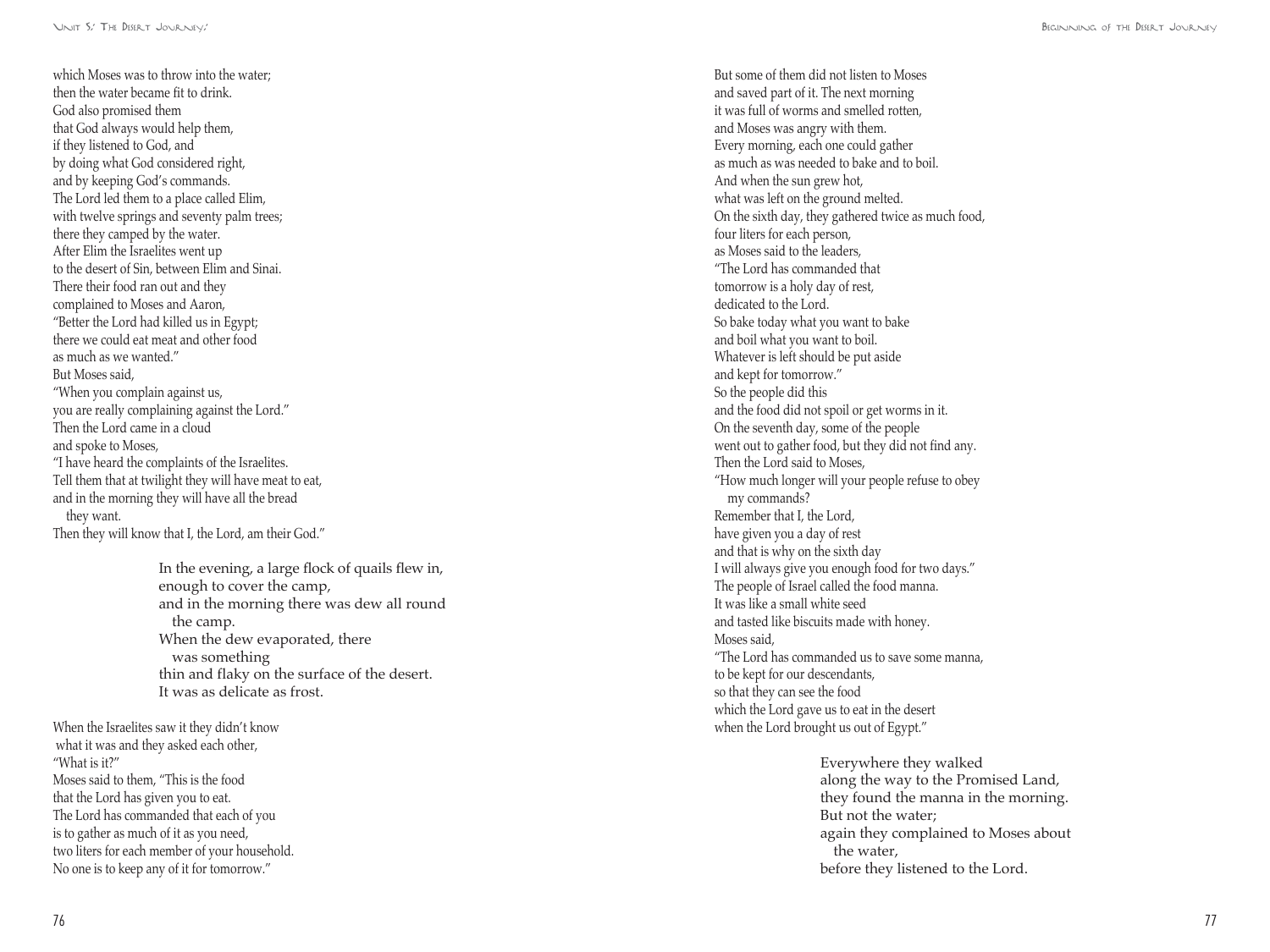The Bible and Qur'an tell us so. However, God persisted in care for the people. The Lord said to Moses, "Take some of the leaders of Israel with you, and go ahead of the people. Take along the staff with which you struck the Nile. I will stand before you on a rock at Mount Sinai. Strike the rock, and water will come out of it for the people to drink." And so it happened. As Moses did it in the presence of the leaders of Israel, they could see for themselves, and tell the others, that it was the Lord who gave the water.

# In the Desert of Sinai

### *(Exodus 19)*

Three months after the Israelites had left Egypt, they came to the desert of Sinai. There they set up camp at the foot of Mount Sinai.

> *In Arabic the name is Mount Tur; this is the holy place where Musa saw the bush on fire that did not burn up (Surah 28:29–35).*

Moses went up the mountain to meet with God. There the Lord told Moses about God's plans for God's people, the Israelites, if they obeyed God and kept God's covenant. So Moses went down and called the leaders of the people together and told them everything that the Lord had commanded him. The leaders passed it on to all the people. Then the Israelites answered together, "We will do everything that the Lord has said"; and Moses reported this to the Lord. The Lord said, "Tell the people to spend today and tomorrow purifying themselves for worship. They must wash their clothes and be ready the day after tomorrow. On that day I will come down on Mount Sinai, where all the people can see me. Tell them not to go up the mountain or even get near it." So it happened.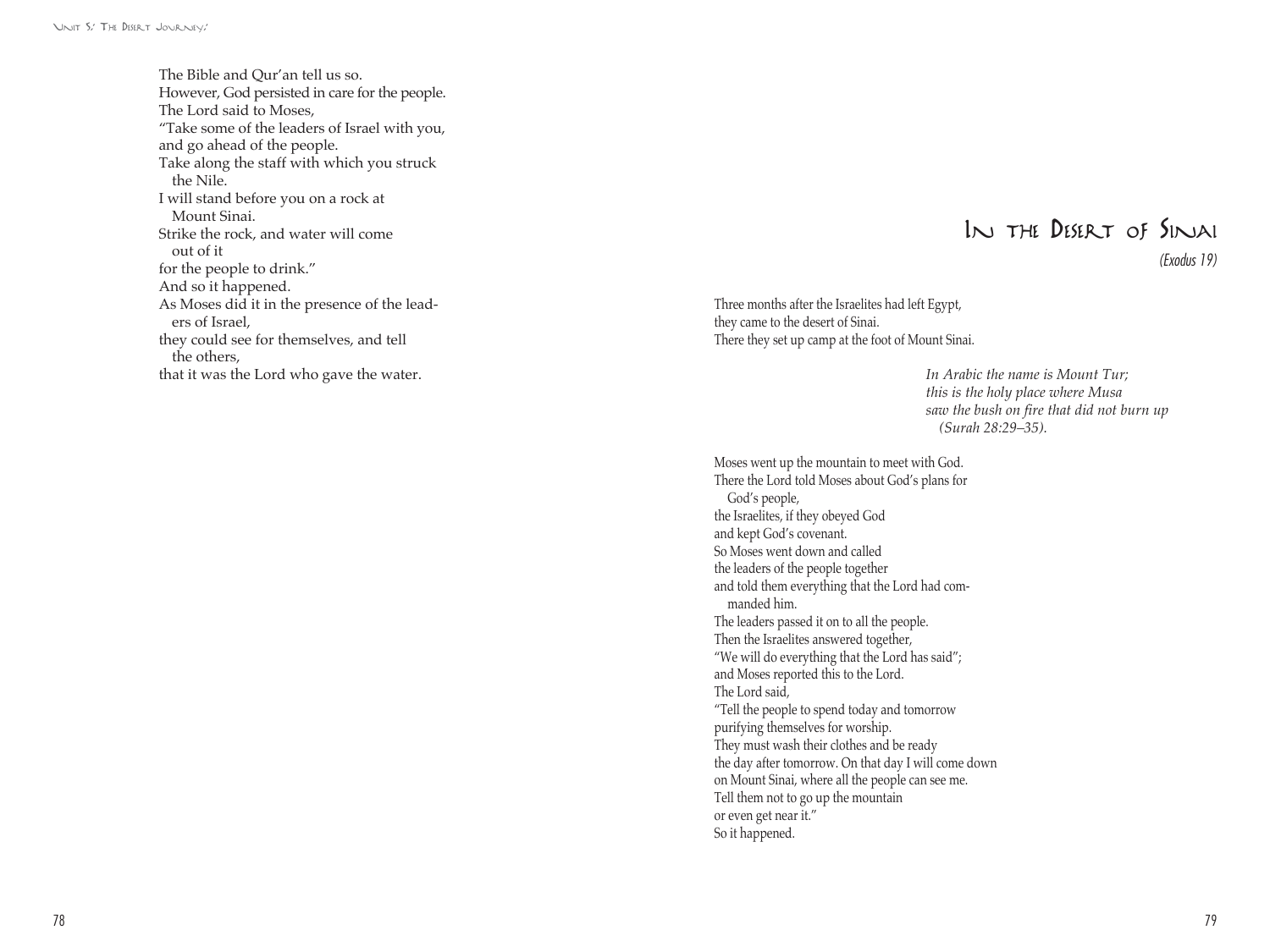*In the Qur'an it is written that before he went up Musa charged his brother Harun, "Act for me among my people. Do right, and follow not the way of those who do mischief" (Surah 7:142).*

Then Moses went up to God and Aaron stayed with the people.

> There is much written in both books about what happened high up on the mountain and down in the desert.

### GOD AND IDOL

### *(Exodus 20—33; Surahs 7:142–145, 148–156; 20:86–94)*

On the mountain of Sinai much was discussed between God and Moses. God gave him the Ten Commandments, written on two stone tablets, and a great number of other laws and rules.

God also told Moses how to build an altar for the sacrifices of the Israelites. The sacrifices had to be offered by Aaron and his sons. Aaron was to be anointed high priest and his sons priests; special clothes had to be made for them, exactly conforming to what God told Moses. A tent of the Lord's Presence (called a tabernacle) also had to be made, and a covenant box (called the Ark of the Covenant) with a lid, to be put in the tent with all the other furniture. God gave exact instructions for how everything had to be made. Therefore it took a long time before Moses came down again —forty days.

> *In the Qur'an is written that Allah appointed for Musa thirty nights, and completed the period with ten more (Surah 7:142).*

The Israelites didn't understand why their leader stayed away so long.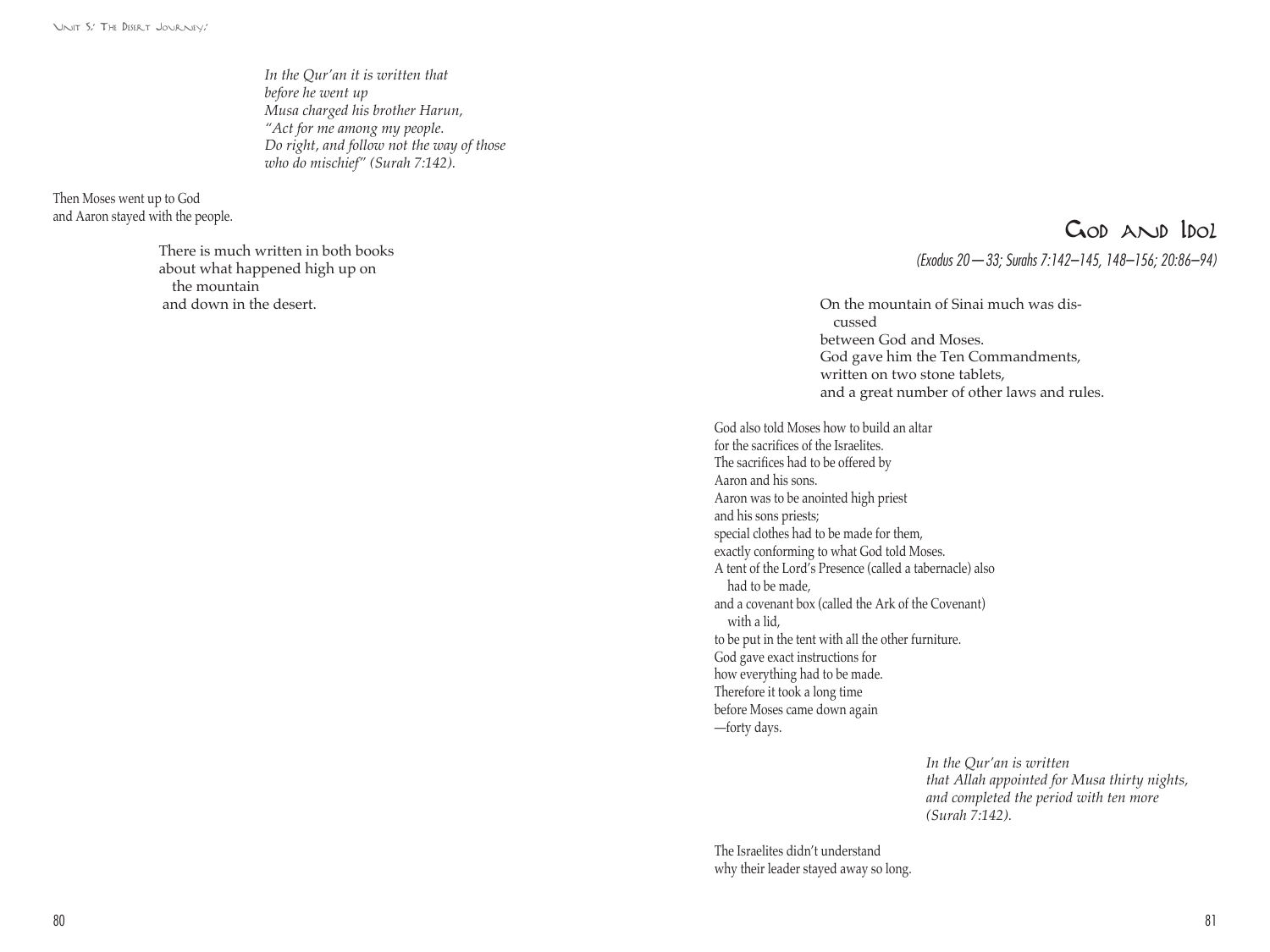Then they said to Aaron, "We do not know what has happened to this man Moses, who led us out of Egypt; so make us a god to lead us." And on Aaron's instruction all people took off their gold earrings and brought them to him. Aaron took the earrings, melted them, poured the gold into a mold, and made a gold bull. Then the people said, "Israel, this is our god, who led us out of Egypt!"

> *"Shirk" is the Arabic word for such idolatry. In the Qur'an, Allah's words are written: "Did they not know that an idol neither can speak to them nor show the way?" (Surah 20:89)*

Aaron also built an altar, and he announced, "Tomorrow there will be a festival to honor the Lord." Early the next morning they brought some animals to burn as sacrifices, and others to eat as fellowship offerings. The people sat down, eating, drinking, and feasting. But there were also people who did not participate. Those were the Levites, men of the tribe of Levi, one of Jacob's sons.

> Then Moses came down from the mountain. In his hands he held the two stone tablets with the Ten Commandments of God. God had already told him on the mountain what was happening down in the desert. "Go back down at once," God said, "because your people, whom you led out of Egypt, have sinned and rejected me. They have already left the way that I commanded them to follow; they have made a bull out of melted gold and have worshiped it and offered sacrifices to it. They are saying that this is their god, who led them out of Egypt." In anger God also said

that God was going to destroy them.

"Then I will make you and your descendants into a great nation," the Lord said. But Moses pleaded with the Lord, saying, "Lord, why should you be so angry with your people, whom you rescued from Egypt with great might and power? Why should the Egyptians be able to say that you led your people out of Egypt, planning to kill them in the mountains and destroy them completely? Stop being angry; change your mind and do not bring this disaster on your people. Remember your servants Abraham, Isaac, and Jacob." Now that Moses himself heard the noise of the shouting people, and saw the bull, and the people dancing, he too became furious; he threw the two stone tablets of the Ten Commandments and shattered them to pieces at the foot of the mountain.

> *The Qur'an tells us that Musa, angry and grieved, said to the people, "You have done evil in my absence: did you make haste to bring on the judgment of your Lord?" Moses seized his brother by his head and dragged him to him. Harun said, "Son of my mother! The people pressed me and nearly killed me! You know how they are. Make not the enemies to rejoice over my misfortune, nor count me among the people of sin" (Surah 7:150).*

The Bible also mentions such words. Moses said to Aaron, "What did these people do to you, that you have made them commit such a terrible sin?" Aaron answered: "Don't be angry with me; you know how determined these people are to do evil. They said to me: 'We don't know what has happened to this man Moses, who brought us out of Egypt;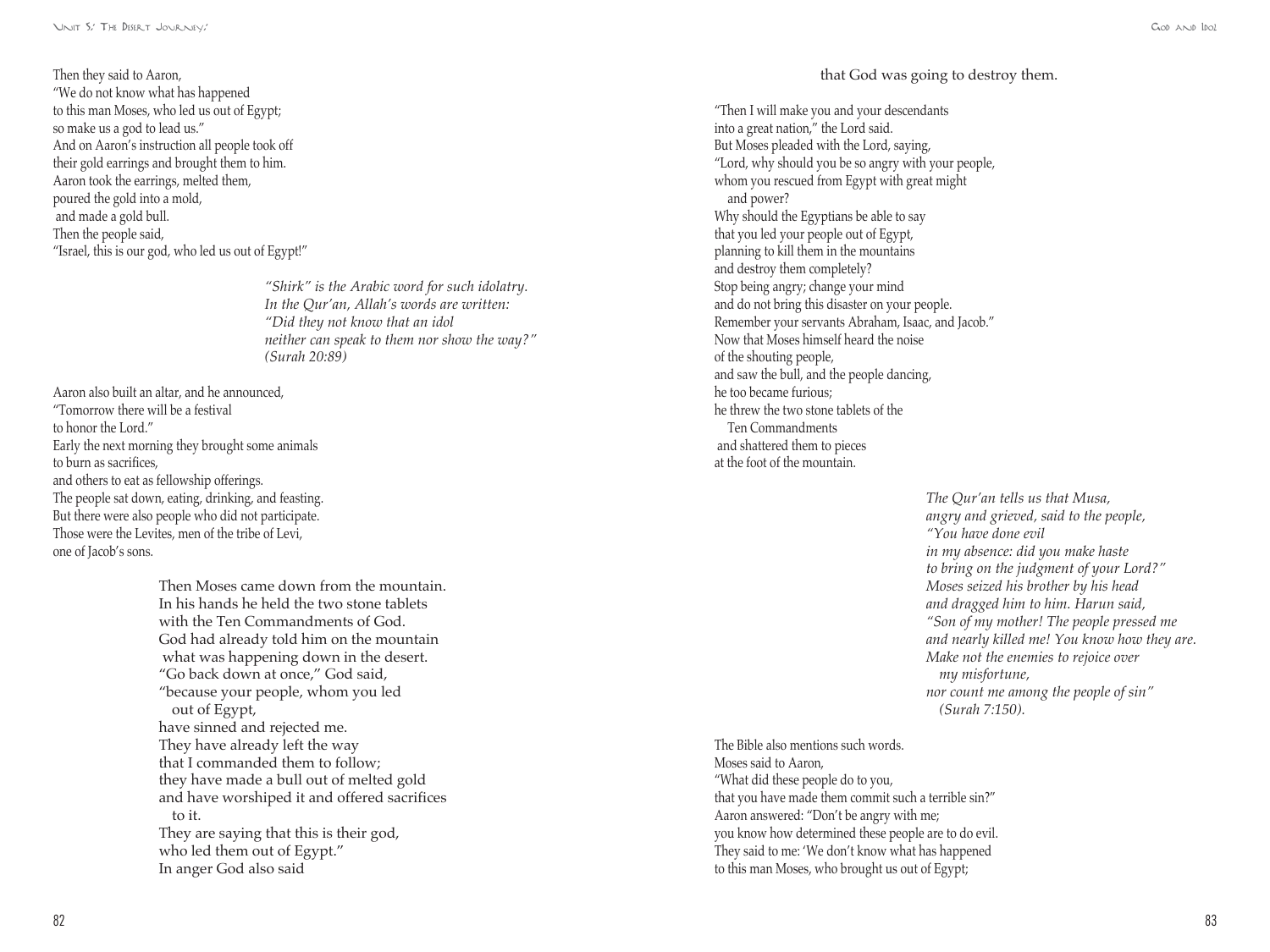so make us a god to lead us.' I asked them to bring me their gold ornaments, and those who had any took them off and gave them to me. I threw the ornaments into the fire and out came this bull!" Moses saw that Aaron had let the people get out of control and make fools of themselves in front of their enemies. [End Section]

> *The Qur'an says, that Musa prayed to the Lord, "O my Lord! Forgive me and my brother! Admit us to your mercy! For you are the most merciful of those who show mercy" (Surah 7:151).*

Moses took the bull which they had made, melted it, ground it into fine powder, and mixed it with water, and he made all idolaters drink it. Moses stood at the gate of the camp and shouted, "Everyone who is on the Lord's side come over here!" So all the Levites gathered round him. He ordered them on behalf of the Lord to kill the idolaters. On that day many Israelites died. The next day, Moses said to the people, "You have committed a terrible sin. But now I will again go up the mountain to the Lord; perhaps I can obtain forgiveness for your sin." Moses then returned to the Lord and said, "These people have committed a terrible sin. They have made a god out of gold and worshiped it. Please forgive them their sin; but if not, then remove my name from the book in which you have written the names of your people." The Lord answered, "It is those who have sinned against me whose names I will remove from my book. Now go, lead the people to the place I told you about. Remember that my angel will guide you; if I were to go with you even for a moment, I would completely destroy you. Now take off your jewelry, and I will decide what to do with you." Moses repeated God's words for the people. When they heard these, Israel mourned;

<sup>84</sup> <sup>85</sup> Unit 5: The Desert Journey: and they did not wear jewelry any longer. Some distance away from the camp, Moses had put up the sacred tent. Anyone who wanted to consult the Lord could go into it. Whenever Moses went there, the people stood at the door of their tents to watch him until he entered. After Moses had gone in, the pillar of cloud would come down and stay at the door of the tent, and the Lord would speak to Moses from the cloud. As soon as the people would see the pillar of cloud at the door of the tent, they would bow down, everyone at the door of God's tent. Then the Lord spoke with Moses face to face, just as a person speaks with a friend. One time Moses went to God's presence for himself. He said to the Lord, "It is true that you have told me to lead these people to that land, but you did not tell me whom you would send with me. You have said that you know me well and are pleased with me. Now if you are, tell me your plans, so that I may serve you and continue to please you. Remember also that you have chosen this nation to be your own." Then the Lord said, "Shall I go with you to put you at ease?" Moses replied, "If you don't go with us, Don't make us leave this place. How will anyone know that you are pleased with your people and with me, if you do not go with us? Your presence with us will distinguish us from any other people on earth." Then the Lord said, "I will do just as you have asked, because I know you very well and I am pleased with you."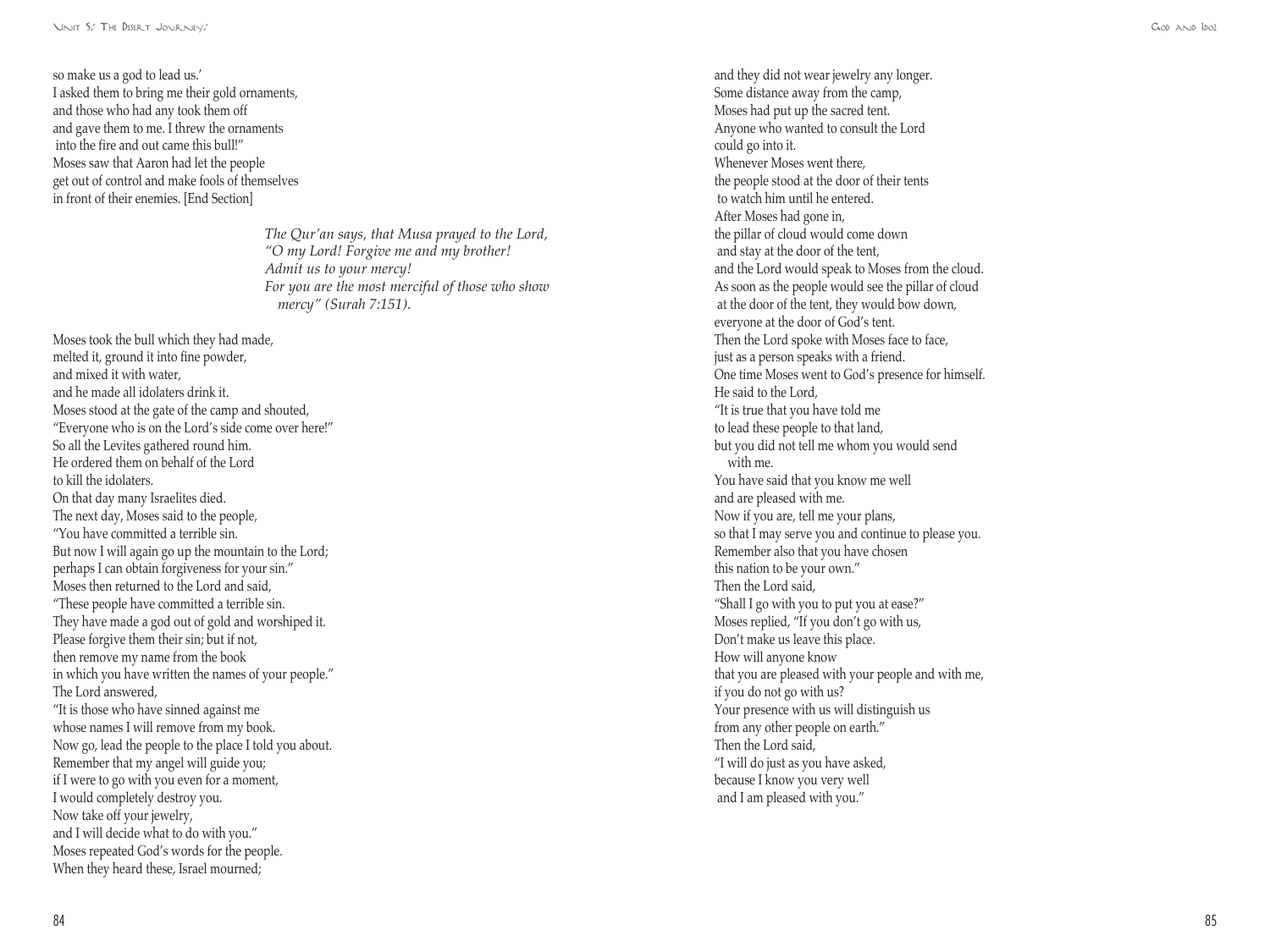# The Commandments

### *(Exodus 20:1–17; 25—30; 34—35; Surah 7:145)*

Another time Moses went up the mountain to meet with God. God said to him, "Cut two stone tablets like the first ones, and I will write on them the words that were on the first tablets, which you broke. Be ready tomorrow morning, and come up Mount Sinai to meet me at the top." Moses did so. The Lord came down in a cloud. Moses quickly bowed down to the ground and worshiped. He said, "Lord, if you really are pleased with me, I ask you to go with us. Forgive our evil and our sin, and accept us as your own people." Then God made a covenant with Israel through Moses. The Lord promised to do great things in their presence, such as have never been done anywhere on earth among any of the nations. All the people would see the great things God could do. Moses, on behalf of the people, had also given promises to the Lord that God's laws would be obeyed; that no treaties would be made with the people of other countries; that they would not worship any other god, as the Lord tolerates no rivals; that they would keep the Festival of Unleavened Bread in the month of Abib, because it was in that month that they left Egypt; that every firstborn son and firstborn domestic animal belongs to God as a sacrifice; the firstborn son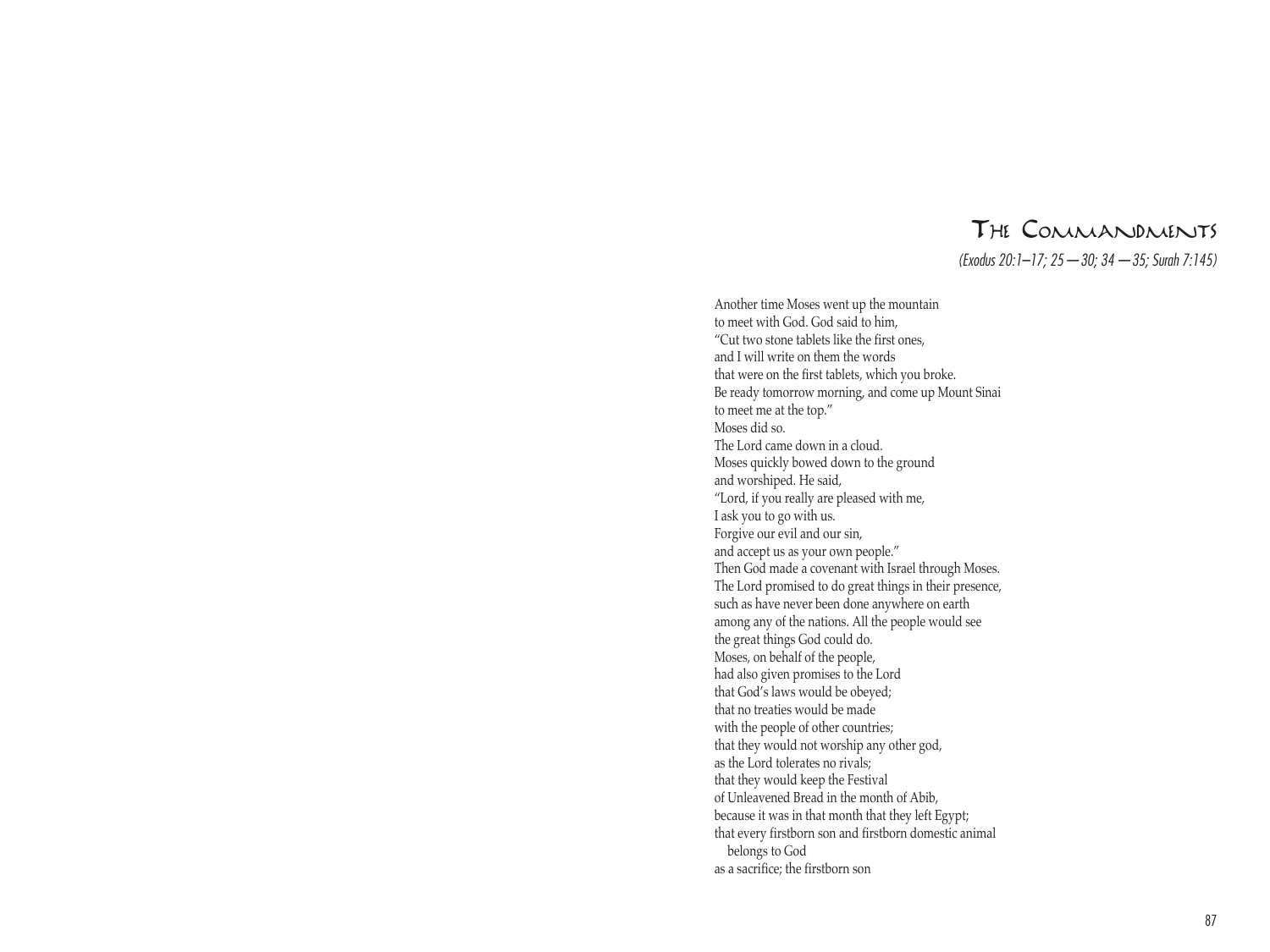The Comm andments

<sup>88</sup> <sup>89</sup> Unit 5: The Desert Journey: would then be bought back with a sacrificial animal, as no one is to appear before God without an offering. Also the best of the first harvest had to be brought to the house of the Lord. After six days of working, the seventh day has to be a day of rest, even during plowing time or harvest. And three times a year all believers must come to worship the Lord, the God of Israel. And God said, "Write these words down, because it is on the basis of these words that I am making a covenant with you and with Israel." And God wrote the Ten Commandments on the two new stone tablets. And God gave more guidelines to Moses. So Moses stayed another forty days and nights with the Lord. But now the Israelites did wait for him till he came down with both stone tablets. Aaron and all the people looked at Moses and saw that his face was shining, and they were afraid to go near him; but Moses did not know it and he called them. Aaron and all the leaders of the community went to him, and Moses spoke to them. The leaders, obliged to set a good example, heard from Moses the Ten Commandments, given by the Lord on the two stone tablets from the Mount of Sinai: "Worship no god but me. Do not make for yourselves images. Do not bow down to any idol or worship it. Do not use my name for evil purposes. Observe the Sabbath and keep it holy. Respect your father and your mother. Do not commit murder. Do not commit adultery. (This commandment is also found in the Qur'an.) Do not steal. Do not accuse anyone falsely. Do not desire anything of another." And the great Commandment of God was given by Moses with these words,

The Lord is our God, the Lord alone. You shall love the LORD your God with all your heart, and with all your soul, and with all your might. Keep these words that I am commanding you today in your heart. Recite them to your children And talk about them when you are at home and when you are away, when you lie down and when you rise. Bind them as a sign on your hand, fix them as an emblem on your forehead, and write them on the doorposts of your house and on your gates" (Deuteronomy 6:4–9).

"Hear, O Israel:

*Each of the Ten Commandments is also mentioned in the Qur'an. "We (Allah) inscribed everything for him in the Tablets, which taught and explained every thing, saying, 'Hold onto them firmly and urge your people to hold fast to their excellent teachings.' Here is guidance and mercy for those who do wrong, then repent afterwards and truly believe" (Surah 7:145,154). About parents the Qur'an says, "That you be kind to parents. Whether one or both of them attain old age in your life, say, 'My Lord! Bestow on them your mercy even as they cherished me in childhood" (Surah 17:23–24). Allah also ordered care for the poor, for the needy, for orphans, for the suppressed people, for those who are in your debt and also for the indigent (Surahs 9:60; 76:8–9; 90:15–17). And as in the Bible, in the Qur'an the Great Commandment is this: "The Lord is Allah, the One!" (Surah 112:1)*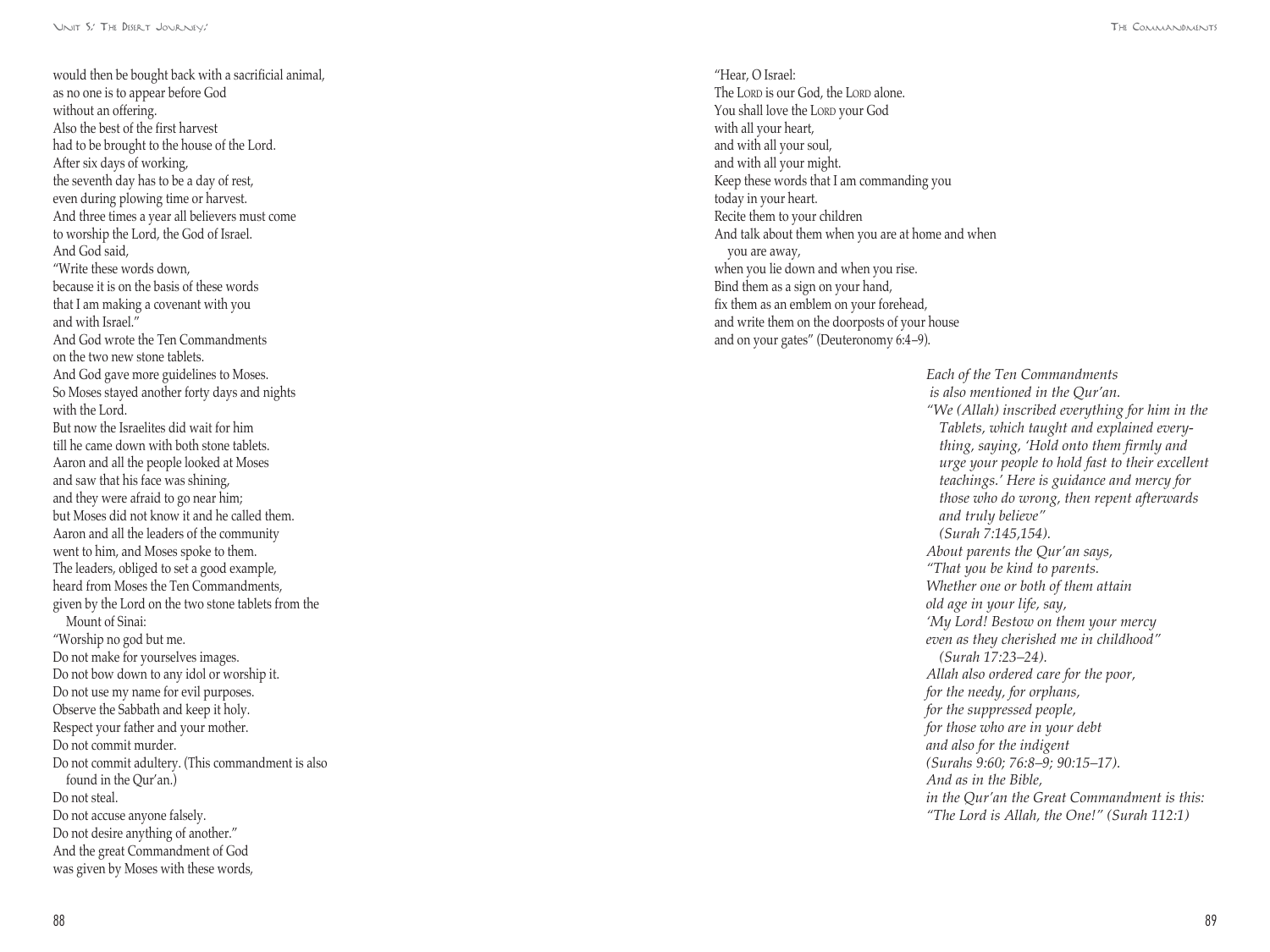$\omega$ n 19 = 2008 and 2008 and 2008 and 2008 and 2008 and 2008 and 2008 and 2008 and 2008 and 2008 and 2008 and 2008 and 2008 and 2008 and 2008 and 2008 and 2008 and 2008 and 2008 and 2008 and 2008 and 2008 and 2008 and 200 After all these Commandments and the instructions on how to worship the Lord, the Israelites built a new tent of the Lord's presence and made precious furniture for it, just as the Lord had commanded. They also made the Covenant Box and the clothes for the high priest and the priests. Meanwhile, Aaron and his sons learned all the pre scripts for worshiping that the Lord had given to Moses. The Israelites worked for a long time. When everything was ready, they dedicated the tent of the Lord's presence and all its equipment, by anointing it with the sacred oil. Aaron and his sons were dressed and anointed as high priest and priests. And Aaron blessed the people of Israel with the words given by God, "May the Lord bless you and keep you; the Lord make his face to shine upon you and be gracious to you; the Lord lift up his countenance upon you, and give you peace" (Numbers 6:24–26). And the Lord said, "If the priests in this way pronounce my name as a blessing upon the people of Israel, I will bless them" (Numbers 6:22–27). After these dedications, the Israelites carefully packed up everything and started on their journey out of the Sinai desert, led by Moses and Aaron.

*(Exodus 25—26; Numbers 10—11; 13—14; Surahs 2:57, 61; 5:20–26)*

When Moses and Aaron left Sinai with the people, they traveled for three days. They took the tent of the Lord's presence (also called the Tabernacle) with them, woven of fine linen and wool and embroidered in colors. Its frame was made of wood and covered with gold. The tent was covered with several pieces of cloth made of goat's hair, ram's skin, and fine leather, to protect it against the weather. The Lord's covenant box (also called the Ark of the Covenant) was being carried ahead to find the next place to camp. The box was made of wood covered with pure gold; and golden carrying rings were fitted for its four acacia wooden legs. The lid of the box was made of pure gold, with two winged creatures of hammered gold on it, forming one piece with the lid. Two wings were spread upward and the other two covered the lid. The two stone tablets of the Ten Commandments were carried in the box, as a reminder of the covenant God would keep, if the people continued listening to the Lord.

> *The Qur'an also mentions the box of the covenant; in it lay assurance of safety from the Lord, and the relics left by the family of Musa and the family of Harun, as a symbol for those who have faith (Surah 2:248).*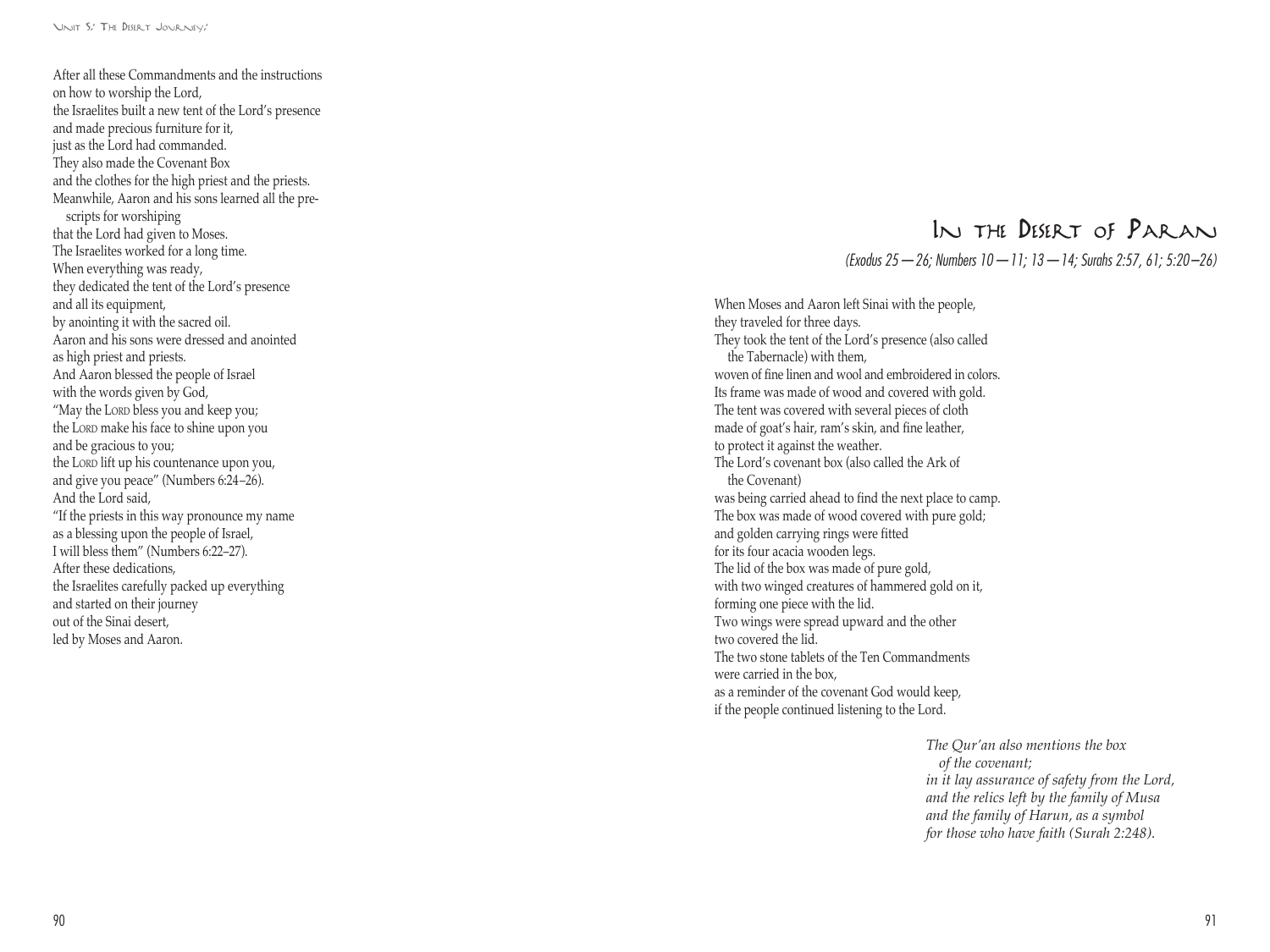So the Lord's covenant box went ahead; the two poles through the four golden rings were carried on the shoulders of four strong men. The Lord's cloud went on above the box, showing the way to the next place. After three days, they arrived in the desert of Paran, where Hagar and Ishmael had lived long ago. There the cloud stayed.

> The people set up their camp and also found manna every morning. But they began murmuring again. The complaints came first from people who were not Israelites, but foreigners, traveling with them since Egypt. But later everybody murmured; both books tell us so.

> > *In the Qur'an it is written that the people said, "O Musa! We cannot stand having only one kind of food. So beg your Lord on our behalf to produce for us what the earth grows: potherbs and cucumbers, its garlic, lentils, and onions." He said, "Will you change the better for the worse? Go down to any town and you shall find what you want!" (Surah 2:61)*

The Bible also mentions people's complaints, "If only we could have some meat! In Egypt we used to eat all the fish we wanted, and it cost us nothing. And remember the cucumbers, the watermelons, the leeks, the onions, and the garlic we had! But now our strength is gone. There is nothing at all to eat —nothing but this manna day after day!" Moses heard all the people complaining, as they stood at the entrance of their tents. He was distressed and said to God, "Why have you given me the responsibility for all these people? Where could I get enough meat for them all? I can't be responsible for all the people myself; it's too much for me! If you are going to treat me like this,

 $\omega = 0.25$  Unit  $\omega$  is the constraint of the Desert Constraint of the Desert Constraint of the Desert Desert Desert Desert Desert Desert Desert Desert Desert Desert Desert Desert Desert Desert Desert Desert Desert Desert take pity on me and kill me." Then the Lord said, "Gather seventy respected men who are recognized as leaders of the people, bring them to me at the tent of my presence. I will take some of the spirit I have given you and give it to them. Then they can help you to bear the responsibility for these people, and you will not have it to bear alone. Now tell the people: 'Purify yourselves for tomorrow; you will have meat to eat, not just for one or two days, or five, or ten, or even twenty days, but for a whole month, until it comes out of your ears, until you are sick of it; this will happen, because you have complained to the Lord, that you should never have left Egypt.' " And so it happened. Seventy men were assembled and God blessed them with the Spirit, so that they could help Moses with his work. And God sent a wind that brought quails from the sea. They settled on the camp and all round it for many miles in every direction. So that day and night and the next day the people worked catching quails. While the meat was yet between their teeth, before it was consumed, the anger of the Lord was kindled against the people, and God smote them with a very great plague. That place was named Kibroth-hattaavah, which means "graves of craving," because there were buried the people who had craved meat (Numbers 11:31–34). From there the people moved through the desert of Paran, to Haseroth, where they made camp. Now they were already near to the Promised Land. The Lord said to Moses, "Choose one of the leaders from each of the twelve tribes, and send them as spies to explore the land of Canaan, which I am giving to the Israelites." Moses obeyed and chose the twelve men and told them the message of the Lord. He said, "Go into the southern part of the land of Canaan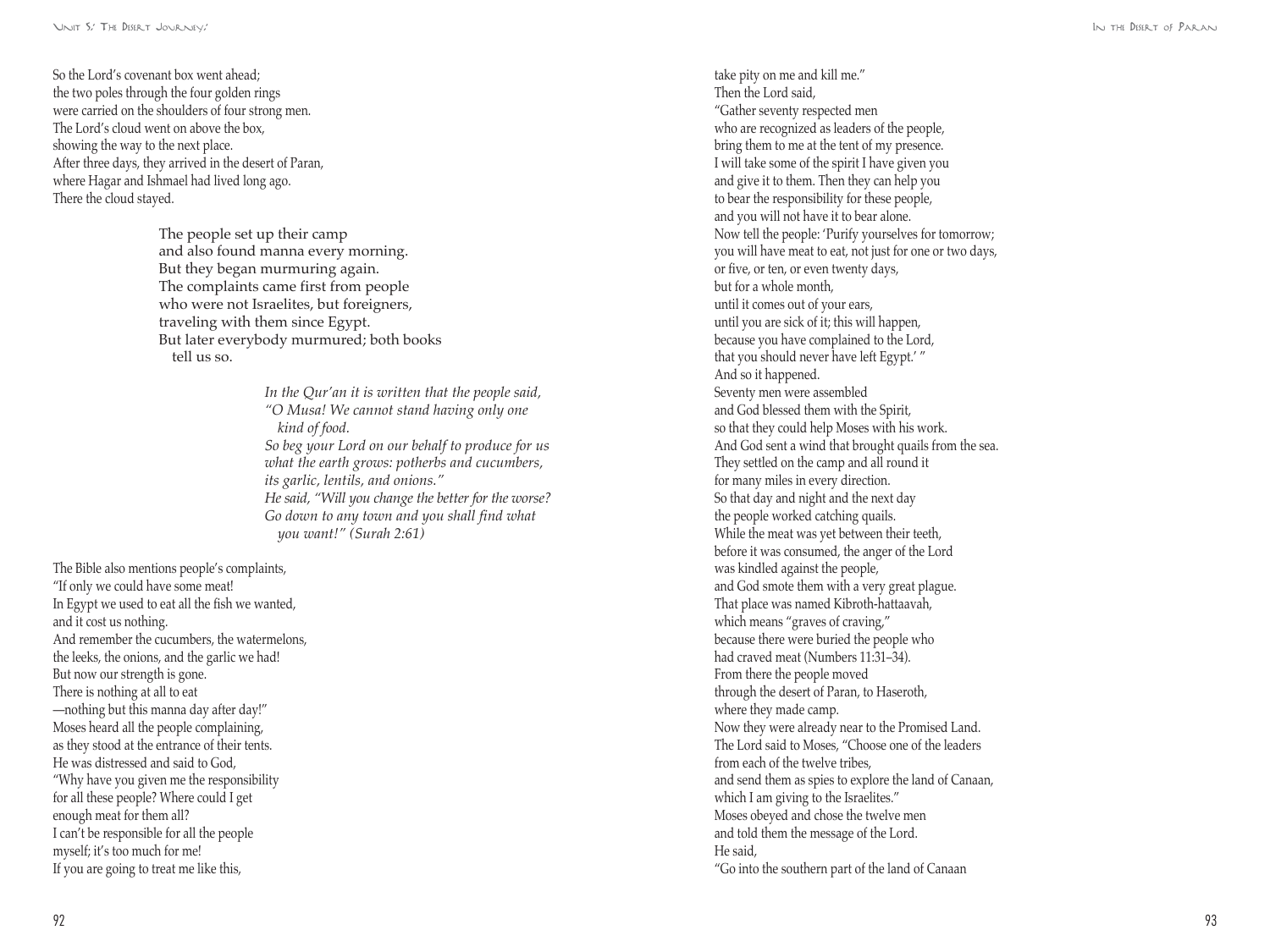and then on into the hill country. Find out what kind of country it is, how many people live there, and how strong they are. Find out whether the land is good or bad and whether the people live in open towns or in fortified cities. Find out whether the soil is fertile and whether the land is wooded. And be sure to bring back some of the fruits that grow there." It was the season when grapes were beginning to ripen. The men did what Moses had said and after forty days they returned to Moses, Aaron, and the whole community of Israel. They reported what they had seen and showed them the fruit they had brought: one bunch of grapes, so heavy that it took two men to carry it on a pole between them. They also brought back some pomegranates and figs. And they told about the fertile land, and about the powerful people and the large and fortified cities, where giants lived. Yet Caleb, one of the two men who trusted God, said, "We should attack now and take the land; we are strong enough to conquer it, if we have trust in God." But the other ten men said, "No, we are not strong enough to attack them; the people there are more powerful than we are." And they made the people afraid.

> *The Qur'an tells us that Musa said, "O my people! Remember God's favor for you, when Allah gave you what Allah had not given to any other people. Enter the holy land which Allah has assigned to you." But they said, "O Musa! In this land are a people of exceeding strength: We will not enter it until they leave it. If they leave, then we shall enter. You go, and your Lord,*

*and you two fight, while we sit here" (Surah 5:20–24).* 

All night long the people cried out in distress. They complained against Moses and Aaron, and said, "It would have better to die in Egypt or even here in the wilderness! Why is the Lord taking us into that land? We will be killed in battle, and our wives and children will be captured. Wouldn't it be better to go back to Egypt?" So they said to one another, "Let's choose a leader and go back to Egypt!" Then Moses and Aaron bowed down to the ground in front of all the people. And Joshua and Caleb, the two men who trusted in God, tore their clothes in sorrow and said to the people, "The land we explored is an excellent land. If the Lord is pleased with us, God will take us there and give us that rich and fertile land. Do not rebel against the Lord and don't be afraid of the people who live there. We will conquer them easily. The Lord is with us and has defeated the gods who protected them; so don't be afraid." The whole community was threatening to stone them to death; but suddenly the people saw the dazzling light of the Lord's presence appear over the tent. The Lord said to Moses, "How much longer will these people reject me? How much longer will they refuse to trust in me, even though I have performed so many miracles among them? I will send an epidemic and destroy them, but I will make you the father of a nation that is larger and more powerful than they are!" But Moses said to the Lord, "You brought these people out of Egypt by your power. When the Egyptians hear what you have done to your people, they will tell the people who live in this land. These people have already heard that you, Lord, are with us, that you are plainly seen when your cloud stops over us, and that you go before us in a pillar of cloud by day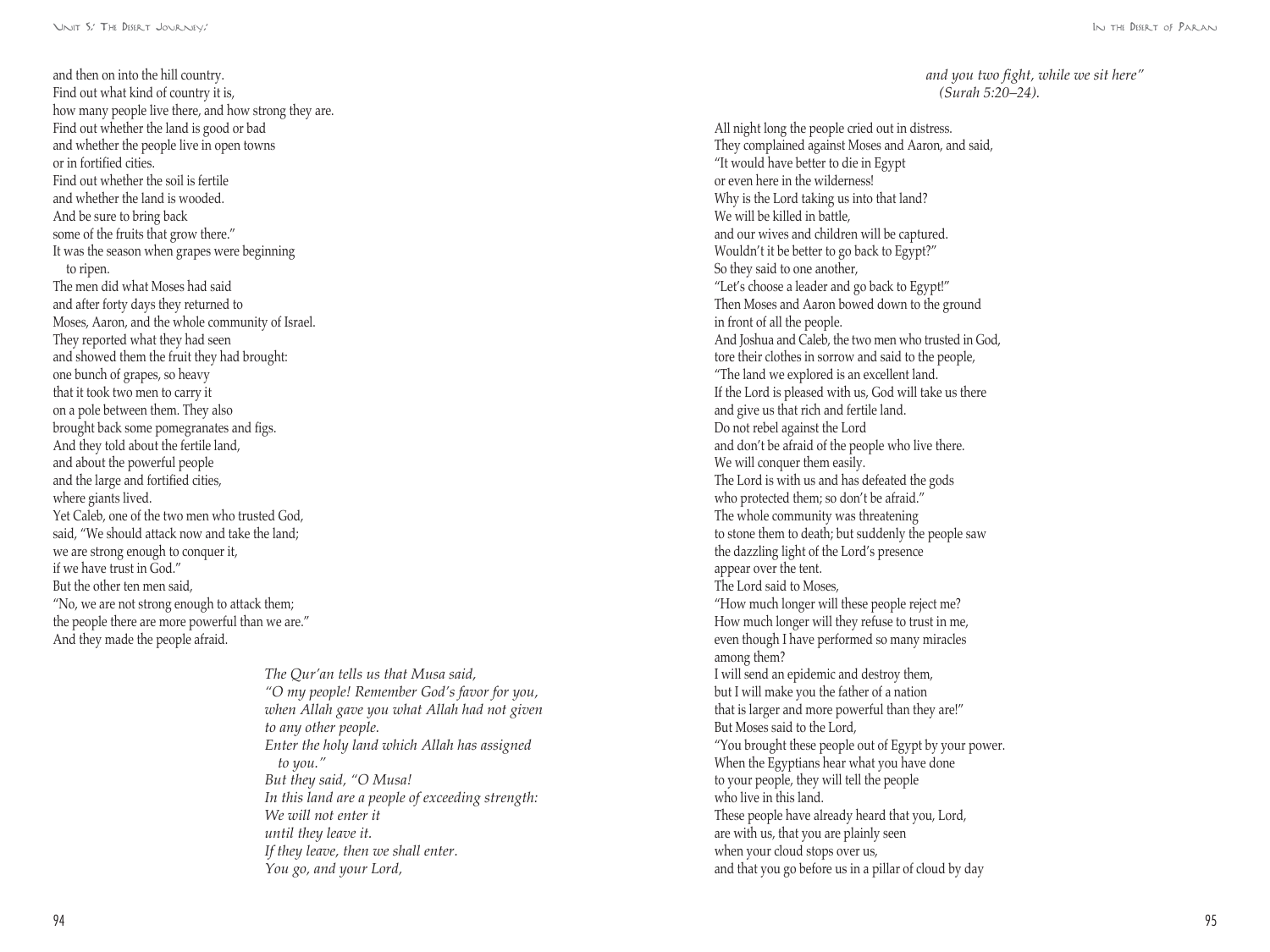$\omega = 0.7$  and  $\omega = 0.9$  and  $\omega = 0.9$  and  $\omega = 0.9$  and  $\omega = 0.9$  and  $\omega = 0.9$  and  $\omega = 0.9$  and  $\omega = 0.9$  and  $\omega = 0.9$  and  $\omega = 0.9$  and  $\omega = 0.9$  and  $\omega = 0.9$  and  $\omega = 0.9$  and  $\omega = 0.9$  and  $\omega = 0.9$  and  $\omega = 0.9$  a and a pillar of fire by night. Now if you kill all your people, the nations who have heard of your fame will say that you killed your people in the wilderness because You were not able to bring them into the land you promised to give them." And Moses continued, "So now, Lord, I pray, show us your power and do what you promised when you said, 'I, the Lord, am not easily angered, and I show great love and faithfulness and I forgive sin and rebellion, although I will not fail to punish.' So now, Lord, according to the greatness of your unchanging love, forgive, I pray, the sin of these people, just as you have forgiven them ever since they left Egypt." After this prayer from Moses the Lord answered, "I will forgive them, as you have asked. But I promise that as surely as I live, and as surely as my presence fills the earth, none of these people, except Caleb and Joshua, will live to enter that land, which I promised to their ancestors."

*Musa said, "Lord, I have authority over no one except myself and my brother; judge the two of us and those disobedient people." Allah said to him, "This land is forbidden to them. For forty years they will wander the earth aimlessly. Do not grieve over the ones who disobey" (Surah 5:25–26).* 

And the Lord continued, "Now give the people my answer, 'You said that your children would be captured, but I will bring them into the land that you rejected, and it will be their home. You will die here in the wilderness. Your children will wander in the wilderness for forty years, suffering for your unfaithfulness, until the last one of you dies. Turn back tomorrow and go into the wilderness in the direction of the Red Sea. You will know what it means to have me against you!'

When the Israelites heard what the Lord had said, they mourned bitterly. But early the next morning they started out to invade the hill country, saying, "Now we are ready to go to the place which the Lord told us about. We admit that we have sinned." But Moses said, "Why are you disobeying the Lord? You will not succeed. Don't go! The Lord is not with you, and your enemies will defeat you." Yet they dared to go up into the hill country. But they were attacked, defeated, and pursued.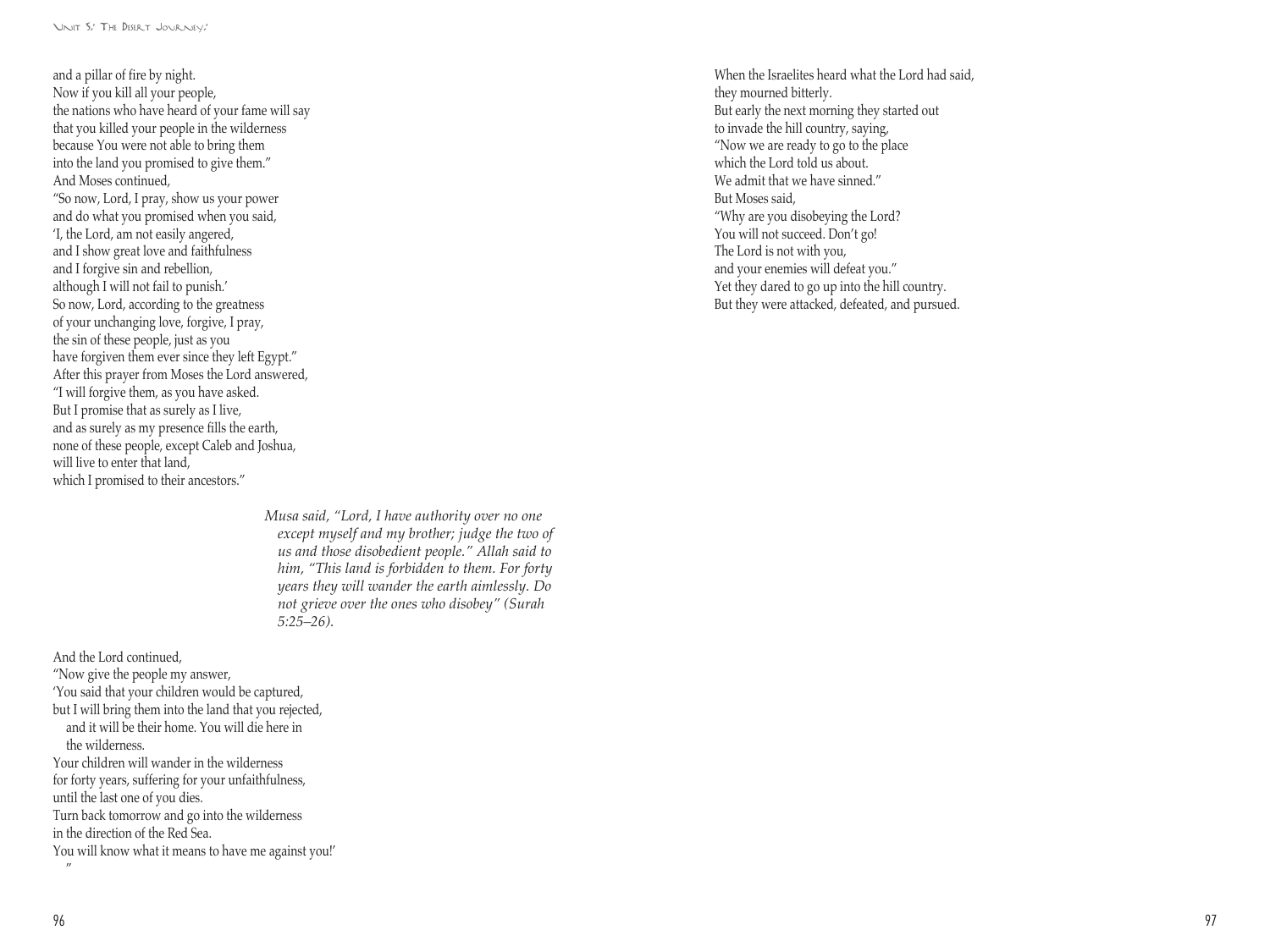### Back into the Desert

### *(Numbers 20: Deuteronomy 31—34; Surahs 19:51; 33:69)*

So the Israelites could not do anything else but go back into the desert. This became a difficult time, a time of worry and sorrow, and a time of quarrel and disobedience. Even Moses lost his patience. Once again there was no water and the people gathered around Moses and Aaron, complaining and accusing them both of having brought them out of Egypt to die. Then Moses and Aaron moved away from the people and stood at the entrance of the tent. They bowed down with their faces to the ground, and the dazzling light of the Lord's presence appeared to them. The Lord said to Moses, "Take the staff that is in front of the covenant box, and then you and Aaron assemble the whole community. There, in front of them all, speak to that rock over there, and water will gush out of it. In this way you will bring water out of the rock for the people, for them and their animals to drink." Moses went and got the staff, as the Lord had commanded. He and Aaron assembled the whole community in front of the rock, and Moses said, "Listen, you rebels! Do we have to get water out of this rock for you?" Then Moses raised the staff and struck the rock twice with it,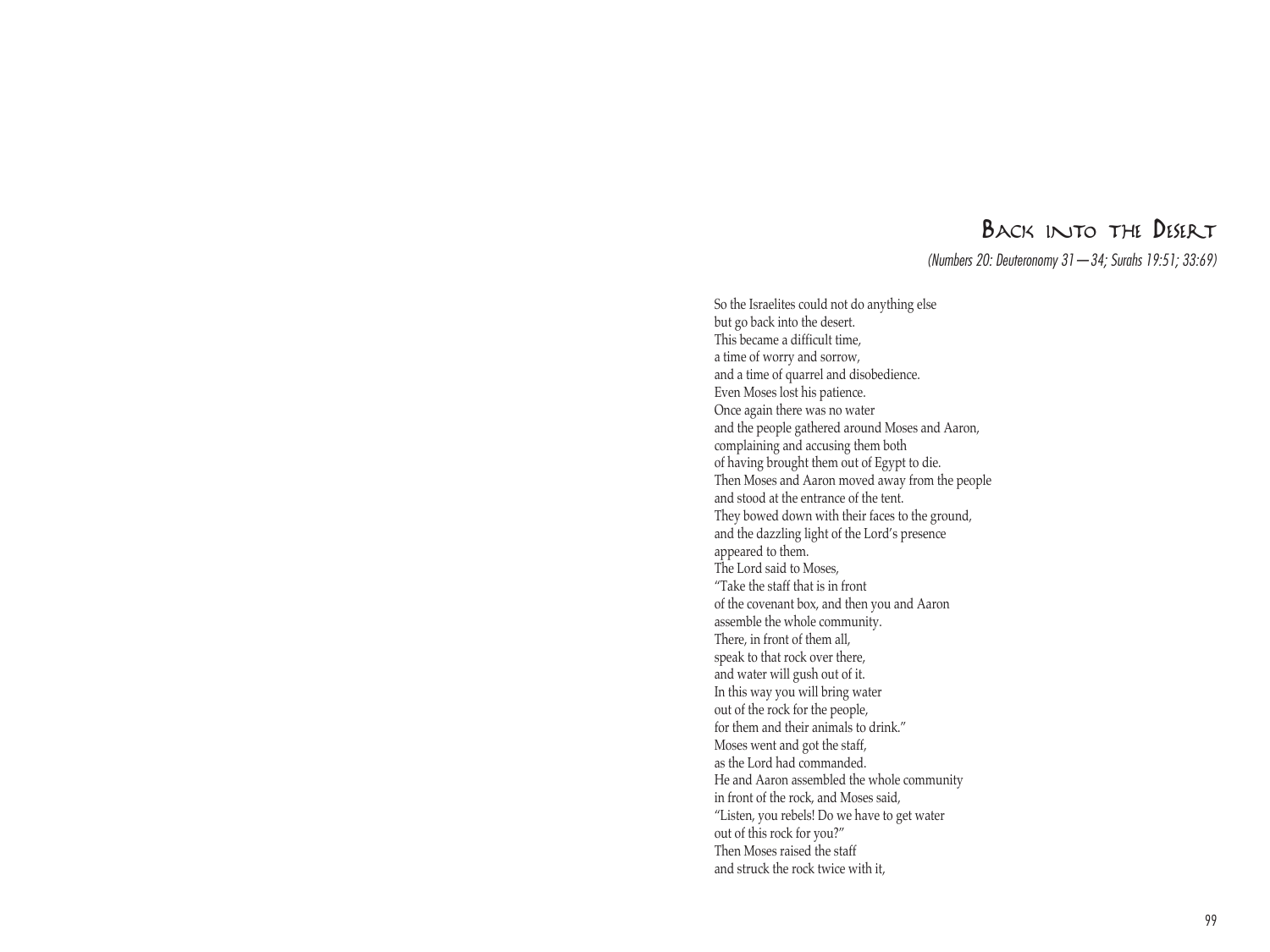and a great stream of water gushed out, and all the people and animals drank. But the Lord reprimanded Moses and Aaron. The Lord said, "Because you did not have enough faith to acknowledge my holy power before the people of Israel, you will not lead them into the land that I promised to give them." And so it happened. Moses was called by God to climb up the Mount of Hor, together with Aaron and Aaron's son Eleazar. So they went up in the sight of the whole community. There, Moses removed Aaron's priestly robes and put them on Eleazar. Then, Aaron died on the top of the mountain, and Moses and Eleazar came back down. Later the Lord called Moses and said to him, "You haven't much longer to live. Call Joshua and bring him to the tent, so that I may give him his instructions." Moses went to the tent, together with Joshua. Then the Lord appeared to them in a pillar of cloud. And the Lord said to Moses, "Place your hands on his head. Make him stand in front of Eleazar the priest and the whole community. And before them all proclaim him as your successor." Moses did so. Then the Lord said to Joshua, "Be confident and determined. You will lead the people of Israel into the land that I promised them, and I will be with you." (Numbers 27) And to Moses, the Lord said, "You shall write a song and teach it to the people of Israel. For I will take them into this rich and fertile land, as I promised their ancestors. They will have all the food they want, and they will live comfortably. However, a time will come when they turn away from me and worship other gods. They will reject me and break the covenant that I made with them. But this song will still be sung,

<sup>100</sup> <sup>101</sup> Unit 5: The Desert Journey: and it will stand as evidence against them." That same day, Moses wrote down the song and taught it to the people of Israel. He recited the entire song while all the people of Israel listened. Then he sang it for the Israelites, together with Joshua. So the people learned the song. And for their children it is written in the Bible (Deuter onomy 32). When Moses had finished writing God's law on a scroll, he said to the Levitical priests, "Take this book of God's law and place it beside the covenant box, so that it will remain there as a witness against God's people. Make sure you obey all these commands that I have given you today. Repeat them to your children, so that they may faithfully obey all God's teachings. These teachings are not empty words; they are your very life. Obey them and you will live long in that land across the Jordan that you are about to occupy." Then, Moses gave a speech to these younger people, telling them all that had happened in all those years of traveling through the desert. For they did not have that experience because many of them were born in the desert. Their parents, who were slaves in Egypt, died in the meantime. Now these young men and women were the new generation that was allowed to enter into the Promised Land. Finally, Moses blessed his people. He gave a blessing to each of the twelve tribes of the Israelites. Thereafter, he climbed up Mount Nebo, alone. And God showed him the whole land where the twelve tribes were going to live, each in its own place. Then the Lord took the life of Moses and his grave was never found.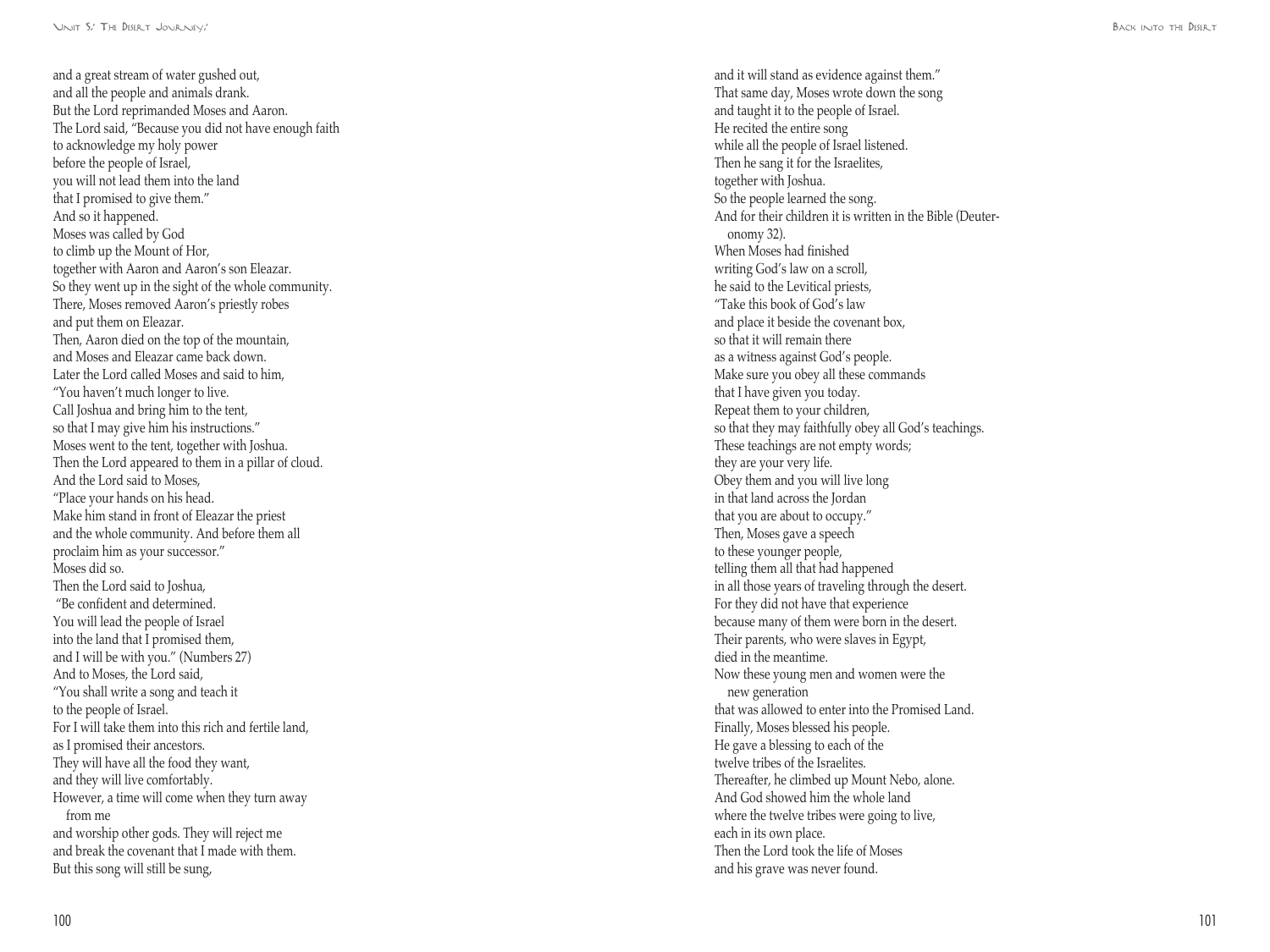Unit 5: The Desert Journey:

It is written in the Bible, that there has never been a prophet in Israel like Moses: the Lord spoke with him face to face. No other prophet has ever done miracles and wonders like those that the Lord sent Moses to perform against the king of Egypt. No other prophet has been able to do the great and terrifying things that Moses did in the sight of all Israel.

> *And in the Qur'an this message to Muhammad is written: "Also mention in the book the story of Musa; for he was specially chosen. He was a messenger and a prophet (Surah 19:51). You all who believe! Be not like those who hurt Musa. Allah cleared him of the lies they had uttered. And he was honorable in Allah's sight" (Surah 33:69).*

Since Moses had put his hands on Joshua's head to bless him, Joshua was filled with wisdom. The people of Israel obeyed him and kept the commands that the Lord had given them through Moses; so is written in the Bible.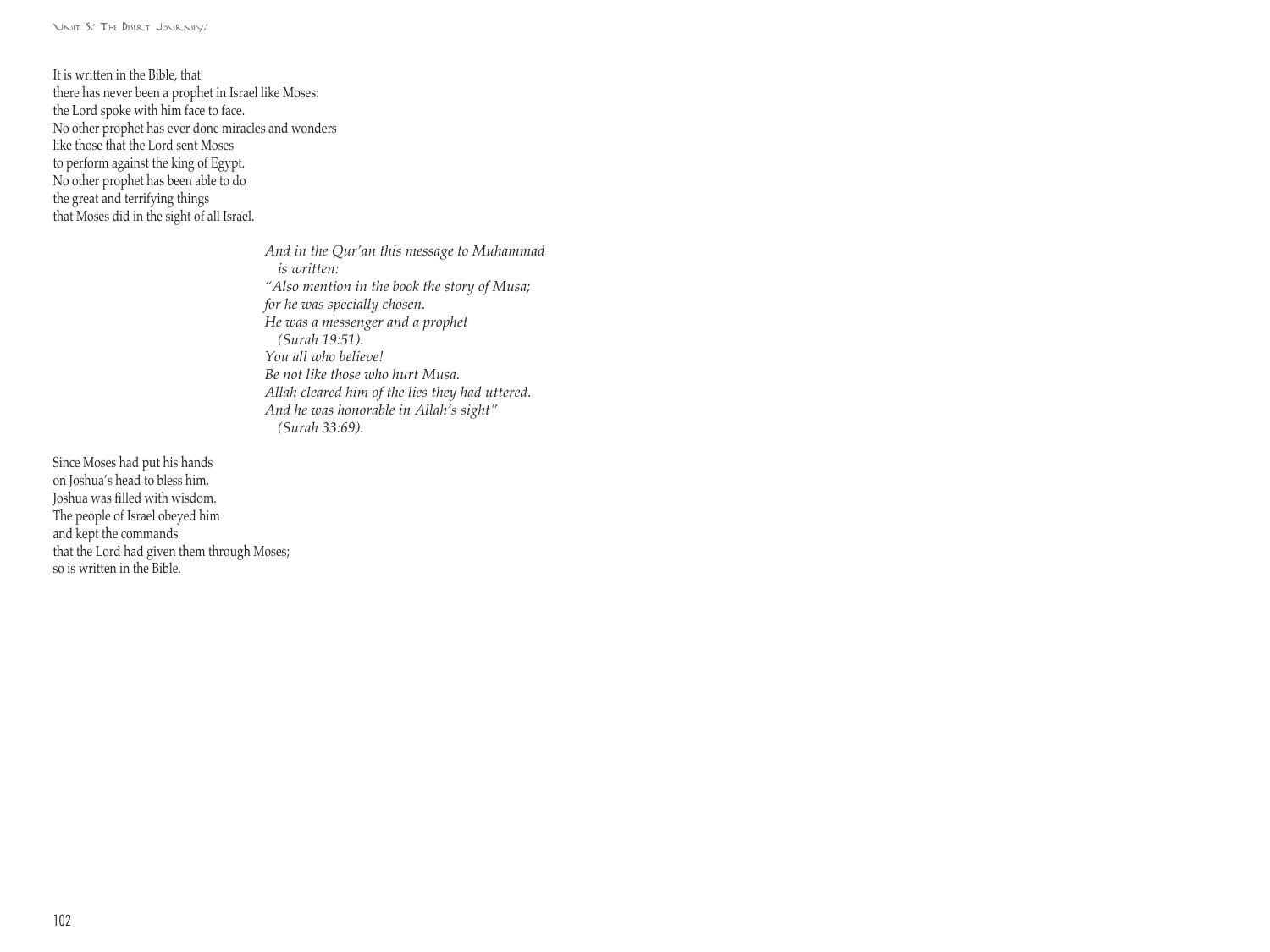# Unit 6

Guides, Judges, and Kings

### GUIDES AND JUDGES

*(Judges 2:1—3:4; 1 Samuel 2:11—7:1; Surah 2:246–248)*

It was more difficult than expected for the people of Israel to live without such leaders as Moses or Joshua. As long as there were elders who had seen the great miracles of God, things were all right. But after that whole generation had died, the Israelites did what was right in their own minds. The stories of Israel were no longer told much, so the children often did not hear what the Lord had done for Israel. The less they heard from their own people, the more they saw of the people around them. They saw the idols and how people worshiped them, and they often decided to participate in this worship. The Lord had warned them against this evil many times and had forbidden it. So the Lord became furious with Israel and let raiders attack and rob them. The Lord allowed their enemies all around to overpower them, and the Israelites could no longer protect themselves. They groaned under their suffering and they cried; then the Lord had mercy on them. God gave Israel leaders to deliver them from their enemies and to guide them on the right way to God. In the Bible, such a person is called a "judge," as he or she also judged cases of conflicts. But whenever a judged died, the Israelites behaved even worse than before. This happened several times. Finally God sent Samuel. In the Bible he is known as a famous judge and prophet,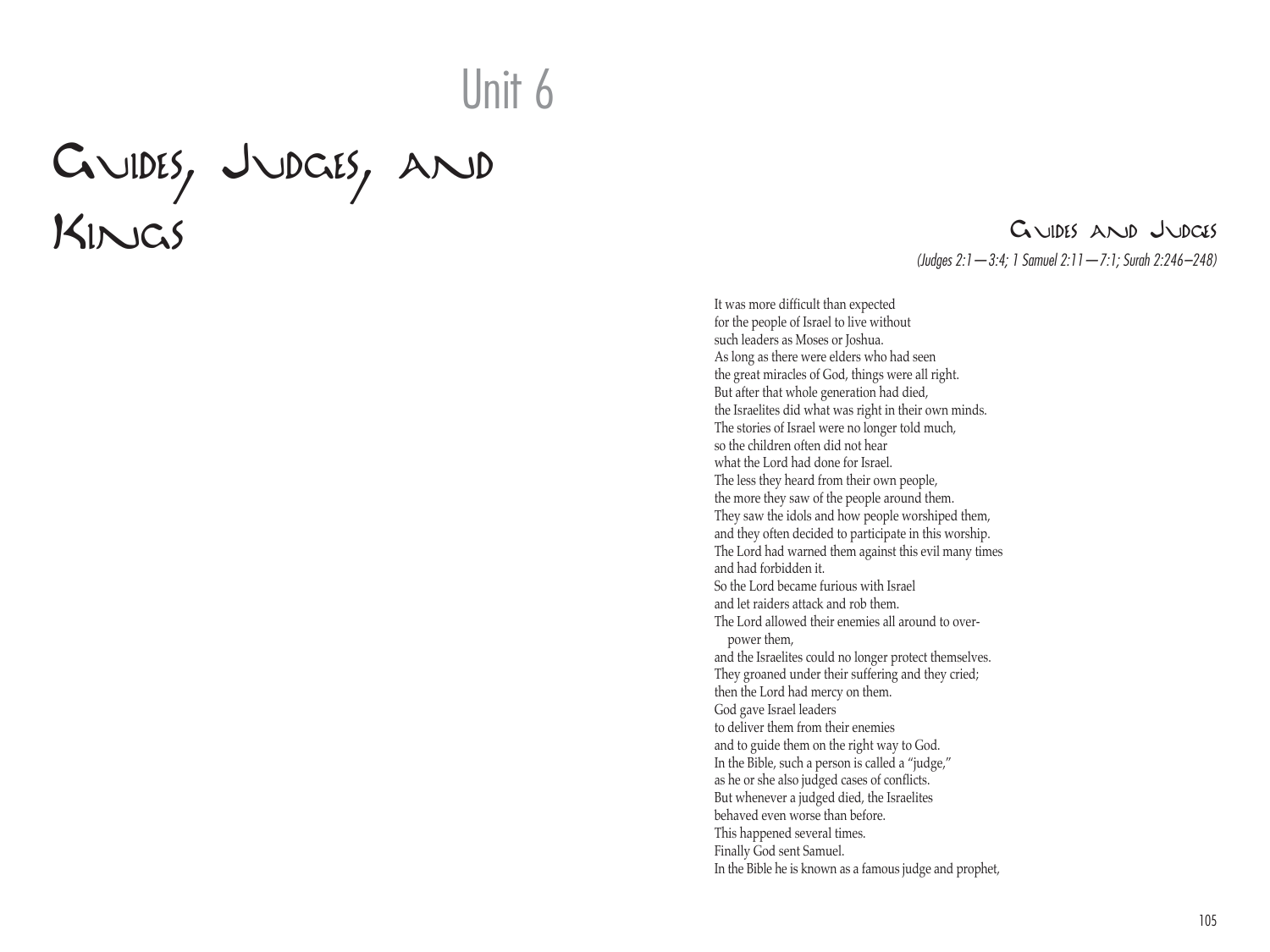*and in the Qur'an he is called a prophet of the Israelites, but his name is not mentioned (Surah 2:246).* 

Samuel was a leader of the Israelites for a long time. He also reprimanded Eli, priest of the house of the Lord in Shiloh. Eli didn't watch his two priest sons and didn't take care of the house of the Lord and of the box of the covenant that held the Ten Commandments.

> *The Qur'an also speaks of the Ark of the Covenant as a sign of security from the Lord and says that in it are the relics left by the family of Musa and Harun. It will be carried by angels (Surah 2:248).*

Eli's two sons did bad things in God's holy place. Once they even fetched the Lord's covenant box to take it to their army. For the Israelites fought against the Philistines and they were not able to conquer them. Therefore they had said, "Let's go and bring the Lord's covenant box from Shiloh, to go with us and save us from our enemies." But they were wrong, as God did not go with the Ark. God had already told Samuel that God was very angry because of all the evil in God's holy place, and that a punishment would come. And so it happened that in the battle with the Philistines, the Israelites lost. Eli's sons were killed and the Ark was taken by the enemies. When someone came to Shiloh to tell the news to Eli, Eli fell backward, broke his neck, and died. So all three died because of the evil they had done toward God. And the Israelites were very frightened. God also let it be known to the Philistines that they were not allowed to take the Ark. Wherever they put the Ark, something bad happened. First, they took it into the temple of their god Dagon, in Ashdod, and set it up beside his statue.

Now the content of the content of the content of the content of the content of the content of the content of the content of the content of the content of the content of the content of the content of the content of the con Early next morning, the people of Ashdod saw that the statue of Dagon had fallen face down to the ground, in front of the Ark of Israel's God. So they lifted it up and put it back in its place. Early the following morning, they saw that the statue had again fallen down in front of the covenant box. This time, its head and arms were broken off and were lying in the doorway; only the body was left. The Lord punished the people of Ashdod severely, by causing them to have tumors. Then they said, "The God of Israel is punishing us and our god Dagon." They took the Ark to the city of Gath, but there again God punished the people with tumors and with a plague of mice. So these people sent the box to Ekron, another Philistine city, but when it arrived there, the people cried out, "They have brought the covenant box of the God of Israel here, in order to kill us all!" Then they sent for all Philistine kings and said, "Send the covenant box of Israel back to its own place, so that it won't kill us and our families." Tumors also developed in Ekron and the people cried out to their gods for help. So God's Ark came back to Israel again after seven months. It was placed on a wagon pulled by two cows that were to leave their calves behind. For the people had said, "If the cows don't return to their young, but go straight in the direction of Israel, then this is a sign for us: that the box indeed has to go back to that country, and that it is the God of Israel who has sent this terrible disaster on us. In that case, we also have to offer something to the Lord for the wrong we did by taking the Ark with us." So they made five gold models of mice and five gold tumors, as a symbol and a memory of the plagues of Israel's God; they were put in a box beside the covenant box. The people of Beth-shemesh were harvesting wheat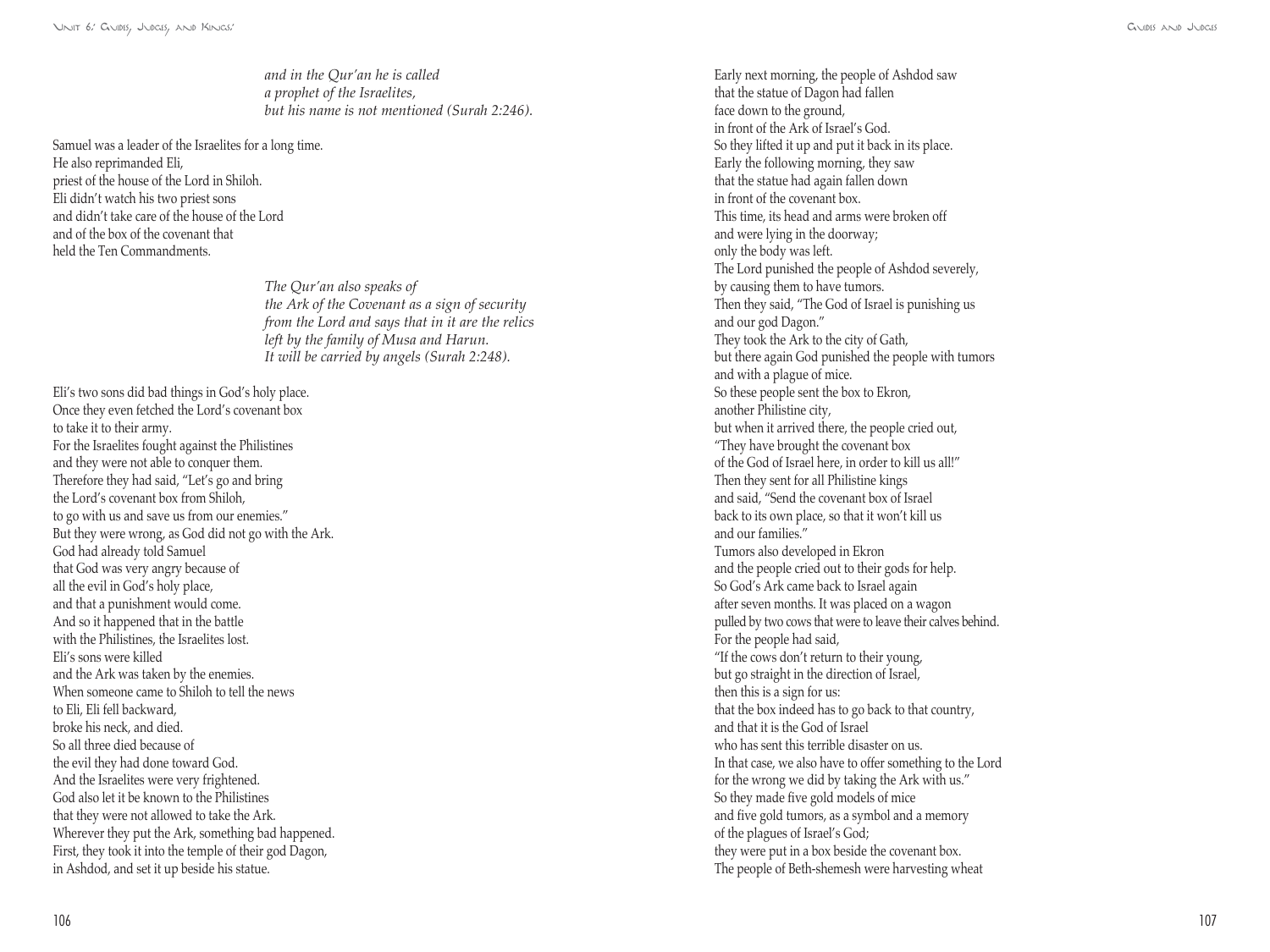in the valley, when suddenly they looked up and saw the covenant box. The wagon was pulled by two mooing cows. The five Philistine kings followed them as far as the border of Beth-shemesh. That day was a day of celebration in Beth-shemesh. The people chopped up the wooden wagon, killed the cows and offered them as a burnt sacrifice to the Lord. The five Philistine kings watched them do this and then went back to Ekron that same day. But when the people of Beth-shemesh became curious and looked into the covenant box, the Lord killed seventy of them. The people got very frightened and they said, "Who can stand before the Lord, this holy God? Where can we send the Ark to get the Lord away from here?" They sent messengers to the people of Kirjath-jearim,

in their neighborhood, to tell them that the Philistines had returned the Lord's covenant box and they asked them to come down and fetch the box. So the people of Kiriath-jearim fetched the box and took it to the house of a man named Abinadab, who lived on a hill. They consecrated his son Eleazar to be

in charge of it.

# *(1 Samuel 8—17; Surah 2:246–251)*

Let us a subset of the second state of the second state of the second state of the second state of the second state of the second state of the second state of the second state of the second state of the second state of th When Samuel grew old, he made his sons, Joel and Abijah, judges in Israel. But they did not follow their father's example and they did not decide cases honestly. Then all leaders of Israel met together and went to Samuel. They said to him, "Look, you are getting old and your sons don't follow your example. Appoint a king to rule over us, so that we will have a king as other countries have." Samuel was displeased with their request for a king; so he prayed to the Lord; and the Lord said, "Listen to everything the people say to you. You are not the one they have rejected; it is me who they have rejected as their king. So then, listen to them, but give them strict warnings and explain how their king will treat them." So Samuel did; he told them what a king would claim from their crops, their sons, their possessions; but the people persisted in asking for a king who would lead them to war to fight their battles.

*The Qur'an also mentions this request of the Israelites, and it says that later, when their king commanded them to fight, they turned back (Surah 2:246).*

That king was Saul from the tribe of Benjamin.

*In the Qur'an, Saul is called Talut.*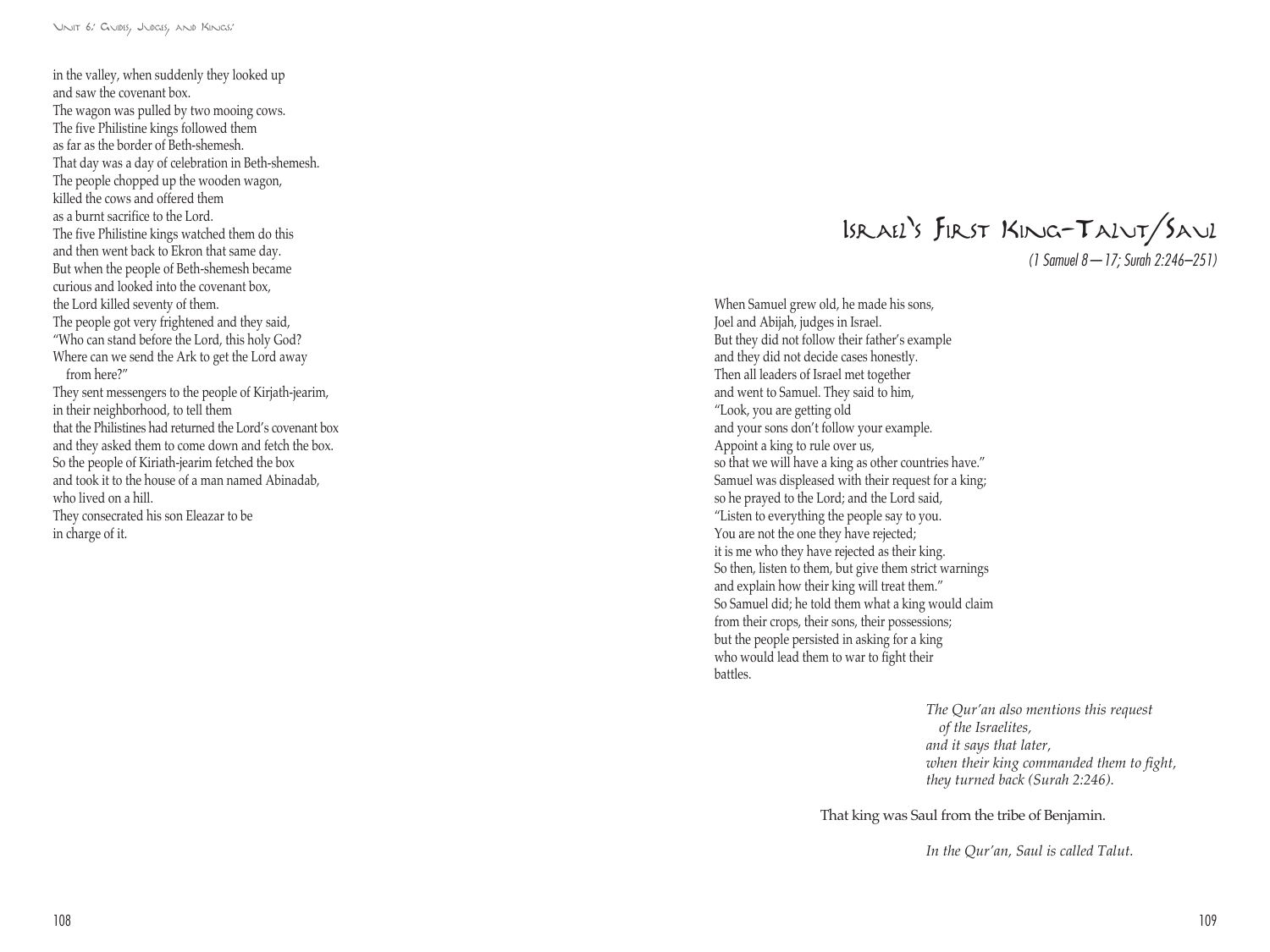Samuel anointed Saul as king over the people of Israel. "You will rule these people," he said, "and protect them from all their enemies."

> *The prophet said to them, "Allah has appointed Talut to be your king," But they said, "How can he be king over us when we have a greater right to rule than he? He does not even have great wealth." He said, "Allah has chosen him over you, and has given him great knowledge and stature" (Surah 2:247).*

When Saul turned to leave Samuel, God gave Saul a new nature, and suddenly the spirit of God took control over him. So Saul could be a good king for his people, as long as he listened to the Lord. But a time came, when Saul no longer did so. He felt strong and went his own way. Then the Lord withdrew the spirit from Saul. And God sent Samuel to Saul to reprimand him in the name of God, and to say that, because he disobeyed God, he could no longer be a king. Samuel was sent by God to Bethlehem, to a man called Jesse, a father with seven sons. The youngest one was David; he was a shepherd.

*In the Qur'an, his name is Dawud.*

He was anointed king by Samuel. David first remained at home to take care of his father's sheep. His brothers were commanded by king Saul to become soldiers in his army.

> They had to fight against the Philistines, and especially against the Philistine called Goliath

> > *—Jalut in the Qur'an.*

He is mentioned in both books. Goliath was a giant and everyone was afraid of him.

Once, David went to his brothers, on behalf of his father, to take them food and to ask them how they were getting on. When he was talking to his brothers, the giant Goliath came forward, challenging the Israelites and cursing their God. David perceived how afraid they were and he said, "Who is this heathen Philistine to defy the army of the living God?" These words of David were told to Saul, and Saul sent for David. David said to Saul, "No one should be afraid of this Philistine! I take care of my father's sheep. Whenever a lion or a bear carries off a lamb, I go after it, attack it, and rescue the lamb. And if a lion or bear turns on me, I grab it by the throat and beat it to death. The Lord has saved me from lions and bears; God will also save me from this Philistine." "All right," Saul answered; and he gave his own armor to David to wear. David tried to walk, but he couldn't. So he took it all off. He took his shepherd's staff and then picked up five smooth stones from the stream and put them in his bag. With his sling ready, he went out to meet Goliath. The Philistine came closer and when he got a good look at David, he called down curses from his god on David. But David said, "You are coming against me with sword, spear, and javelin, but I come against you in the name of the Lord Almighty, the God of the Israelite army, which you have defied. This very day the Lord will be victorious in the battle and will put all of you in our power. Then the whole world will know that Israel has a God."

> *When they met Goliath and his warriors, they said, "Our Lord, pour patience on us; make us stand firm and help us against the disbelievers." So, with Allah's permission, they defeated him (Surah 2:250–251).*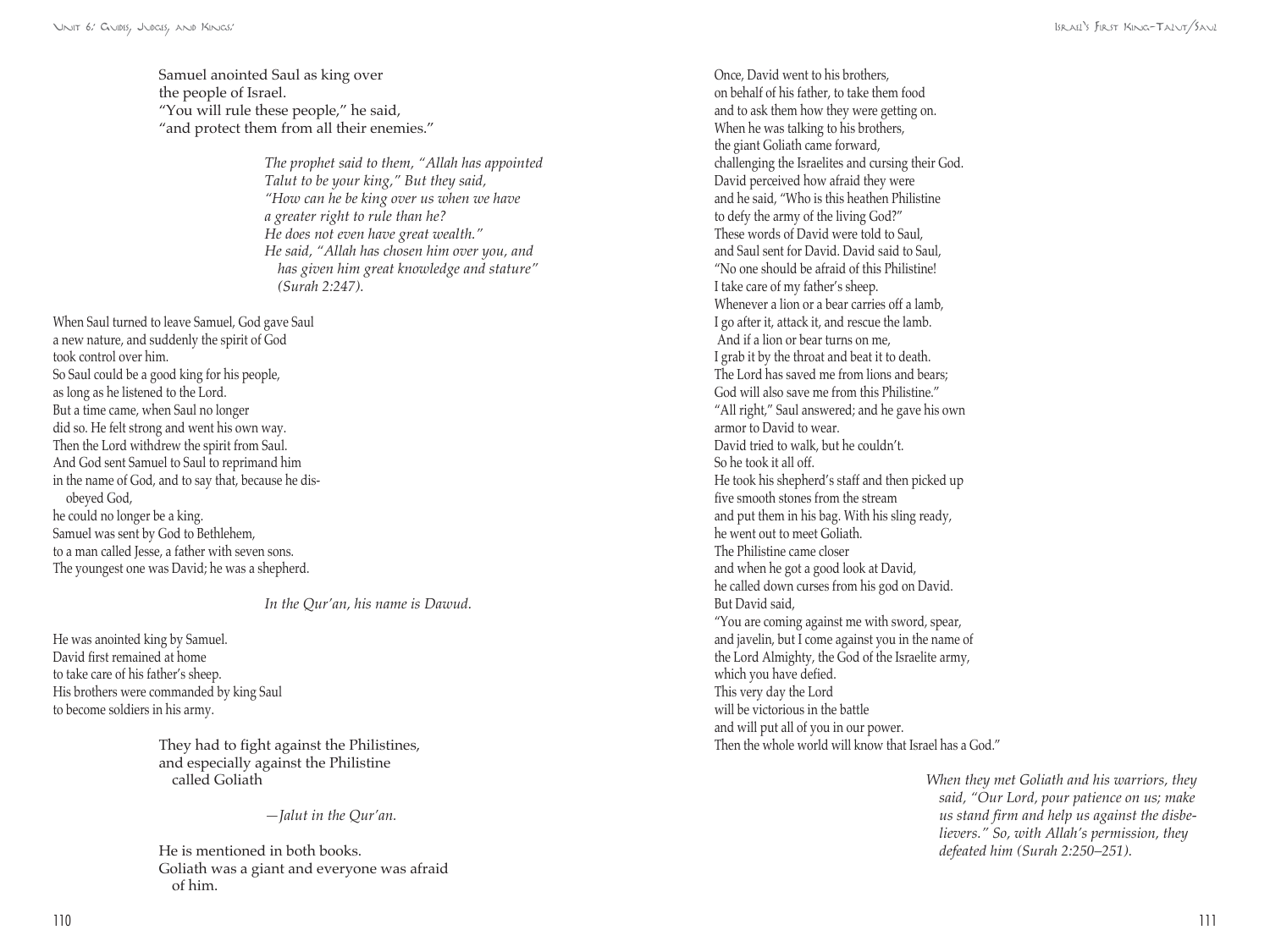And David put his hand into his bag, took out a stone, and slung it at Goliath. It hit him on the forehead, and broke his skull, and Goliath fell face downward on the ground. David ran to him, stood over him, took Goliath's sword out of his sheath, and cut off his head.

#### So he killed him.

When the Philistines saw that their hero was dead, they ran away. The men of Israel shouted and ran after them, pursuing them all the way to Gath and to the gates of Ekron. David stayed in the charge of Saul and he became the friend of Saul's son Jonathan. Later, Saul separated himself from God. In a war against the Philistines he and two sons died; one of them was Jonathan.

Then David became king in Saul's place.

Dawud/David—King of Israel *(2 Samuel 1—2:6; 11—12; Surah 38:21–25)*

When David heard that Israel had lost the war, and that Saul and two of his sons had died, he fasted and mourned. He also wrote and sang a lament song; and he ordered it to be taught to the people of Judah. One of the verses was to his friend Jonathan: "I am distressed for you, my brother Jonathan; greatly beloved were you to me" (2 Samuel 1:26). David wrote and sang many songs, accompanying himself on the harp.

> *Allah knows best about everyone in the heavens and the earth. We gave some prophets more than others. We gave Dawud a book (of psalms) (Surah 17:55).*

He had done this for Saul in the past, when Saul was suffering from an evil spirit, and Saul would calm down. Many of David's songs are included in the Bible, as psalms. There are morning psalms and evening psalms, psalms of joy and psalms of sadness, psalms of trust and psalms of fear, prayers for help and protection, and psalms of thanksgiving to the Lord for saving from distress. David also wrote pilgrim songs.

> *Allah also gave psalms to Dawud, the Qur'an tells us (Surah 4:163). Allah graced Dawud with his favor.*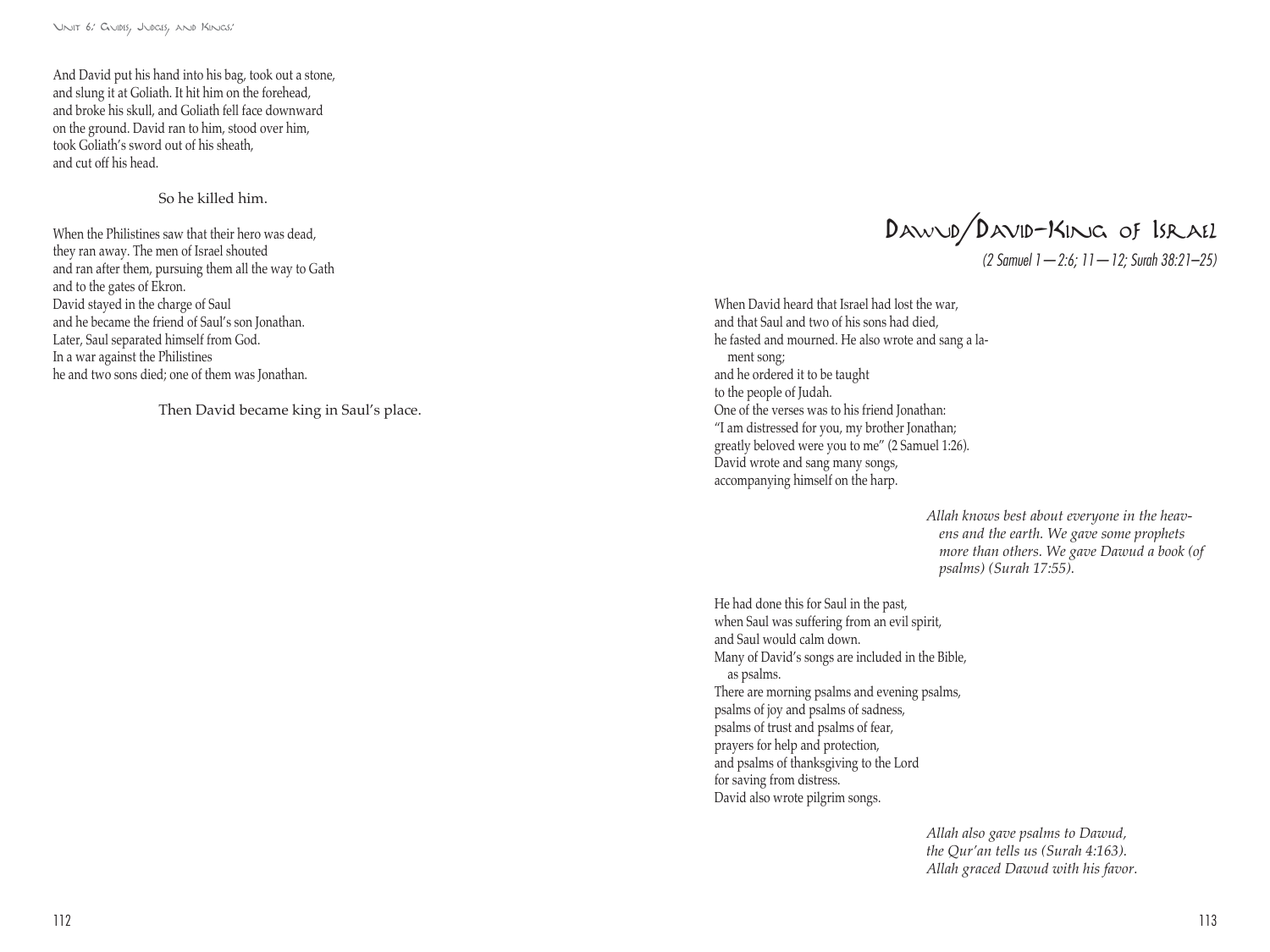*He said, "You mountains, echo Allah's praises together with him, and you birds also" (Surah 34:10).* 

David also wrote a psalm of repentance; he sang and prayed that psalm, after the prophet Nathan had come to him.

> *In the Qur'an it is written that two brothers who came to him asking him to 'Judge between us fairly—do not be unjust—and guide us to the right path. My brother has ninety-nine sheet and I just the one, and he said, 'Let me take charge of her,' and he overpowered me with his words." Dawud said, 'He has done you wrong by demanding to add your one to the flock." Then Dawud realized that Allah had been testing him and he realized his wrong in not listening to both sides before making a judgment. He asked his Lord for forgiveness, fell down on his knees and repented. Allah forgave him, and said, "Dawud, We have given you mastery over the land. Judge fairly between people" (Surah 38:22–26).*

Nathan told David a story

about a rich man who possessed many sheep and a poor man who had only one sheep. That poor man was ordered to give his sheep to the rich man, because the rich man had visitors and didn't like to slaughter one of his own sheep for the meal. The Bible tells that when David heard the story, He got very angry with that rich man. He said to the prophet Nathan that the man must be killed. But Nathan said to David, "You are that man. For you, who have enough, have taken Bathsheba, the only wife of Uriah, your officer in the army, and you had Uriah put in a dangerous place to have him killed."

David was very frightened by Nathan's words and by his own order to kill the rich man of the story. He said, "I have sinned against the Lord." Nathan replied, "The Lord forgives you; you will not die, but the newborn son of you and your new wife will die." And that happened. Then David sang a psalm of repentance (Psalm 51).

Their next son lived; that was Solomon.

*In the Qur'an he is called Sulaiman (Surah 38:30)*

David was a good king of Israel for a long time.

He was crowned in Hebron as king of Judah for seven years, and then in Jerusalem as king of the whole nation of Israel for thirty-three years.

> *In the Qur'an Allah says he taught Dawud how to soften iron and make chain mail coats to protect his men in their wars (Surah 34:10; 21:80).*

In that time, he brought the Ark of the Covenant to Jerusalem with great celebration. Dancing and offering sacrifices, David went ahead of the Ark. In Jerusalem, this covenant box was placed in a tent until the temple of the Lord was built. It was David's desire to have it built himself. But the Lord told him through the prophet Nathan that he was not the one to build the temple. One of his sons would become king and he would build God's temple. And so it happened.

> When David died, his son Solomon became Israel's king.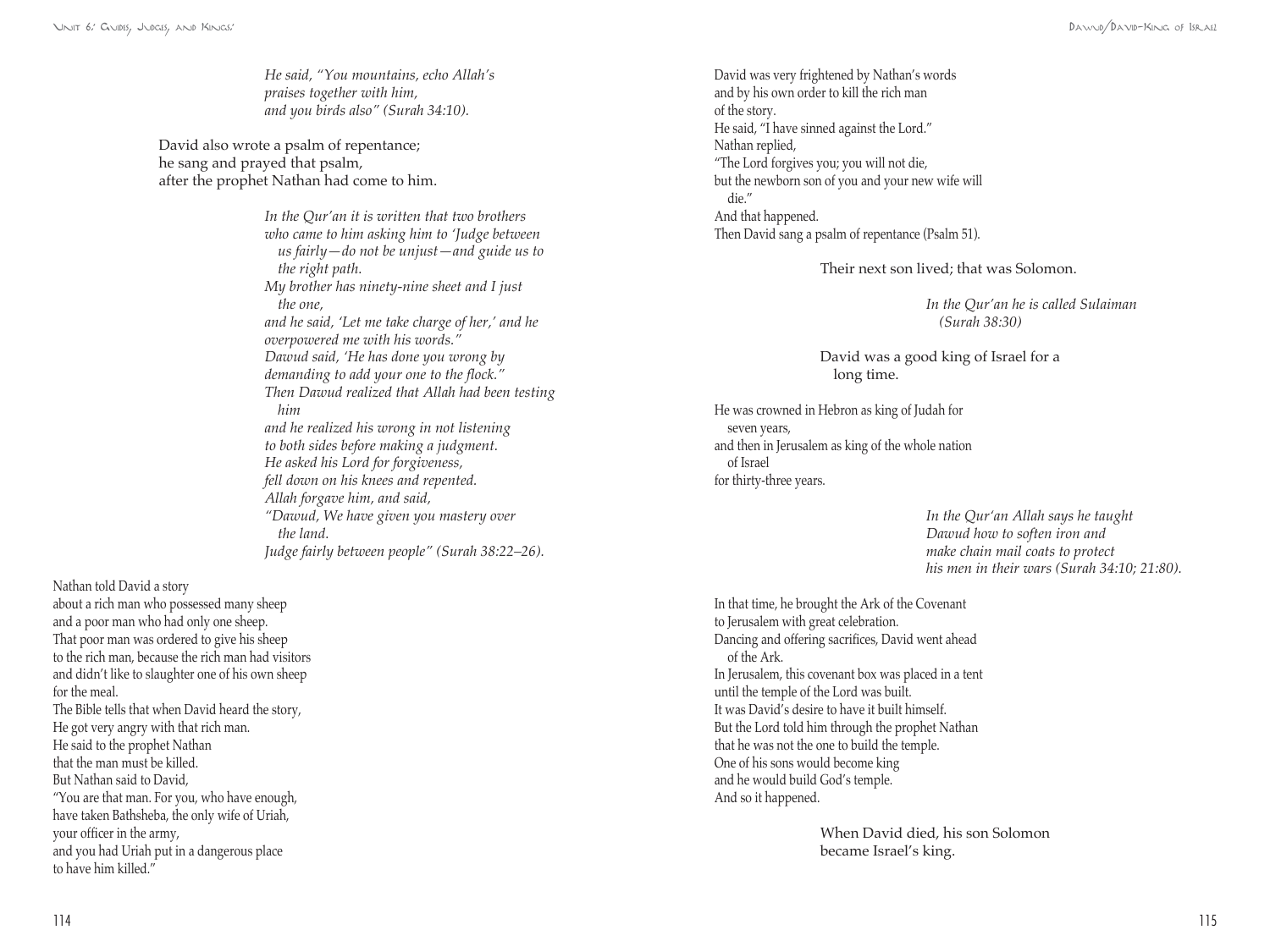King Sulaiman/Solomon *(1 Kings 2—3; 6; 10—11; Surah 27:20–44)*

Solomon became the king after David. One night, after Solomon was anointed king, the Lord appeared to him in a dream and asked him, "What would you like me to give to you?" Then Solomon replied, "O Lord, you have let me succeed my father as king, even though I am very young. So give me the wisdom I need to rule your people with justice and to know the difference between good and evil." The Lord was pleased that Solomon asked for this, and said to him, "Because you have asked for wisdom to rule justly, instead of long life for yourself, or riches, I will do what you have asked.

> "I will give you more wisdom and understanding than anyone has ever had before or will ever have again;

"and I will also give you what you have not asked for: wealth, and honor, and a long life, if you obey me and keep my laws and commandments." And so it happened that kings all over the world heard of Solomon's wisdom and sent people to listen to him.

Also the queen of Sheba

*—Saba, in the Qur'an—*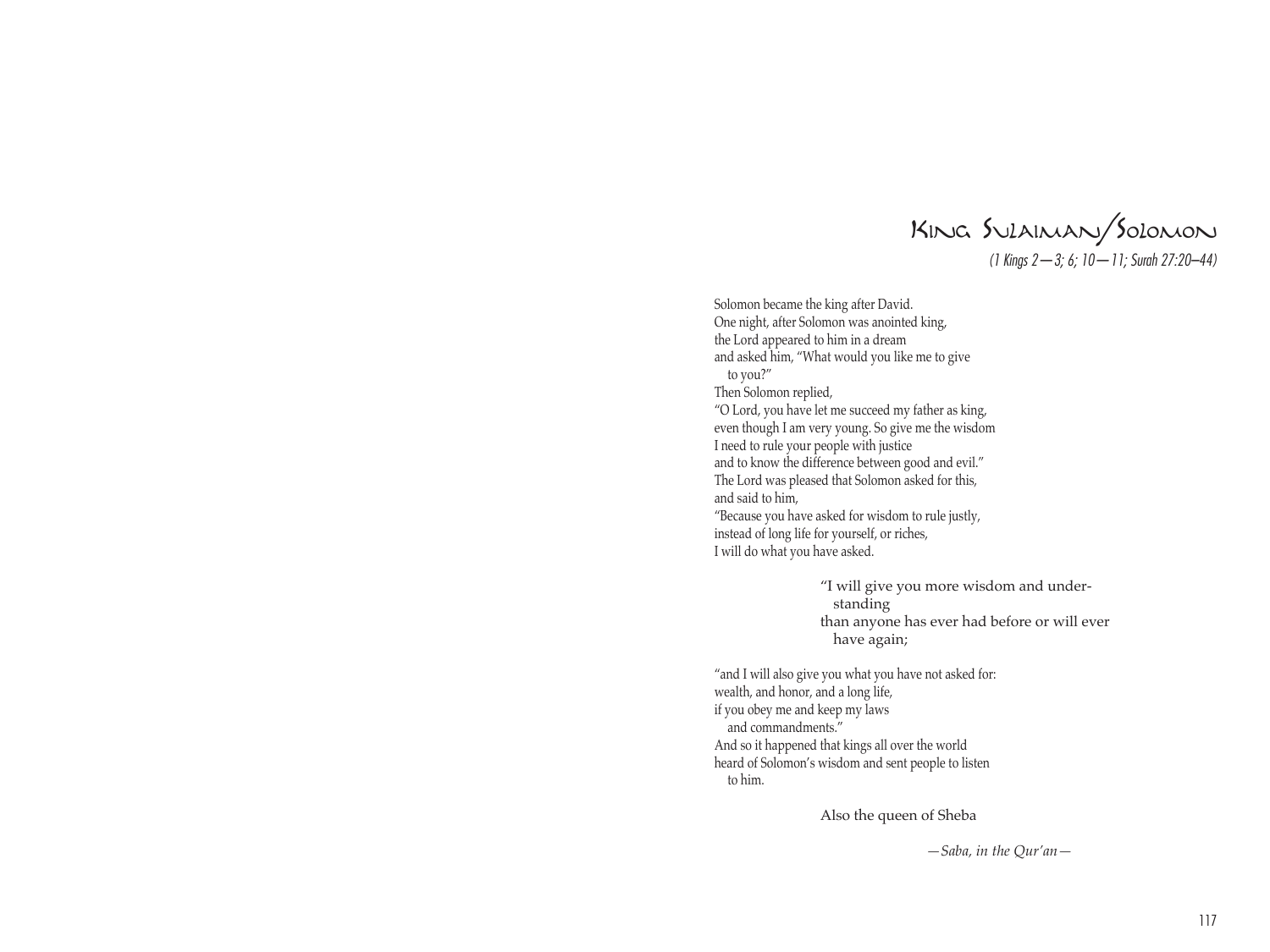#### came to visit him.

*In the Qur'an, it is written that Sulaiman was told about her. He sent her a letter of invitation, for her and all her officials, in the name of Allah, Most Gracious, Most Merciful, to come to the king in submission of the true religion. Sulaiman wrote it in this way, as he had heard that it was her custom to worship the sun.* 

The queen was amazed at how great Solomon's wisdom was in his questions and answers.

> In the Qur'an and the Bible, several ex amples of the great wisdom of this king are given (1 Kings 3:16–28; 10:1–13; Surah 27:15– 44).

From the fourth to the eleventh year of Solomon's reign, Solomon worked on building the temple. It became a beautiful temple, covered with gold outside and inside. Finally, Solomon dedicated the temple to the Lord when they celebrated the Festival of Shelters. The king summoned all the leaders of the tribes to come to Jerusalem. When all the leaders had gathered, the priests lifted the covenant box, carried it into the temple, and put it in the Most Holy Place. Then the priests moved the tent of the Lord's presence, and all its relics from the past, to the temple. When the priests were leaving the temple, it was suddenly filled with a cloud shining with the dazzling light of the Lord's presence. Then Solomon went and stood in front of the altar, where he raised his arms and prayed, "Lord, God of Israel, there is no god like you in heaven above or on earth below! You keep your covenant with your people. You have kept the promises you made to my father David; today every word has been fulfilled.

19 and 20 and 20 and 20 and 20 and 20 and 20 and 20 and 20 and 20 and 20 and 20 and 20 and 20 and 20 and 20 and 20 and 20 and 20 and 20 and 20 and 20 and 20 and 20 and 20 and 20 and 20 and 20 and 20 and 20 and 20 and 20 And now, Lord God of Israel, from this time forth let everything come true that you promised to my father, David, your servant." And the Lord replied, "I have heard your prayer. I consecrate this temple that you have built as the place where I shall be worshiped forever. I will watch over it and protect it for all time. If you will serve me in honesty and integrity, as your father David did, and if you obey my laws and do everything I have commanded you, I will keep the promise I made to your father David when I told him that Israel would always be ruled by his descendants. But if you or your descendants stop following me, if you disobey the laws and commandments I have given you, and worship other gods, then I will remove my people Israel from the land that I have given them and I will also abandon this temple, which I have consecrated as the place where I am to be worshiped." For a long time Solomon was in prayer, kneeling down on the ground with uplifted hands. Then the king stood up and turned to face the people, and he gave them the Lord's blessing, "May you, God's people, always be faithful to the Lord our God, obeying all God's laws and commandments, as you do today." Then King Solomon, and all the people who were gathered there, offered sacrifices to the Lord during the seven days of the Festival of Shelters. On the eighth day, Solomon sent the people home. They all praised their king and went home happy, because of all the blessings that the Lord had given  $(1$  Kings  $6 - 8)$ . Solomon had many wives from other countries. Those women brought their own gods with them. Solomon built places of worship where all his foreign wives could offer sacrifices to their own gods (1 Kings 11:1–13). By the time he was old they had led him into the worship of their gods, although the Lord had appeared to him twice and had commanded him not to worship foreign gods.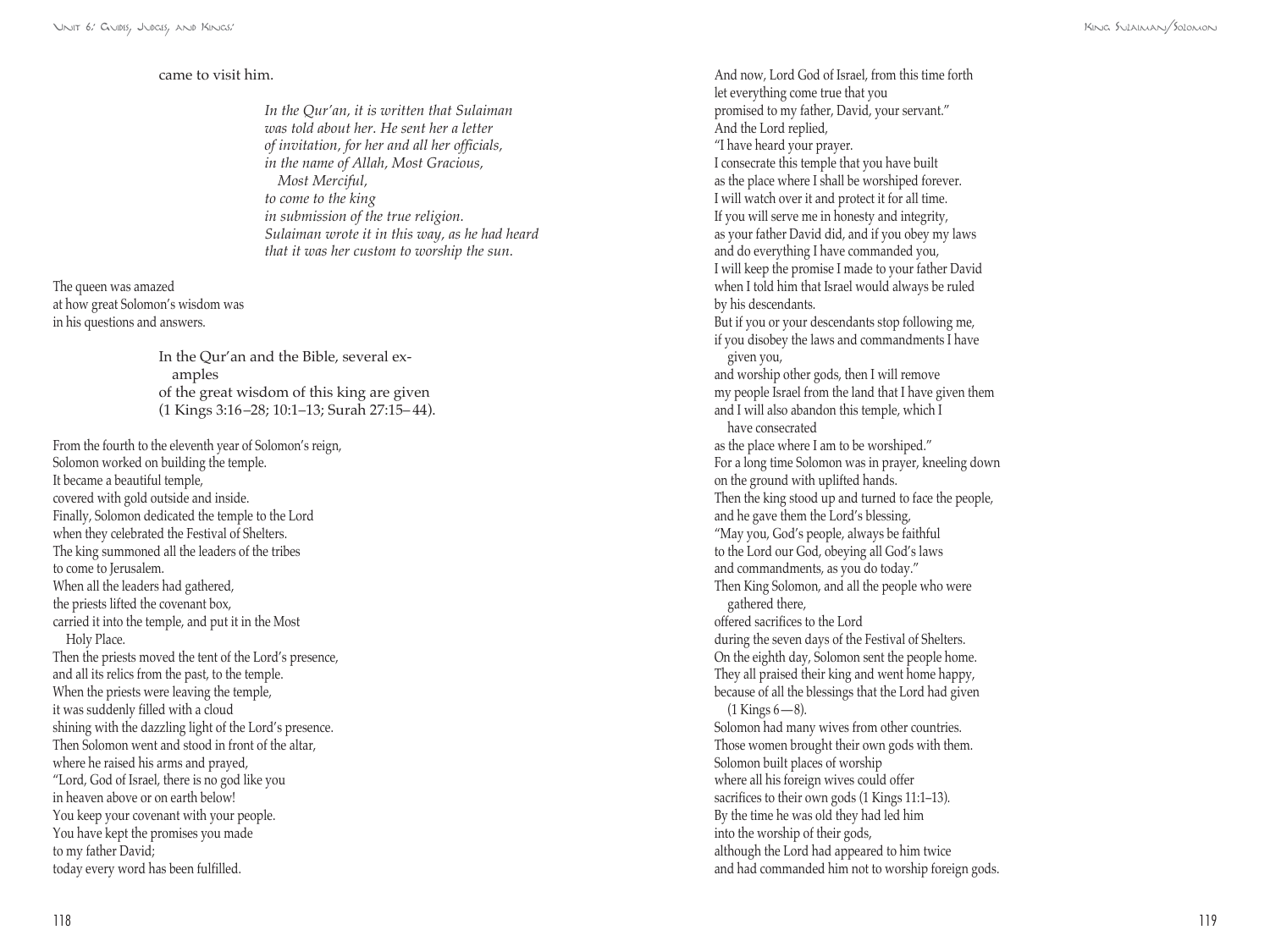The Lord was very angry with Solomon and said to him, "Because you have deliberately broken your covenant with me and disobeyed my commandments, and not set yourself an example for your son, he will not be able to reign over the whole country. I promise that I will take the kingdom away from you and give it to one of your officials. I will leave your son only one tribe, for the sake of my servant David and for the sake of Jerusalem, the city I have made my own." And so it happened. Only the lands of Judah and Benjamin were for Solomon's son Rehoboam.

> *The Qur'an says, "Some of those who had received Scripture before, threw the Book of God over their shoulders as if they had no knowledge, and followed what the evil ones had fabricated about the kingdom of Soloman instead. Not that Soloman himself was a disbeliever. It was the evil ones who were disbelievers; they taught people witchcraft" (Surah 2:101–102).*

### KINIGS ANID PROPHETS

*(1 Kings 18; Surahs 37:123–132; 6:86)*

After Solomon's death nearly all the successive kings continued worshiping idols. As a result, the people of Israel followed and they left the Lord. However, God still sent prophets to the people. The first of these was Elijah.

> *In the Qur'an, his name is Ilyas. Ilyas came to the Israelites, the Qur'an says, and he asked them, "Will you not fear Allah? Will you call upon Ba'al and forsake the best of creators, the Lord and Cherisher and the Lord and Cherisher of your fathers of old?" But they rejected him (Surah 37:123–132).*

This prophet is also written about in the Bible. On Mount Carmel he demonstrated to the Israelites that only God is the Lord, and not Ba'al. It had not rained for three years because the people worshiped Ba'al, the Ba'al priests prayed to Ba'al for hours and hours, imploring Ba'al to allow it to rain, but nothing happened. Then Elijah sacrificed and prayed to the Lord, asking God for rain. And the Lord immediately sent down fire, and it burnt up the sacrifice. When the people saw this, they threw themselves on the ground and exclaimed, "The Lord is God, the Lord is God!" That day, heavy rain began to fall.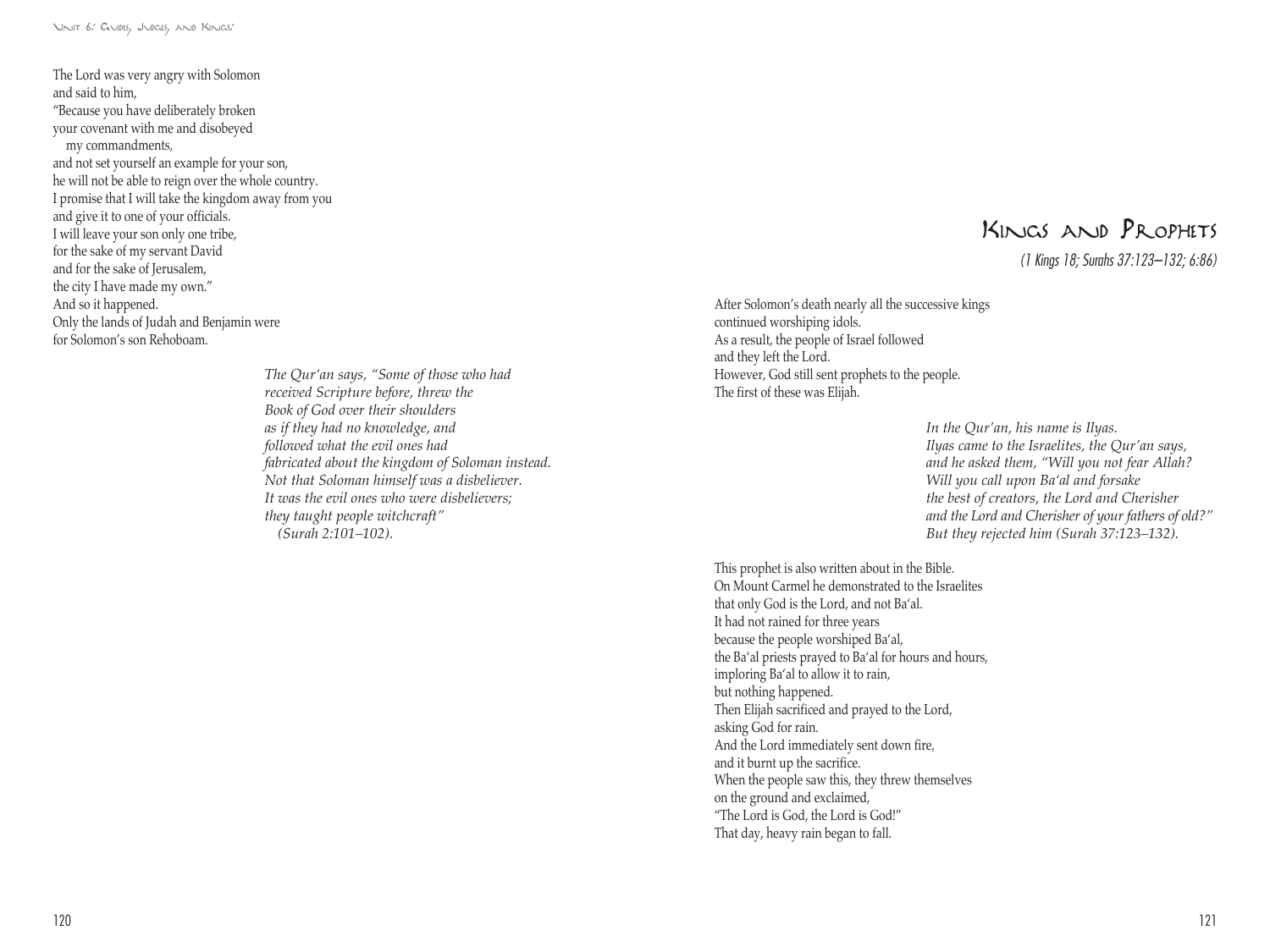After Elijah was gone, Elisha became a prophet of God.

### *In the Qur'an his name is Alisa'.*

He took the prophet's robe that was left behind when Elijah was taken up to heaven. Elisha had the same power to do things as his master Elijah had done. As a prophet he took action against Israel's enemies when they came with their armies. And the enemies stood in awe of Israel's Lord (2 Kings 6—8; Surah 36:48). In this way, there were many prophets who set the right example to the kings and the people.

> *In the Qur'an, Job is also called a prophet; there, his name is Aiyub; he cried to the Lord, "Satan has afflicted me with distress and suffering!" And Allah said, "Truly, we found him full of patience and constancy. How excellent is this servant; ever did he turn to us! And we gave him back his people and doubled their number, as a grace from us, and for commemoration, for all who have understanding" (Job, passim; Surah 38:41–44). In the Qur'an too, Yunus (Jonah) is mentioned as an example to Muhammad. Yunus had to give Allah's message to the sinning people of Nineveh; Yunus fled away by boat, but was thrown overboard because he was found guilty of causing the heavy storm; and he was swallowed by a big fish and prayed for forgiveness to the Lord in the belly of the fish; and the Lord heard Yunus and made the fish spare Yunus (Surah 37:139–148). [End Section]*

The Bible also tells this story; here the prophet's name is Jonah. After the fish spewed Jonah up he went to Nineveh to warn the people, and they converted to the Lord. So the Lord did not punish that city (Surahs 21:87; 68:48–50; 37:139–148).

Jonah was angry, and he regretted warning them. Then the Lord spoke sternly to Jonah. The Lord pointed out to him that the great number of human beings and all the children living in that city more than a hundred and twenty thousand people as well as many animals—were all God's creatures. A prophet of the Lord should not neglect them, should he? (Jonah, passim)

> The Lord sent other prophets to the Israelites, but their names are not mentioned in the Qur'an (Surah 40:78). Those are the prophets who told the people the messages from God. Those prophets' words are included in the Bible as messages from God.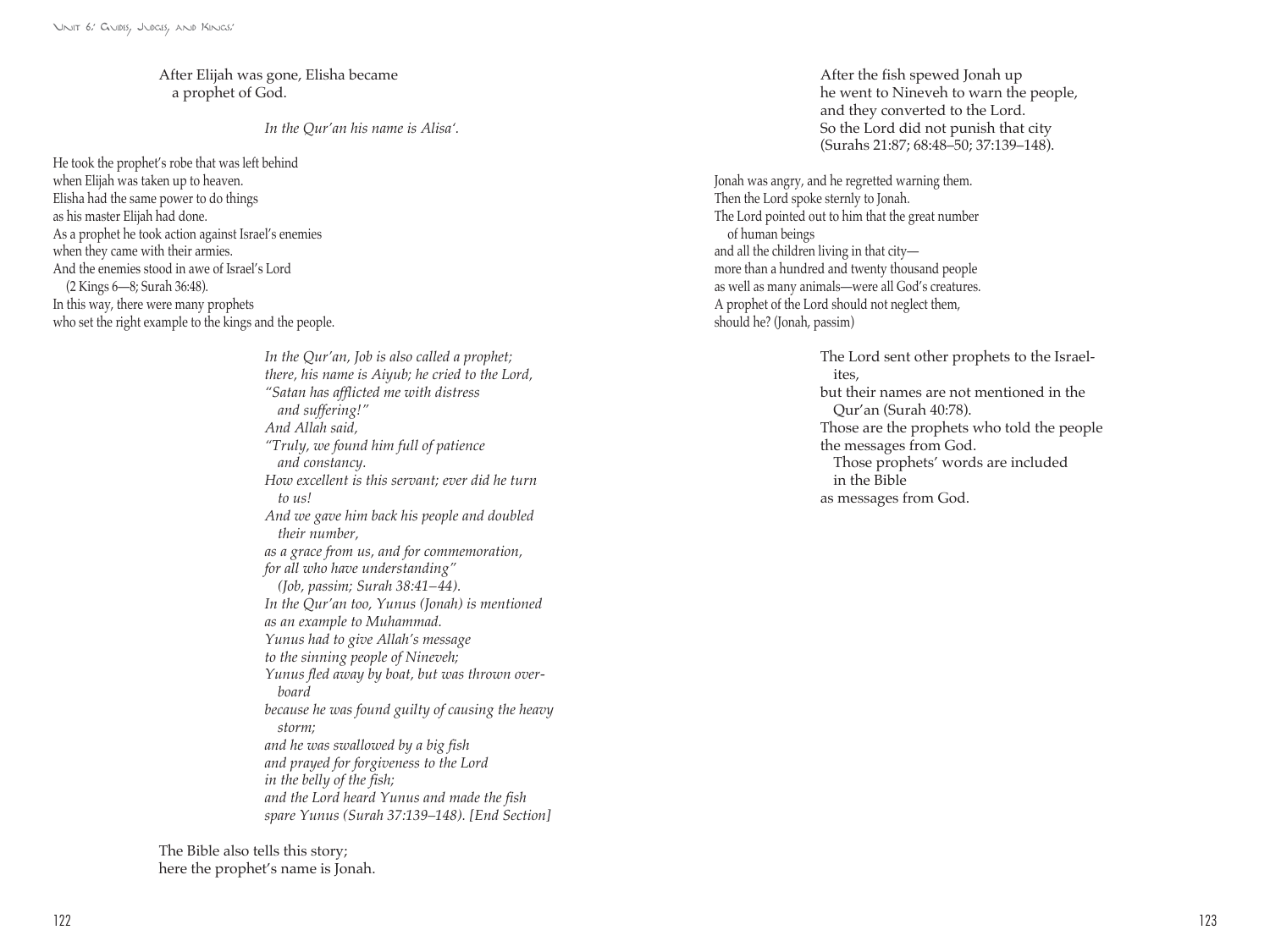## Exile

### *(2 Kings 17:1–6; 25:1–12; Ezra, passim; Nehemiah passim; Daniel 11:1–14; Surah 17:4–8)*

So again and again God sent prophets to the people of Israel, to remind them of the covenant that they had made with the Lord, a covenant of faithfulness and obedience.

For God loved Israel as a father loves his child (Hosea 11:1–4), and God saw the covenant with Israel as a covenant between a bridegroom and a bride (Isaiah 62:5; Jeremiah 2:2). But in spite of this, the people again and again turned away from God. Finally, God's patience ran out.

> The Lord sent enemies who occupied the people's land, destroyed their cities,

and took the Israelites as exiles to their countries; first the ten tribes (Israel) to Assyria and later the two tribes (Judah) to Babylon. But the Lord did not forget the people. The prophet Jeremiah wrote a letter to the exiles in Babylon. On behalf of God, he told them to build in the new place houses for themselves and to plant yards to be able to eat their own crops; to get their children married and so begin a new life there. God also told them, through Jeremiah,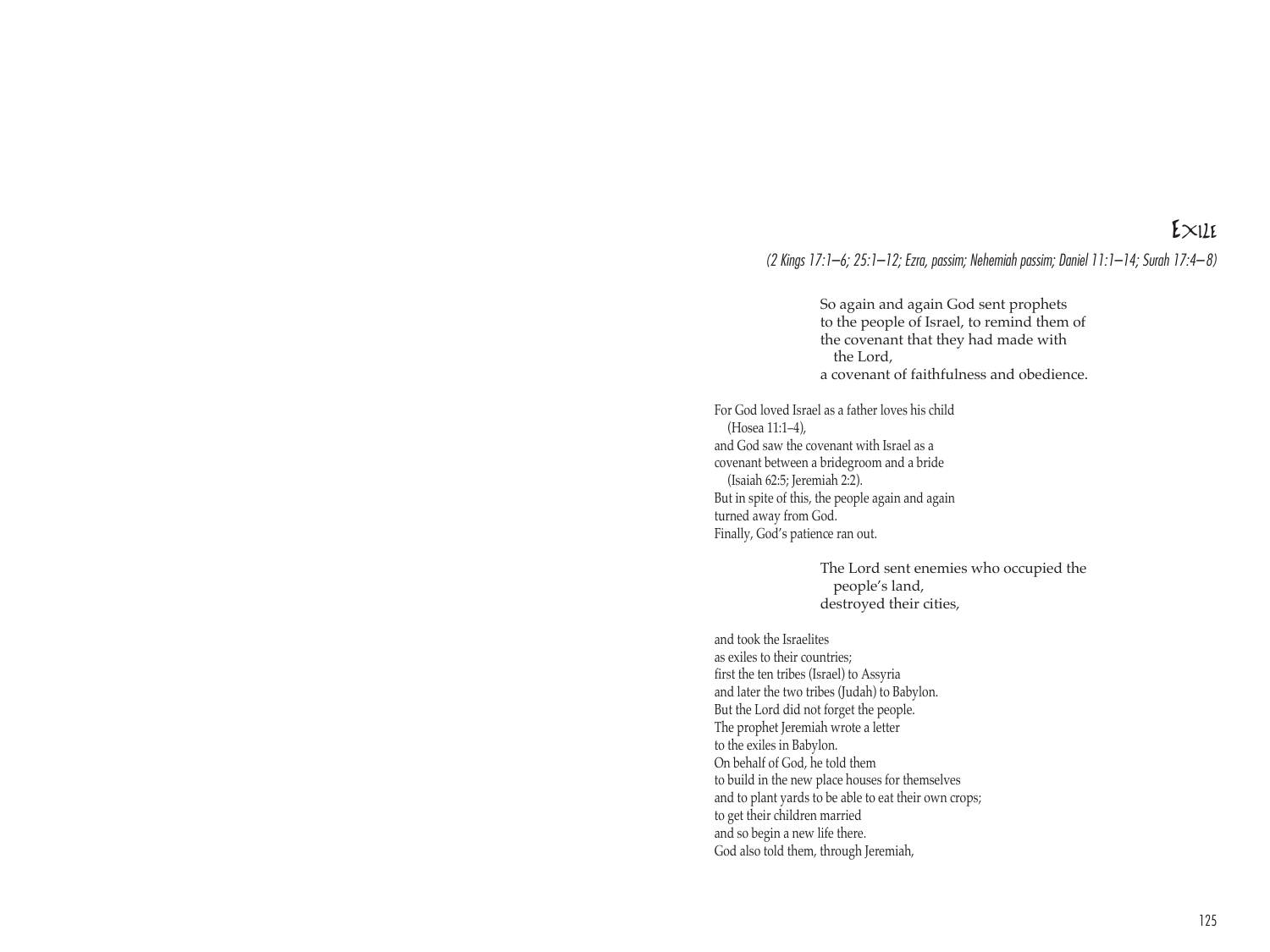"Only when Babylon's seventy years are completed will I visit you, and I will fulfill to you my promise and bring you back to this place. For surely I know the plans I have for you, says the Lord, plans for your welfare and not for harm, to give you a future with hope. Then when you call upon me and come and pray to me, I will hear you. When you search for me, you will find me; If you seek me with all your heart, I will let you find me, says the LORD, and I will restore your fortunes and gather you from all the nations and all the places where I have driven you, says the LORD, and I will bring you back to the place from which I sent you into exile" (Jeremiah 29:10a–14). That is mentioned in Jeremiah's letter, sent to the exiles in Babylon. So it happened: After seventy years, Babylon was occupied by the Persians. And God gave a good spirit to the king of Persia, Cyrus, so that he sent the Israelites back to rebuild Jerusalem and the temple (Ezra, passim). Then many people returned and repaired the temple and Jerusalem's walls, as well as they could. Afterward, they opened the temple to worship the Lord. When they heard Ezra read the words of the law, they promised wholeheartedly to keep all that God had dictated. Thereafter, they lived in peace in their own land for a long time.

> *And We gave (clear) warning to the Children of Israel in the Book that twice would they spread corruption on the earth and be arrogant (and twice would they be punished)! When the first of the warnings came to pass We sent against you Our servants*

#### *given to*

*terrible warfare: They destroyed your homes; and it was a warning (completely) fulfilled. Then did We allow you to defeat them. Then We gave you increase in resources and offspring. When the second of the warnings came to pass (We permitted your enemies) to shame you and to enter your Temple as they had before and to visit with destruction all that fell into their power. It may be that your Lord may (yet) show Mercy unto you; but if ye revert (to your sins) We shall revert (to Our punishments) (Surah 17:4–8).*

Later, the Persians were conquered by the Greeks, who occupied Israel's land; and after that, the Greeks surrendered to the Romans. The land and people of Israel suffered heavily under all those rulers.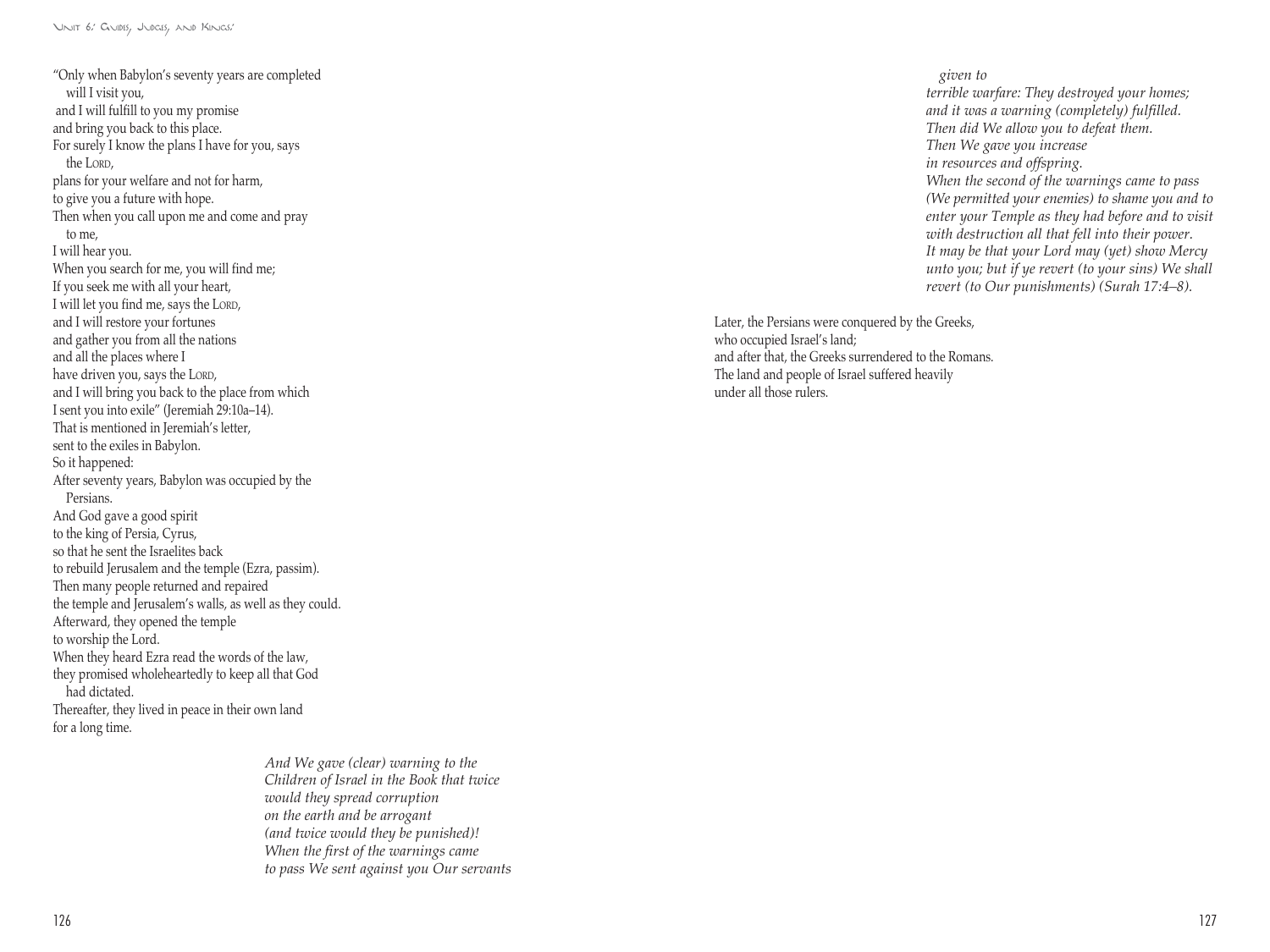# Unit 7

The Births of Jesus/'Isa and John/Yahya



So now it was the Romans who ruled the land and the people of Israel. The Romans had other customs and other gods. But Israel's priests were still in charge of the temple, and there the people worshiped the Lord. In the Bible, one of the daily services in particular is mentioned. That was the day Zechariah was working as a priest in the temple.

*In the Qur'an, his name is Zakaria.* 

It was his turn to burn incense on the altar, so he went into the temple of the Lord, while the crowd of people outside prayed. In both books—the Qur'an and the Bible this is written. While Zechariah was doing his work, an angel of the Lord appeared to him on the right side of the altar. Zechariah was afraid when he saw the angel. But the angel said to him, "Don't be afraid, Zechariah, for your prayer has been heard. Your wife Elizabeth will bear you a son, and you will name him John.

"You will have joy and gladness, and many will rejoice at his birth, for he will be great in the sight of the Lord He must never drink wine or strong drink;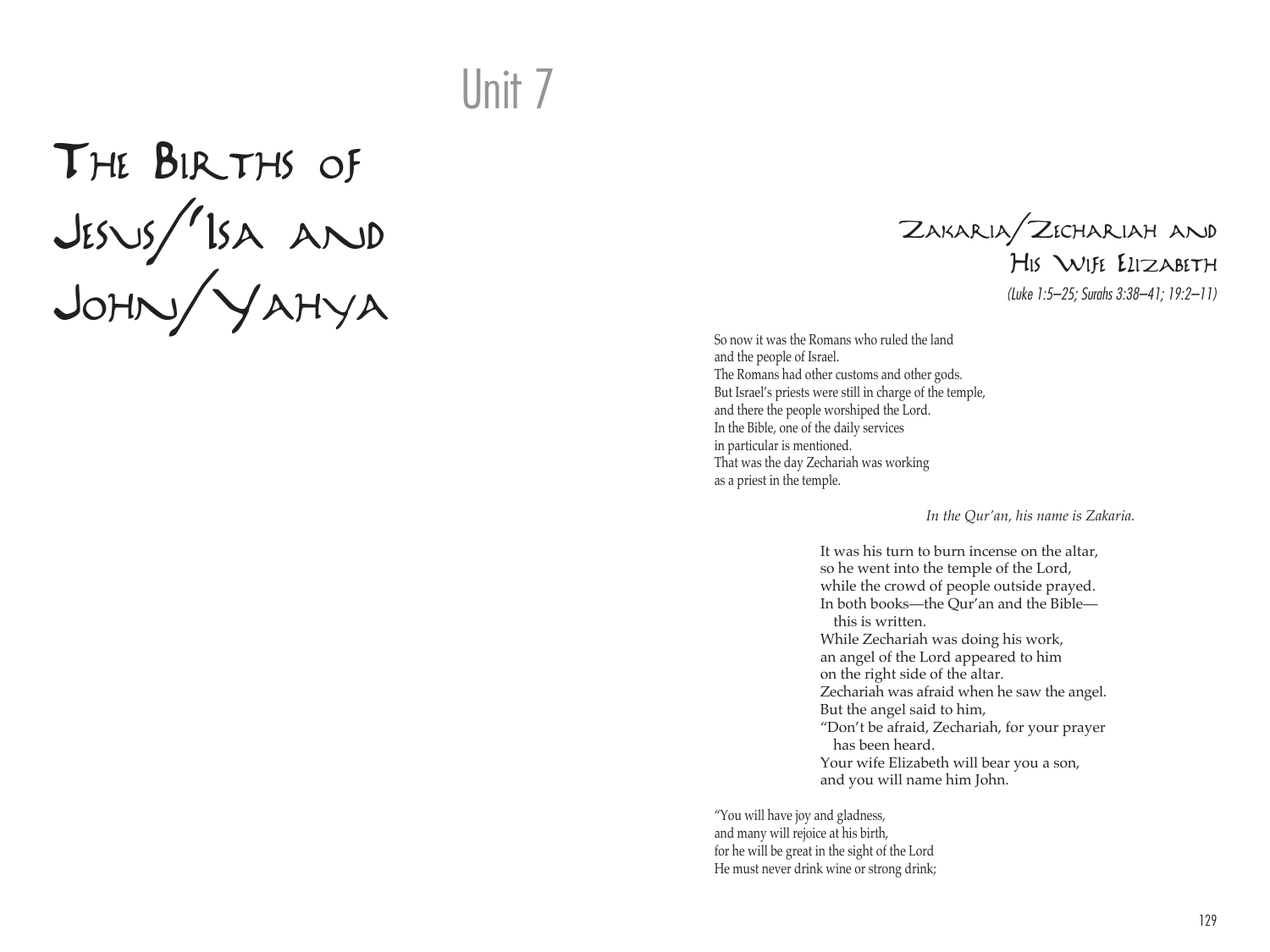even before his birth he will be filled with the Holy Spirit. He will turn many of the people of Israel to the Lord their God. With the spirit and power of Elijah he will go before him, to turn the hearts of parents to their children, and the disobedient to the wisdom of the righteous, to make ready a people prepared for the Lord" (Luke 1:13–17).

> *This son to be born is also mentioned in the Qur'an. There the name of John sounds like "Yahya," "a name never given to anyone before," Allah says. Zakaria could hardly believe it, as he and his wife had always been childless and were very old now. But the angel told him, "Your Lord said, 'That is easy for Me: I created you before, from nothing!' " Yet Zakaria asked for a sign. The answer was, "Your sign shall be that you shall speak to no one for three days."*

In the Bible, the angel's answer to Zechariah's request for a sign is,

 "I am Gabriel. I stand in the presence of God, and I have been sent to speak to you and to bring you this good news. But now, because you did not believe my words, which will be fulfilled in their time, you will become mute, unable to speak, until the day these things occur" (Luke 1:19–20).

In the meantime, the people were waiting for Zechariah and they wondered why he was spending such a long time in the temple.

> When he came out, he could not speak to them, and he made signs to them with his hands.

*Using signs, he told them to celebrate Allah's praises in the morning and in the evening, the Qur'an says (Surah 3:41).* 

So the people understood that he had seen a vision in the temple. When his time of service was ended he went to his home, to his wife Elizabeth. Some time later Elizabeth became pregnant; and she did not leave the house for five months. She said, "This is what the Lord has done for me when God looked favorably on me and took away the disgrace I have endured among my people" (Luke 1:25).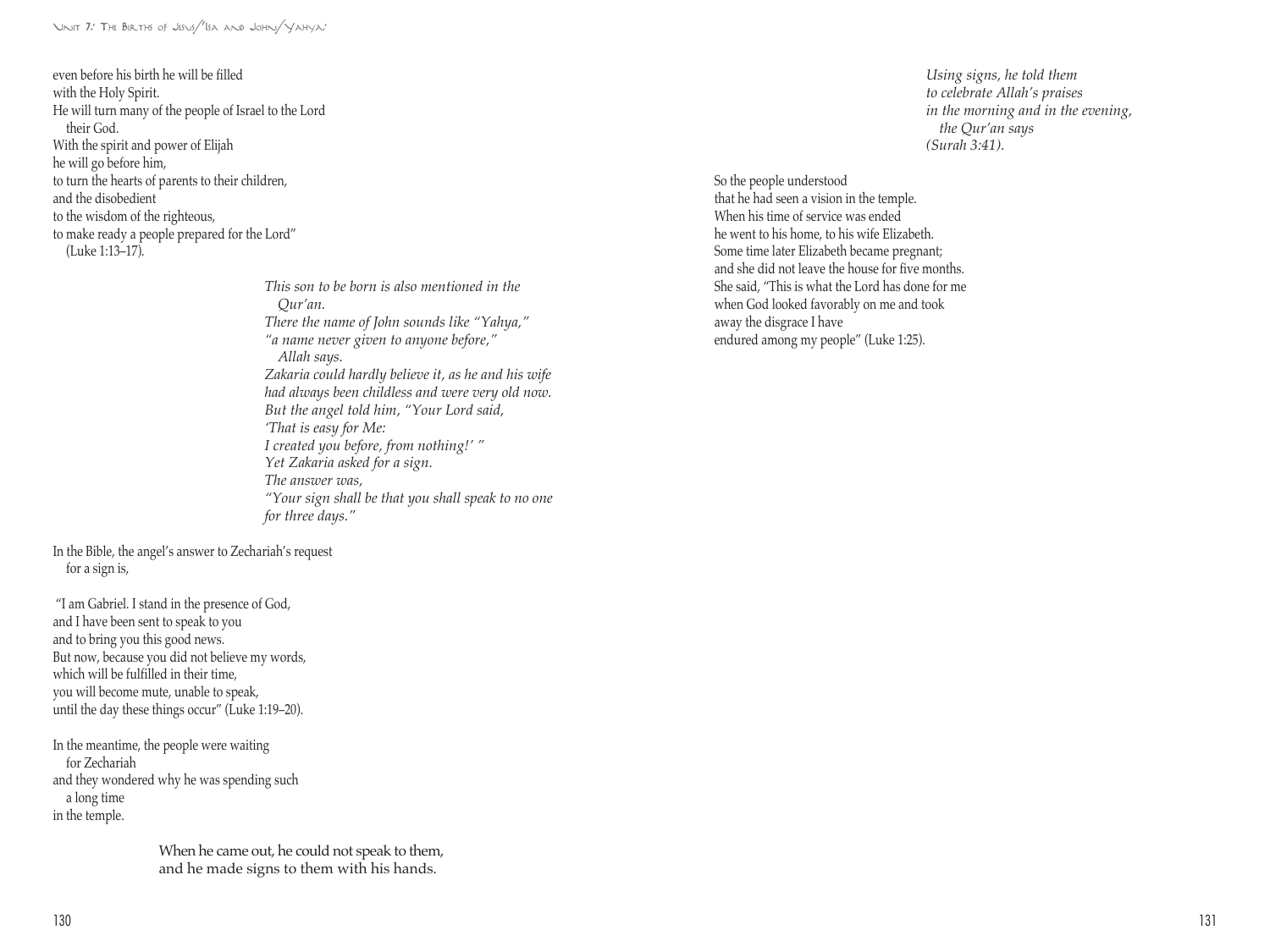The Child Yahya/John *(Luke 1:57–80; Surah 19:12–15)*

When the time came for Elizabeth to give birth to her baby, she bore a son, the Bible tells us. Her neighbors and relatives rejoiced with her. On the eighth day, they came to circumcise him and they were going to name him Zechariah after his father, but his mother said, "No! His name is to be John." His father could not yet speak, but he asked for a writing tablet and wrote, "His name is John." And immediately his mouth was opened and his tongue loosed and, filled with the Holy Spirit, he thanked God and prophesied, "Blessed be the Lord God of Israel, for God has looked favorably on God's people and redeemed them" (Luke 1:68).

He said to his newborn son, "[You] will be called the prophet of the Most High; for you will go before the Lord to prepare his ways, to give knowledge of salvation to his people by the forgiveness of their sins. By the tender mercy of our God, the dawn from on high will break upon us, to give light to those who sit in darkness and in the shadow of death, to guide our feet into the way of peace" (Luke 1:76–79).

> *In the Qur'an it is told that Yahya that's John later got Allah's message: "O Yahya! Take hold of the Book with might."*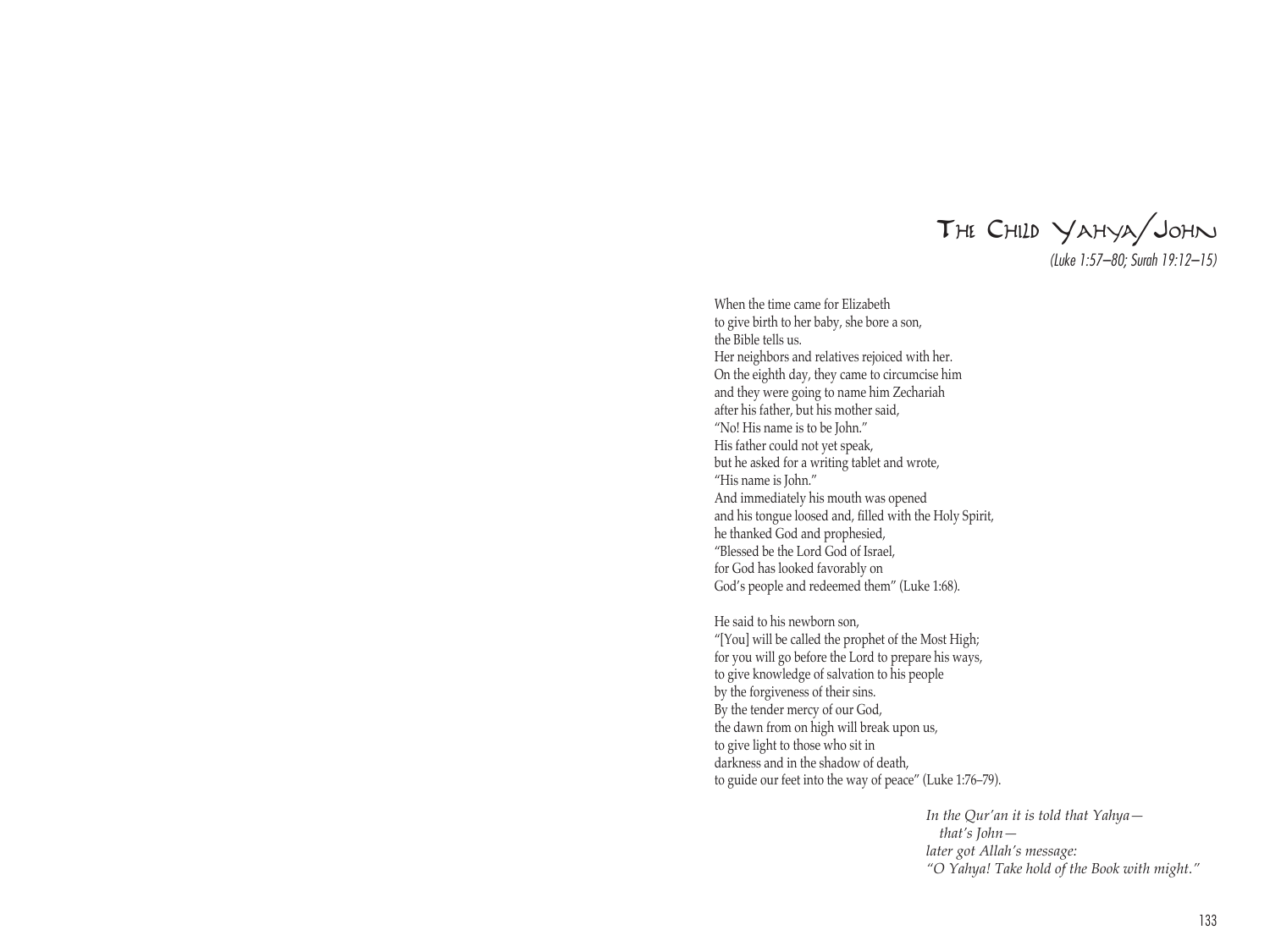Unit 7: The Births of Jesus/'Isa and John/Yahya:

*And we gave him wisdom even as a youth, and pity for all creatures as from us, and purity: He was devout and kind to his parents, and he was not overbearing or rebellious. So peace on him the day that he was born, the day that he dies, and the day that he will be raised up to life again!" (Surah 19:12–15)* 

Maryam/Mary *(Luke 1:26–38; Surahs 3:35–37, 42–51; 4:171)*

Another message was sent from God to the earth. That message went to Mary.

*Maryam is her name in the Qur'an.* 

Who was she? A girl from Nazareth, promised in marriage to a man named Joseph, from the descendants of David, the Bible tells us.

> *The Qur'an first tells us something about her parents. 'Imran is the Arabic name of her father, and the Qur'an tells that her mother prayed to Allah, "O my Lord! I do dedicate to you what is in my womb for your special service. So accept this of me: for you hear and know all things." When she was delivered, she prayed again, "Behold! I am delivered of a female child. I have named her Maryam and I commend her and her offspring to your protection from Satan, the rejected one" (Surah 3:36). When her parents had cared for her for some years, they took her to the temple to dedicate her to the Lord, as they had promised; and they prayed to the Lord. The Lord heard the prayer and graciously, accepted her.*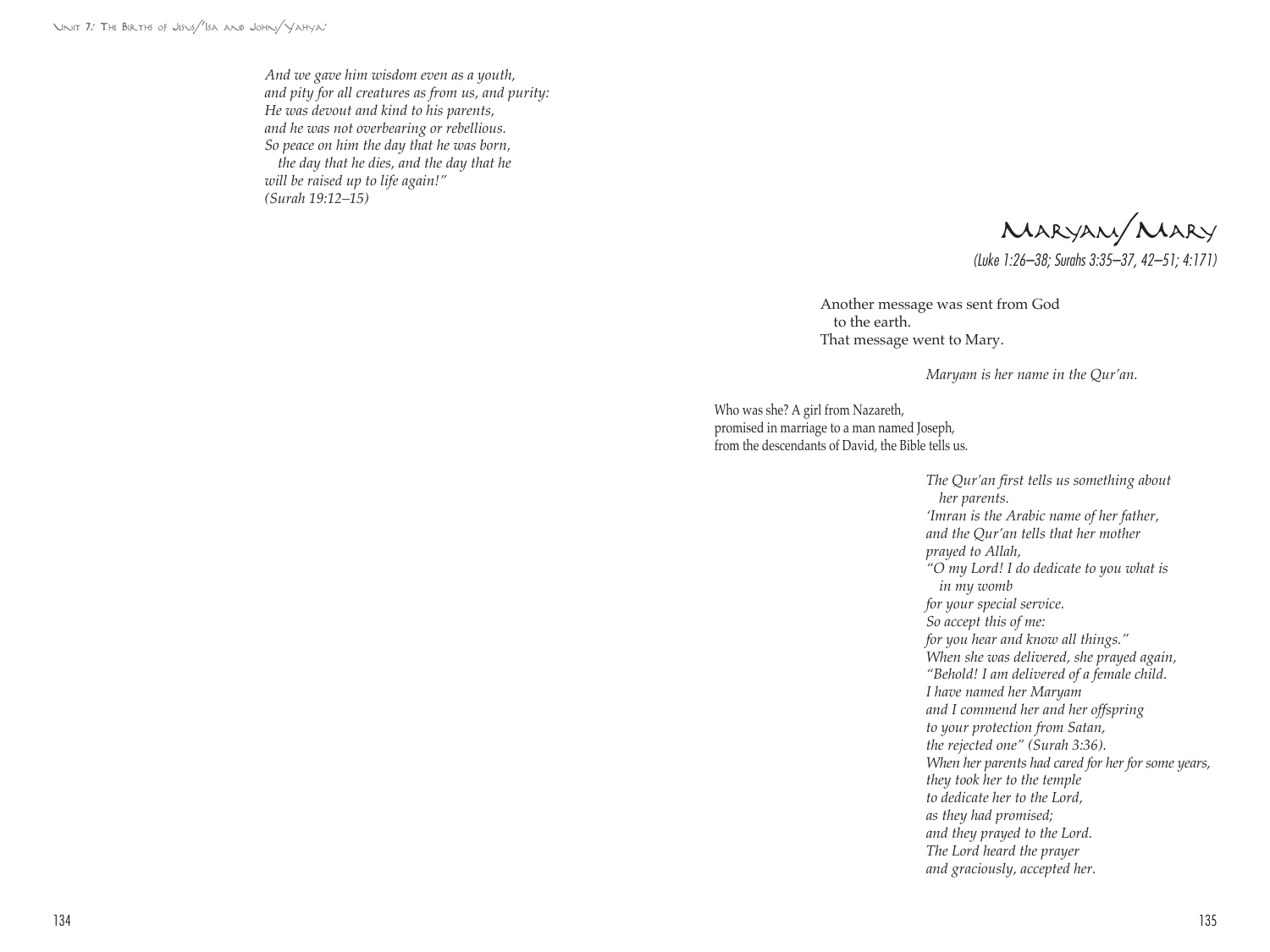136 157 136 6 6 6  $\mu$  is the state of the Births of The Births of the Births of the Births of The Births of the Births of the Births of The Births of The Births of The Births of the Births of the Births of The Births of *She grew in purity and beauty: to the care of Zakaria she was assigned, the Qur'an tells us. (This Zachariah was the priest of the Lord's temple, he who, together with his wife Elizabeth, prayed for a son, for a long time.) In the Qur'an, it is written that every time Zachariah entered her chamber to see her, he found her supplied with food. He said, "O Maryam! Where is this coming from?" She said, "From Allah, for Allah provides sustenance to whom He pleases, without measure" (Surah 3:37). After growing up in the temple, Maryam got a message from heaven. Angels came to her and said, "O Maryam! Allah has chosen you and purified you, chosen you above the women of all nations. Allah gives you glad tidings of a Word from Him: his name will be 'Masih 'Isa' [Messiah Jesus], son of Maryam, held in honor in this world and the hereafter. He will be in the company of those nearest to Allah. He shall speak to the people in childhood and in maturity. And he shall belong to the righteous." Maryam said, "O my Lord! How shall I have a son, when no man has touched me?" He said, "Even so; Allah creates what He will; When the Lord has decreed a matter, the Lord but says to it, 'Be!' and it is. And Allah will teach him the book and Wisdom, The Tawrat (Torah) and the Injil (Gospel), and appoint him a messenger to the children of Israel with this message, 'I have come to you with a sign from your Lord, in that I make for you out of clay, as it were, the figure of a bird, and breathe into it, and it becomes a bird by Allah's leave; and I heal those born blind, and the lepers, and I bring the dead into life by Allah's leave;*

*and I know what you eat and what you store in your houses. Surely, therein is a sign for you if you did believe. And I have come to you to attest the Torah, which was before me, and to make lawful to you part of what was before forbidden to you with a sign from your Lord. So fear Allah, and obey me. It is Allah who is my Lord and your Lord; then worship Him; this is a way that is straight.' " This promise given to Maryam was fulfilled later. The Qur'an names 'Isa, Allah's Word that He bestowed on Maryam, and a Spirit proceeding from Him' " (Surah 4:171).*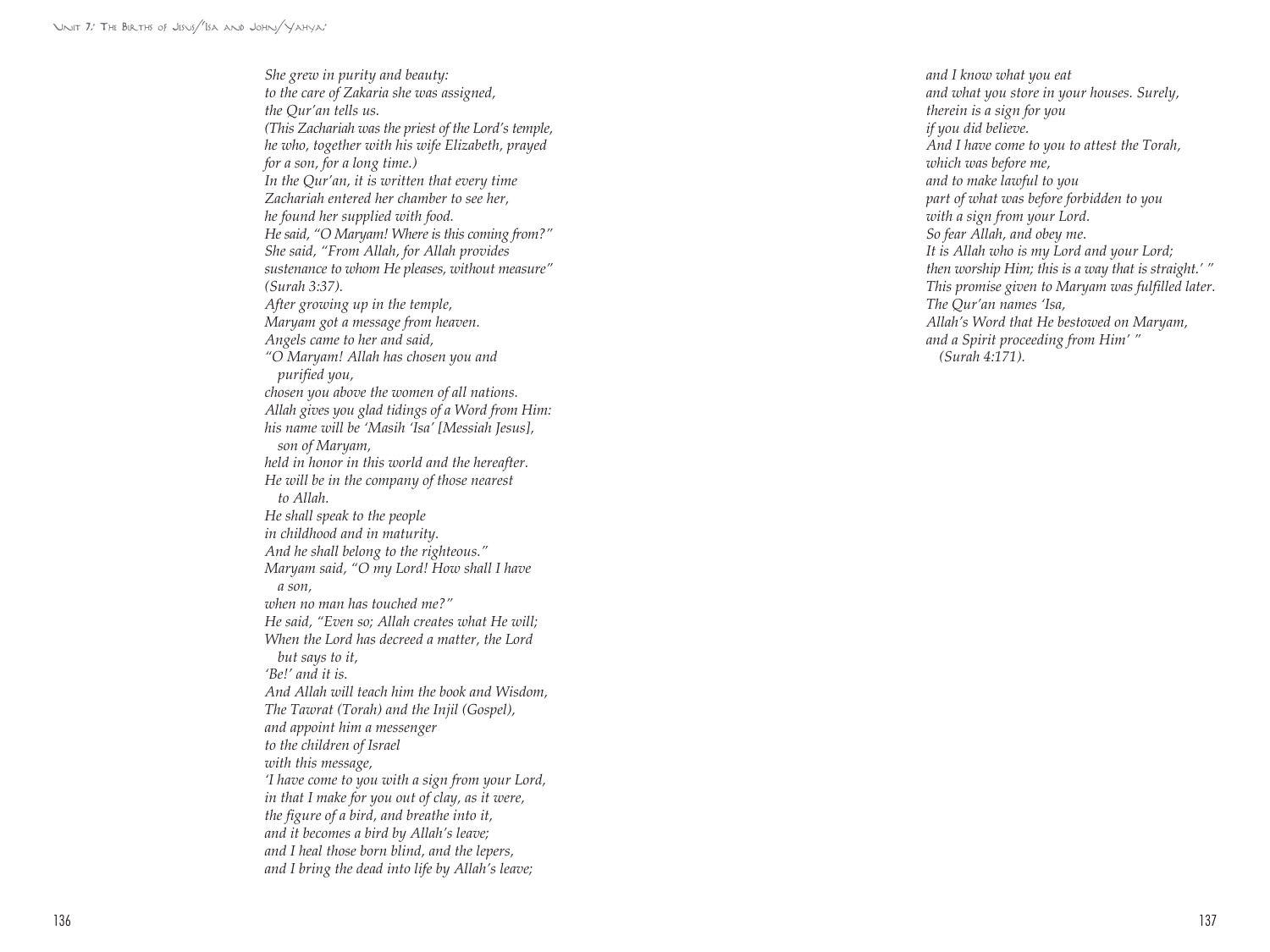Mary/Maryam *(Luke 1:25–56)*

In the Bible it is the angel Gabriel who is sent to give Mary the good news. The angel came to her and said, "Greetings, favored one! The Lord is with you" (Luke 1:28). These words affected her and she wondered what they meant. The angel said to her, "Don't be afraid, Mary, for you have found favor with God. And now, you will conceive in your womb and bear a son, and you will name him Jesus. He will be great, and will be called the Son of the Most High, and the Lord God will give him the throne of David. He will reign over the house of Jacob forever, and of his kingdom there will be no end" (Luke 1:30b–33). Mary said to the angel, "How shall this be, since I have no husband?" The angel answered, "The Holy Spirit will come upon you, and the power of the Most High will overshadow you; therefore the child to be born will be holy; he will be called the Son of God. And now, your relative Elizabeth in her old age has also conceived a son; and this is the sixth month for her who was said to be barren. For nothing will be impossible with God." Then Mary said, "Here am I, the servant of the Lord; let it be with me according to your word."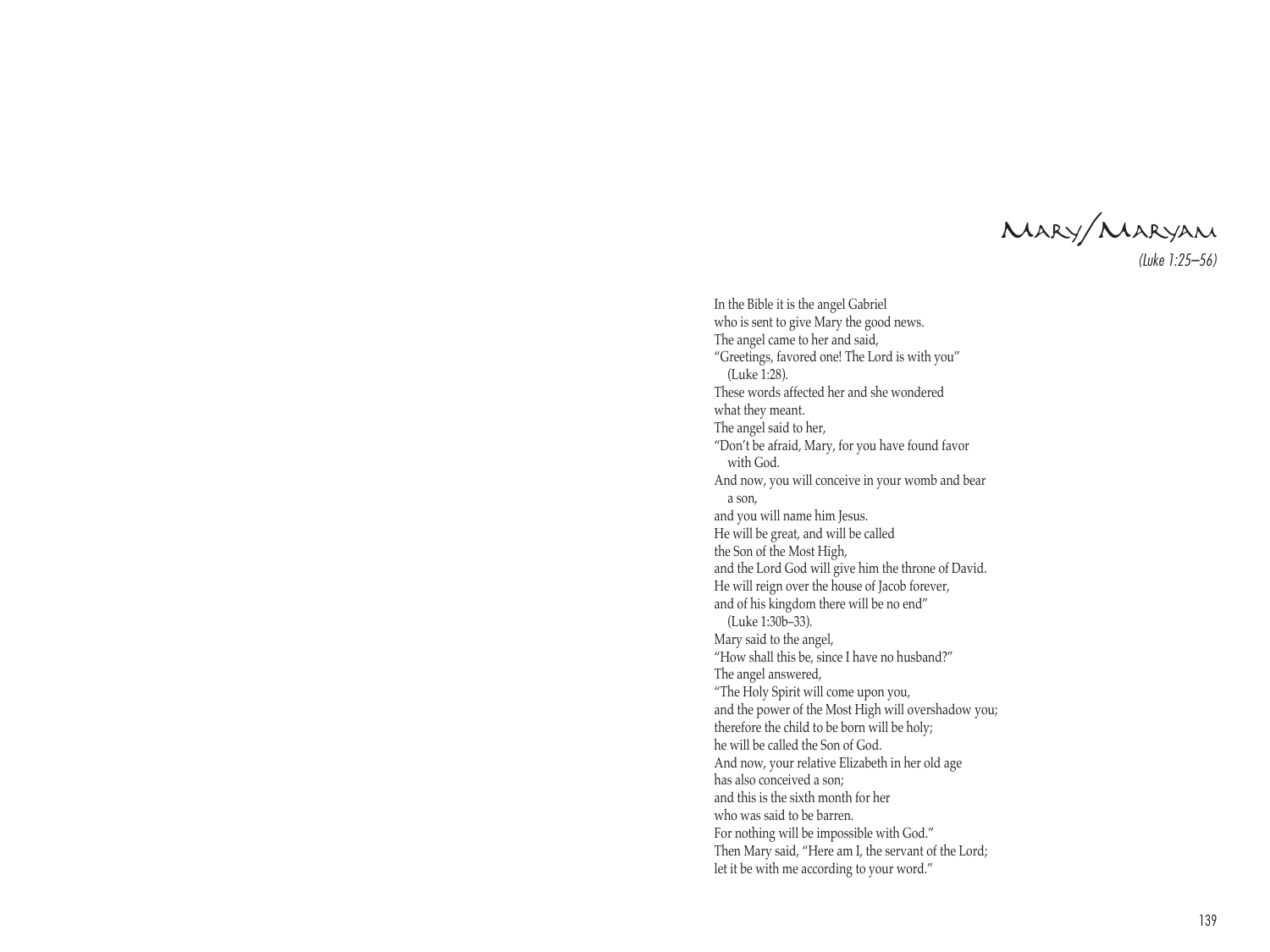Then the angel departed from her (Luke 1:35–38). Soon afterward Mary hurried off to Elizabeth. Together they thanked and praised the Lord. Mary stayed there for about three months, the Bible tells us.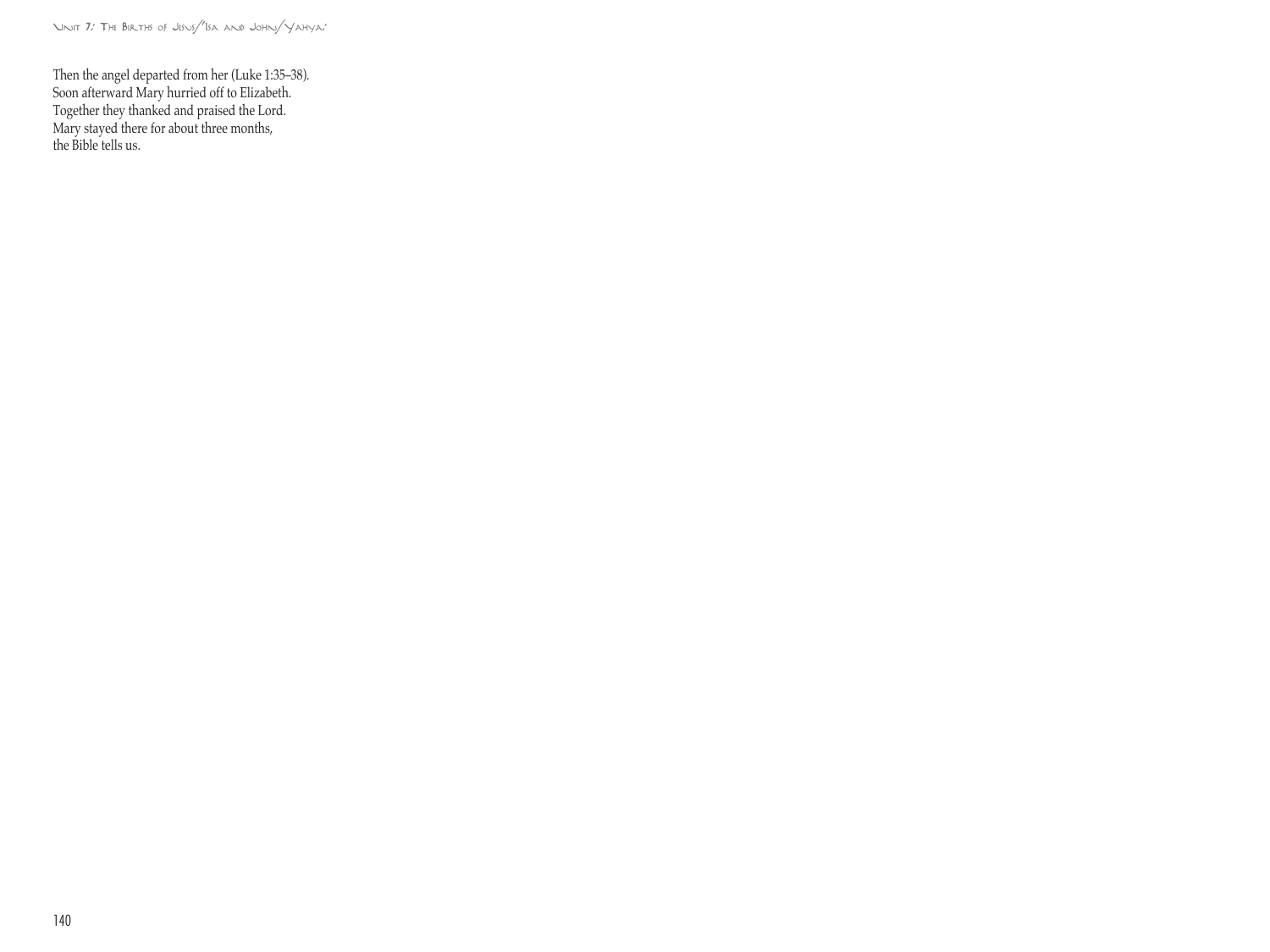Unit 8

'ISA/JESUS AND MU-

h amm da



*Maryam became pregnant. She retired to a remote place, thus it is written in the Qur'an. In that book, Allah says about her, "Maryam, the daughter of 'Imran, who guarded her chastity; and we breathed into her body of our spirit; and she testified to the truth of the words of her Lord and of his revelations, and was one of the devout servants" (Surah 66:12). When the time to give birth was close, she was in the neighborhood of a palm tree and a stream, the Qur'an says. It was quite difficult for her, but from beneath the palm tree a voice cried to her not to grieve, but to eat from the dates and to drink from the water and to be refreshed. "And if you see anyone, say, 'I have vowed a fast to Allah Most Gracious, and this day will I enter into no talk with any human being' " (Surah 19:26). After 'Isa was born, Maryam brought the babe to her people, carrying him in her arms. But they said, "O Maryam, truly you have brought a strange thing! O sister of Harun, your father was not a man of evil, nor your mother a woman unchaste!" But she pointed to the babe. They said, "How can we talk to one*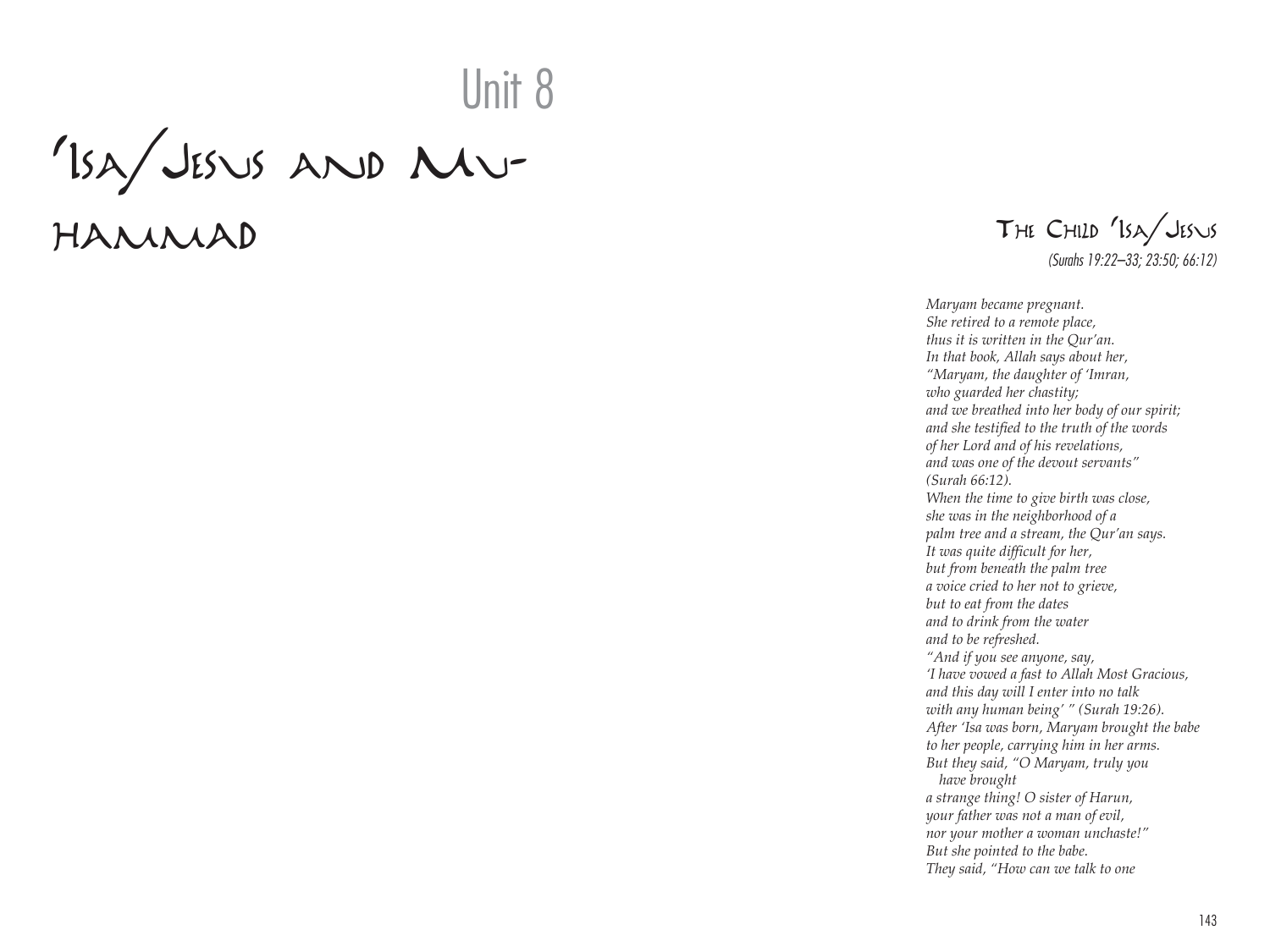*who is a child in the cradle?" Then the child said, "I am indeed a servant of Allah; He has given me revelation and made me a prophet; and He has made me blessed where so ever I be, and has enjoined on me prayer and charity as long as I live. The Lord has made me kind to my mother, and not overbearing or miserable; so peace is on me the day that I was born, the day that I die, and the day that I shall be raised up to life again!" That is the story of 'Isa, the son of Maryam; it is a statement of truth, about which they vainly dispute; so it is written in the Qur'an.* 

In the Bible, it is written that Mary's baby was born in Bethlehem, the city she was traveling to with Joseph. Joseph had to register himself there, as he was a descendant of David. This was ordered by the Roman emperor Augustus. While they were in Bethlehem, the time came for the baby to be born. Mary gave birth to her son, wrapped him in strips of cloth and laid him in a manger, as there was no room for them to stay in the inn. There were some shepherds in that part of the country who were spending the night in the fields, taking care of their flocks. An angel of the Lord appeared to them, and the glory of the Lord shone over them. They were terribly afraid; but the angel said to them, "Don't be afraid, for see—I am bringing you good news of great joy for all the people: to you is born this day in the city of David a Savior, who is the Messiah, the Lord. This will be a sign for you: you will find a child wrapped in bands of cloth and lying in a manger" (Luke 2:10–12). Suddenly a great multitude of heaven's angels appeared with the angel, singing praises to God, "Glory to God in the highest heaven, and on earth peace among those whom he favors!" (Luke 2:14) When the angels went away from them and

The Child Jesus/`Isa *(Luke 2)*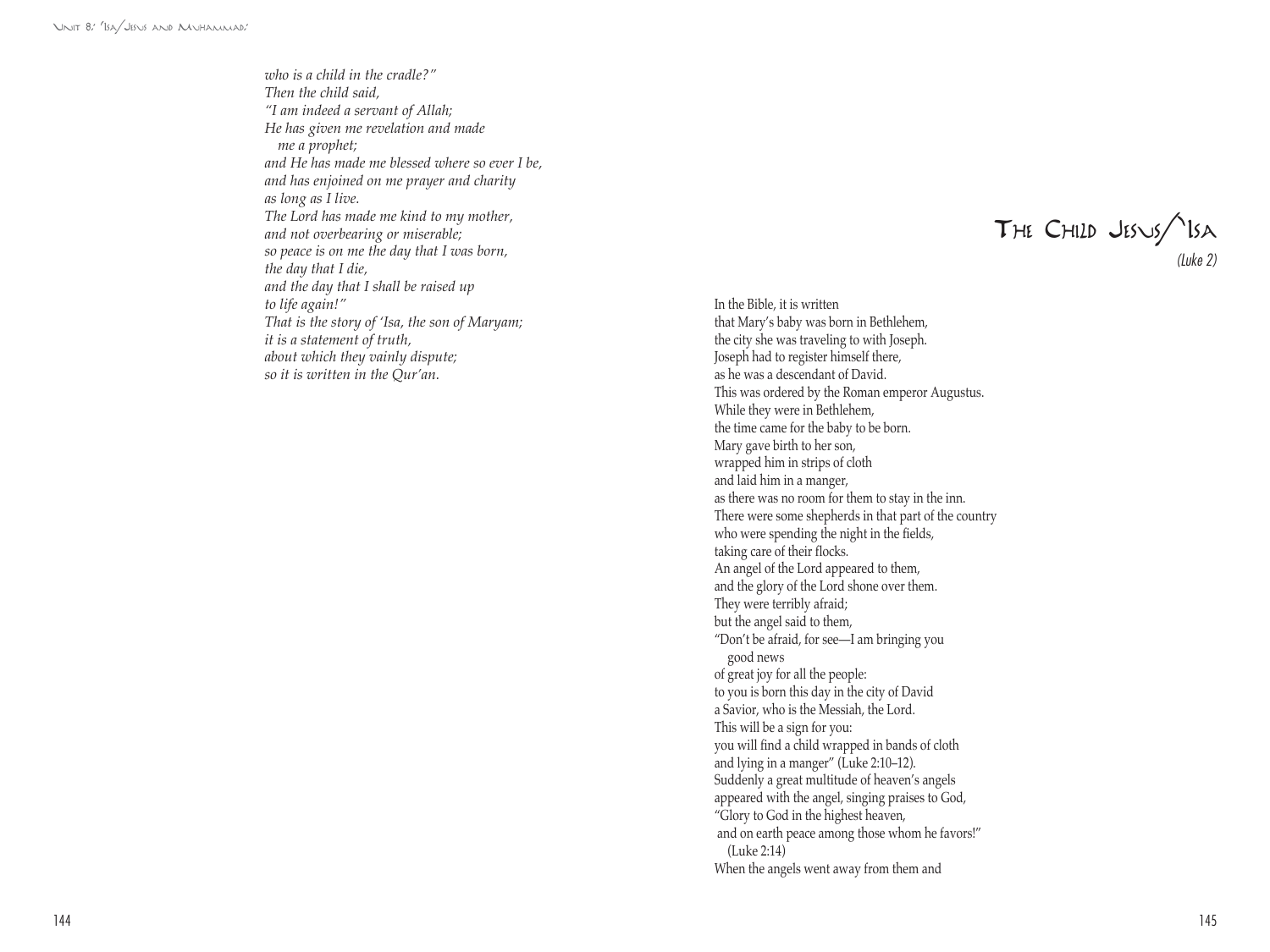2.46 is view as considered to condition the state of the state of the state of the state of the state of the state of the state of the state of the state of the state of the state of the state of the state of the state of back into heaven, the shepherds said to one another, "Let's go to Bethlehem and see this thing that has happened, which the Lord has made known us." So they hurried off and found Mary and Joseph, and the babe lying in the manger. When the shepherds saw him, they told them what the angel had said about this child. All who heard it were amazed at what the shepherds said. But Mary kept all these things to herself and thought deeply about them, the Bible tells us. And the shepherds returned, glorifying and praising God for all they had heard and seen, just as the angel had told them. Mary's son was also circumcised on the eighth day and he received the name of Jesus; in the language of his country it is Joshua, which means "God is Savior."

*And in the Arabic language of the Qur'an his name is 'Isa.*

The child grew and became strong. He was full of wisdom, and God's blessings were upon him, the Bible tells us. Every year his parents went to Jerusalem for the Passover festival; and when Jesus was twelve years old he accompanied them for the first time. There, he sat down in the temple with the Jewish teachers day after day, listening to them and asking questions. All who heard him were amazed at his intelligent answers. His parents didn't know that he was there. After the Passover they looked for him everywhere. Three days later, they found him in the temple and were astonished. They did not understand what he was doing there. He said to them, "Why were you searching for me? Did you not know that I must be in my Father's

house?" (Luke 2:49) Jesus grew both in body and in wisdom, gaining favor with God and with people; that's what the Bible tells us.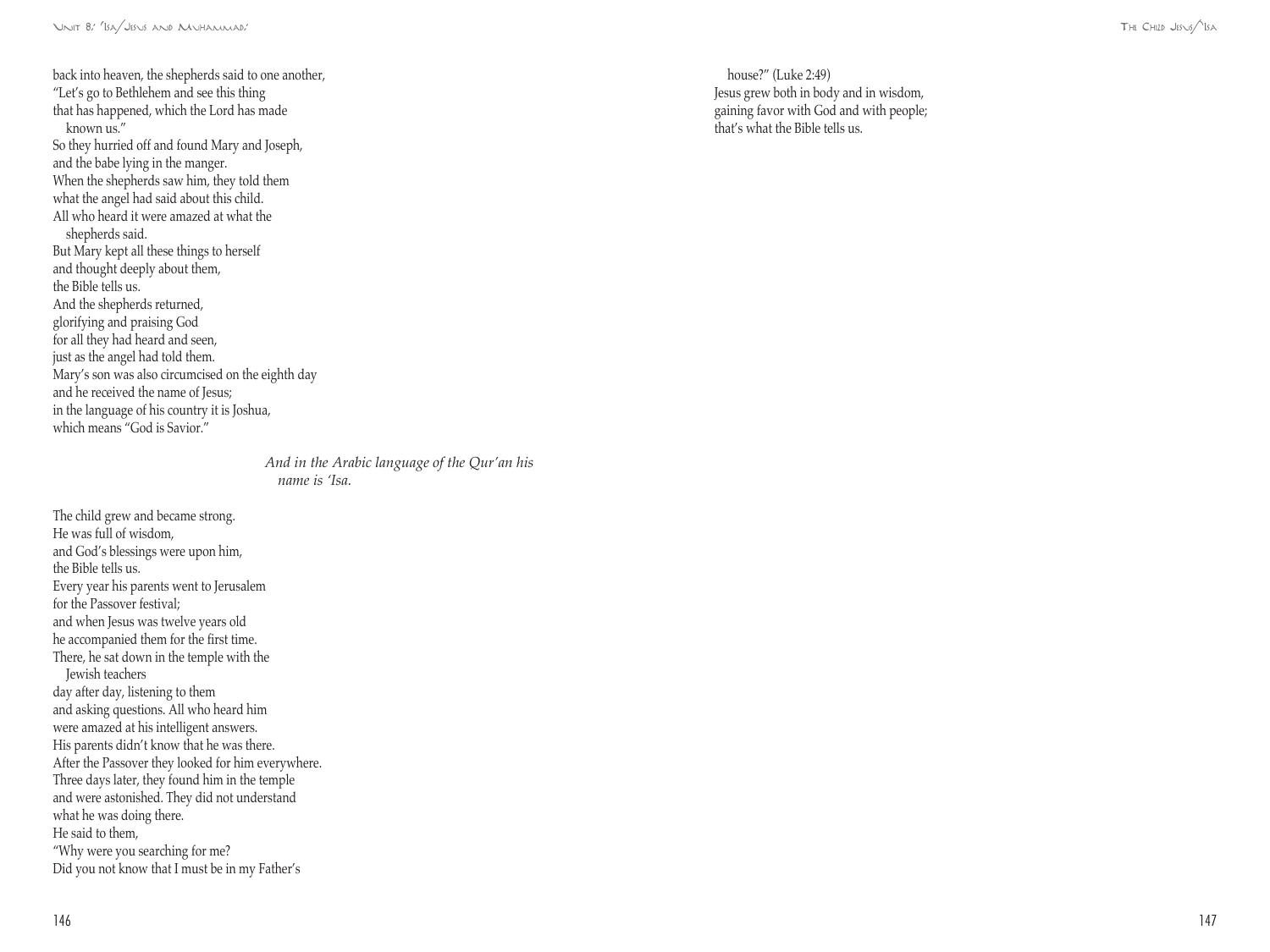# YAHYA AND 'ISA-<br>JOHN THE BAPTIST AND JESUS

### *(Luke 3:1–22; Matthew 3:1–17; Mark 1:1–13; John 1:19–34; Isaiah 40:3; Surah 19:12)*

The Roman emperor Augustus, who had ordered the whole nation of Israel to register, had died. After him, the emperor Tiberius ruled over the empire. In the fifteenth year of his reign, when Pontius Pilate was governor in Judea and Herod was his ruler in Galilee, John, son of Zechariah, received in the desert a message from God; thus it is written in the Bible. John went throughout the whole territory of the river Jordan, preaching to the people that they had to turn away from their sins and be baptized with the baptism of forgiveness. "The kingdom of heaven is near!" he called. People came to him from Jerusalem, and from the whole province of Judea and all the land near the river Jordan. They confessed their sins and he baptized them in the Jordan. They called him John the Baptizer. He was "the voice of one crying out in the wilderness: 'Prepare the way of the Lord, make his paths straight. Every valley shall be filled, and every mountain and hill shall be made low' " (Luke 3:4b–5a). The people asked him, "What are we to do, then?" John answered, "Whoever has two coats must share with anyone who has none; and whoever has food must do likewise" (Luke 3:11).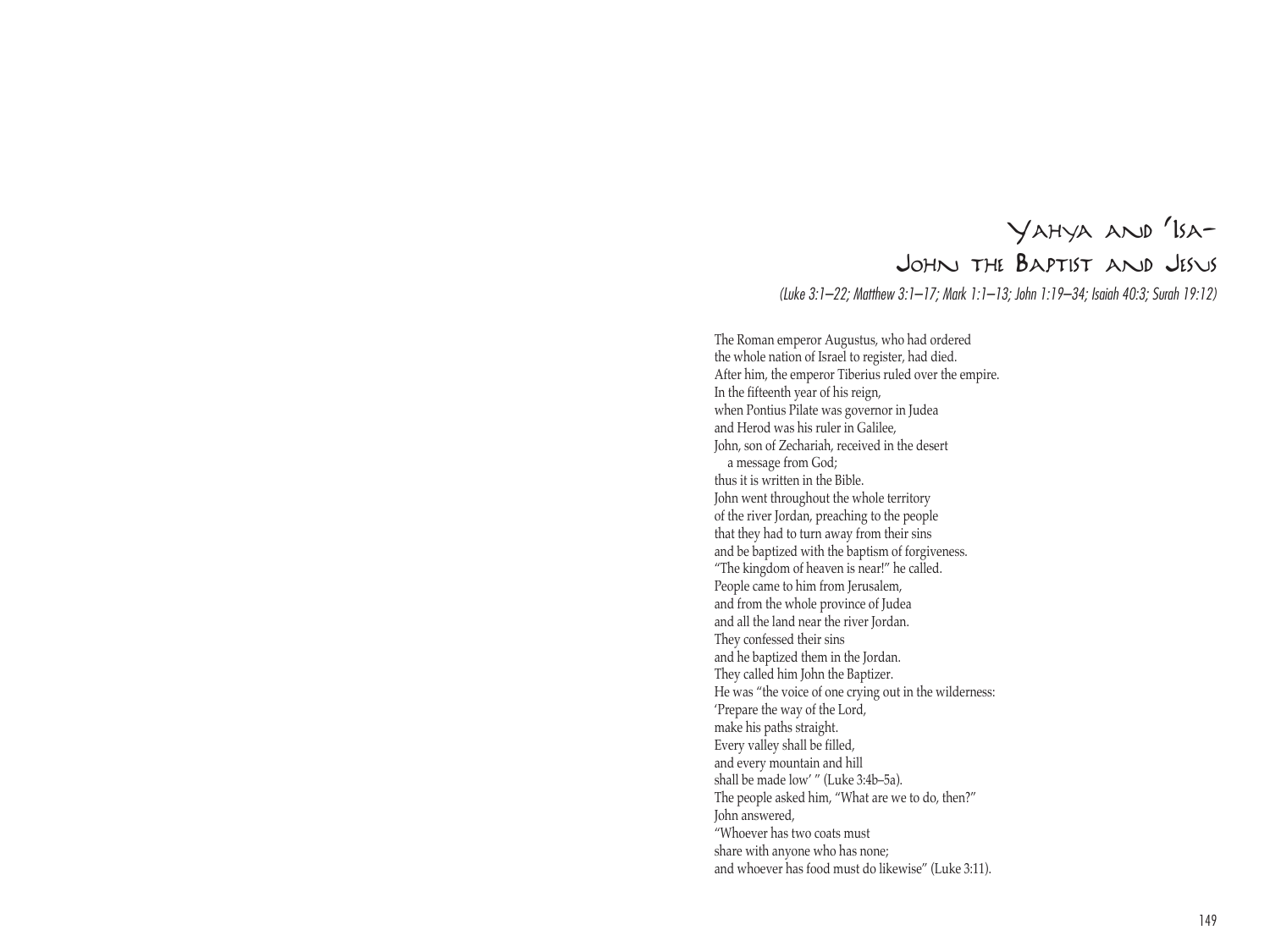Let  $\mathcal{L}_0 = \mathcal{L}_0 = \mathcal{L}_0 = \mathcal{L}_0 = \mathcal{L}_0 = \mathcal{L}_0 = \mathcal{L}_0 = \mathcal{L}_0 = \mathcal{L}_0 = \mathcal{L}_0 = \mathcal{L}_0 = \mathcal{L}_0 = \mathcal{L}_0 = \mathcal{L}_0 = \mathcal{L}_0 = \mathcal{L}_0 = \mathcal{L}_0 = \mathcal{L}_0 = \mathcal{L}_0 = \mathcal{L}_0 = \mathcal{L}_0 = \mathcal{L}_0 = \mathcal{L}_0 = \mathcal{L}_0 = \mathcal{L}_0 = \mathcal{L}_0 = \mathcal{L}_0 =$  Some tax collectors came to be baptized, and they asked him, "Teacher, what are we to do?" "Don't collect more than is legal," he told them. Some soldiers also asked him, "What about us? What are we to do?" He said to them, "Don't take money from anyone by force and don't accuse anyone falsely. Be content with your pay." But some people wanted to be baptized just as the children of Abraham were, without asking what they should do, John said to them, "Who told you that you could escape the punishment of God? Do those things that will show that you have turned from your sins! And don't think you can escape punishment by saying that Abraham is your ancestor. I tell you that God can take these stones and make descendants for Abraham!" Then John said to the people, "I baptize you with water; but one who is more powerful than I is coming: I am not worthy to untie the thong of his sandals. He will baptize you with the Holy Spirit and fire" (Luke 3:16). At that time, Jesus arrived from Galilee and came to John at the Jordan to be baptized by him. But John tried to make him change his mind. He said, "I need to be baptized by you, and do you come to me?" (Matthew 3:14). But Jesus answered him, "Let it be so now; for it is proper for us in this way to fulfill all righteousness" (Matthew 3:15). Then John baptized Jesus. And when Jesus came up out of the water, heaven was opened to him and he saw the Spirit of God coming down like a dove and resting on him. Then a voice said from heaven, "This is my Son, the Beloved, with whom I am well pleased" (Matthew 3:17). John the Baptist gave the message of God to many people, with many warnings.

*In the Qur'an, it is written that Yahya did what Allah told him to do: "O Yahya! Take hold of the Book with might" (Surah 19:12).* 

Herod, the governor of Galilee, was reprimanded by John because he had married Herodias, his brother's wife, and had done many other evil things. So he put John in prison. And later he ordered that John be killed, because his second wife wished it so (Mark 6:14–29). Jesus said of John that he was not only a prophet but more than a prophet (Matthew 11:7–11), because already in the past God had said about him through a prophet, "I am sending my messenger to prepare the way before me" (Malachi 3:1).

> *In the Qur'an Allah says, "We reward those who do good— Zakaria, Yahya (John), 'Isa (Jesus) and Eliyah, every one of them is righteous. Those are the ones to whom We gave the Scripture, wisdom, and prophet hood" (Surah 6:84–85. 89).*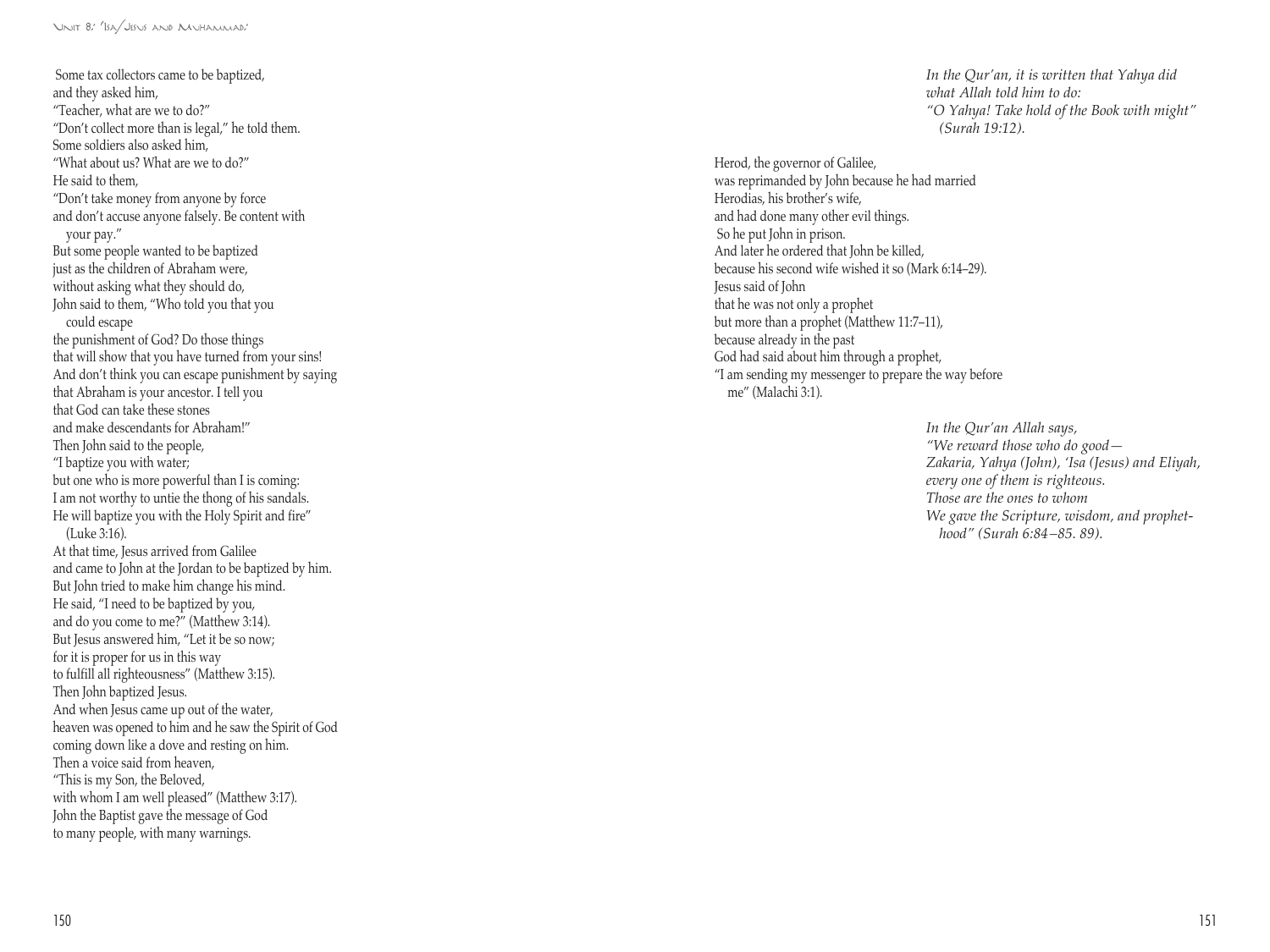## 'Isa/Jesus and His Disciples

*(Matthew 5:1–12; Mark 1:14–20; Luke 7:18–23; Surahs 3:52–53; 5:111; 61:14)*

After John had been put in prison, Jesus

*—in the Qur'an, 'Isa—*

went to Galilee and preached the good news from God. And, like John, Jesus also said to the people, "The right time has come and the kingdom of God is near! Turn away from your sins and believe in the good news!" After that, he told them about the kingdom of God, the kingdom of heaven that would come on earth, where the sick are healed, where poverty and hunger are over, where evil makes room for love and joy. And by telling parables, Jesus set examples of that kingdom. Those parables are to be found in the Gospels.

> *The biblical parable of the seed is also mentioned in the Qur'an (Surah 48:29).*

Jesus was part of that kingdom, saying, "And this is the will of him who sent me, that I should lose nothing of all that he has given me, but raise it up in the last day. This is indeed the will of my Father, that all who see the Son and believe in him may have eternal life; and I will raise them up on the last day" ( John 6:39–40).

> *This last day is also very important in the Qur'an,*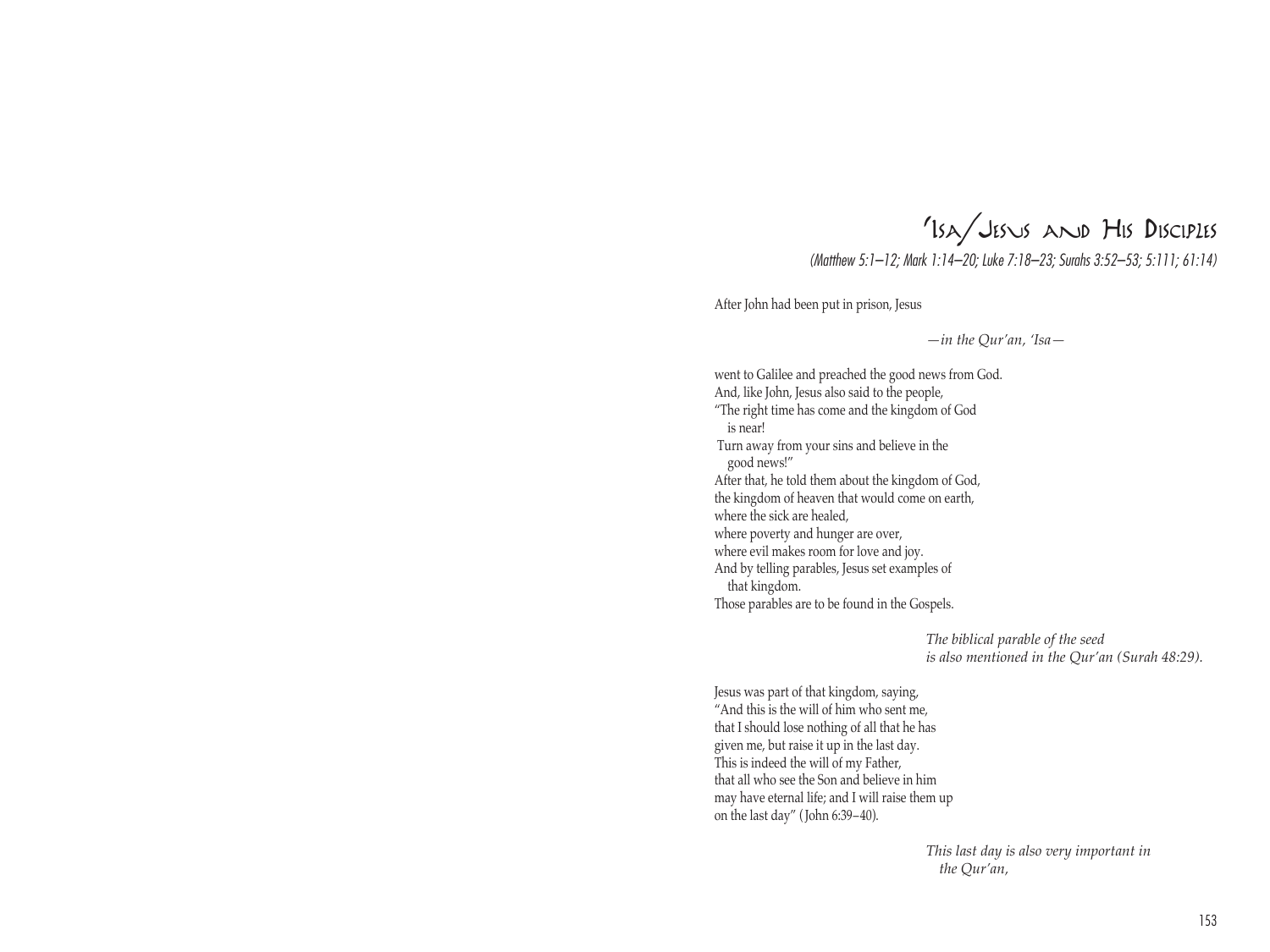*as it is the day of the decision, where good and bad deeds will become clear and Allah will judge whether people will be rewarded or punished (Surah 14:21–24).* 

The people heard what Jesus said, and asked him, as they had asked John the Baptist, "What are we to do? Which commandment is the most important of all?" And Jesus said, as Moses said in the past, "The first is, 'Hear, O Israel: the Lord our God, the Lord is one; you shall love the Lord your God with all your heart, and with all your soul, and with all your mind, and with all your strength.' The second is this, 'You shall love your neighbor as yourself.' There is no other commandment greater than these" (Mark 12:29–31).

> By Jesus' words, the people saw how great was his love for God and for his neighbors. They took to him their relatives and friends who were ill: the deaf and blind, the crippled and lame, and those who were possessed by evil spirits. Also those inflicted with leprosy came. Jesus drove away all people's illnesses, and the evil spirits fled from him, so that the people who were thus set free could follow Jesus in their right mind. He even brought the dead to life again and gave them back to those who loved them.

> > *This is also mentioned in the Qur'an (Surah 3:49).*

By working the whole day for the kingdom of God, Jesus sometimes grew very tired. Then, he withdrew to a silent place to rest and pray to God, to get new strength for the coming day. He also chose twelve disciples—followers.

"Follow me," he said, and they followed him and learned from him how to work for the kingdom of God.

> In the Qur'an they are called helpers (Surah 61:14).

Jesus taught the people what to do for a better life, for themselves and also for others. If they did these things, he said, the world would resemble the kingdom of God. Jesus said, "Everything you do for the hungry, the thirsty, the naked, the sick, and the foreigner, you do it for me."

> *In the Qur'an it is also written that alms are for the poor and the needy, and for those in bondage and in debt in the cause of Allah, and for the traveler, (Surahs 9:60; 63:10) that you establish a weight with justice and fall not short in the balance, that for the love of Allah you feed the indigent, the orphan and the captive, saying, "We feed you for the sake of Allah alone: no reward do we desire, nor thanks." This is ordained by Allah; and Allah knows what is in people's hearts. Allah is full of knowledge and wisdom. (Surahs 76:8–9; 90:15–17).*

In the Bible, Jesus points out to the people that everybody is able to do something for others, as the Lord has given skills to everyone; in the Bible, those skills are called talents. Such talents may be skills of your head, or your heart, or your hands; sometimes, it may be something you can do with your money.

> And the Lord knows very well which talents God has given to everyone. So, at the end of everyone's life God will ask each of them what he or she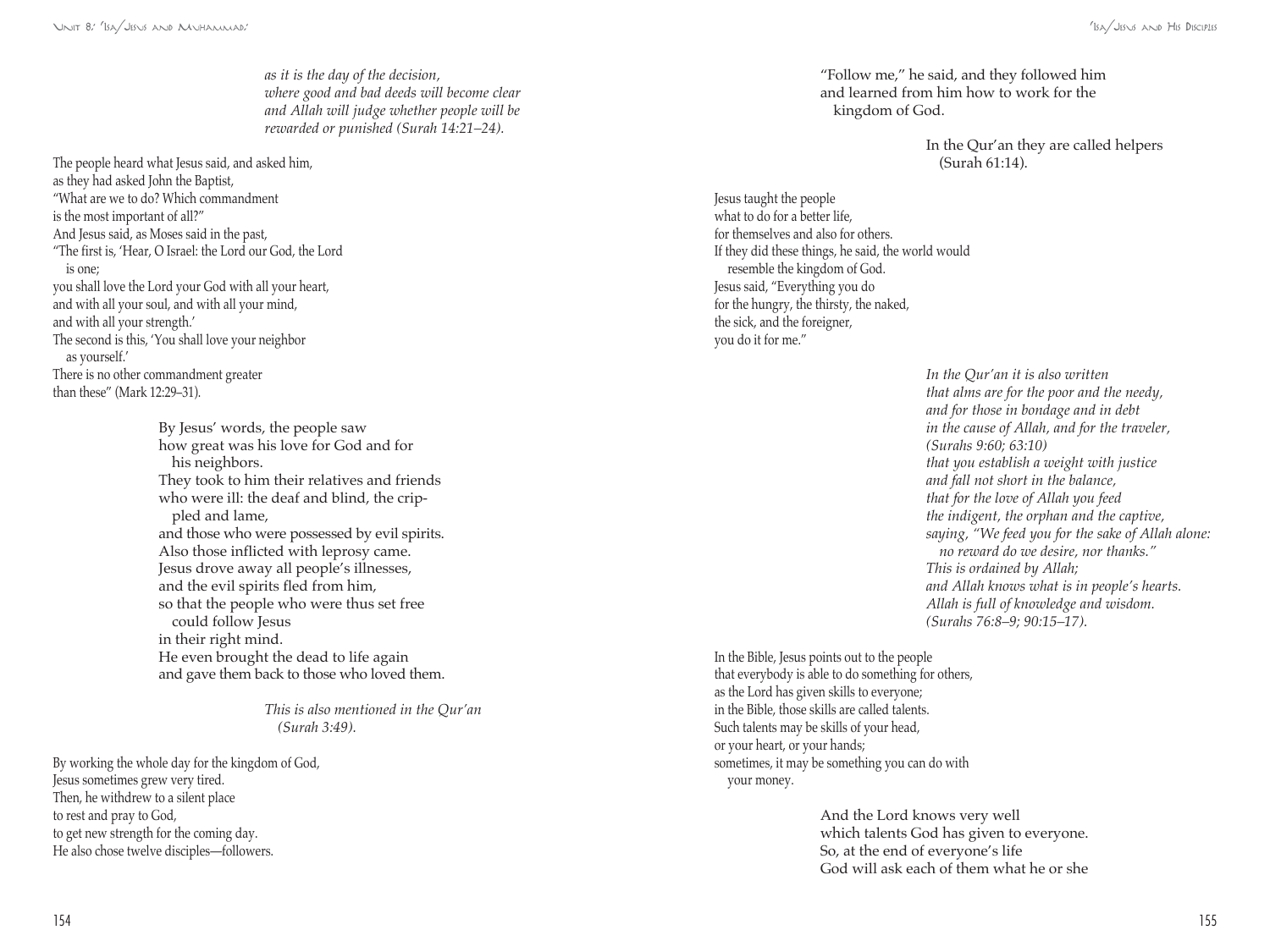has done with the talent God gave them (Matthew 25:14–30; Surah 14:51).

Nobody knows when that day of judgment will come, so everybody has to prepare and always be ready for the kingdom of heaven. Jesus told a parable about the kingdom of heaven: It will be like ten bridesmaids who took their oil lamps and went out to meet the bridegroom. But five of them did not take extra oil with them. The bridegroom was late in coming, so the girls fell asleep. It was midnight when the call to announce that the bridegroom was coming was heard. The bridesmaids woke up. The five who had extra oil filled their lamps, but there was not enough to share with the others; otherwise all the lamps might go out and the bridegroom would come in darkness. The other five bridesmaids went to the shop to buy oil for themselves. But while they were gone, the bridegroom arrived; he went into the wedding feast with the bridesmaids present, and the door was closed. The other five had not welcomed him, so he didn't know them and they could not come in. Jesus concluded, "Keep awake therefore, for you know neither the day nor the hour" (Matthew 25:1–13).

> *Such a warning is also given in the Qur'an; it is a warning to unbelieving men and women, that they cannot borrow from the light of others who were prepared (Surah 57:12–14).*

This message was told in the past and is still being told today. Jesus warned the people on behalf of God, just as John the Baptist had done. But, as happened in the time of John's warnings, some people didn't want to listen to the warnings of Jesus; they got angry and said, "He behaves like God. The words he says, only God can say." They didn't understand that Jesus spoke

with the authority of God; and they did not understand that it was with the Holy Spirit that Jesus healed the people and gave them wholeness. Some preferred to force Jesus away, so that they would not need to hear his warnings. In fact, they wanted to kill him. Jesus did know that, and again he warned them (Matthew 21:33–46). They tried to accuse him of blasphemy, but could not prove it. Then they made up lies and, after several trials, they succeeded in having Jesus condemned and crucified at Golgotha, outside Jerusalem. At noon the whole country was covered with darkness, which lasted for three hours. No light was seen, no Word of God gave help, no Spirit of God gave healing and strength. In that darkness, Jesus cried out, "My God, my God, why have you forsaken me?" and died. His body was carefully laid in a tomb by good friends (Matthew 26—27).

> *In the Qur'an it is written that the Jews did not kill the Masih 'Isa (Messiah Jesus), nor crucify him, but that Allah took him up to himself (Surah 4:157–158).*

It is written that two days later, when the women came to the tomb of Jesus, an earthquake suddenly began, and the soldiers who were guarding the tomb were surprised by a blinding light. It was an angel, coming from God; he rolled the stone away and sat on it. The guards trembled and became like dead men. Then they fled back to the city and told the chief priests everything that had happened. But the angel told the women that Jesus had been raised from the dead, and he showed them the place where Jesus had been lying. Then the angel told them to report this message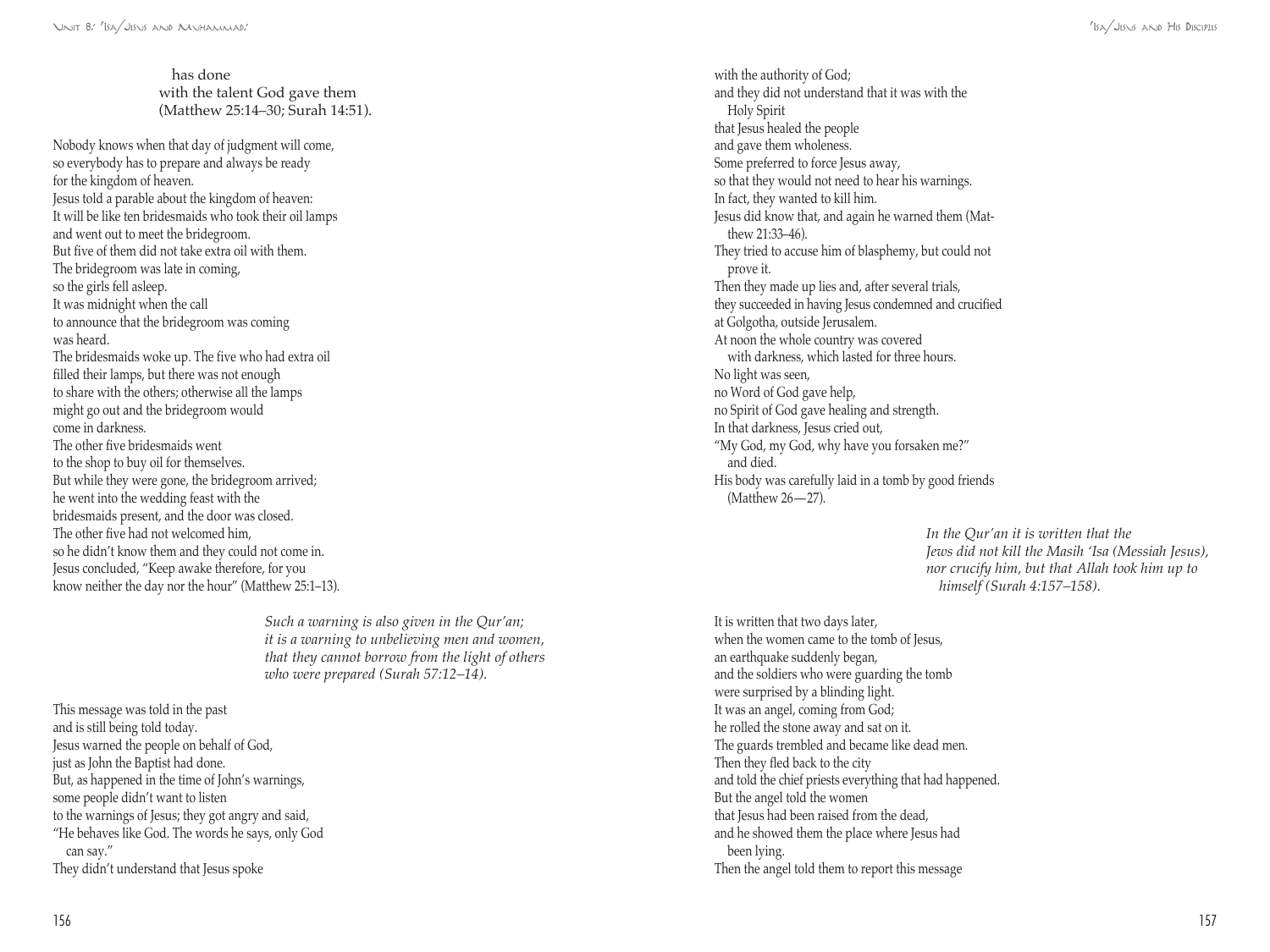### to the disciples (Matthew 28:1–7).

Jesus himself appeared to the disciples. "Peace be upon you," he said to them. And he breathed on them, saying, "Receive the Holy Spirit!" ( John 20:22)

When it was his time to return to God, Jesus told his disciples —also called apostles—to go into the world. The Bible tells us this. They were to make all people his disciples, to baptize them and to teach them how to follow Jesus in his words and deeds. All that Jesus taught and did has been written in the biblical Gospels. Some time later, at Pentecost, when many people from abroad were present in Jerusalem, the disciples received the Holy Spirit of God. With the gift of the Holy Spirit they told all present about the coming kingdom of heaven. And everyone understood the message, no matter what country he or she came from. After Pentecost, the apostles went into the world with the good news of Jesus' message.

Jesus/'Isa

*[Section from Bible]* 

The messages to the people of Israel from the time before Jesus were already included in the Torah of Israel; they are also included in the Bible, together with the message of Jesus—the Gospel

*—in the Qur'an called the Injil.*

Letters and acts of the apostles (disciples) are also included in the Bible. The last book of the Bible mentions Jesus' revelation to the apostle John. In this book there is a description of how beautiful everything will be when a new heaven and a new earth appear. Then God will wipe away all tears from the eyes of all people who suffer from pain and sadness. [End Section]